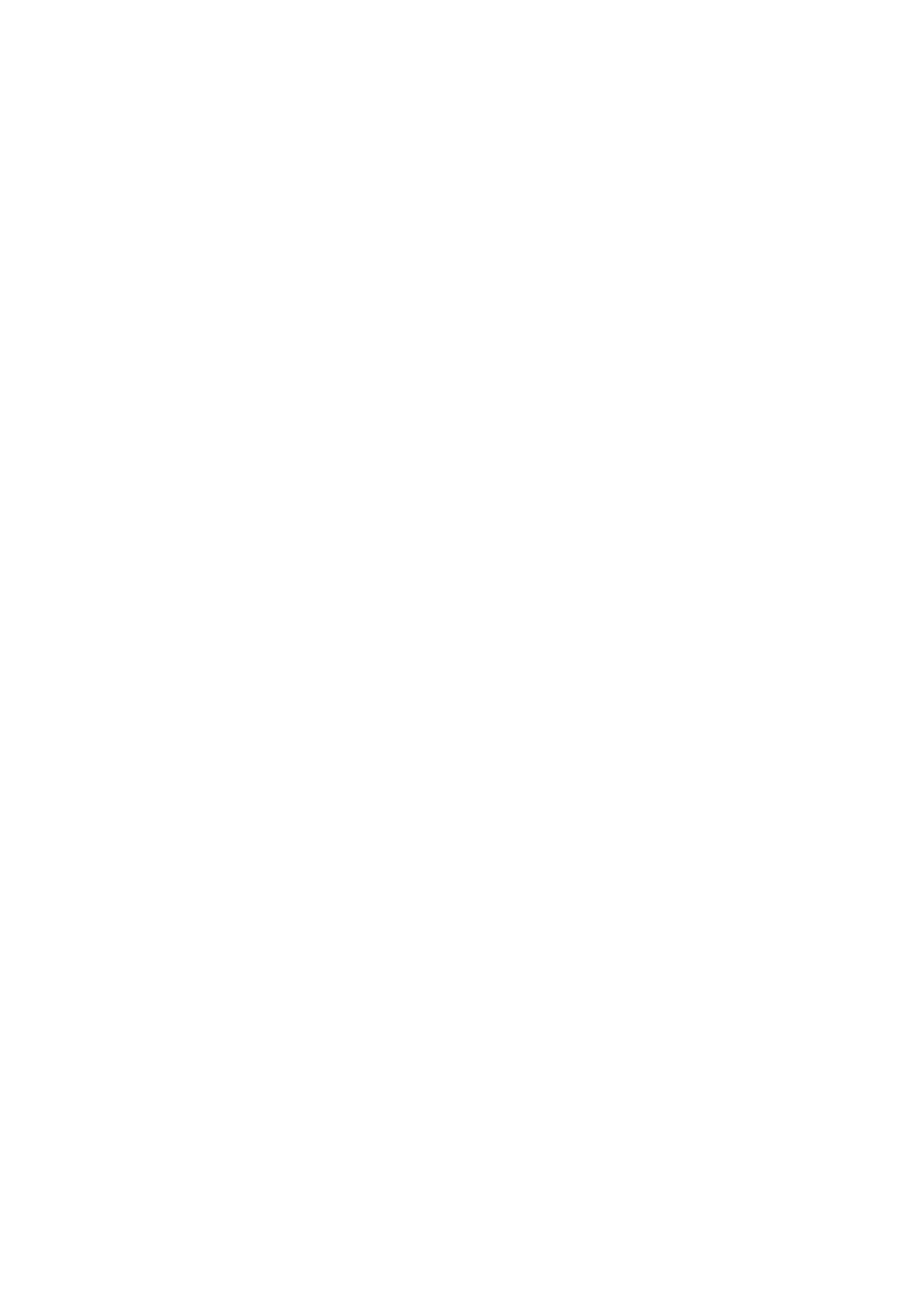## **ABSTRACT**

Decades ago, the idea of integrated urban drainage systems was introduced, characterizing the interactions between combined sewer systems, wastewater treatment and receiving water bodies. The increasing computer capabilities and digital availability of data and information currently show great potential to increase our knowledge of the environment and especially the "system city". Furthermore, the temporal development of spatial data and its history can provide input for complex integrated models, which can assist in gaining insight into system coherence, and there are still new data sources to explore (e.g., social networks, among others). Therefore, this approach is a great opportunity but also a great responsibility for water engineers and others. This thesis contributes to an enhanced understanding of integrated urban water models at different levels, and it encompasses different aspects of the urban water cycle. This work focuses not on classical integrated models (e.g. integrated urban drainage models or integrated urban water models), but on broad range of actual integrated research tasks. The specific contributions of this thesis are subdivided into water distribution system analysis, urban drainage system analysis, urban development, urban water and energy, vulnerability and risk assessment and software and model development, combining different subtopics for integrated assessment. A subsequent critical discussion reflects on how modelling urban water management has become more comprehensive and holistic than ever. There is an outline to address how the integrated view of the urban water cycle is shifting to understand the urban water cycle as part of the city. For a successful and useful shift in the paradigm for assessing water-related issues in cities, another shift is required in documenting and archiving all data. A shift is required in modelling efforts and results to make the models and results comprehensible, reproducible and ultimately useful.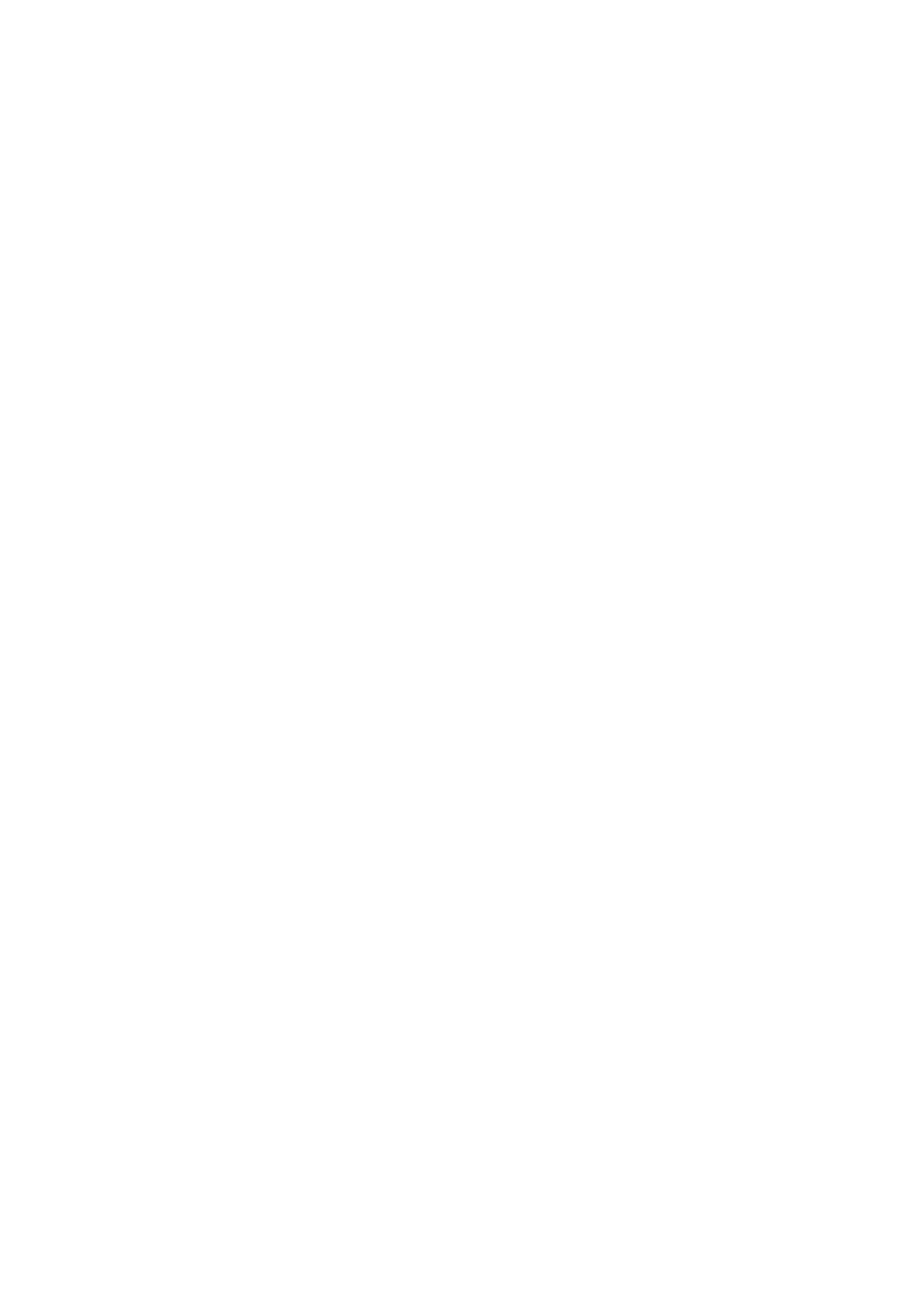## **KURZFASSUNG**

Bereits vor Jahrzehnten wurde die Idee einer integrierten Betrachtung der Stadtentwässerung entwickelt. Dabei wurden erstmals Interaktionen zwischen Mischwasserkanalisation, Abwasserreinigung sowie Wasserqualität im Vorfluter betrachtet und numerisch abgebildet. Zurzeit schafft die immer umfangreichere Verfügbarkeit von digitalen räumlich und zeitlich aufgelösten Daten aber auch noch weitgehend für solche Fragestellungen ungenutzte Datenquellen (z.B. Soziale Netzwerke), ein großes Potential das System Stadt besser zu verstehen. Nicht nur für Wasser- und Umweltingenieure bietet sich hier eine Vielzahl von Möglichkeiten aber auch Risiken. Diese Arbeit zielt auf eine weitere Verbesserung der integrierten Betrachtung des urbanen Wasserkreislaufes ab, wobei die klassische integrierte Betrachtung der Stadtentwässerung nicht im Vordergrund steht, jedoch eine Bandbreite von verschiedenen integrierten Anwendungen. Diese spezifischen Beiträge dieser Arbeit umfassen die Themen Analyse von Wasserversorgungs- und Entwässerungssystemen, Stadtentwicklung, Wasser und Energie, Vulnerabilität und Risikoabschätzungen sowie Software- und Modellentwicklungen im siedlungswasserwirtschaftlichen Kontext. Der eigentliche Fokus liegt jedoch auf der integrativen Betrachtung mehrere dieser unterschiedlichen Subthemen für gesamthafte Analysen. In einer kritischen Reflektion, werden aktuelle wissenschaftliche Bestrebungen adressiert und die Siedlungswasserwirtschaft im Wandel der Zeit diskutiert. Dabei wird der Ansatz der Betrachtung des Wasserkreislaufes als Teil des Stadtgefüges als Paradigmenwechsel aufgegriffen, bzw. die Notwendigkeit einer neuen Art der Modell- und Datendokumentation um verwertbare und nützliche wissenschaftliche Ergebnisse zur erzielen als notwendiger Schritt auch für den urbanen Wasserkreislauf identifiziert.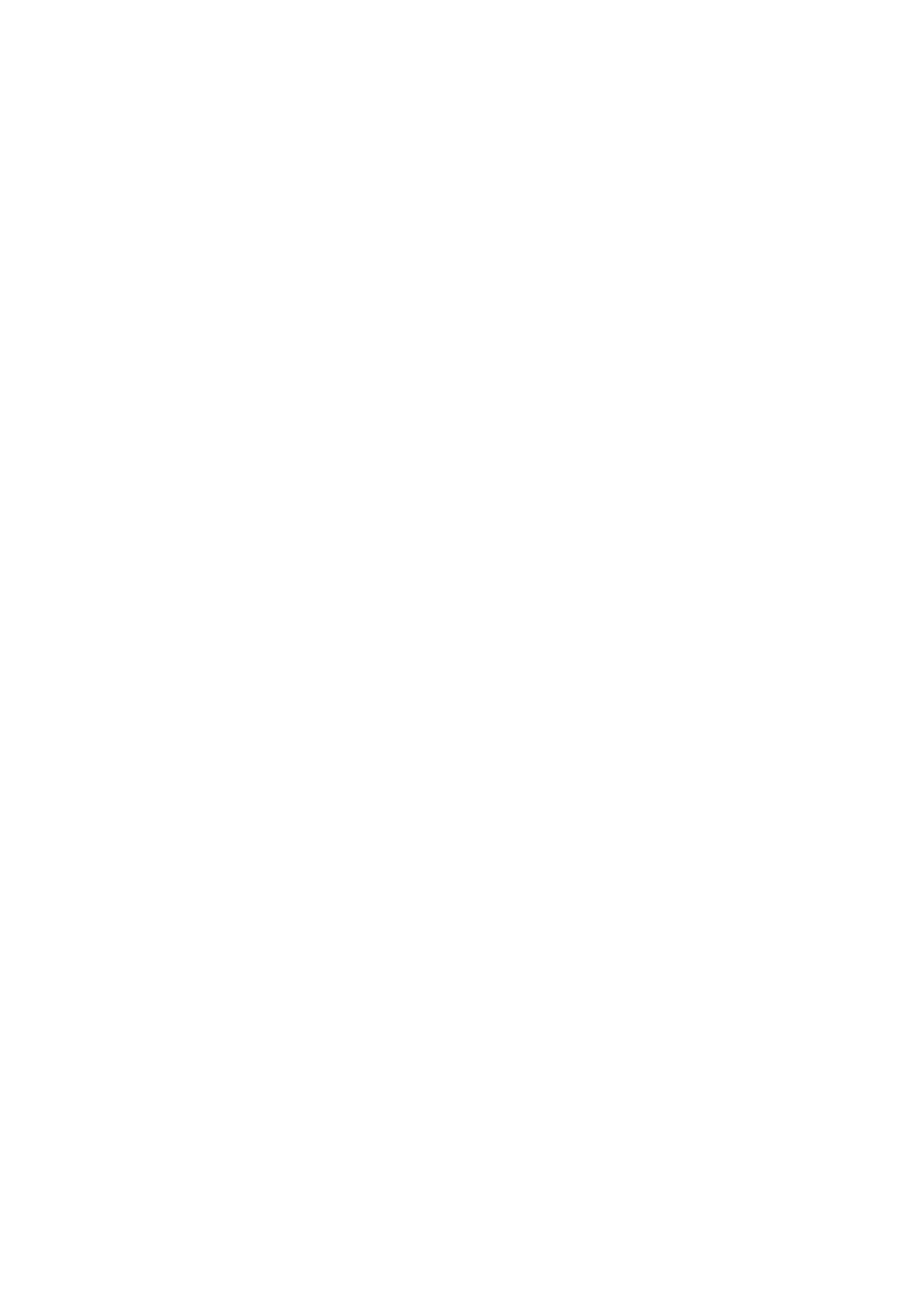## **PREAMBLE**

#### *What is a habilitation thesis?*

This thesis is a substantial part of a postdoctoral qualification. Although this type of thesis is usually only common in German-speaking countries and is used to receive the "venia docendi", this thesis is written in English to allow international referees to evaluate the quality of the work (and most of the research work was also published in English). For international comparison, a habilitation corresponds approximately to finishing a tenure track position (associate professor). Although the habilitation supports the quality and extent of the conducted research, the qualifications with respect to teaching and dealing with administrative issues is documented in separate documents.

A total of 101 full papers have been authored and co-authored over my academic career. Of these 101, 50 full papers form the integral part of this cumulative thesis. The structure and aim of this thesis does not allow for a reference to each paper in terms of a specific chapter or subchapter because most of the work is comprehensive, and it involves different overarching topics. Therefore, all of the integral papers of this thesis are annexed at the end of this thesis but are referred to as specific publications in each chapter. These scientific publications originated from research conducted at the Unit of Environmental Engineering at the University of Innsbruck. This research was primarily integrated into third party-funded projects from regional, national and international funding. Over the course of that work, there were scientific publications that also originated from national and international cooperation with other scientific institutions, venture partners or over course of developing national guidelines. Another aspect to mention is that the papers that form an integral part of this thesis are also the results of supervised bachelor,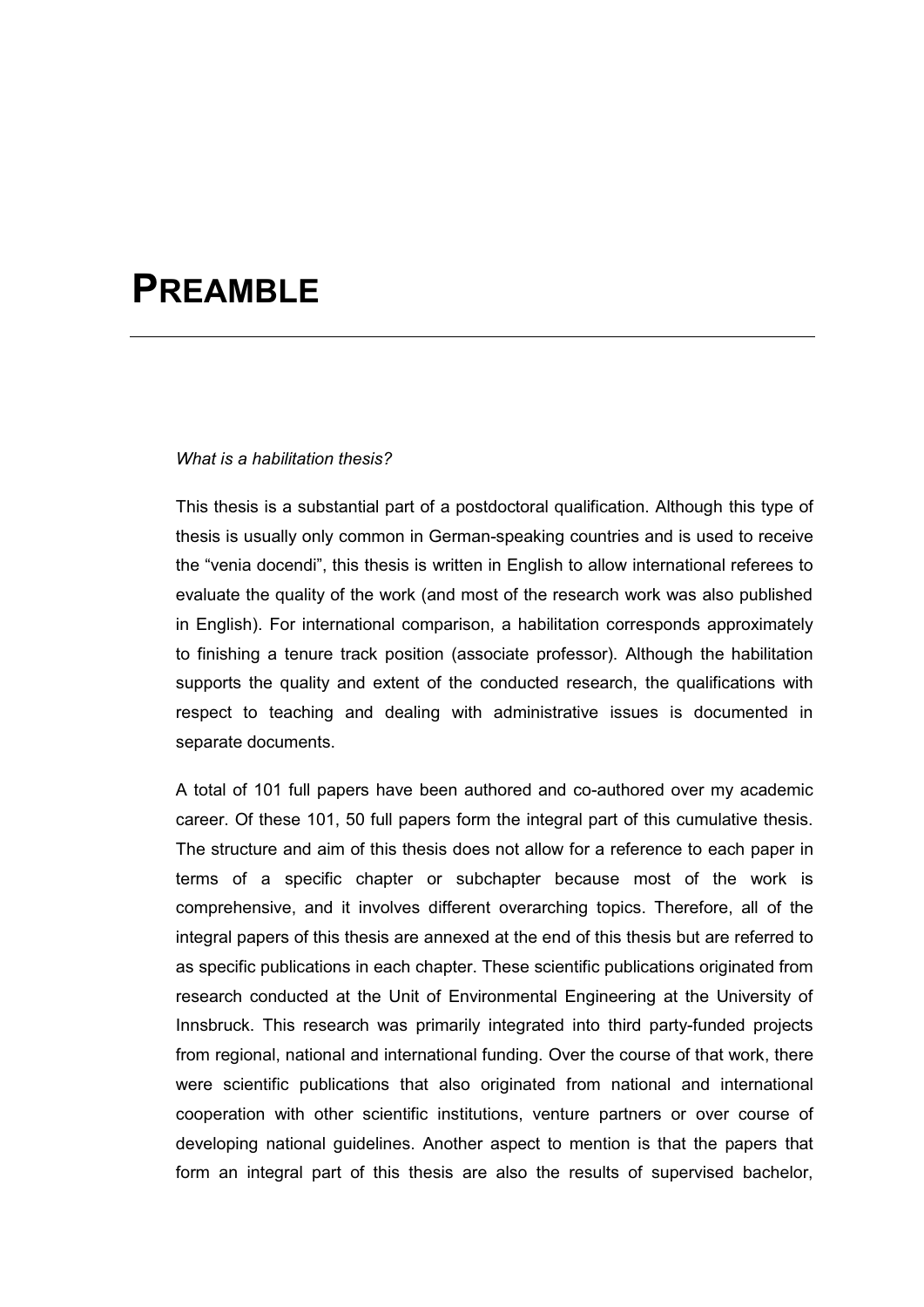master and co-supervised PhD theses and are therefore the results of the entire working group. The author has investigated in many different aspects of urban water management. In this context, the aim of this thesis is to provide, as much as possible, a sound picture of that work.

The phrase in the title of this thesis "a shift in the paradigm" describes a constitutional change in boundary conditions or in knowledge and is therefore always referred to and compared with the practice up to the present. This approach also means that the past practice is of great interest to understanding existing and future changes.

> *To note the importance of understanding historical decisions, part of this thesis was integrated into a research project dealing with the dynamics of the water infrastructure of Innsbruck (Sitzenfrei et al., 2014). The aim of that project was to explore the historical city and water network development since approximately 1900 to understand the impact of historical decisions on the current situation. Therefore, the different chapters of this thesis refer to that case study and that project report as indicated by this formatting.*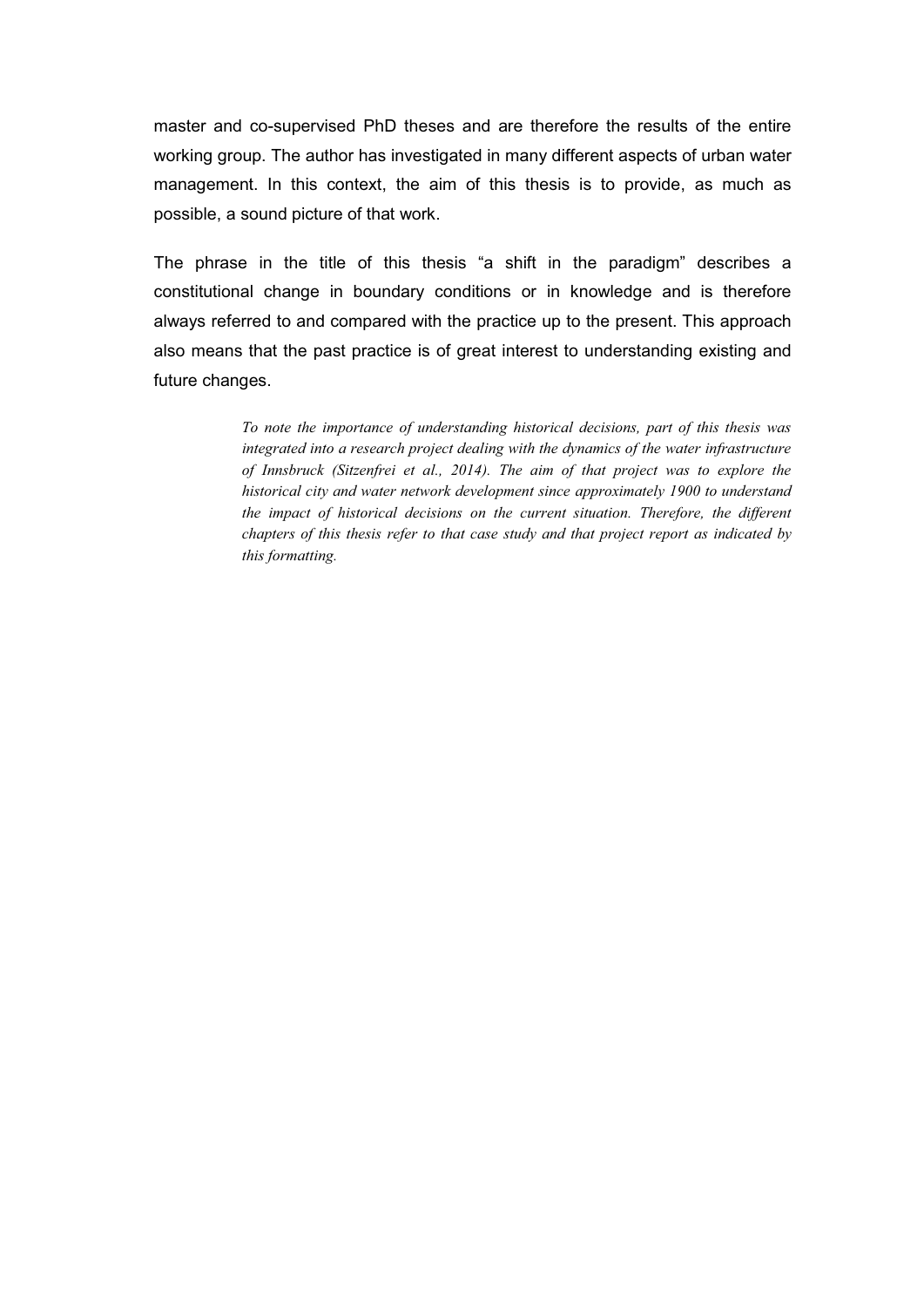### **CONTENTS**

## **LIST OF TABLES** III

### **LIST OF PAPERS V**

| И | <b>INTRODUCTION</b> |  |
|---|---------------------|--|
|   |                     |  |

| $\mathbf{2}$ | THE CURRENT STATE OF RESEARCH AND CONTRIBUTIONS                    | 7  |
|--------------|--------------------------------------------------------------------|----|
| 2.1          | Water distribution system analysis                                 | 8  |
| 2.2          | Urban drainage system analysis                                     | 10 |
| 2.3          | Impacts of urban form and society                                  | 12 |
| 2.4          | Urban water and energy                                             | 15 |
| 2.5          | Vulnerability and risk assessment                                  | 18 |
| 2.6          | Software and model development                                     | 19 |
| 2.7          | Integrated approaches and assessment                               | 21 |
| 3            | <b>POSSIBILITIES FOR INTEGRATED MODELS AND CRITICAL REFLECTION</b> | 27 |
| 4            | <b>CONCLUSIONS AND OUTLOOK</b>                                     | 31 |
| 5            | <b>ACKNOWLEDGEMENTS</b>                                            | 33 |
| 6            | <b>REFERENCES</b>                                                  | 35 |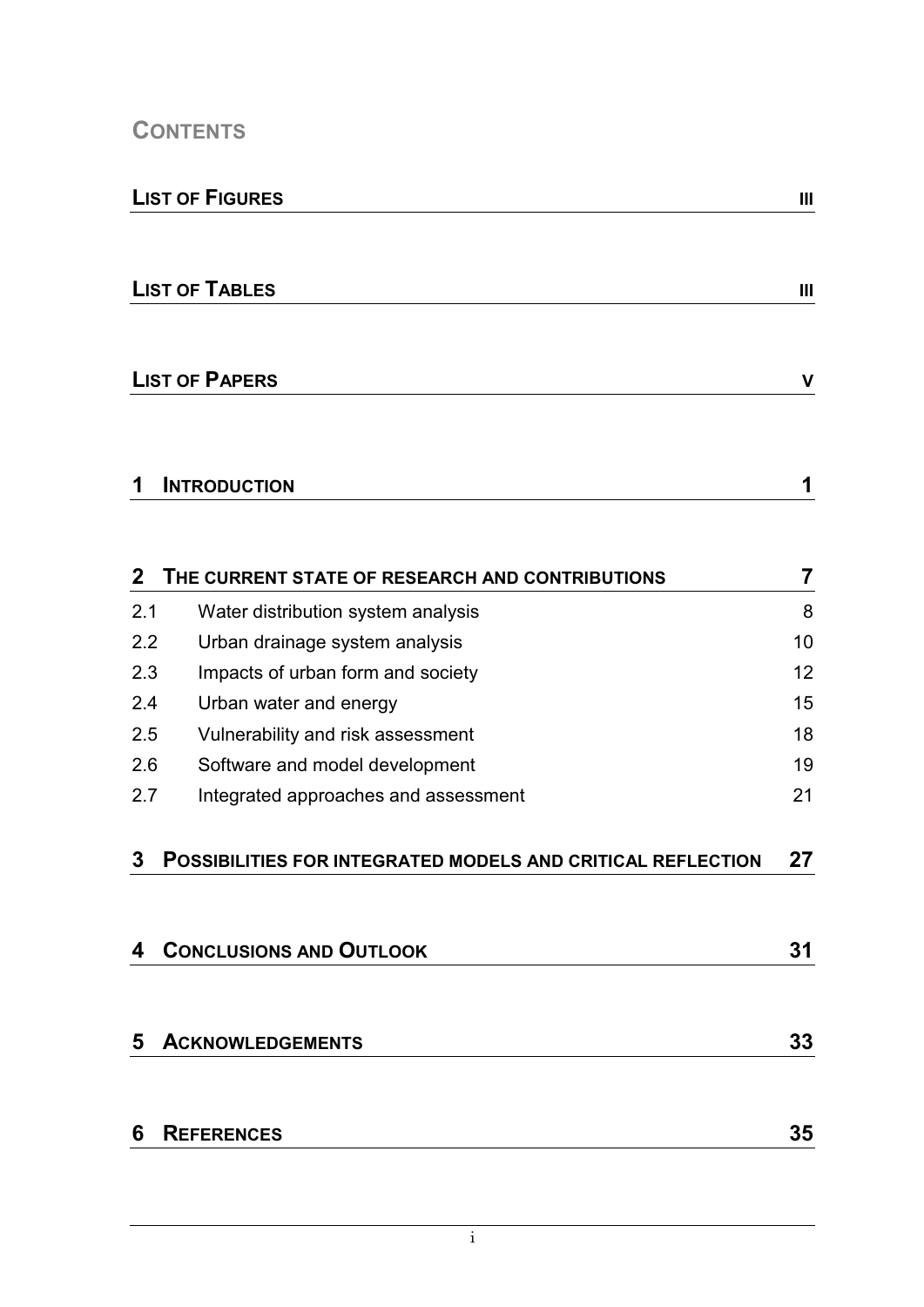|     | <b>APPENDIX A. CURRICULUM VITAE</b> | 51 |
|-----|-------------------------------------|----|
| A.1 | <b>Education and Qualification</b>  | 51 |
| A.2 | <b>Work Experience</b>              | 52 |
| A.3 | Other activities                    | 52 |
| A.4 | <b>Honours</b>                      | 53 |
| A.5 | <b>Conference Talks</b>             | 54 |
|     | <b>APPENDIX B. PAPERS</b>           | 57 |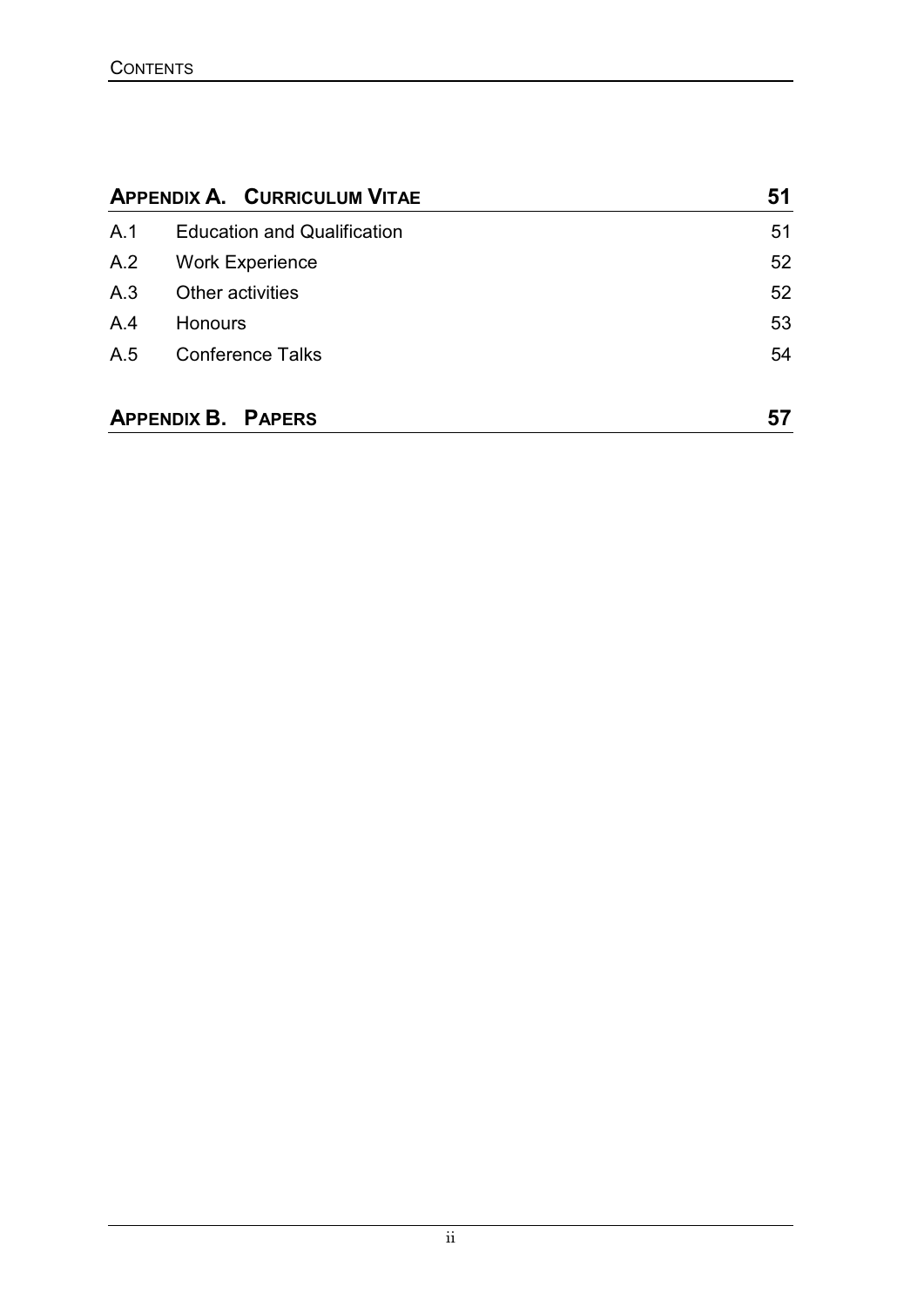### **LIST OF FIGURES**

| Figure 1: Evaluation of integral papers of this thesis regarding years and<br>contributions                    | xiii |
|----------------------------------------------------------------------------------------------------------------|------|
| Figure 2: An evaluation of the integral papers in this thesis with respect to<br>years and interdisciplinarity | 23   |
| Figure 3: An extended graphical abstract for PAPER XXX (Sitzenfrei et al.,<br>2013)                            | 24   |

### **LIST OF TABLES**

| Table 1: classification of different papers (with conditional colour formatting) | 58  |
|----------------------------------------------------------------------------------|-----|
| Table 2: contributions of different papers                                       | -59 |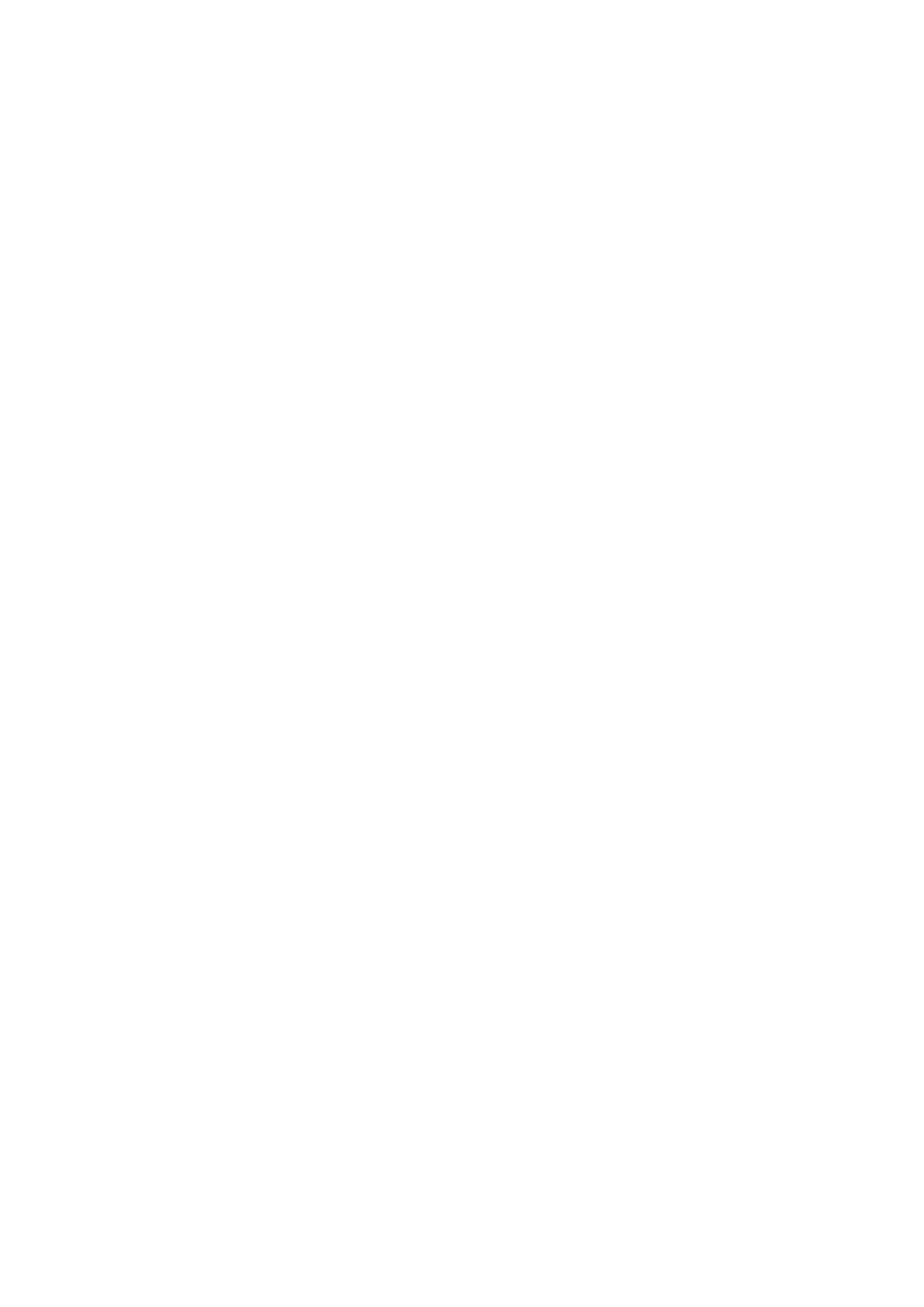### **LIST OF PAPERS**

A total of 101 full papers were authored and co-authored during my academic career until present (see page vi - xxi) with 39 as first/corresponding author. The following list of 50 full papers makes up the integral part of this thesis and is attached in the appendix. Out of these 50 annexed papers, 37 are peer-reviewed and 24 are published as first/corresponding author. These integral papers cover a broad range of research in urban water management and are published in very diverse international and widely recognized national media (\* indicates Scopus listed media and a Web of Science impact factor for 2013 in brackets).

| Water Research*                                                      | (Impact factor 2013: 5.323) |
|----------------------------------------------------------------------|-----------------------------|
| Environmental Modelling and Software*                                | (Impact factor 2013: 4.538) |
| Renewable Energy*                                                    | (Impact factor 2013: 3.361) |
| Water Resources Management*                                          | (Impact factor 2013: 2.463) |
| Water Resources Planning and Management* (Impact factor 2013: 1.760) |                             |
| Journal of Hydroinformatics*                                         | (Impact factor 2013: 1.336) |
| Water Science and Technology*                                        | (Impact factor 2013: 1.212) |
| Structure and Infrastructure Engineering*                            | (Impact factor 2013: 0.954) |
| Urban Water Journal*                                                 | (Impact factor 2013: 0.905) |
| Engineering Sustainability*                                          | (Impact factor 2013: 0.604) |
| Procedia Engineering*                                                | (peer reviewed)             |
| gwf - Wasser/Abwasser*                                               | (peer reviewed)             |
| World Environmental and Water Resources Congress*                    | (peer reviewed)             |
| Korrespondenz Abwasser                                               | (peer reviewed)             |
| Österreichische Wasser- und Abfallwirtschaft*                        |                             |
| Springer book chapter in Computational Engineering                   |                             |
| Water Asset Management International                                 |                             |

- $\bullet$ DVGW energie/wasser-praxis
- $\bullet$ Wiener Mitteilungen
- $\bullet$ Proceedings of Aqua Urbanica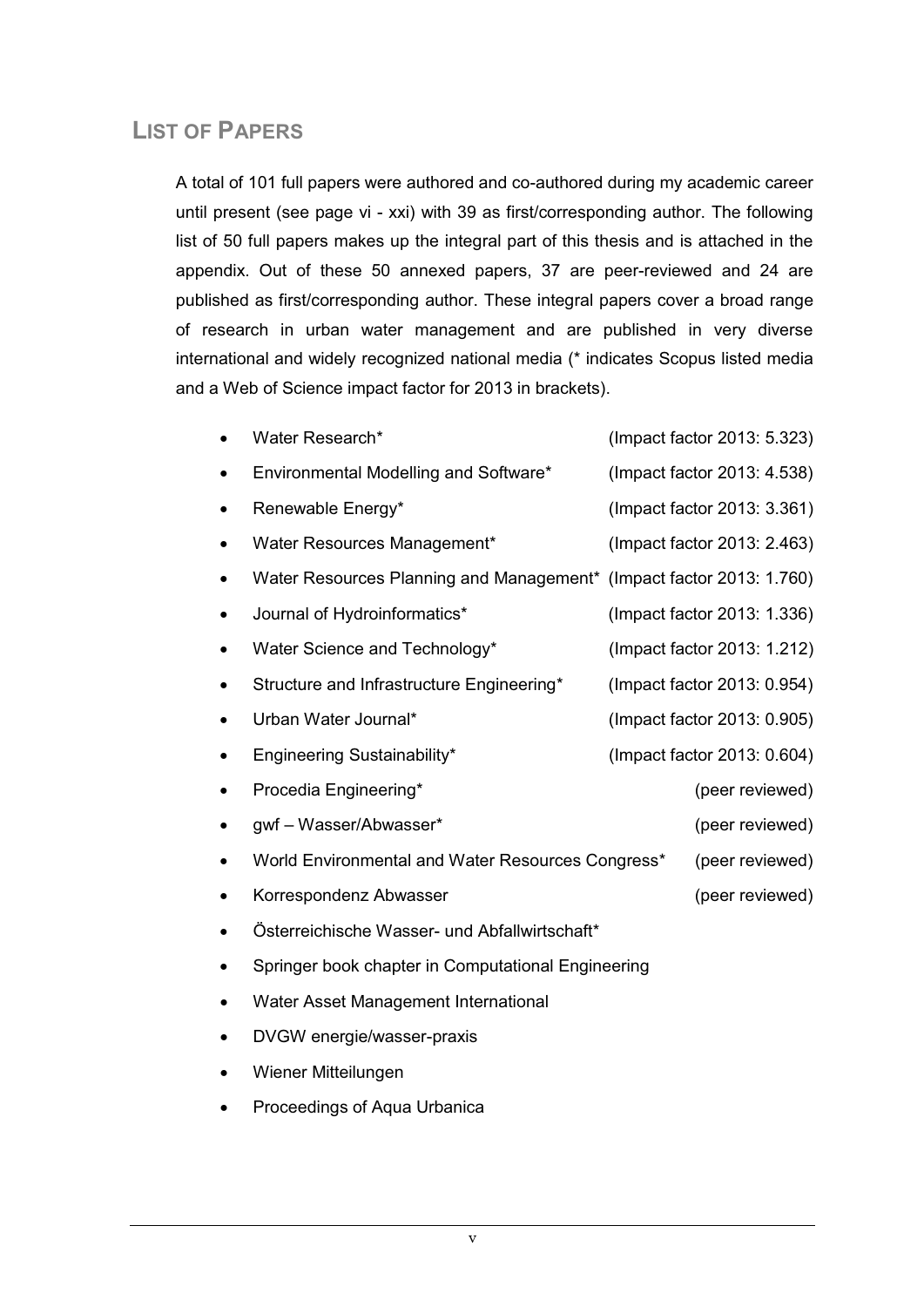#### PAPER I

**Sitzenfrei, R.;** von Leon, J; (2014): Long-time simulation of water distribution systems for the design of small hydro power systems. Renewable Energy. Volume 72, p182-187, (peer reviewed) Impact factor 3.361 (2013)

#### PAPER II

**Sitzenfrei, R.;** Rauch, W. (in press) Optimizing a small hydro power systems in a water distribution systems based on long time simulation and future scenarios. Journal of Water Resources Planning and Management, (peer reviewed) Impact factor: 1.760 (2013)

#### PAPER III

**Sitzenfrei, R.;** Berger, D.; Rauch, W.; (submitted): Design and optimization of small hydropower systems in water distribution networks under consideration of rehabilitation measures. In: Urban Water Journal (peer reviewed) Impact factor: 0.905 (2013)

#### PAPER IV

**Sitzenfrei, R.:** von Leon J..: Rauch, W. (2014): Design and optimization of small hydropower systems in water distribution networks based on 10years simulation with Epanet2. Procedia Engineering, 89C, p533-539 (peer reviewed)

#### PAPER V

**Sitzenfrei, R.;** Mair, M.; Rauch, W. (2014): Stability of traditional urban water systems – integrated assessment of transition options. Procedia Engineering, 89C, p727-733 (peer reviewed)

#### PAPER VI

**Sitzenfrei, R.;** Rauch, W. (2014): Integrated hydraulic modelling of water supply and urban drainage networks for assessment of decentralized options. Water Science and Technology. Vol. 70(11), p. 1817-1824 (peer reviewed) Impact factor 1.212 (2013)

#### PAPER VII

**Sitzenfrei, R.;** Rauch, W.; Rogers, B; Dawson, R.; Kleidorfer, M; (2014): Editorial: Modelling the urban water cycle as part of the city. Water Science and Technology. Vol. 70(11), p. 1717- 1720 (peer reviewed) Impact factor 1.212 (2013)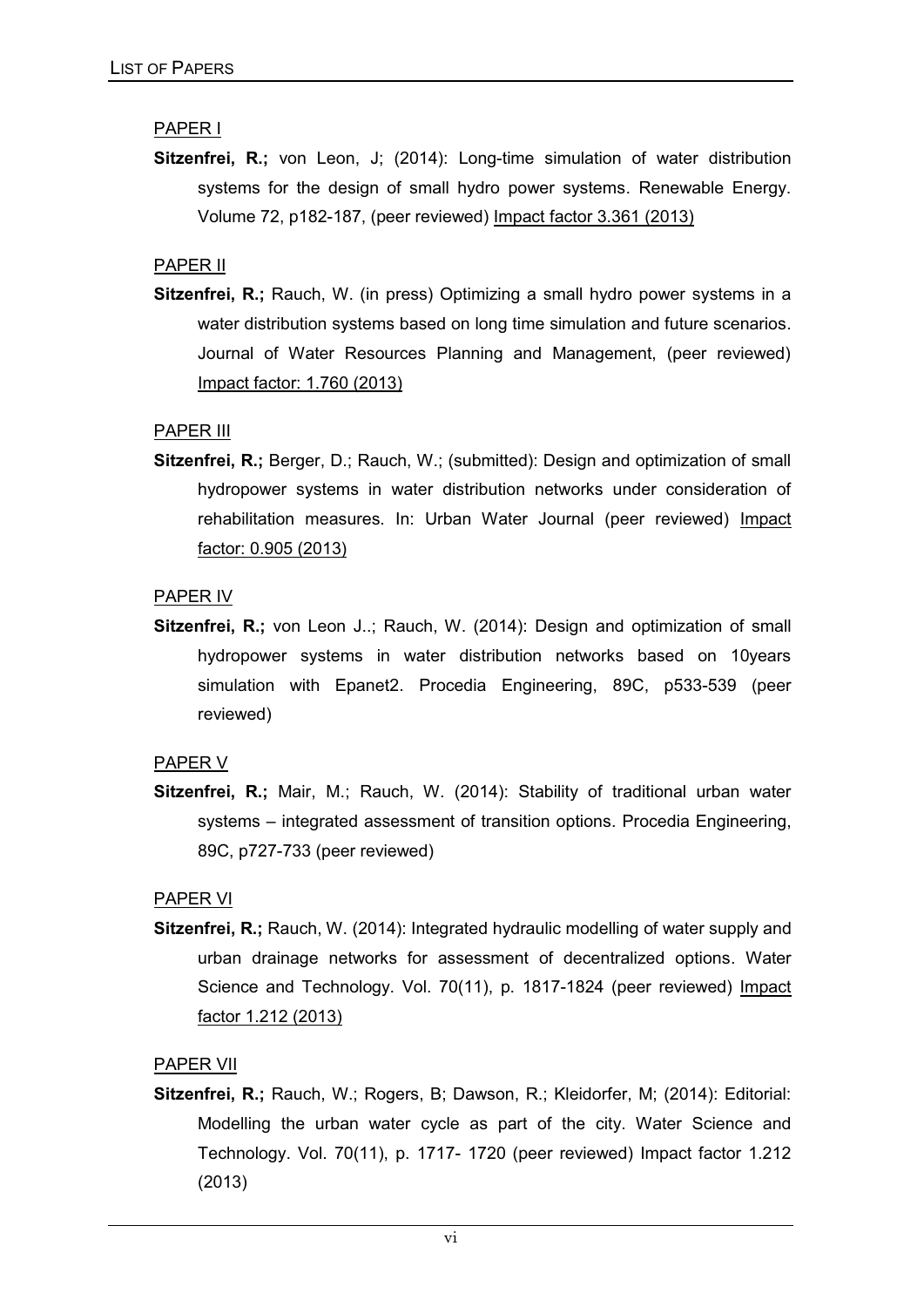#### PAPER VIII

Burger, G.; Sitzenfrei, R.; Kleidorfer M.; Rauch, W. (in revision): The Quest for a new solver for EPANET2. In: Water Resources Planning and Management, (peer reviewed) Impact factor: 1.760 (2013)

#### PAPER IX

Mair, M; Rauch, W.; **Sitzenfrei, R.;** (submitted): Where to find water pipes and sewers? – on the correlation of infrastructure networks in the urban environment. Structure and Infrastructure Engineering. p 1 -11 (peer reviewed) Impact factor 0.954 (2013)

#### PAPER X

Tscheikner-Gratl, F.; **Sitzenfrei, R.;** Rauch, W.; Kleidorfer, M. (in press): Dealing with limited data in rehabilitation management of water supply networks. Structure and Infrastructure Engineering. p 1 -11 (peer reviewed) Impact factor 0.954 (2013)

#### PAPER XI

Tscheikner-Gratl, F.; **Sitzenfrei, R.;** Rauch, W.; Kleidorfer, M. (in revision): Integrated rehabilitation planning of urban infrastructure systems using a street section priority model. Urban Water Journal. p 1 -11 (peer reviewed) Impact factor 0.905 (2013)

#### PAPER XII

**Sitzenfrei, R.;** Mair, M.; Tscheikner-Gratl, F.; Hupfauf, B.; Rauch, W. (in press): What can we learn from historical water network transition? Proceedings of the World Environmental and Water Resources Congress 2015; Austin, Texas, United States, May 17-21, 2015 (peer reviewed)

#### PAPER XIII

Tscheikner-Gratl, F.; **Sitzenfrei, R.;** Stibernitz, C.; Rauch, W.; Kleidofer, M. (in press): Integrated rehabilitation management by prioritization of rehabilitation areas for small and medium sized municipalities. Proceedings of the World Environmental and Water Resources Congress 2015; Austin, Texas, United States, May 17-21, 2015. (peer reviewed)

#### PAPER XIV

Zischg, J.; Mair, M.; Rauch, W; **Sitzenfrei, R.;** (in press): Stochastic performance assessment and optimization strategies of the water supply network transition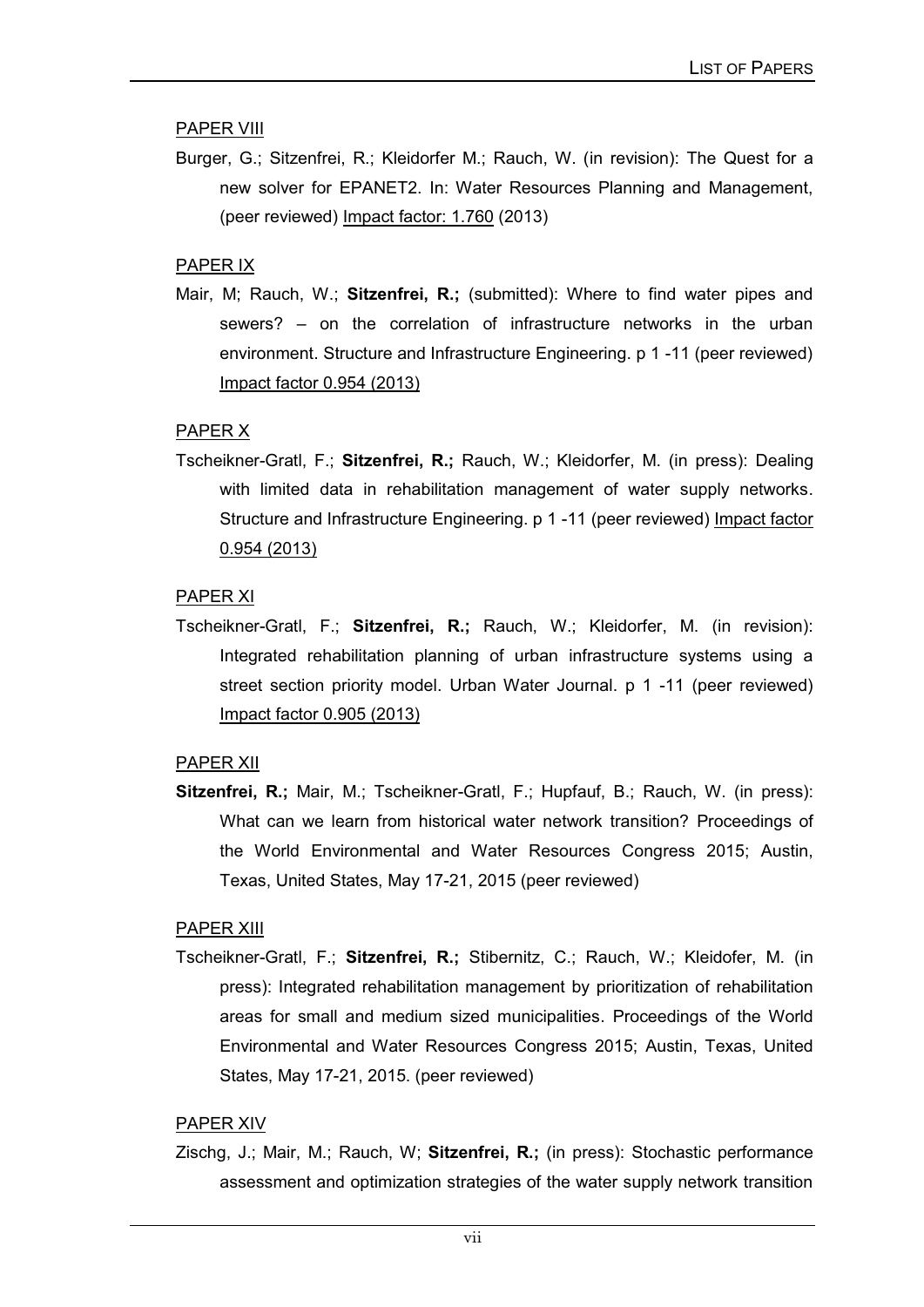of Kiruna during city relocation. Proceedings of the World Environmental and Water Resources Congress 2015; Austin, Texas, United States, May 17-21, 2015. (peer reviewed)

#### PAPER XV

Rauch, W.; **Sitzenfrei, R** (2014): ÖWAV-Arbeitsbehelfs 43: "Leitfaden zur Anwendung der Thermalformel des ÖWAV Regelblattes 207". In: ÖWAV Österreichische Wasser- und Abfallwirtschaft – Mischwasserbewirtschaftung, Ausgabe 9-10/2014

#### PAPER XVI

Mair, M.; Mikovits C.; Sengthaler, M.; Schöpf, M.; Kinzel, H; Urich, C.; Kleidorfer, M.; **Sitzenfrei, R.;** Rauch, W. (2014): The application of Web-GIS for improving urban water cycle modelling. Water Science and Technology. Vol. 70(11), p. 1838-1846 (peer reviewed) Impact factor 1.212 (2013)

#### PAPER XVII

Kleidorfer, M.; Tschiesche, U.; Tscheikner-Gratl, F.; **Sitzenfrei, R.;** Kretschmer, F.; Muschalla, D.; Ertl, T.; Rauch, W. (2014): Von den Daten zum Modell: Anforderungen an hydraulische Entwässerungsmodelle in kleineren und mittleren Gemeinden. In: Wiener Mitteilungen Band 231 Seiten J1 – J14

#### PAPER XVIII

**Sitzenfrei, R.;** Rauch, W. (2014): Investigating transitions of centralized water infrastructure to decentralized solutions – an integrated approach. Procedia Engineering, Volume 70. p1549-1557 (peer reviewed)

#### PAPER XIX

M. Mair, W. Rauch, **R. Sitzenfrei** (2014): Improving Incomplete Water Distribution System Data, Procedia Engineering, Volume 70. p1055-1062 (peer reviewed)

#### PAPER XX

Kleidorfer, M.; **Sitzenfrei, R.;** Rauch, W. (2014): Simplifying impact of urban development on sewer systems. Water Science and Technology. Vol. 70(11), p. 1808-1816 (peer reviewed) Impact factor 1.212 (2013)

#### PAPER XXI

**Sitzenfrei, R.;** Mair. M.; Diao K.; Rauch, W. (2014): Assessing model structure uncertainties in water distribution models. Proceedings of the World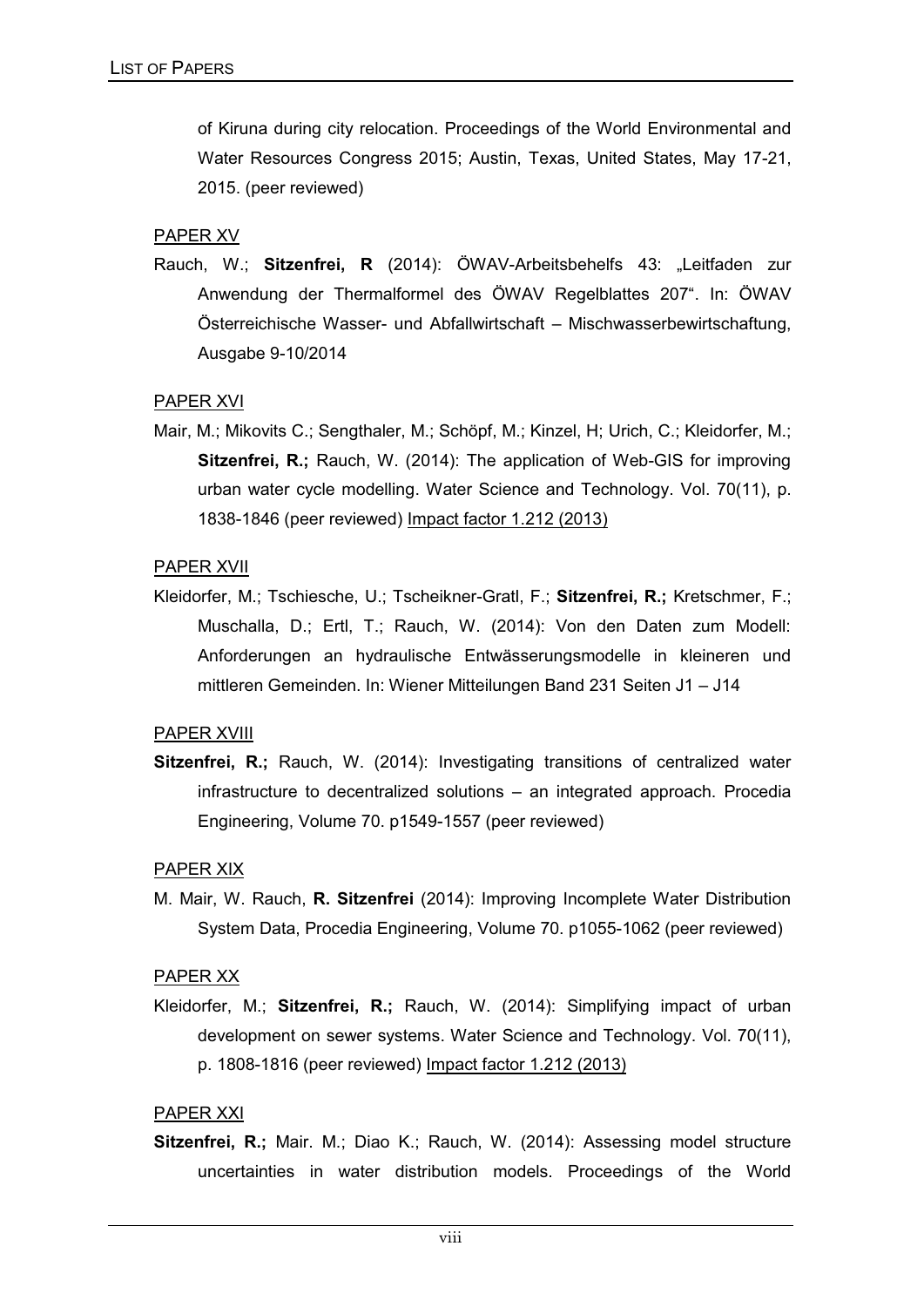Environmental and Water Resources Congress 2014; Portland, Oregon, United States, June 1-5, 2014. (peer reviewed)

#### PAPER XXII

Mair, M.; Rauch, W.; **Sitzenfrei, R.;** (2014): Spanning tree based algorithm for generating water distribution network sets by using street network data sets. Proceedings of the World Environmental and Water Resources Congress 2014; Portland, Oregon, United States, June 1-5, 2014. (peer reviewed)

#### PAPER XXIII

Tscheikner-Gratl, F., **Sitzenfrei, R.;** Rauch, W.; Hammerer, M.; Kleidorfer, M. (2014): Prioritization of rehabilitation areas – a case study. Procedia Engineering, 89C p811-816, (peer reviewed)

#### PAPER XXIV

**Sitzenfrei, R.;** von Leon, J. Rauch, W. (2014): Long time simulations and analysis of future scenarios for design and benefit costs analysis of small hydro power systems in water distribution systems. Proceedings of the World Environmental and Water Resources Congress 2014; Portland, Oregon, United States, June 1-5, 2014. (peer reviewed)

#### PAPER XXV

**Sitzenfrei, R.;** Rauch, W. (2014): Anwendungsgrenzen einfacher analytischer Lösungen zur Bestimmung von Temperaturanomalien im Grundwasser. In: gwf – Wasser/Abwasser. 03/2014. p330 – p339 (peer reviewed)

#### PAPER XXVI

Burger, G.; **Sitzenfrei, R.;** Kleidorfer M.; Rauch, W. (2014): Parallel Flow Routing in SWMM 5. In: Environmental Modelling & Software, Vol. 53. p. 27 - 34. (peer reviewed) Impact factor 4.538 (2013)

#### PAPER XXVII

Möderl, M.; **Sitzenfrei, R.;** Lammel, J.; Apperl, M.; Kleidorfer, M.; Rauch, W. (2014): Development of an Urban Drainage Safety Plan Concept based on Spatial Risk Assessment. Structure and Infrastructure Engineering. (peer reviewed) Impact factor 0.954 (2013)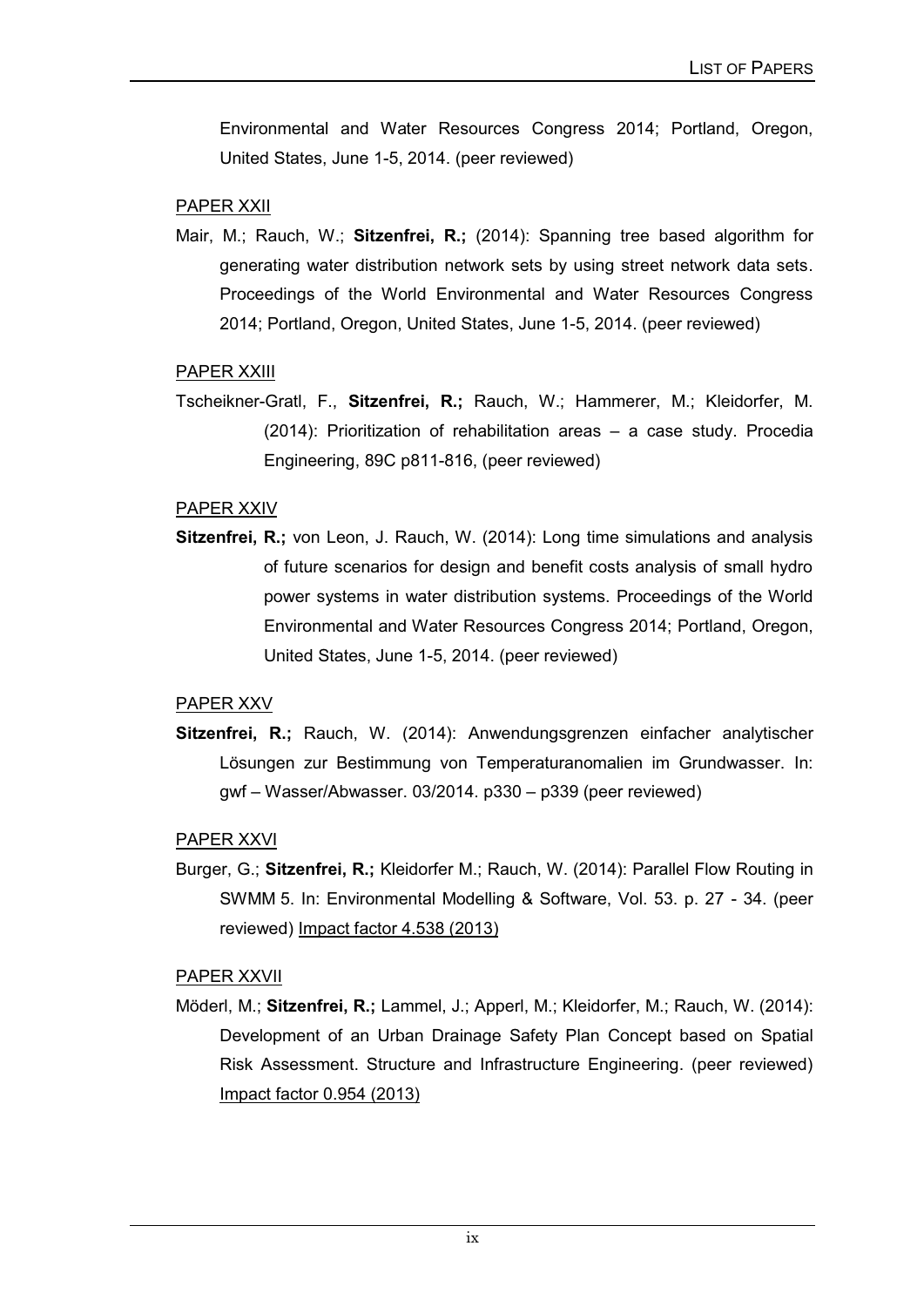#### PAPER XXVIII

**Sitzenfrei, R.;** von Leon, J; Jarosch, H; Rauch, W. (2014): Langzeitsimulation von Wasserversorgungsanlagen zur Auslegung von Trinkwasserkraftwerken. In: gwf – Wasser/Abwasser 10/2014, p1105-1110. (peer reviewed)

#### PAPER XXIX

Mair, M.; **Sitzenfrei, R.;** Kleidorfer, M..; Rauch, W. (2014): Performance improvement with parallel numerical model simulations in the field of urban water management. In Journal of Hydroinformatics Vol 16. No 2 pp 477 -486 (peer reviewed) Impact factor 1.336 (2013)

#### PAPER XXX

**Sitzenfrei, R.;** Möderl, M.; Rauch, W. (2013): Assessing the impact of transitions from centralized to decentralized water solutions on existing infrastructures integrated city-scale analysis with VIBe. Water Research. Volume 47, Issue 20, Pages 7251 – 7263. (peer reviewed) Impact factor 5.323 (2013)

#### PAPER XXXI

Möderl, M.; **Sitzenfrei, R.**; Friedl, F.; Fuchs-Hanusch, D.; Kretschmer, F.; Ertl, T. Rauch, W. (2014): Analyse einer hydraulischen Zustandsbewertung von Mischwassersystemen. Korrespondenz Abwasser – 08/2014, p688 - 694 (peer reviewed)

#### PAPER XXXII

Bach P.M.; McCarthy, D.T.; Urich, C.; **Sitzenfrei, R.;** Kleidorfer, M.; Rauch, W.; Deletic, A.; (2013): A planning algorithm for decentralized water management opportunities. In Water Science and Technology. Vol. 68(8), p. 1857-1865 (peer reviewed) Impact factor 1.212 (2013)

#### PAPER XXXIII

Bach P.M.; Deletic, A.; Urich, C.; **Sitzenfrei, R.;** Kleidorfer, M.; Rauch, W.; McCarthy, D.T.; (2013): Modelling Interactions Between Lot-Scale Decentralised Water Infrastructure and Urban Form – a Case Study on Infiltration Systems. In Water Resources Management Vol 27 Issue 14. (peer reviewed) Impact factor 2.463 (2013)

#### PAPER XXXIV

Urich, C.; Bach P.M.; **Sitzenfrei, R.;** Kleidorfer, M.; McCarthy, D.T.; Deletic, A.; Rauch, W. (2013): Modelling Cities and Water Infrastructure Dynamics. In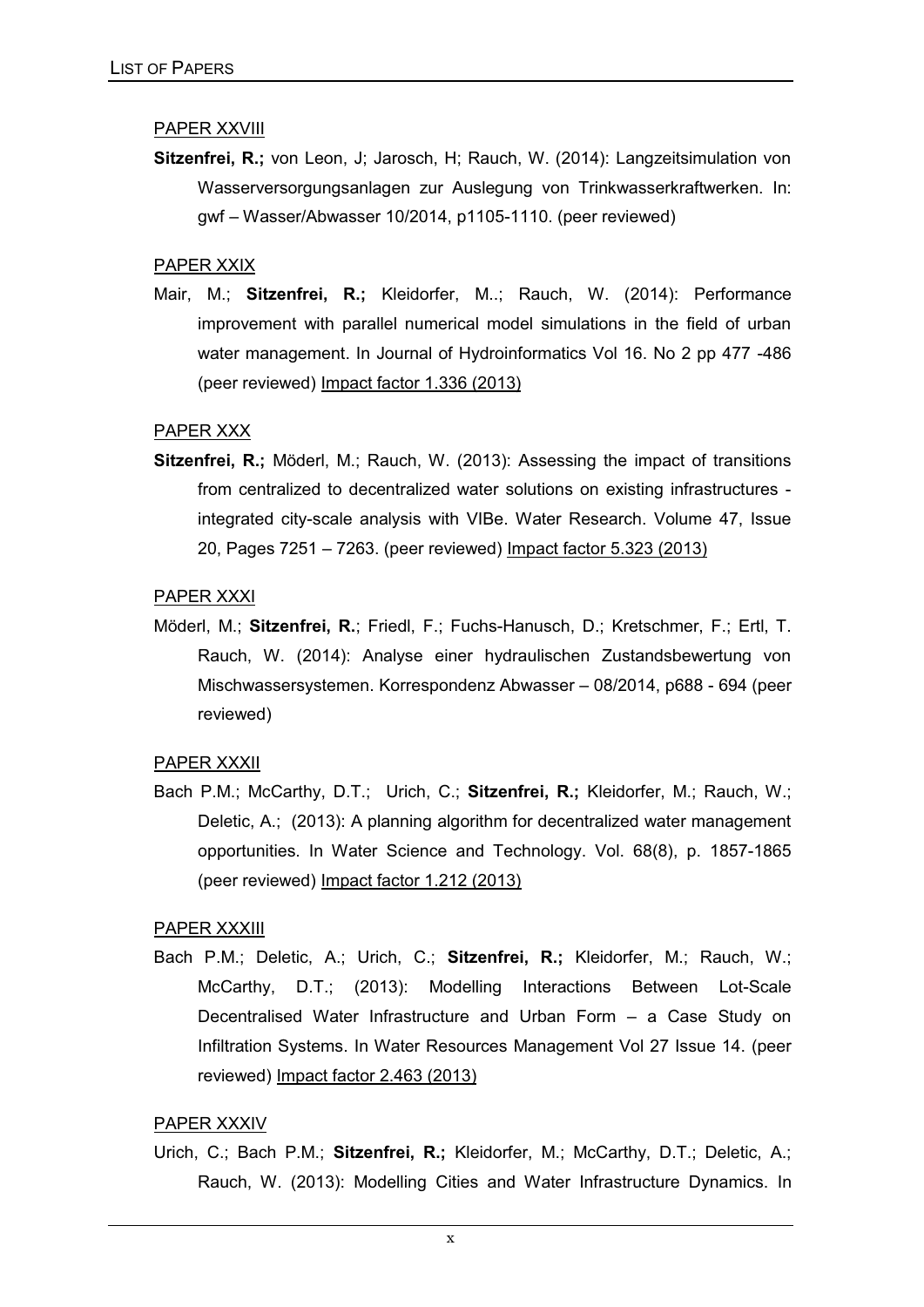Engineering Sustainability. Issue 166 Vol. 5, pages 301 – 308. (peer reviewed) Impact factor 0.604 (2013)

#### PAPER XXXV

Urich, C.; **Sitzenfrei, R.;** Kleidorfer, M.; Rauch, W. (2013): Klimawandel und Urbanisierung – wie soll die Wasserinfrastruktur angepasst werden. In: ÖWAV Österreichische Wasser- und Abfallwirtschaft. April 2013, Volume 65, Issue 3- 4, pp 82-88

#### PAPER XXXVI

**Sitzenfrei, R.;** Urich, C.; Möderl, M.; Rauch, W. (2013): Assessing the efficiency of different CSO positions based on network graph characteristics. Water Science and Technology. Vol. 67(7), p. 1574-1580. (peer reviewed) Impact factor 1.212 (2013)

#### PAPER XXXVII

**Sitzenfrei, R.;** Möderl, M.; Rauch, W. (2013): Automatic Generation of Water Distribution Systems based on GIS-Data. In: Environmental Modelling & Software, Vol. 47. p. 138 -147. (peer reviewed) Impact factor 4.538 (2013)

#### PAPER XXXVIII

Kleidorfer, M.; Urich, C.; Leonhardt, G.; **Sitzenfrei, R.;** Rauch, W. (2012): Asset management and sustainability: planning for the unknown future. In: Water Asset Management International Volume 8 Issue 4, p. 3 - 7

#### PAPER XXXIX

Möderl, M.; **Sitzenfrei, R.**; Rauch, W. (2012): Sicherheits- und Notfallplanung bei Kontamination der Wasserversorgungsanlage. In: gwf – Wasser/Abwasser – Ausgabe 09 2012 (peer reviewed)

#### PAPER XL

Möderl, M.; **Sitzenfrei, R.;** Jarosch, H.; Rauch, W. (2012): Örtliche Sensitivitätsanalyse zur Identifikation von effizienten Standorten für Trinkwasserkraftwerke. In: ÖWAV Österreichische Wasser- und Abfallwirtschaft. Vol (64) 9-10

#### PAPER XLI

**Sitzenfrei, R.;** Möderl, M.; Fritsch, E.; Rauch, W. (2012): Schwachstellenanalyse bei Mischwasseranlagen für eine sichere Bewirtschaftung. In: ÖWAV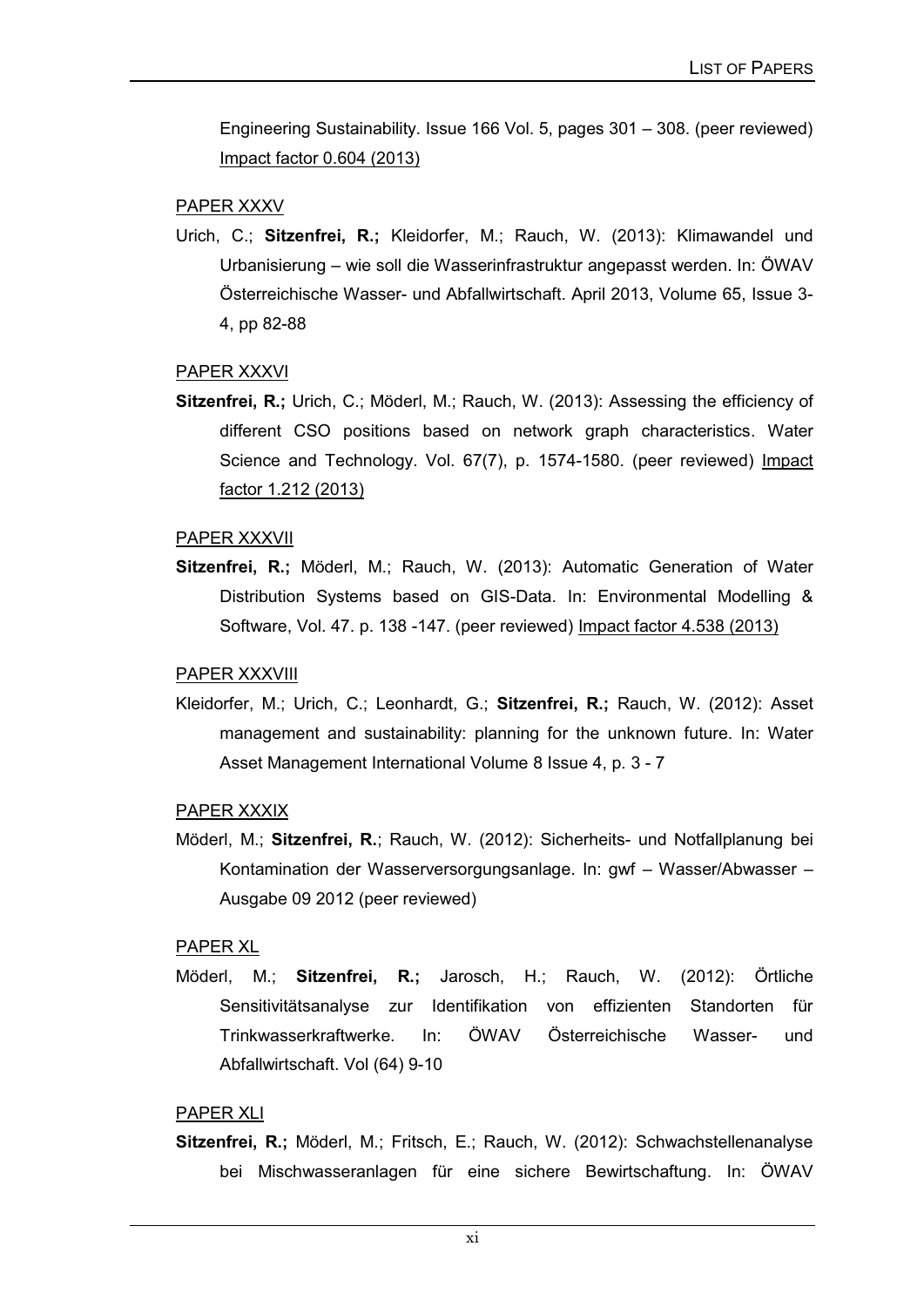Österreichische Wasser- und Abfallwirtschaft - Mischwasserbewirtschaftung. Vol (64) 3-4

#### PAPER XLII

Mair, M.; **Sitzenfrei, R**.; Kleidorfer, M.; Möderl, M.; Rauch, W. (2012): GIS-based applications of sensitivity analysis for sewer models. In: Water Science and Technology. Vol. 65(7), p. 1215-1222. (peer reviewed) Impact factor 1.102 (2012)

#### PAPER XLIII

**Sitzenfrei, R**.; Mair, M.; Möderl, M.; Rauch, W. (2011): Cascade Vulnerability for Risk Analysis of Water Infrastructure. In: Water Science and Technology. Vol. 64(9), p 1885 – 1891. (peer reviewed) Impact factor 1.102 (2012)

#### PAPER XLIV

**Sitzenfrei, R**.; Mair, M.; Kinzel, H.; Möderl, M.; Rauch, W. (2011): Kaskadenvulnerabilität kritischer Wasserinfrastruktur. In: DVGW energie/wasser-praxis Spezial: LESAM 2011, S. 7 – 9

#### PAPER XLV

Kleidorfer, M.; Urich, C.; Leonhardt, G.; **Sitzenfrei, R.;** Rauch, W. (2011): Dynamik von Anpassungsstrategien der Wasserinfrastruktur. In: DVGW energie/wasser-praxis Spezial: LESAM 2011, S. 45 – 47.

#### PAPER XLVI

**Sitzenfrei R.,** Kleidorfer, M., Meister, M., Burger, G., Urich, C., Mair, M., Rauch W. (2014): Scientific Computing in Urban Water Management. Kapitel von: "Computational Engineering". 257 S., ISBN-13: 978-3319059327

#### PAPER XLVII

**Sitzenfrei, R.;** Kleidorfer, M.; Arming, G.; Rauch, W. (2014): Auswirkungen von alpinen urbanen Einzugsgebieten auf den Hochwasserschutz. Aqua Urbanica 2014; Innsbruck, Austria, 23 – 24 Oktober, 2014

#### PAPER XLVIII

**Sitzenfrei, R.**; Möderl, M.; Mair, M.; Rauch, W. (2012): Modeling Expansion of Water Distribution Systems for New Urban Development. Proceedings of the World Environmental and Water Resources Congress 2012; Albuquerque, New Mexico, United States, May 20-24, 2012.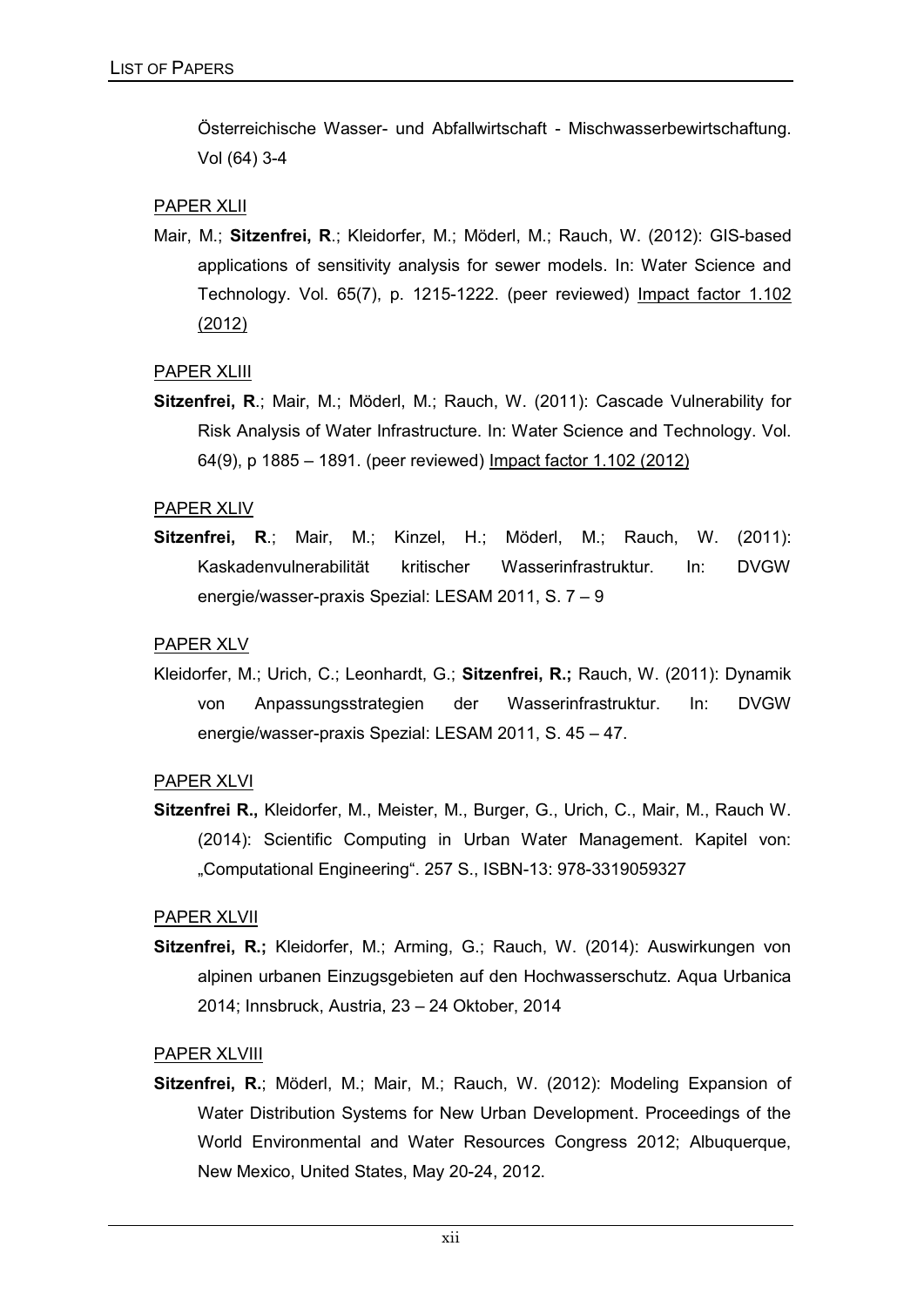#### PAPER XLIX

**Sitzenfrei, R.**; Möderl, M.; Hellbach, C; Fleischhacker, E.; Rauch, W. (2011): Geothermal Energy in a Central European Perspective – Challenges and Opportunities. Proceedings of the World Environmental and Water Resources Congress 2011; Palm Springs, California, United States, May 22-26, 2011.

#### PAPER L

**Sitzenfrei, R.**; Möderl, M.; Hellbach, C; Rauch, W. (2011): Application of a Stochastic Test Case Generation for Water Distribution Systems. Proceedings of the World Environmental and Water Resources Congress 2011; Palm Springs, California, United States, May 22-26, 2011.



Figure 1: Evaluation of integral papers of this thesis regarding years and contributions

The publication performance (only the integral papers of this thesis) over time is characterized in Figure 1. In Figure 1 left, the temporal development of published papers and the published papers as first author are shown. Of the 50 total papers, 24 were first-authored with the peak in yearly publications occurring in 2014. Figure 1 middle shows the fraction of peer-reviewed papers in a context with all of the papers and the first-authored papers. In Figure 1, right, the impact factors of the published papers are shown over time. The sum of all of the impact points for the integral papers of this thesis is equal to 36.5.

Because the focus is on the integrated view of the urban water cycle and beyond, only a selection of the authored papers are the integral part of this cumulative thesis. The published works in excess thereof are also listed in the following work for the sake of integrity. The following publications were also derived over the course of this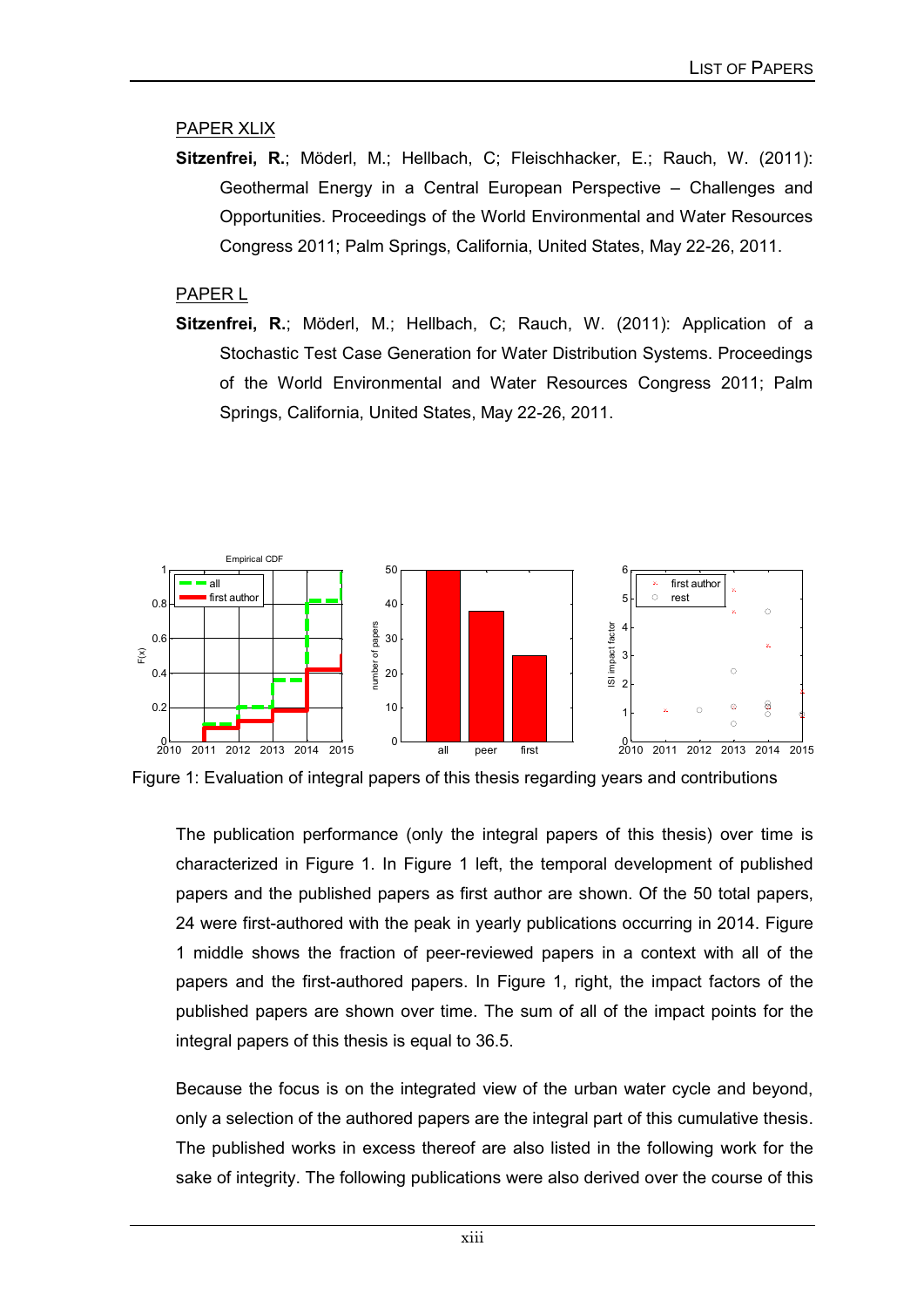habilitation project or earlier (PhD project). These following papers are not integral parts of this thesis because they would also exceed the volume of the thesis. Therefore, these 51 authored and co-authored full paper publications are not included in the appendix, but they also provide valuable additional information for readers of this thesis and round out a picture of the author's work.

- [1] Urich, C.; **Sitzenfrei, R.;** Bach, M; Kleidorfer, M.; Mair, M.; McCarthy, D.; Deletic, A.; Rauch, W. (2014): Modelling the Co-evolution of Cities and their Water Infrastructure. In proceedings of 13th International Conference on Urban Drainage, Sarawak, Malaysia, September 7 to 12, 2014.
- [2] Mair, M.; Mikovits C.; Sengthaler, M.; Schöpf, M.; Kinzel, H; Urich, C.; Kleidorfer, M.; **Sitzenfrei, R.;** Rauch, W. (2014): Moving urban water management modelling towards web-service based technologies. In proceedings of 13th International Conference on Urban Drainage, Sarawak, Malaysia, September 7 to 12, 2014.
- [3] Fuchs-Hanusch, D.; Möderl, M.; **Sitzenfrei, R.**; Friedl, F.; Muschalla D. (2014): Systematic estimation of discharge water due to transmission mains failure by the means of EPANET2. Proceedings of the Water Loss Conference 2014; Vienna, Austria, 30 March to 2 April, 2014.
- [4] **Sitzenfrei, R.**; Mair, M. Rauch, W. (2014): Stability of traditional urban water systems – integrated assessment of transitions scenarios.  $16<sup>th</sup>$ Conference on Water Distribution Analysis, WDSA 2014; Bari, Italy, July 15-17, 2014.
- [5] **Sitzenfrei, R.**; von Leon, J. Rauch, W. (2014): Design and optimization of small hydropower systems in water distribution networks based on 10 years simulation with Epanet  $2.16<sup>th</sup>$  Conference on Water Distribution Analysis, WDSA 2014; Bari, Italy, July 15-17, 2014.
- [6] Tscheikner-Gratl, F. **Sitzenfrei, R.**; Rauch, W.; Hammerer, M.; Kleidorfer, M. (2014): Prioritization of rehabilitation areas – a case study.  $16<sup>th</sup>$ Conference on Water Distribution Analysis, WDSA 2014; Bari, Italy, July 15-17, 2014.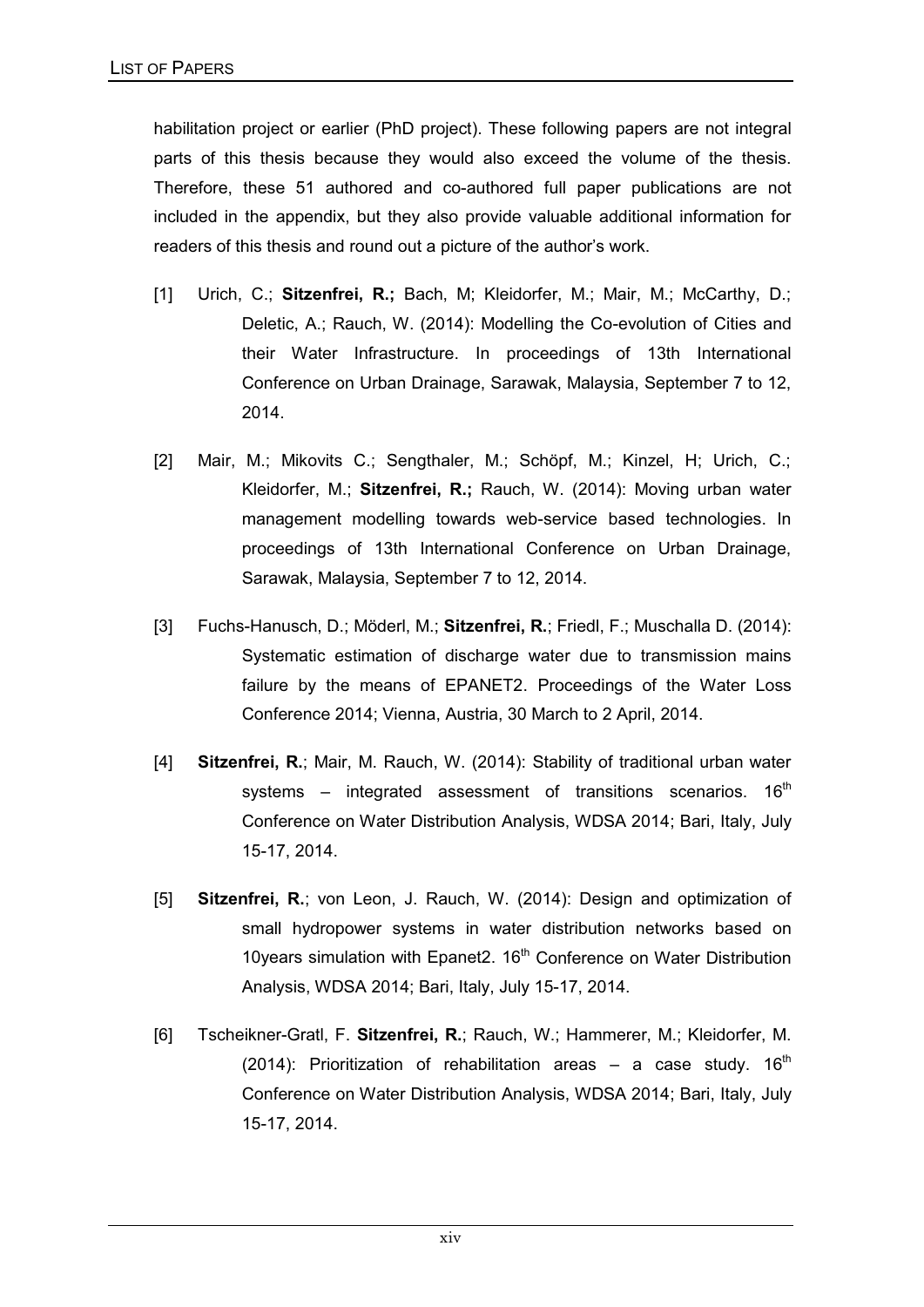- [7] Mair, M.; Rauch, W. **Sitzenfrei, R**. (2013): Improving incomplete water distribution system data. Computing and Control for Water Industry, 2013, Perugia, Italy 2-4 September 2013.
- [8] **Sitzenfrei, R**.; Rauch, W. (2013): Investigating transitions of centralized water infrastructure to decentralized solutions – an integrated approach. Computing and Control for Water Industry, 2013, Perugia, Italy 2-4 September 2013.
- [9] Burger, S. Urich, C. **Sitzenfrei, R**.; Rauch, W. (2013): Assessment of heating and cooling demand of buildings as part of a regional analysis of shallow geothermal potentials. In: Proceeding European Geothermal Congress 2013, Pisa, Italy 3-7 June 2013.
- [10] Urich, C. **Sitzenfrei, R.;** Kleidorfer, M.; Rauch, W. (2013): City dynamics as driving force for urban water management. In: Proceeding 2nd International Conference on Water Research, 20-23 January, 2013, Singapore.
- [11] **Sitzenfrei, R**.; Urich, C. Möderl, M.; Rauch, W. (2012): Assessing CSO efficiency of different CSO positions based on network graph characteristics. In: Conference Proceeding 9th International Conference on Urban Drainage Modelling, 3 – 7 September, 2012, Belgrade, Serbia.
- [12] Bach, M. P.; Urich, C; McCarthy, D. T.; **Sitzenfrei, R.**; Kleidorfer, M.; Rauch, W.; Deletic, A. (2012): DAnCE4Water's BPM: Interactions between urban planning, climate and integrated urban water infrastructure. In: Conference Proceeding 9th International Conference on Urban Drainage Modelling, 3 – 7 September, 2012, Belgrade, Serbia.
- [13] Urich, C. **Sitzenfrei, R.**; Kleidorfer, M.; Rauch, W. (2012): Development and Adaptation of Drainage Networks in DAnCE4Water. In: Conference Proceeding 9th International Conference on Urban Drainage Modelling, 3 – 7 September, 2012, Belgrade, Serbia.
- [14] Diao, K.; Mair, M.; Möderl, M. Kleidorfer, M.; **Sitzenfrei, R**.; Urich, C.; Rauch, W. (2012): Automated Pipe-sizing of Storm Sewer or Combined Sewer Systems Based on Hydrodynamic Modelling. In: Conference Proceeding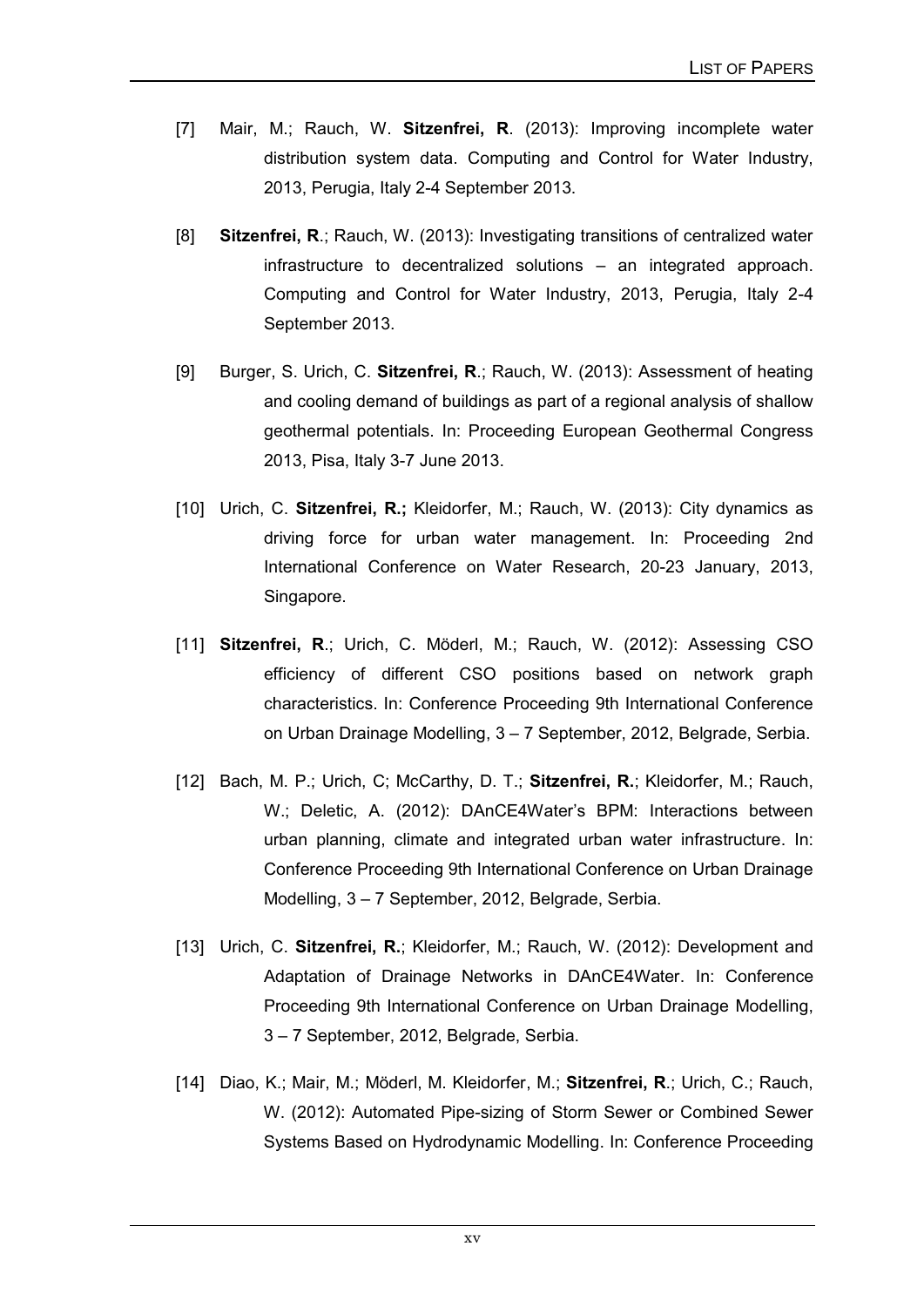9th International Conference on Urban Drainage Modelling, 3 – 7 September, 2012, Belgrade, Serbia.

- [15] Rauch, W.; Bach, P.M.; Brown, B.; Deletic, A.; Ferguson, B.; de Haan, J. McCarthy, D.T.; Kleidorfer, M.; Tapper, N.; **Sitzenfrei, R.**; Urich, C. (2012): Modelling transition in urban drainage management. In: Conference Proceeding 9th International Conference on Urban Drainage Modelling, 3 – 7 September, 2012, Belgrade, Serbia.
- [16] Urich, C.; **Sitzenfrei, R**.; Kleidorfer, M.; Rauch W. (2012): Anpassung von Entwässerungssystemen an Urbanisierung und Klimawandel. In: Conference Proceeding aquaurbanica 2012, 08. Mai 2012, München.
- [17] Mair, M.; **Sitzenfrei, R.**; Urich, C.; Kleidorfer, M.; Möderl, M.; Rauch, W. (2012): Performance Improvement with parallel numerical model simulations in the field of urban water management. Proceedings of the 10<sup>th</sup> International Conference on Hydroinformatics; Hamburg, Germany, July 14-18, 2012.
- [18] Möderl, M.; **Sitzenfrei, R.**; Jarosch, H. and Rauch, W. (2012) Identifying Hydropower Potential in Water Distribution Systems of Alpine Regions. Proceedings of the World Environmental and Water Resources Congress 2012; Albuquerque, New Mexico, United States, May 20-24, 2012.
- [19] Möderl, M.; **Sitzenfrei, R.**; Friedl, F.; Fuchs-Hanusch, D.; Kretschmer, F.; Ertl, T. Rauch, W. (2012): Analysis of Hydraulic and Combined Sewer Overflow Performance Indicators. Proceedings of the World Environmental and Water Resources Congress 2012; Albuquerque, New Mexico, United States, May 20-24, 2012.
- [20] Mair, M.; **Sitzenfrei, R.**; Möderl, M.; Rauch, W. (2012): Identifying multi utility network similarities. Proceedings of the World Environmental and Water Resources Congress 2012; Albuquerque, New Mexico, United States, May 20-24, 2012.
- [21] **Sitzenfrei, R.;** Mair, M; Kinzel, H; Möderl, M., Rauch, W. (2011) Assessment of Cascade Vulnerabilty for Water Networks. In proceedings 4th IWA Leading-Edge conference on Strategic Asset Management of water and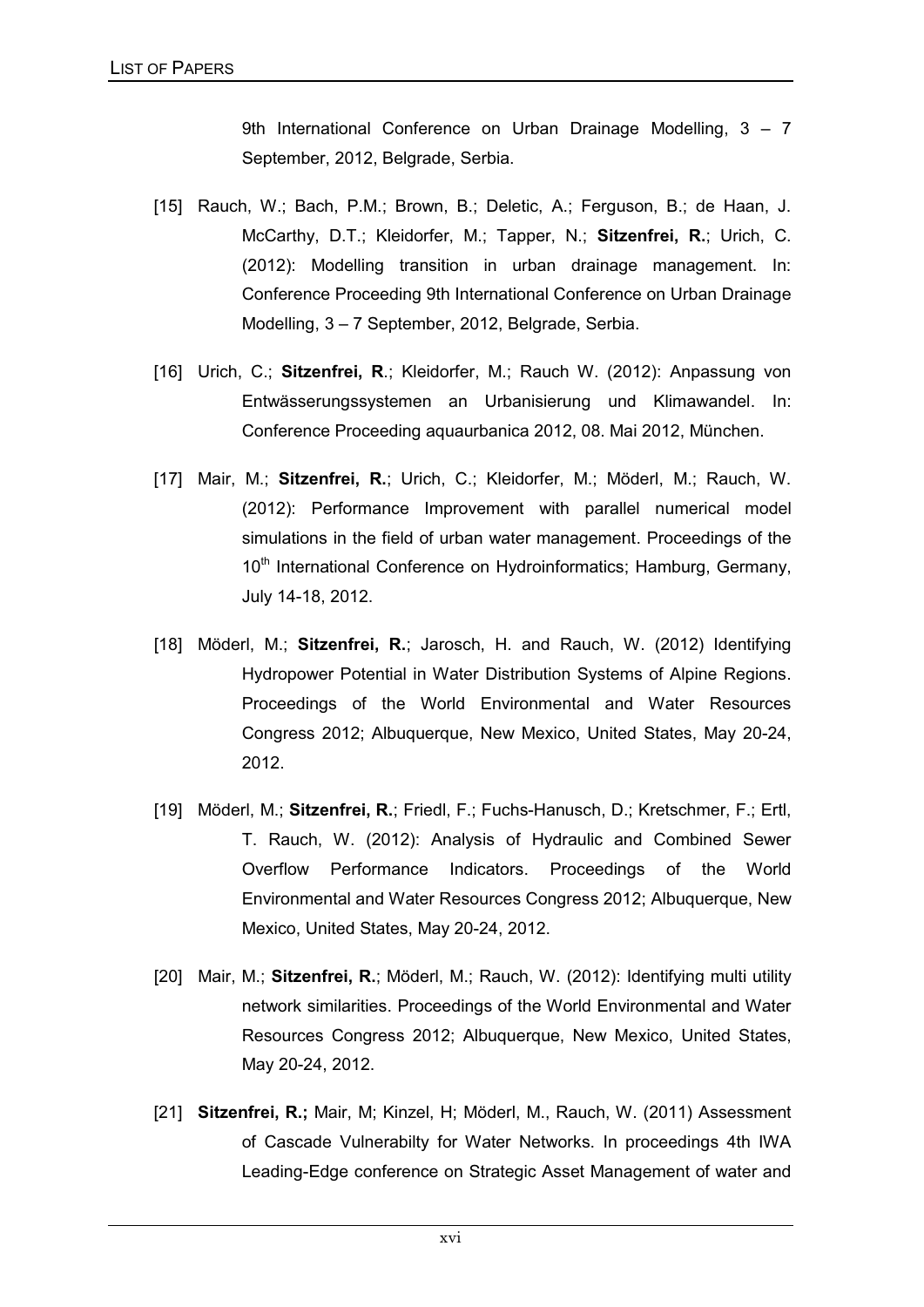wastewater infrastructures. Mühlheim, Germany, September 27 to 30, 2011.

- [22] Kleidorfer, M. Urich, C., Leonhardt, G. **Sitzenfrei, R.;** Rauch, W. (2011) Asset Management and Sustainability: Planning for the Unknown Future. In proceedings 4th IWA Leading-Edge conference on Strategic Asset Management of water and wastewater infrastructures. Mühlheim, Germany, September 27 to 30, 2011.
- [23] Bach, P. M.; Hellbach, C.; Urich, C.; McCarthy, D. T.; **Sitzenfrei, R.;** Kleidorfer, M.; Rauch, W.; Deletic, A. (2011): Characterising a city for integrated performance assessment of water infrastructure in the DAnCE4Water framework. In proceedings of 12th International Conference on Urban Drainage, Porto Allegre, Brazil, September 11 to 16, 2011.
- [24] Urich, C.; Bach, P. M.; Hellbach, C.; **Sitzenfrei, R.;** Kleidorfer, M.; McCarthy, D. T.; Deletic, A.; Rauch, W. (2011): Dynamics of cities and water infrastructure in the DAnCE4Water model. In proceedings of 12th International Conference on Urban Drainage, Porto Allegre, Brazil, September 11 to 16, 2011.
- [25] **Sitzenfrei, R.** and Rauch, W. (2011): From water networks to a "Digitial City" a shift of Paradigm in Assessment of Urban Water Systems. In proceedings of 12th International Conference on Urban Drainage, Porto Allegre, Brazil, September 11 to 16, 2011.
- [26] Möderl, M.; **Sitzenfrei, R.**; Hellbach, C; Lammel, J. Rauch, W. (2011): The role of exposure in risk analysis for critical water infrastructure. Proceedings of the World Environmental and Water Resources Congress 2011; Palm Springs, California, United States, May 22-26, 2011.
- [27] Möderl, M.; Hellbach, C; **Sitzenfrei, R.**; Rauch, W. (2011): GIS based applications of sensitivity analysis for water distribution models. Proceedings of the World Environmental and Water Resources Congress 2011; Palm Springs, California, United States, May 22-26, 2011.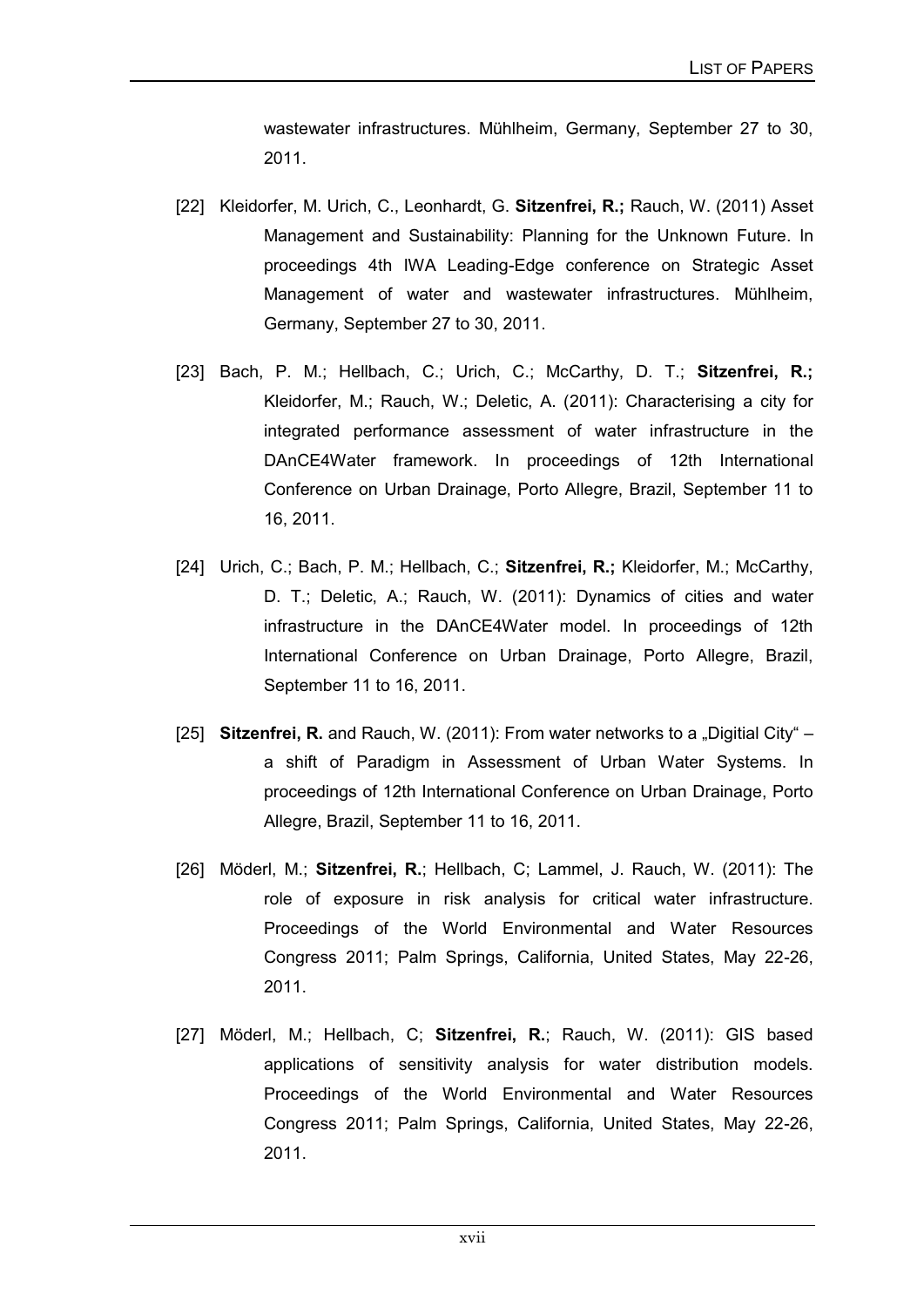- [28] Hellbach, C; Möderl, M.; **Sitzenfrei, R.**; Rauch, W. (2011): Influence of network properties and model purpose on the level of skeletonization. Proceedings of the World Environmental and Water Resources Congress 2011; Palm Springs, California, United States, May 22-26, 2011.
- [29] Urich, C.; **Sitzenfrei, R.**; Hellbach, C; Kleidorfer, M.; Rauch, W. (2011): Modelling Adaptation Strategies for Urban Drainage Systems in the context of Dynamic Urban Environments. Proceedings Cities of the Future – Sustainable Urban Planning and Water Management; Stockholm, Sweden, May 22 – 25, 2011.
- [30] Möderl, M.; **Sitzenfrei, R.;** Fetz, T.; Fleischhacker, E.; Rauch, W. (2011): Systematic generation of virtual networks for water supply. In: Water Resources Research, Vol47, W02502, doi:10.1029/2009WR008951. (peer reviewed) Impact factor 2.957 (2011)

Publications originated before PhD graduation

- [31] **Sitzenfrei, R.** (2010): Stochastic Generation of Urban Water Systems for Case Study Analysis: PhD Thesis, Unit of Environmental Engineering, University of Innsbruck.
- [32] Möderl, M.; **Sitzenfrei, R.;** Rauch, W. (2010): How Many Network Sources are Enough? In: Proceedings of the World Environmental & Water Resources Congress, Challenges of Change, Providence, Rhode Island, USA, May 16-20, 2010.
- [33] **Sitzenfrei, R.;** Fach, S.; Kinzel, H.; Rauch, W. (2010): A multi-layer cellular automata approach for algorithmic generation of virtual case studies - VIBe. In: Water Science and Technology, Vol. 61(1), p. 37 - 45. (peer reviewed) Impact factor 1.056 (2010)
- [34] **Sitzenfrei, R**.; Möderl, M.; Rauch, W. (2010): Graph-Based Approach for Generating Virtual Water Distribution Systems in the Software VIBe. In: Water Science and Technology: Water Supply Vol 10(6) p. 923–932. (peer reviewed)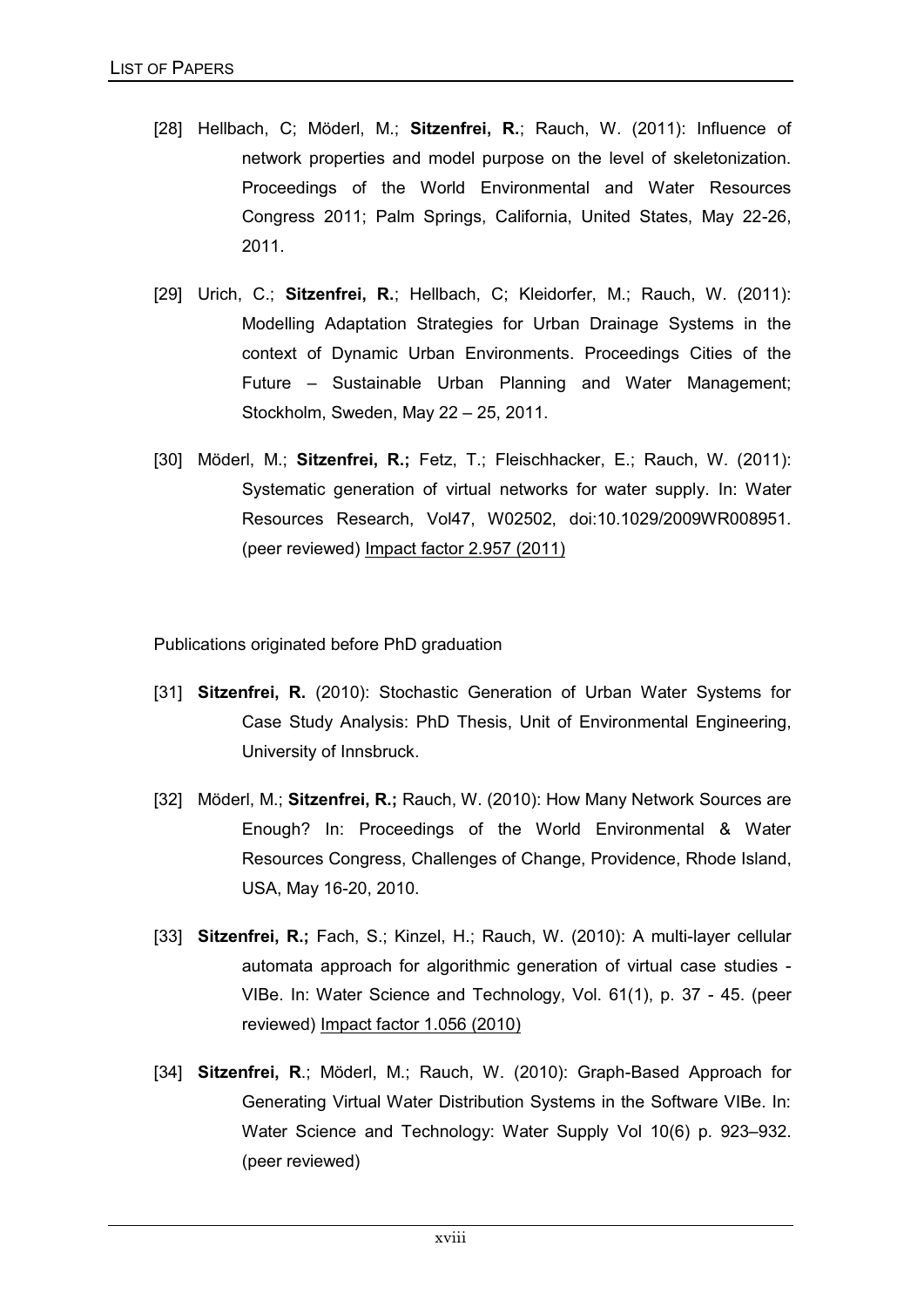- [35] Urich, C.; **Sitzenfrei, R**.; Möderl, M.; Rauch, W. (2010): An agent based approach for generating virtual sewer systems. In: Water Science and Technology. Vol. 62 (5), p. 1090 – 1097. (peer reviewed) Impact factor 1.056 (2010)
- [36] Urich, C.; **Sitzenfrei, R**.; Möderl, M.; Rauch W. (2010): The impact of housing patterns on the utilisation potential of the thermal energy of-near surface aquifers (in german: Einfluss der Siedlungsstruktur auf das thermische Nutzungspotential von oberflächennahen Aquiferen). In: Österreichischer Wasser- und Abfallwirtschaftverband, Vol 62 (5-6), p. 113-119
- [37] **Sitzenfrei, R.;** Fach, S.; Kleidorfer, M.; Urich, C.; Rauch W. (2010): Dynamic Virtual Infrastructure Benchmarking - DynaVIBe. In: Water Science and Technology: Water Supply. Vol. 10 (4), p. 600 – 609. (peer reviewed)
- [38] Möderl, M.; **Sitzenfrei, R.**; Rauch, W. (2010): Empirical Equation for Spacing of Ground Water Heat Pump Systems. In: Proceedings of the World Environmental and Water Resources Congress 2010: Challenges of Change; Section: Groundwater Council - 8th Symposium on Groundwater Hydrology, Quality and Management, Providence, Rhode Island, United States, May 16-20, 2010.
- [39] **Sitzenfrei, R.;** Möderl, M.; Urich, C.; Rauch, W. (2010) (in german): Erforderliche Abstände für die thermische Grundwassernutzung - Nachschlagewerk als Bemessungsbehelf. In: Proceedings of the 10. Internationales Anwenderforum, Oberflächennahe Geothermie, Erdgekoppelte Wärmepumpen und unterirdische thermische Energiespeicher, Regensburg, Deutschland, 19.-21. April.2010
- [40] **Sitzenfrei, R**.; Möderl, M.; Urich, C.; Rauch, W. (2010): Thermal regeneration of aquifers for sustainable resource management. In: Proceedings of the 1st IWA Austrian National Young Water Professionals Conference, Vienna, Austria, 9-11. June 2010.
- [41] Urich, C.; **Sitzenfrei, R.;** Rauch, W. (2010): Stochastic Design of Urban Areas for Benchmarking Energy Strategies. In: Proceedings of the AAG (Association of American Geographers) 2010 Annual Meeting, Washington, United States, 14. – 18 April 2010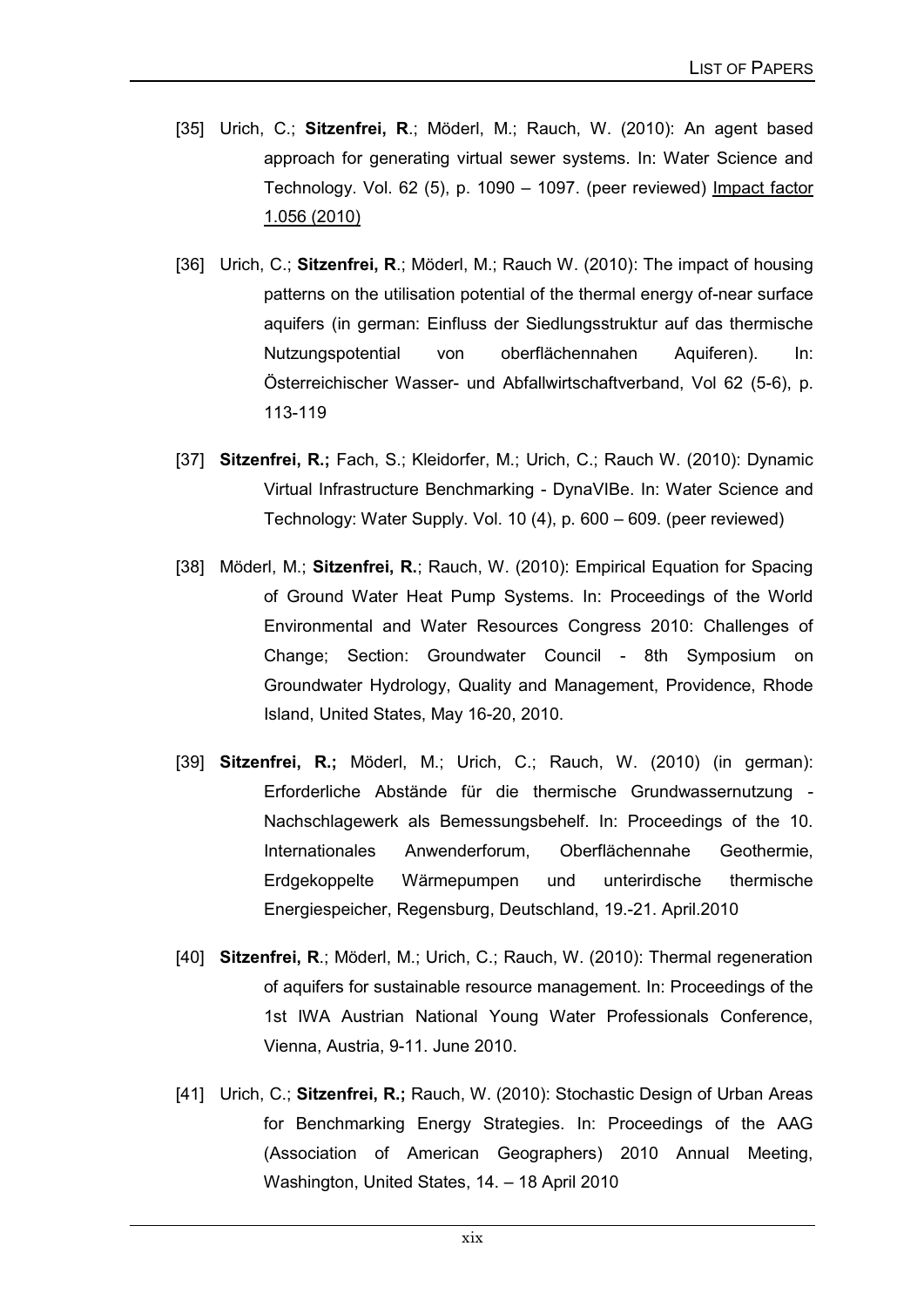- [42] Fach, S.; **Sitzenfrei, R**.; Rauch, W. (2009): Determining the spill flow discharge of combined sewer overflows using rating curves based on computational fluid dynamics instead of the standard weir equation. In: Water Science and Technology, Vol. 60(12), p. 3035-3043. (peer reviewed) Impact factor 1.094 (2009)
- [43] Kleidorfer, M.; Moderl, M.; **Sitzenfrei, R**.; Urich, C.; Rauch, W. (2009): A case independent approach on the impact of climate change effects on combined sewer system performance. In: Water Science and Technology, Vol. 60(6), p. 1555-1564. (peer reviewed) Impact factor 1.094 (2009)
- [44] Möderl, M.; Kleidorfer, M.; **Sitzenfrei, R.**; Rauch, W. (2009): Identifying weak points of urban drainage systems by means of VulNetUD. In: Water Science and Technology, Vol. 60(10), p. 2507-2513. (peer reviewed) Impact factor 1.094 (2009)
- [45] Möderl, M.; Urich, C.; **Sitzenfrei, R.**; Rauch, W. (2009): Spacing of Wells for Ground Water Heat Pumps. In: Proceedings of the Water & Energy, Copenhagen, Denmark, 29.-31. October 2009.
- [46] Rauch, W.; Möderl, M.; **Sitzenfrei, R.**; Kinzel, H. (2009) (in german): Berechnung der Ausbreitung von Temperaturanomalien im Grundwasser als Planungsinstrument für Wärmepumpen, Stand der Wissenschaft.) In: Proceedings of the WÄRMEPUMPEN – Thermische Nutzung des Grundwassers und des Untergrunds – Heizen und Kühlen, Linz, Österreich, 23.April, 2009.
- [47] Rauch, W.; Möderl, M.; **Sitzenfrei, R.**; Kinzel, H. (2009) (in german): Berechnung der Ausbreitung von Temperaturanomalien im Grundwasser als Planungsinstrument für Wärmepumpenanlagen. In: Proceedings of the 9. Internationales Anwenderforum Oberflächennahe Geothermie, Kloster Banz, Bad Staffelstein, 27.-29. April 2009.
- [48] **Sitzenfrei, R.**; Möderl, M.; Urich, C.; Rauch, W. (2009): Assessment of thermal regeneration for improved groundwater management. In: Proceedings of the Water & Energy, Copenhagen, Denmark, 29.-31. October 2009.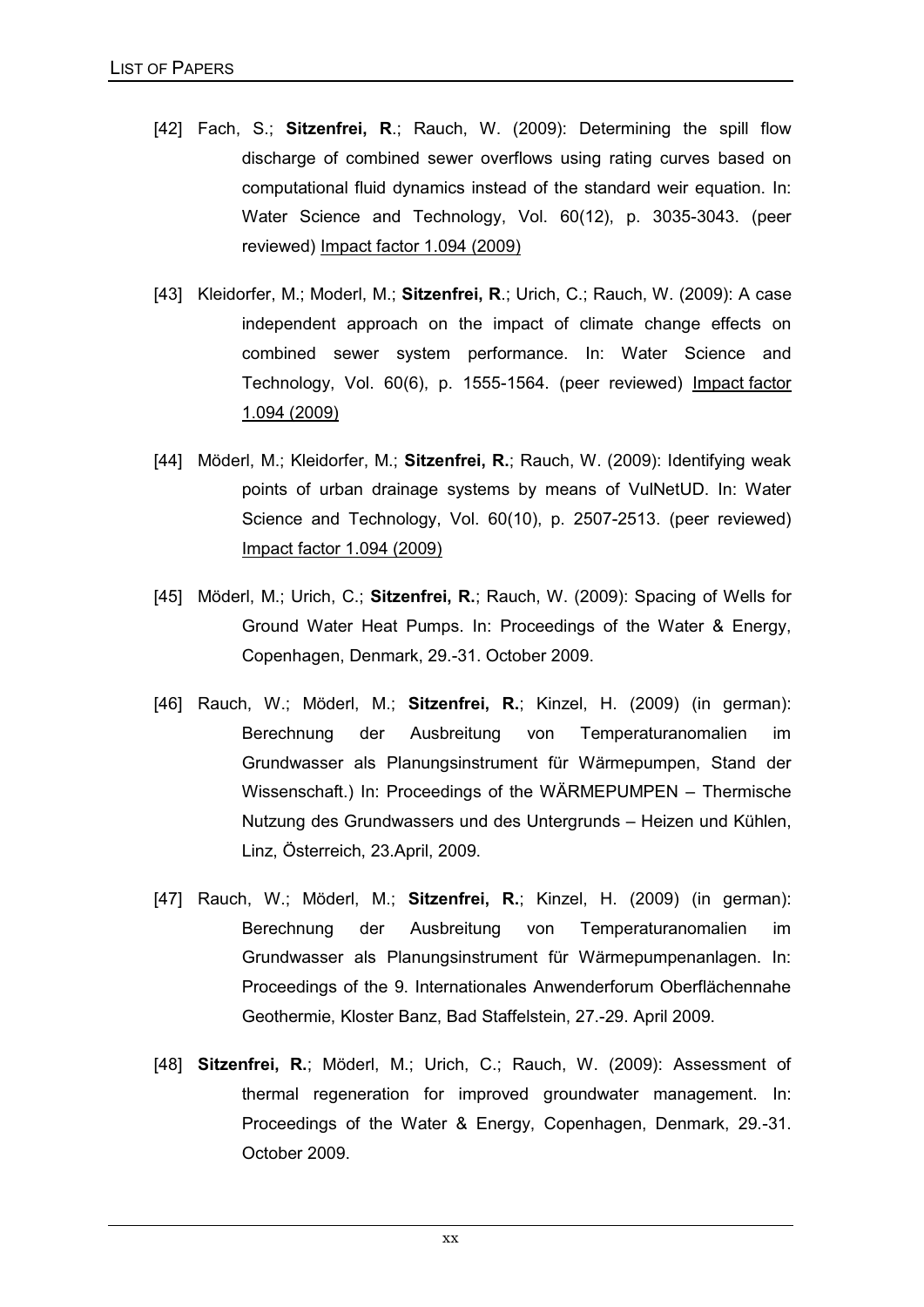- [49] Urich, C.; **Sitzenfrei, R**.; Möderl, M.; Rauch, W. (2009): Assessment of the technical usable shallow geothermal potential of an aquifer. In: Proceedings of the Water & Energy, Copenhagen, Denmark, 29.-31. October 2009.
- [50] **Sitzenfrei, R.;** Fach, S.; Rauch, W. (2008): Impact of simplifications in the assessment of Combined Sewer Overflow discharge, quo vadis, Poleni? (in german: Auswirkungen von Vereinfachungen bei der Bestimmung von Mischwasserentlastungsmengen- quo vadis, Poleni?). In: Wiener Mitteilungen 2008, Vol. 209
- [51] Fach, S.; **Sitzenfrei, R.**; Rauch, W. (2008): Assessing the relationship between water level and combined sewer overflow with computational fluid dynamics. In: Proceedings of the 11th International Conference on Urban Drainage, Edinburgh, Scotland, 31. October - 5. September 2008.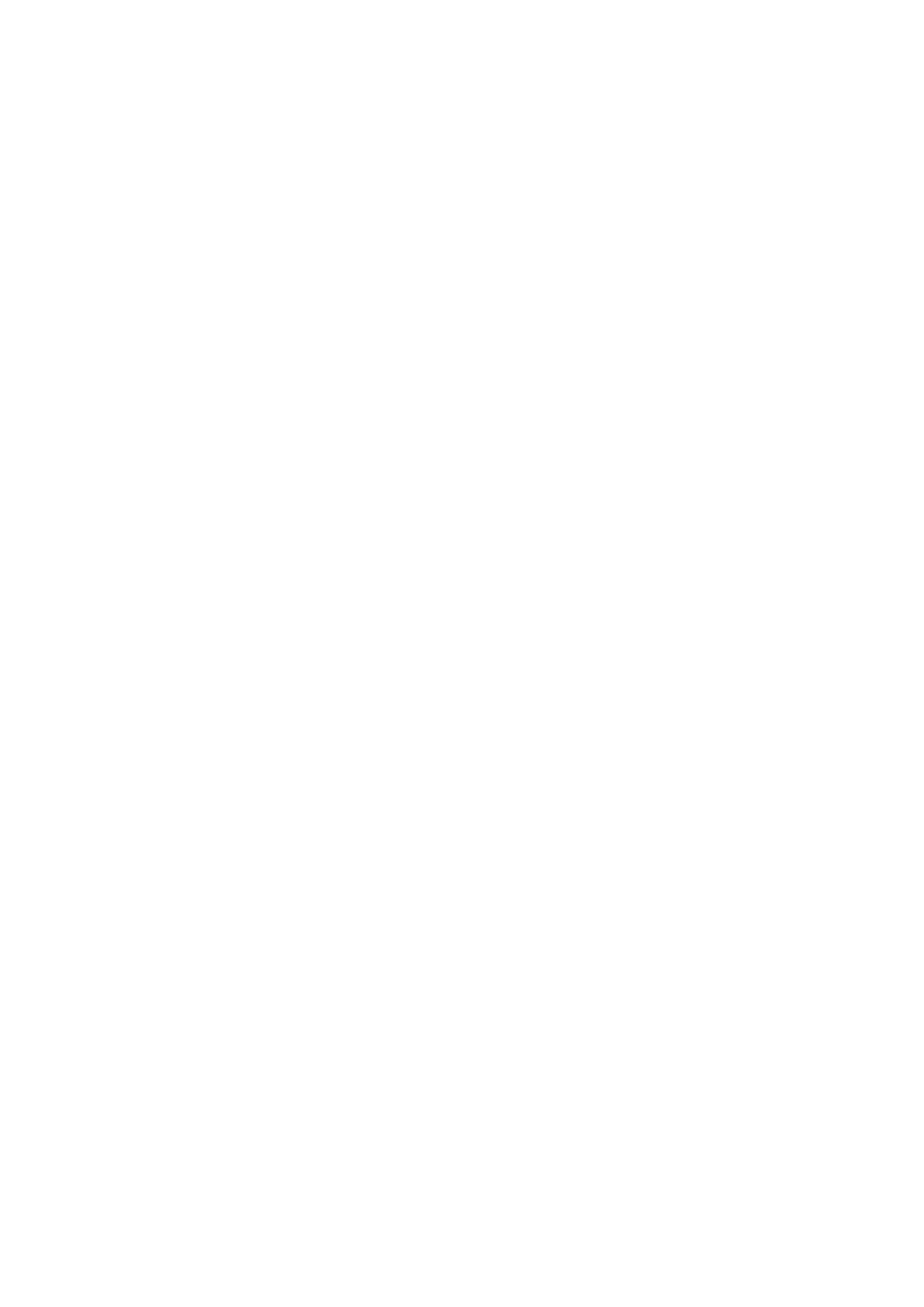# **1 INTRODUCTION**

Urban water management addresses all water-related issues in urban agglomerations. Because structures in urban water management have life expectancies of up to 100 years or more, urban water systems as implemented today are strongly influenced by historical decisions and implementations. In the same way, current decisions will have a long-term impact on that system. Therefore, it is also important to understand what happened in the past and what the influence of those actions are on today's system.

For the traditional systems as we know them today, the technical water supply was first introduced to bring high-quality drinking water into the city and also to distribute it throughout the city. The water is usually taken from springs, groundwater or surface water and brought to and distributed throughout the city via pipe networks. There were simultaneously recognized needs to improve the hygienic conditions of cities (Metcalf and Eddy, 1914) and also to take the large amount of used water and wastewater out of the cities.

> *In Innsbruck, an average water demand of 150 litres per capita and day was already assumed during the design of the water supply network in 1880s and it also had to be transported out of the city after usage. During the first construction period between 1888 and 1891, a water supply network for approximately 23,000 inhabitants was built.*

After experiments with different technologies, an urban drainage pipe network was favoured, which transported the rainfall runoff out of the cities, usually by directly discharging it into a receiving water body. In major industrialized cities, the implementation of these pipe networks mostly started in the  $19<sup>th</sup>$  century, and the networks were continuously expanded following the urban expansions, and always in relation to new regulations and the implementation of emerging technologies. The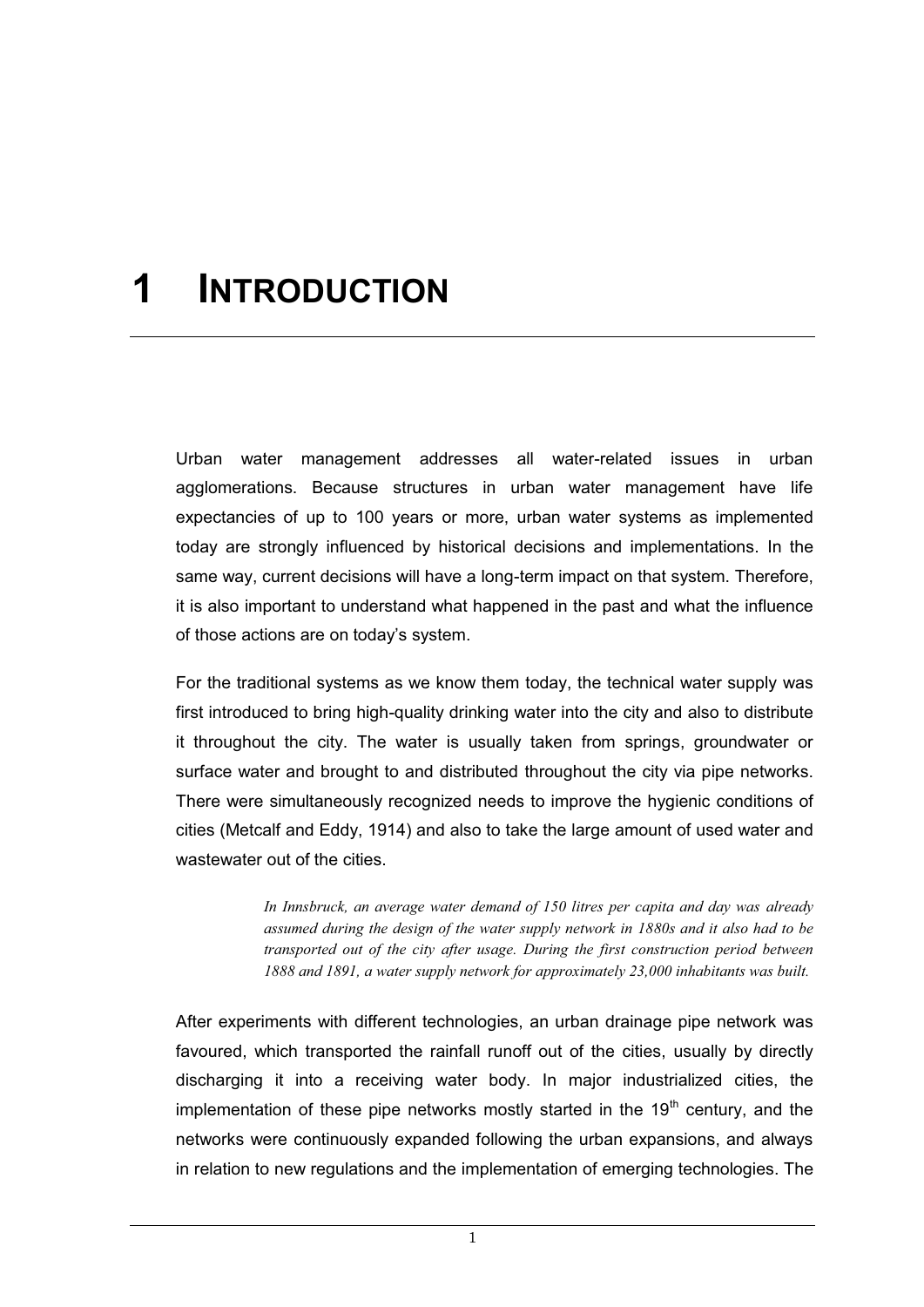introduction and implementation of these traditional pipe systems were very important steps for industrialization, societal health and security (e.g., for firefighting). The decisions of that time, such as the collection of wastewater and rainwater in one system (a combined system), decisively defines how the current and future systems operate.

> *The criteria for the hydraulic design of the combined sewer system in Innsbruck almost 120 years ago were almost comparable with those of today. The usual discharge of the combined wastewater into the receiving water during long-term rain events was released downstream, after the city, to ensure that there were no quality or odour issues in the city. Only during heavy rain events was diluted wastewater (design ratio 1:3) allowed to be discharged at multiple points, which are now called CSOs (combined sewer overflow). For the design criteria, 4 heavy rain events were observed with, relative to today, only modest devices and knowledge. With excellent engineering judgment (and to some extent a gut-level instinct), a design rain event was estimated that almost exactly corresponds to the design rain event for a 5 year return period found in modern guidelines.*

Dealing with polluted wastewaters and preserving the qualities of receiving waters came into focus shortly after that time. Starting in the 19<sup>th</sup> century, wastewater treatment plants with different treatment steps had already been developed and implemented (Seeger, 1999).

> *In Innsbruck in the 1960s a mechanical treatment was implemented and enhanced during the 1970s with a biological treatment step. The aim of the already implemented combined system was to collect all of the wastewater under normal conditions (no heavy rain events) and discharge the combined wastewater into the receiving water after the city. Therefore, that approach was favoured for the waste water treatment plant and was installed without major adaptations of the implemented pipe network.*

Population growth and ongoing technical progress in all areas of society in addition to economic wealth also triggered growing demand for potable water (e.g., dish washers, washing machines, etc.) in all industrialized countries and cities and hence also increased demand for the corresponding water treatment. Therefore, there was a need to tap additional water sources and also an awareness of water-saving measures. Some years later, an awareness of water efficiency and conservation was established within society (to some extent, the expected assumption of population growth did not take place), which in some places led to problems from an implemented overdesign in the systems.

> *During the 1980s, the Innsbruck wastewater treatment plant was designed for future with 400,000 expected population equivalents, and in 2012, approximately 270,000 population equivalents were used.*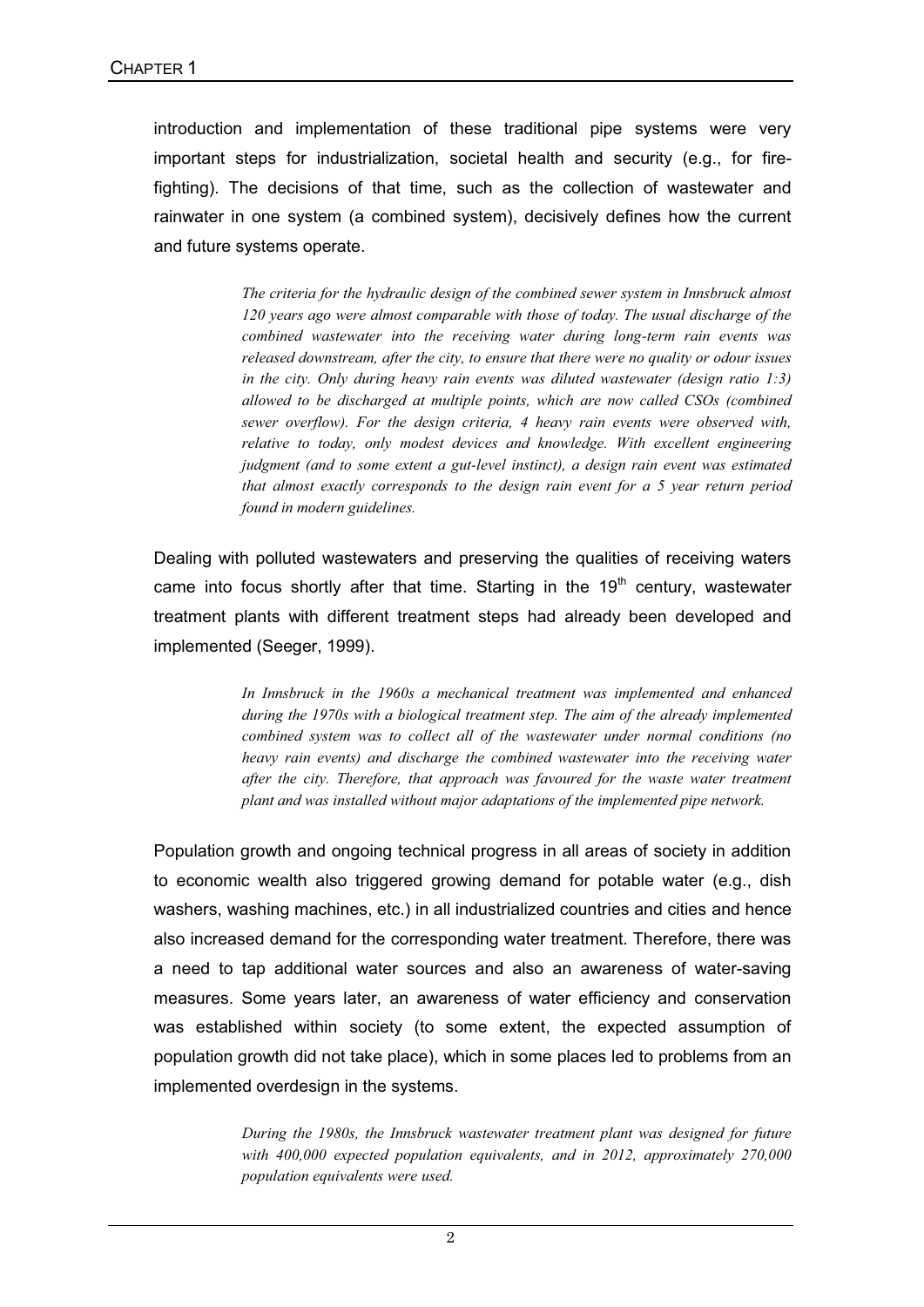In addition to the water demand, the energy demand grew along with technical progress. To provide the energy for heating and cooling demands, heat pumps were increasingly installed in components of the urban water cycle. In the 1970s, shallow geothermal systems (closed loop systems and open loop systems for extracting and injecting groundwater) received a substantial boost.

> *The aquifer below Innsbruck is a fast-flowing Alpine aquifer that almost fills the entire valley floor at a thickness of approximately 50 m. The flow velocity of the groundwater is approximately 1 meter per day. Under the atmospheric buffer zone (roughly a depth of 5 metres), the unaffected temperature is approximately 12°C throughout the year. These hydraulic and thermal boundary conditions are ideal for use with open loop (but closed loops can also be installed) systems for the heating and cooling of buildings. Geothermal utilization and heat input from buildings, underground parking and sewers result in a measured groundwater temperature below the city of up to 17°C.*

More recently, the heat recovery of wastewater at different levels was also enforced. The mathematical description of these processes in addition to the numerical methods and hardware needed to assess the systems were increasingly developed and found their way into everyday engineering practice.

There are currently countless facets to urban water management and only a subset can be addressed in the context of this thesis. The high life expectancy of these systems and their components illustrates that historical decisions and implementations have a great impact on today's management and operation strategies. Today's decisions will likewise have a great impact on the possible future solutions and transitions of urban water systems. Therefore, learning from historical decisions and coping with uncertain future conditions are the primary focuses of this thesis.

Although most of these systems have already been built in industrial countries, today's challenges are to shift to the cost-efficient operation, management and maintenance of these systems and to cope with emerging problems such as climate change, rapid or uncertain population changes, new technologies or newly discovered harmful substances and products. To enhance technical performance under critical conditions, there is also an increasing awareness of sustainability and more environmentally friendly solutions.

> *In the current water infrastructure of Innsbruck, there are still parts of the initial networks in place that still perform quite well. In approximately 4% of the current water supply network length, there are still pipes in place from the first construction period that took place in the 1890s, and there are even more for the sewer system.*

> > 3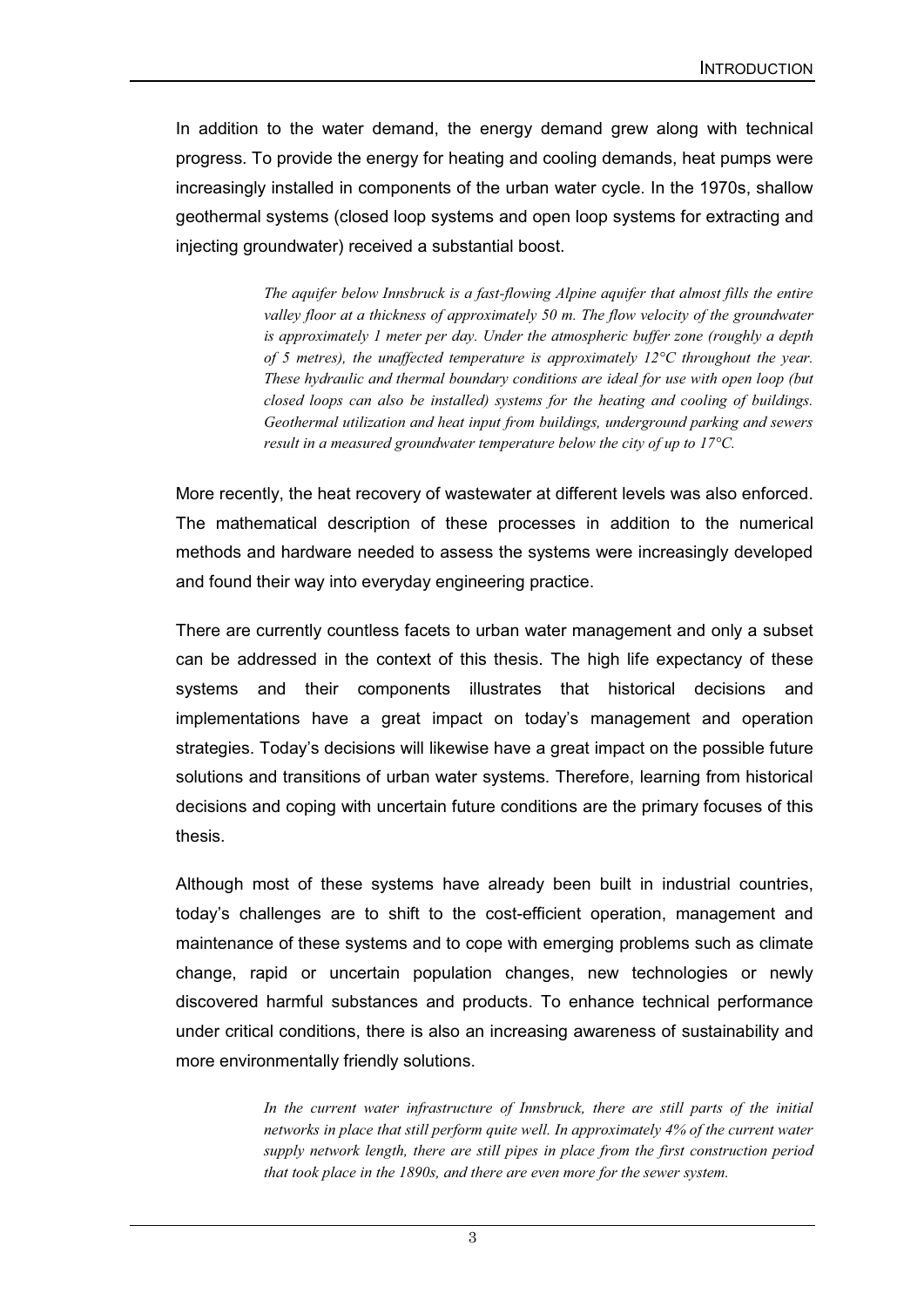For all of those challenges, a scenario-based analysis with numerical models will help to enhance the understanding of the system and identify coherences and critical pathways in these processes. Although these different facets and parts are traditionally assessed separately, there is a high chance of deepening our understanding and gaining insight with integrated numerical models by combining the subsystems into overall integrated models. The urban water cycle became a rather complex and manifold system over the decades and a lot of in-depth knowledge was found in different disciplines. This approach also resulted in very specialized experts in the different fields. Although engineers are taught to have at least an overview and technical insight of all aspects, in practice there is often a separation among the fields, and cross-linked thinking is often not possible or left behind.

The rise in digital technology use in recent decades has provided great potential, not only for urban water engineers, for combining manifold spatial and temporal information to produce considerable awareness of city scale processes. In addition to data and hardware improvements, tools and software improvements from different fields and the open source community have also made their contributions; the "system city" can be described more accurately than ever, and the potentials are yet not fully exploited. Years ago, attempts to develop integrated urban drainage models (e.g., Rauch, 1996) had already been made, but they focused solely on assessing the technical performance in a way that was more or less detached from the city. More recently, different attempts were undertaken to describe the entire urban water cycle in integrated urban water models as part of the city to understand the interactions of the different subsystems and fully exploit available data and modelling techniques (Bach *et al.*, 2014). However, engineering in that context has become more interdisciplinary and challenging than ever. Reliably combining techniques from computer science, urban planning, socio-economics, geography and biology with traditional environmental and civil engineering approaches is a critical endeavour. This thesis aims to contribute to some of these integrated research and technology gaps.

In addition to the first rough introduction to this thesis on the relevant parts of the urban water cycle, chapter 2 puts the research into a context with the latest related international findings to outline the integrity and contributions of this work. The context is the setup, referring to the papers in the appendix as an integral part of this thesis. Chapter 2 is further subdivided into classical stand-alone topics in urban

4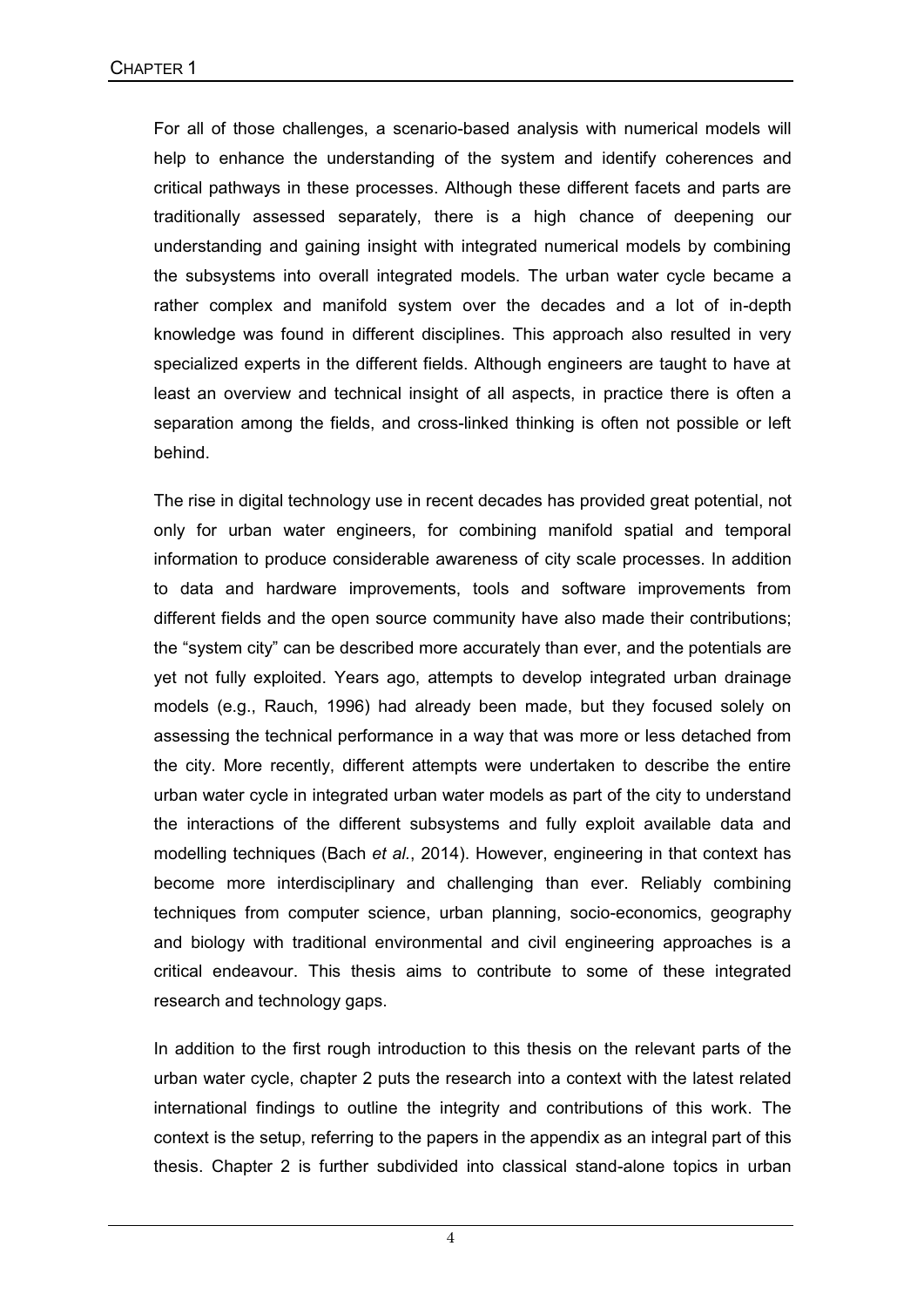water management (subchapter 2.1 - 2.6), and as a last subchapter (2.7), different approaches to benefit from linking the different separate topics to overall approaches are discussed, and the possibilities and advantages are outlined (chapter 3). A critical reflection of the developed and proposed approaches is also given in detail in chapter 3, before the outlook for future work is given (chapter 4).

Because this is cumulative thesis, the different integral papers should be inserted into the different chapters of the thesis. For a clear structure, all integral papers in this thesis and the personal contributions to the papers are shown in the appendix. All 50 full papers (Paper I - L) that make up the integral part of this thesis are included in the appendix.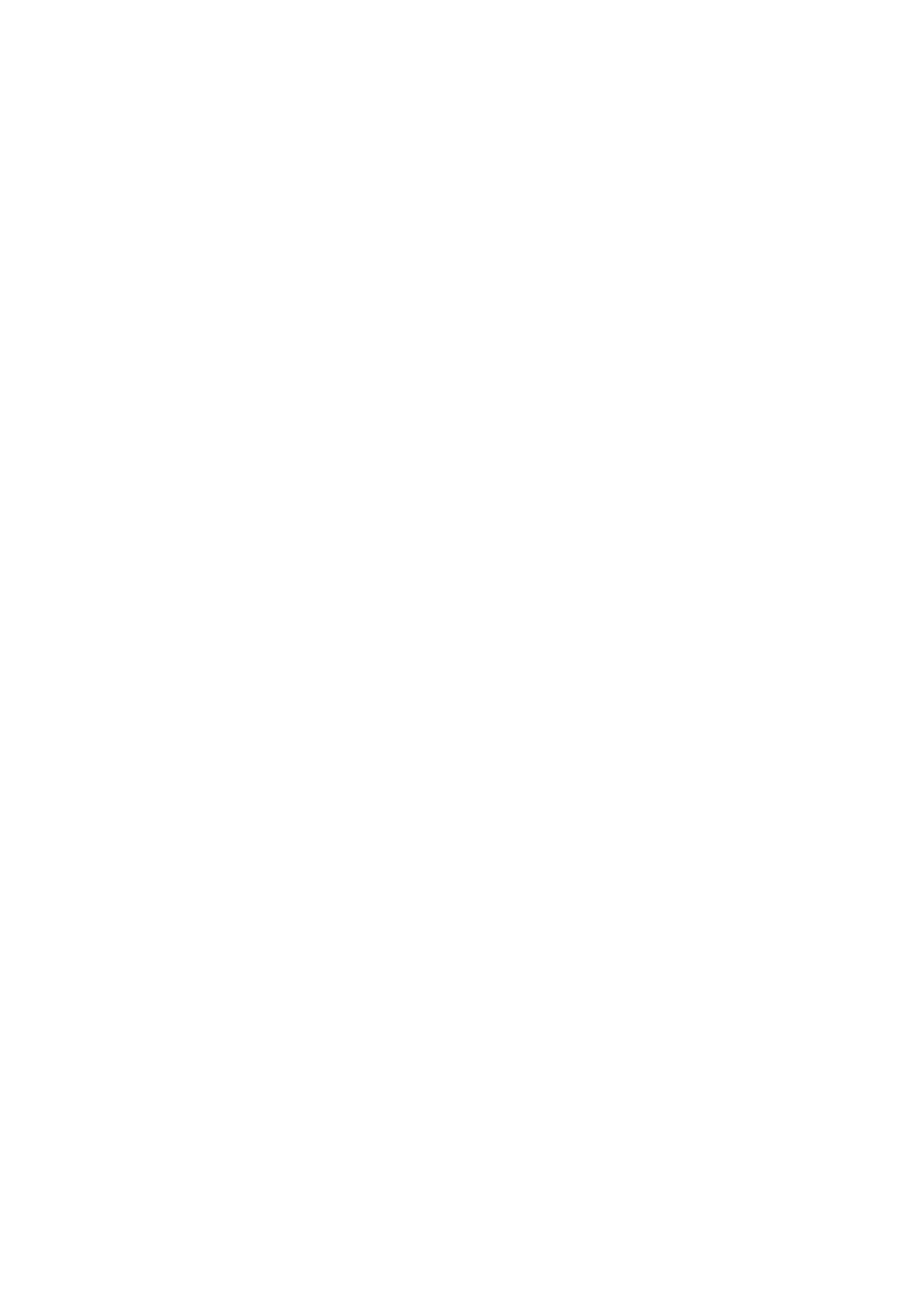# **2 THE CURRENT STATE OF RESEARCH AND CONTRIBUTIONS**

As outlined before, urban water management is a very multi-layered discipline, and the urban water cycle has many more parts than are described in this thesis. It is not the aim of this work to explore all of the different facets but rather to put the author's research contributions into a context with other related excellent, international research work. The primary topics of this thesis encompasses the following:

- $\bullet$ water distribution system analysis
- $\bullet$ urban drainage system analysis
- $\bullet$ urban development
- $\bullet$ urban water and energy
- $\bullet$ vulnerability and risk assessment
- $\bullet$ software/ model development

Because this thesis is especially focused on integrated approaches, the last subchapter is about integrated approaches and assessments. Outstanding progress was achieved during the past decades in all of these topics by several different researchers and groups, but the aim of the following descriptions is to put the findings of this thesis in a context with other recent findings (primaly after 2010) to outline the integrity of the current scientific developments. For in-depth scientific contexts (beyond recent findings), the reader is referred to the individual introductions of the appended papers.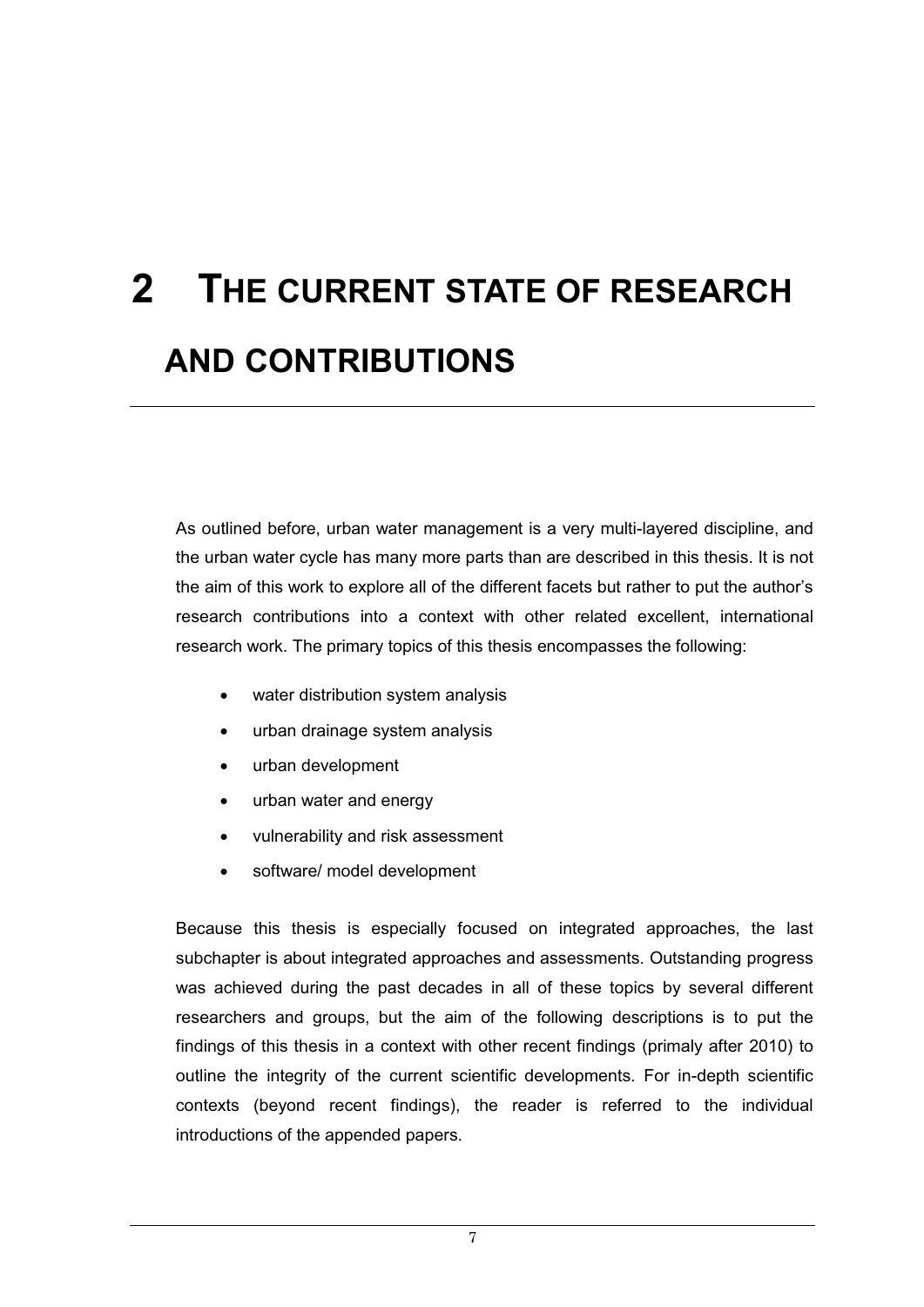#### **2.1 Water distribution system analysis**

For the past several decades, the focus of water distribution systems analysis, among other topics, has been the optimization of different design aspects and the operation of water distribution networks (Sitzenfrei, 2010). For example, recent research has aimed to minimize costs, maximize reliability and resilience (e.g., Farmani *et al.*, 2006, Ostfeld *et al.*, 2014 ) and reduce greenhouse gas emissions (e.g., Wu *et al.*, 2010, Stokes *et al.*, 2014) or life cycle costs (Shahata and Zayed, 2013). In this context, and for long range planning, the maintenance and rehabilitation of water distribution systems (Ammar *et al.*, 2012; Shahata and Zayed, 2012; Beale *et al.*, 2013) and their optimization is still in focus as the water infrastructure ages and reaches its expected lifespan. Because the water infrastructure is a critical infrastructure (Möderl *et al.*, 2011a), the impact of its failures and stability play important roles in public health (Besner *et al.*, 2010). Recent research on water distribution analysis therefore also focuses on identifying critical components within that type of distribution networks (Perelman and Ostfeld, 2011; Dunn and Wilkinson, 2012; Soltanjalili *et al.*, 2011), also accounting for its cascading effects (Zio and Sansavini, 2011).

In that context, several groups have recently focused on different sources of uncertainties, among others the impact of pipe roughness (Seifollahi-Aghmiuni *et al.*, 2013) and reliable design under uncertainties (Chung *et al.*, 2009) on the model predictions, stochasticity of water demand (Blokker *et al.*, 2011), future water demand uncertainties (Neunteufel *et al.*, 2014) and flexible design (Basupi and Kapelan, 2013) or long-range planning (Kang and Lansey, 2014).

> *Initially, water consumption per capita per day of 150 litres was assumed in Innsbruck when designing the water distribution system. However, people were used to running wells and used their water as they had in former times. In 1895, water consumption was 350 and in 1927 there was a maximum amount of 500 litres per capita per day. Furthermore, consumers had to pay per outlet and not per volume consumed. Therefore, public awareness and consumer behaviour conflicted with the implemented system. Technical bottlenecks and high investment needs enforced a reduction in water consumption below 300 litres per capita and day in 1933.*

> *After steadily increasing water demand again in the 1980s the water demand per capita and day rose up to 380 litres per capita and day, before it declined again to about to below 190 litres per capita per day in 2010 (domestic water demand is approximately 130 litres per capita per day). The additional capacity and the decline in water consumption provided additional capacity with respect to population growth and also increased the redundancy in the system.*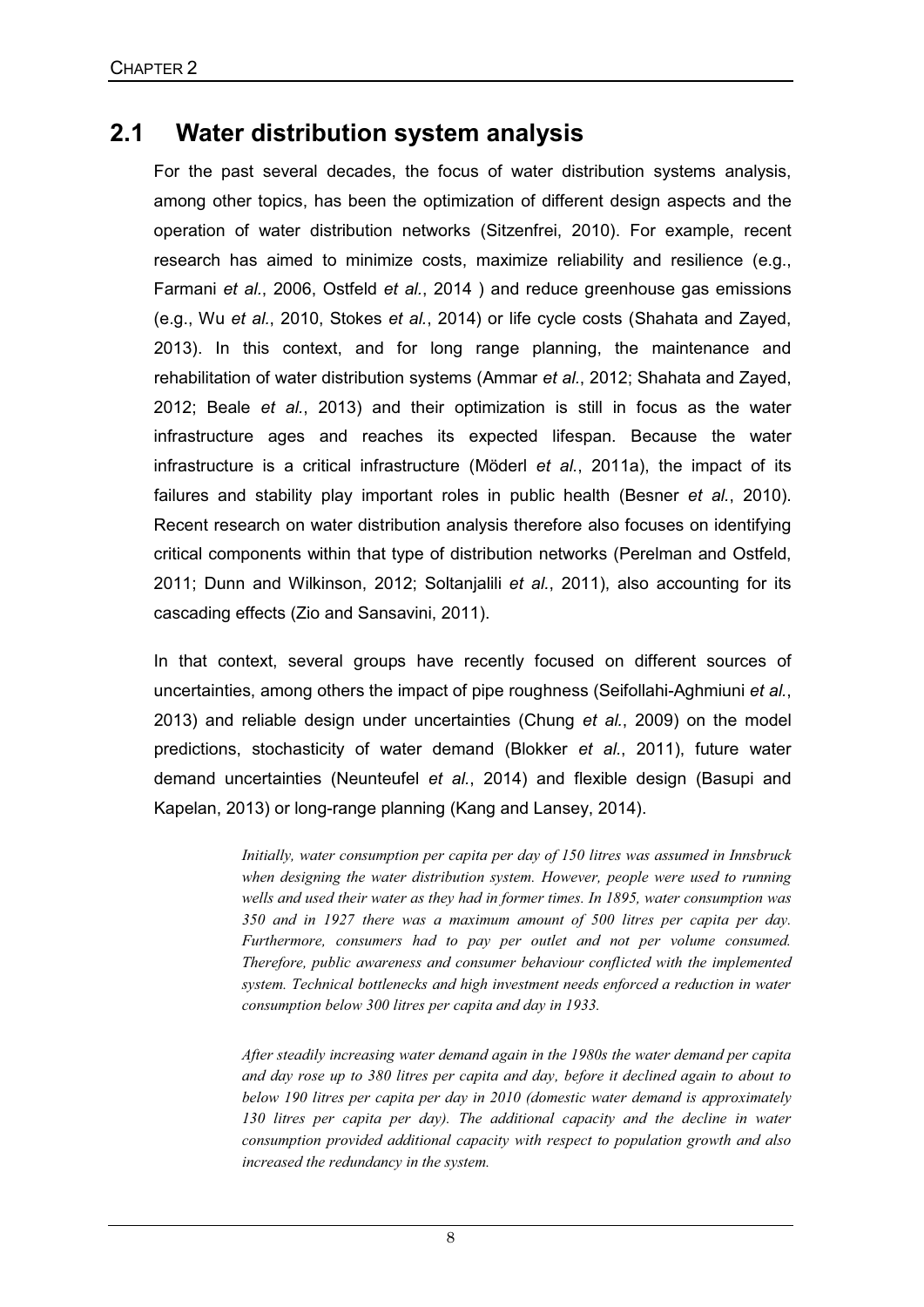These new approaches in water distribution analyses are usually tested on one or a few benchmark systems (before they are applied to real systems). On the one hand, this makes their findings comparable, but on the other hand, the results are usually very case-specific. Because of data availability and security reasons, models of water distribution systems are rarely published or available for research. For that reason Möderl *et al.*, (2007) established the idea of stochastically creating benchmark sets. Following that idea, automatic generators of benchmark networks were developed (Sitzenfrei *et al.*, 2010b; 2010a; 2010c; Trifunovic *et al.*, 2012; Muranho *et al.*, 2012; De Corte and Sörensen, 2013), and they increasingly find their way in the scientific community.

In addition to integrating developed approaches with other aspects and fields (see chapter 2.7), the specific contributions of this thesis on water distribution system analysis encompass the development and application of automatic network generators (PAPER VIII, PAPER XXI, PAPER XXX and PAPER L). The developed models have up to the present an island position because they also account for geographical information on cities such as land-use and population densities (PAPER XXXVII), and the dynamic expansion of the city over time can be considered (PAPER XII, PAPER XIV, PAPER XLVIII). This approach enables a comparison of multi-stage planning strategies and the testing of different layout strategies, with regards to cost and performance. In bringing network generators to the next level, system coherence with free available street network data were investigated (PAPER IX), and rules for that correlation were formulated (PAPER XXII) to create semi-virtual water distribution models out of freely available street network data. This strategy also brings the network generator technology into practice by showing the potential of stochastically adding and improving incomplete network data for the hydraulic modelling process (PAPER XIX).

Another major advance was also achieved by establishing a long-term simulation approach for the water distribution system (PAPER I). The statistical impact and uncertainties of highly variable daily demand patterns over a long simulation period (e.g., one decade) can thereby be quantified. The advantage of that type of statistical analysis of the modelling results are shown in PAPER II, PAPER III, PAPER IV, PAPER XXIV and PAPER XXVIII by estimating and assessing the impact of uncertain future demand and population scenarios on the technical performance and economic analysis. Furthermore, by using a long-term simulation approach, the design procedure for small hydropower systems (PAPER I, PAPER II,

9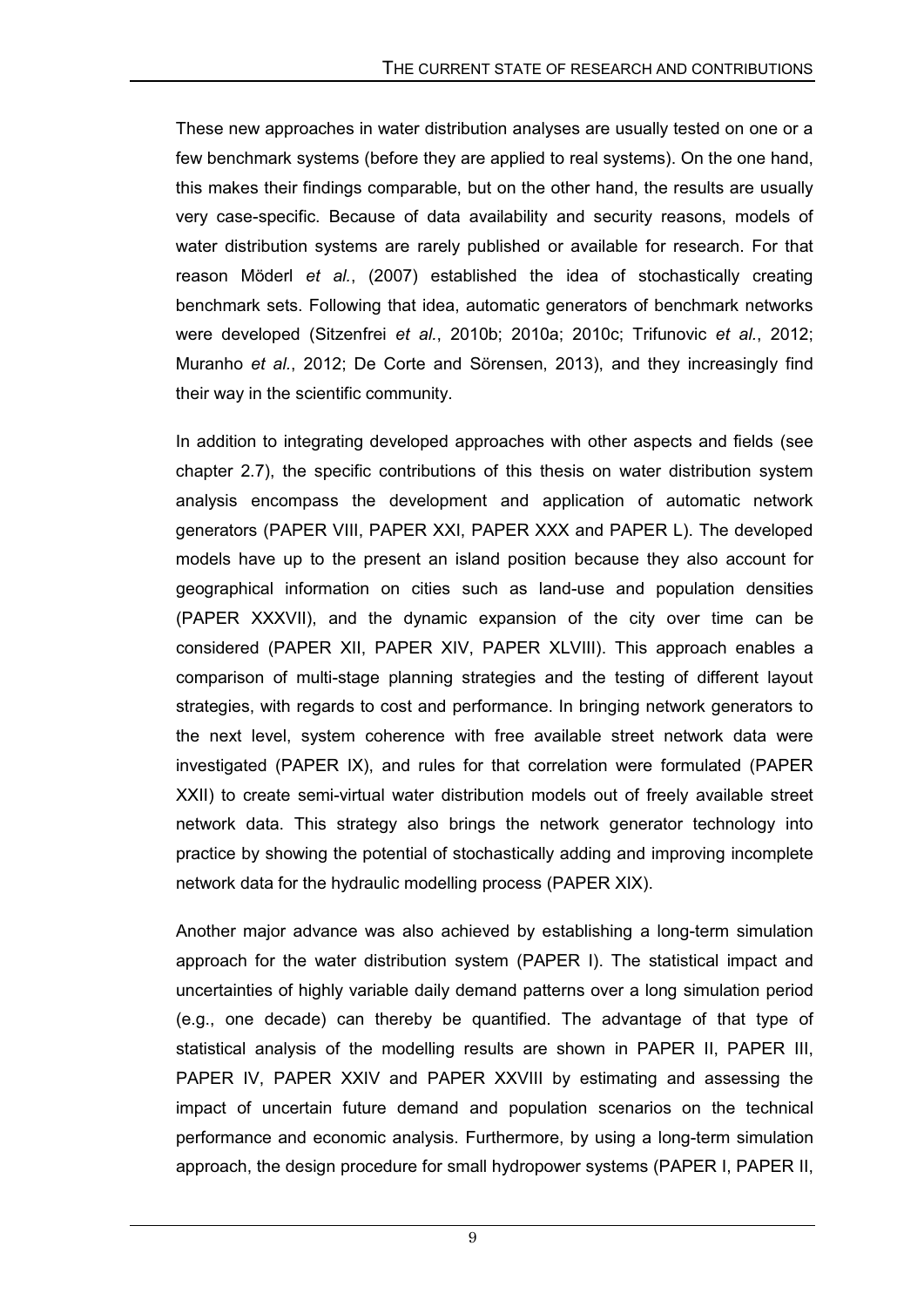PAPER IV, PAPER XXVIII) was enhanced, allowing for a better assessment that type of system under highly variable water distribution system. In that context, the impact of uncertain future developments and options for decentralized measures were investigated. The impacts on the technical performance of the water distribution system were therefore quantified (PAPER XXIV). Furthermore, ways to improve limited data availability for rehabilitation management were investigated and enhanced (PAPER X).

Another important contribution of this thesis is the development of a system widerisk assessment and vulnerability analysis approaches for water distribution systems (PAPER XXIX) by means of a GIS-based sensitivity analysis (Möderl *et al.*, 2011b). Additionally, the cascade vulnerability term for critical water infrastructure was introduced (PAPER XLIII, PAPER XLIV) and applied to water distribution models.

#### **2.2 Urban drainage system analysis**

The focus of the current research is related to the water distribution system analysis, and also on urban drainage modelling optimization procedures. In comparison with the water distribution system analysis, the computational efforts are much greater, and therefore, the optimization was not extensively applied for the last several decades. Nevertheless, layout optimization procedures (Afshar, 2010; Moeini and Afshar, 2012; Haghighi and Bakhshipour, 2012) and optimal design strategies (Cimorelli *et al.*, 2012; Dong *et al.*, 2012) in addition to the optimization of integrated models (Muschalla, 2008) have been developed and applied.

In recent years, extensive attention has been paid to coping with uncertain future developments such as climate change and its accompanying water-related problems (e.g., Hallegatte, 2009; Kleidorfer *et al.*, 2009; Mailhot and Duchesne, 2010; Mailhot and Duchesne, 2010) or urban development and population change (e.g., Doglioni *et al.*, 2009).

> *Having initially been built for 23,000 inhabitants, the water infrastructures of Innsbruck currently serve 130,000 inhabitants and there is also wastewater collection and treatment for the greater surroundings. For the inner city, which was sewered approximately 1900, the assumed future population of 80,000 was never reached, but the system provided additional hydraulic capacity to connect expansions. An optimized solution without overdesign would have been obstructive for the actual future developments.*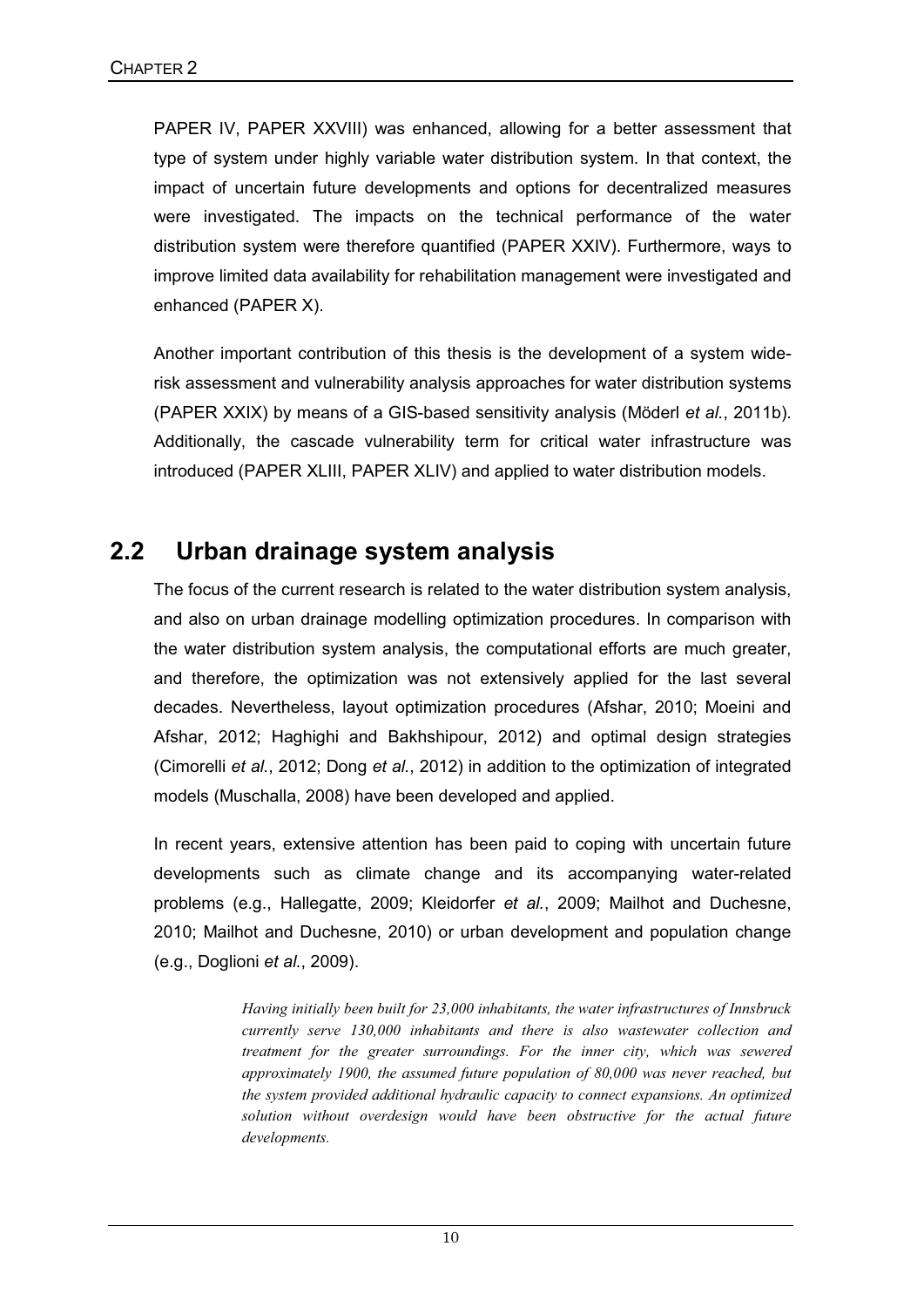The comprehensive investment costs for inflexible and only slowly adaptable centralized infrastructure (i.e., pipe networks) shifted the focus to a flexible and more easily adaptable, decentralized water infrastructure. In that context, sustainability in general in urban water management and beyond became the focus of more and more awareness (e.g., Brown and Farrelly, 2009) by integrating water management issues into the urban tissue, preserving natural water flows and using and reusing the different water stream more efficiently with decentralized water systems (e.g., Marlow *et al.*, 2013; Penn *et al.*, 2013a and 2013b). Different approaches and denotations have been used such as "water-sensitive urban design" (Brown *et al.*, 2009) or "low impact development" (e.g., Wang, 2013). To evaluate these approaches, sustainability assessment frameworks were also defined and developed (e.g., Ole *et al.*, 2012; Fratini *et al.*, 2012). Furthermore, selection procedures (Moore *et al.*, 2012) and the spatial optimization of decentralized options (Dong *et al.*, 2012) were developed and applied.

To implement of decentralized measures, the transition from traditional pipe-based urban water management to decentralized options is an important issue in industrialized areas where centralized systems are already in place (Urich *et al.*, 2011a; Fratini *et al.*, 2012; Rauch *et al.*, 2012). Problems may arise when the technical performance of the remaining pipe network (or during the transition) cannot be maintained, e.g., increased sewer deposits (Vongvisessomjai *et al.*, 2010, Ota and Perrusquia, 2013) because of declining dry weather flow.

In urban drainage modelling, the idea of "virtual case studies" as a playground for researchers to test these new approaches was successfully established. For that reason, different case study generators were also developed and applied in urban drainage modelling (e.g., Borsanyi *et al.*, 2008; Möderl *et al.*, 2009a; Sitzenfrei *et al.*, 2010c; Urich *et al.*, 2010a; Maurer *et al.*, 2010; Scheidegger *et al.*, 2011; Blumensaat *et al.*, 2012; Haghighi, 2013), and also by considering infrastructure development over time (Sitzenfrei *et al.*, 2010e; Urich *et al.*, 2011a and 2011b).

In addition to integrating the developed approaches with other aspects and fields (see chapter 2.7), the specific scientific contributions of this thesis to urban drainage system analysis encompass different aspects of the urban drainage modelling process such as defining data requirements for practitioners (PAPER XVII), sensitivity analysis (PAPER XLII), optimization (PAPER XXXVI) and designing drainage systems with regards to interactions with river catchments (PAPER XLVII). Furthermore, an identification of the weak points in the systems (PAPER XLI) for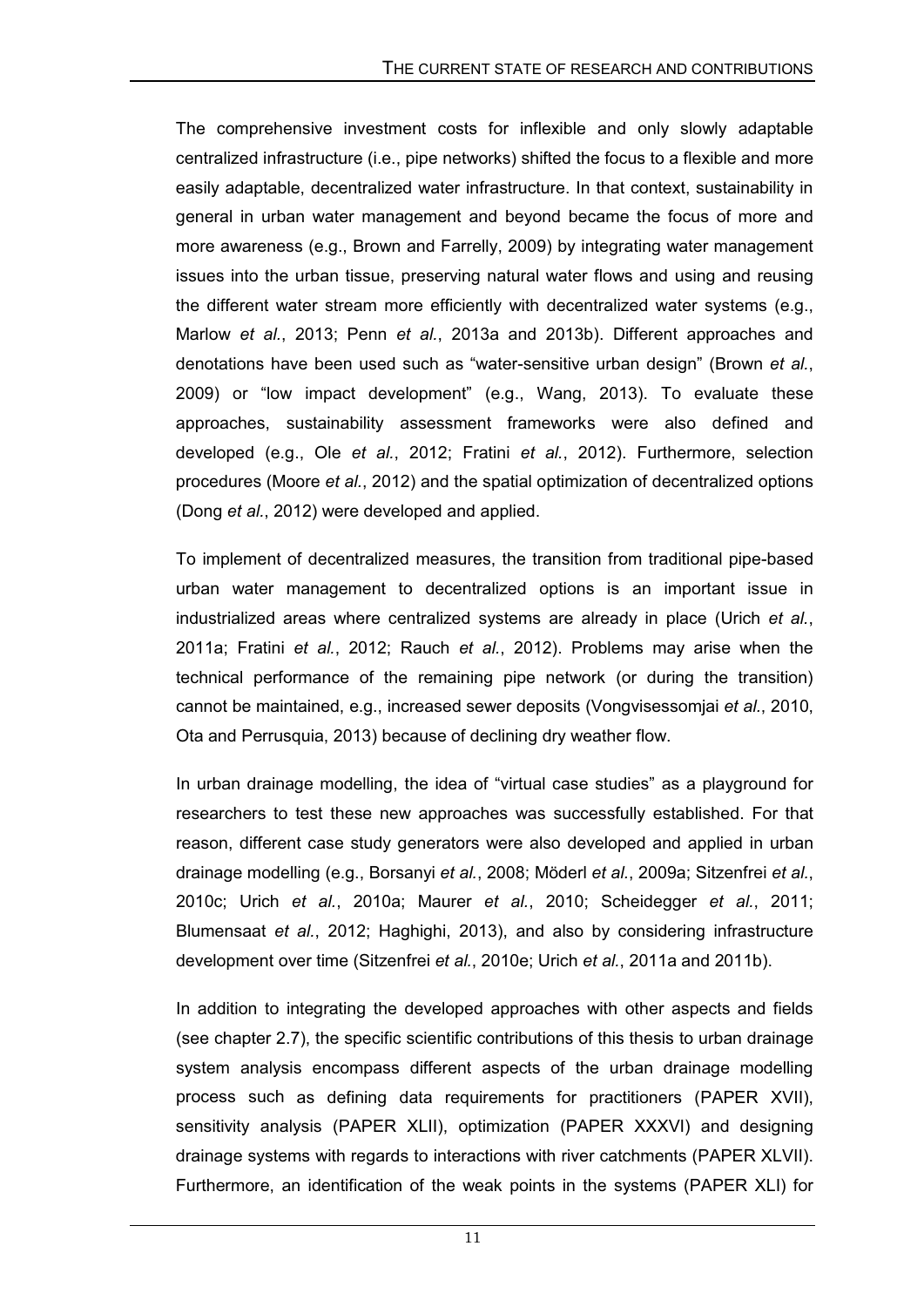reliable and safe operation (PAPER XXVII) in the context of long-term planning and rehabilitation measures (PAPER XI, PAPER XIII, PAPER XXXI) were also addressed.

In the context of pipe network transitions, the implementations of decentralized measures were investigated to determine the degree of possible technology diffusion ensuring the technical performance of the traditional systems (PAPER V, PAPER VI, PAPER XXIII and PAPER XXX). Regarding uncertain future developments, general challenges were defined for future planning (PAPER XXXVIII) and possible future scenarios and urban drainage dynamics were explored (also with virtual case studies) in PAPER XX, PAPER XXXIV, PAPER XXXV and PAPER XLV. Furthermore, to enable an interdisciplinary future planning process (e.g., in stakeholder workshops), a web-based scenario analysis platform was developed (PAPER XVI).

#### **2.3 Impacts of urban form and society**

Urbanization and therefore the urban form have a strong influence on the local water balance (Barron *et al.*, 2013) and the urban water cycle in general. When the impervious area changes because of settlements, the entire watershed function is influenced (Aichele and Andresen, 2013), which can lead to increased runoff and therefore flooding (e.g., Suriya and Mudgal, 2012).

Furthermore, the temperature distribution in compact urban agglomerations is impacted (Qiao *et al.*, 2014; Feng *et al.*, 2014) and known as the urban heat island effect. In addition, the subsurface and groundwater temperatures are influence by the modifications of the natural state (Gunawardhana *et al.*, 2011 Gunawardhana and Kazama, 2012; Epting and Huggenberger, 2013). In groundwater these changes are primarily exhibited as increased temperatures, which also lead to the "geothermal heat island" effect and additional geothermal potential for energy utilization (Zhu *et al.*, 2010). Urich *et al.*, (2010b) investigated the impact of urban form on geothermal open loop systems in this context and identified a major influence from the building density on the possible utilization level.

The urban infrastructure and urban form, and therefore its development over time, are strongly linked. The urban development plans (i.e., master plans) mostly define requirements for water infrastructure development. Depending on the importance and awareness of water in the city, water infrastructure-related issues can/should be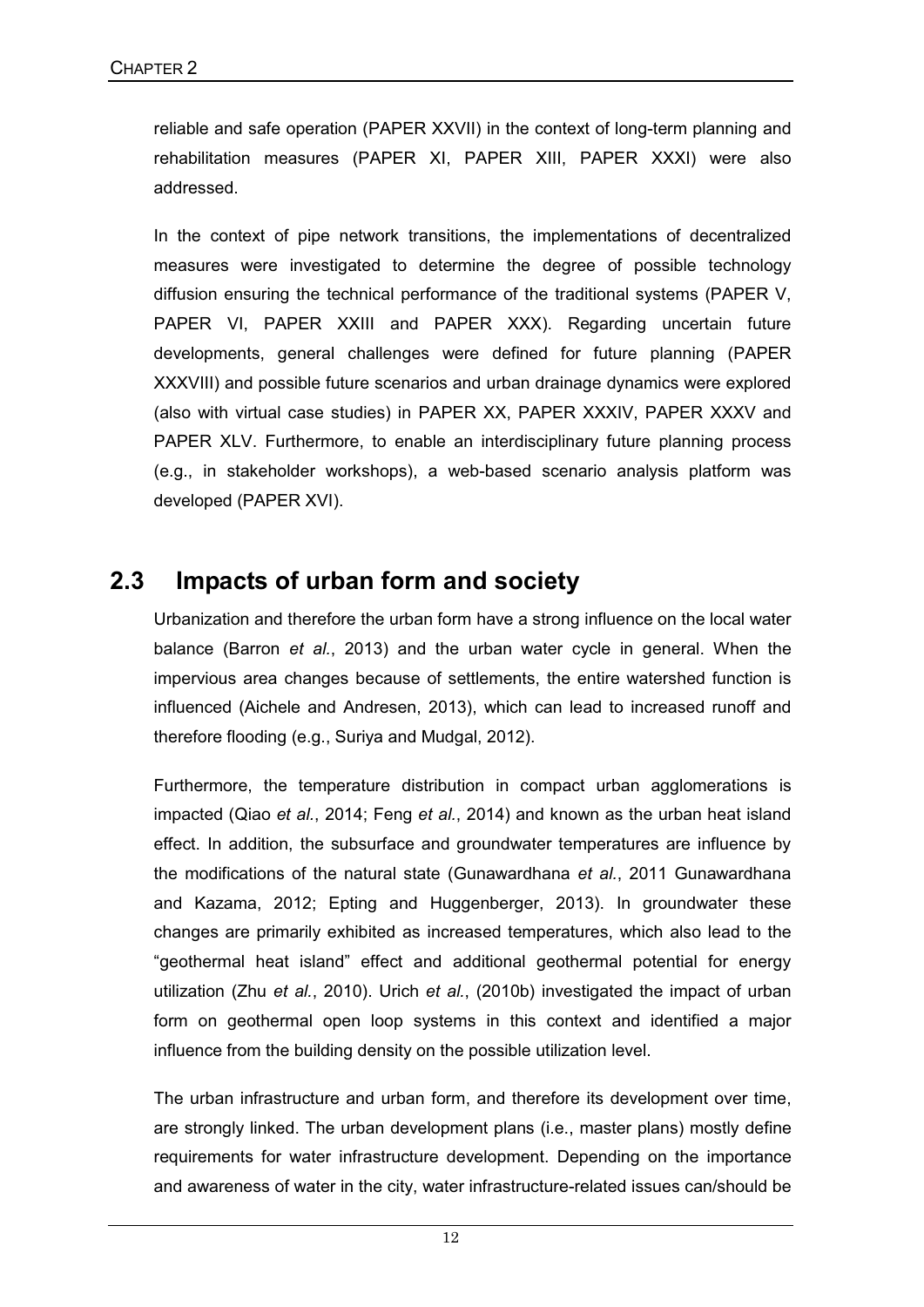taken into account for urban development to some extent (Shandas and Hossein Parandvash, 2010) or at least for building regulations.

Different fields within urban water management have recently addressed the detailed connections between the urban form and centralized water infrastructure (e.g., Suriya and Mudgal, 2012; Farmani and Butler, 2013) and also in the context of the energy required for sufficient technical performance (e.g., Filion, 2008). As in decentralized water infrastructure, the impact of the urban form and the interactions were investigated (e.g., Spatari *et al.*, 2011; Bach *et al.*, 2013). As also described in the previous section, a combination of both centralized and decentralized water infrastructure is regarded as more flexible for facing upcoming challenges and more sustainable (preserving the natural water cycle). When implementing these measures, it has to be noted that a transition to these decentralized technologies has an impact on both centralized water infrastructures.

In the context of this transition, and also to understand the socio-technical transition, socio-economic drivers and barriers (Brown and Farrelly, 2009; Domènech and Saurí, 2010; Mankad and Tapsuwan, 2011, Ferguson *et al.*, 2013; Dobbie and Green, 2013; Sun and Hall, 2013) are of great interest in the current research.

> *Shortly after the decision to install a combined sewer system in Innsbruck, a mandatory sewer connection was enforced during the first construction period (1903 - 1907). After criticism regarding social concerns, for low-income residents, financial amenities were provided. Although private costs arose for connecting to the public sewer system, the centralized system had and still has major advantages, enabling, among other characteristics, comfort and ensured hygienic conditions for everybody, as guaranteed by a public utility. Soon, all of the sewered areas were connected to the combined sewer system.*

> *Another major transition in Innsbruck started in 2001, approximately 100 years after the first construction period. After gaining confidence in rain water infiltration technologies and the monetary advantage of not increasing the centralized system capacity, the administration enforces an infiltration obligation (except in areas where it is not possible because of soil conditions or available space). Without gaining public awareness, identifying social barriers etc., solely based on technically documented knowledge, a step-wise detachment of the impervious area was conducted by binding building regulations. Currently, approximately 1.5% of impervious area from private buildings is detached each year.*

When a city expands, the requirements for future developments, and therefore the impact of different urban expansion strategies for centralized water infrastructure, were addressed (e.g., Yazdani *et al.*, 2011; Chang *et al.*, 2012), which can also be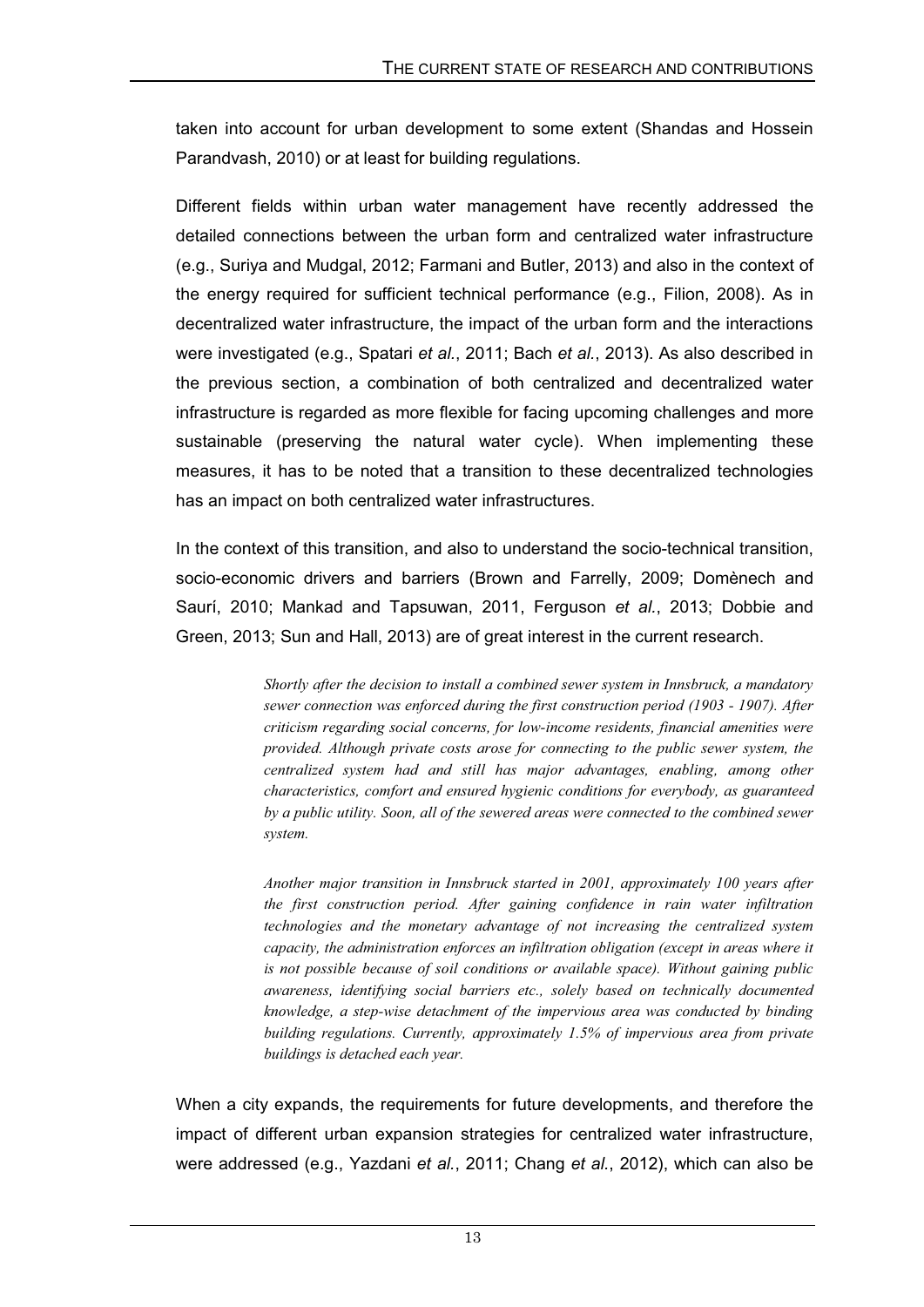seen as the driver and the potential for infrastructure rehabilitation (e.g., Dirksen *et al.*, 2012; Kleidorfer *et al.*, 2013).

> *Although there is a constant population increase in Innsbruck, there is hardly any urban expansion anymore. The primary strategy to cover the required living space is an agglomerated dense construction with high density building types and space saving construction methods. This densification is also enforced for areas that were already built (as also promoted by building subsidies).*

In addition to integrating the developed approaches with other aspects and fields (see chapter 2.7), the specific scientific contributions of this thesis on urban development are in urban drainage, water distribution and groundwater utilization. In PAPER XLIX, in addition to the central European geothermal potentials, the impact of dense urban form and the accompanying intense geothermal utilization of the groundwater energy budget are quantified.

In PAPER XXXVII, the strong correlation of the urban form with water infrastructure layouts is used to create possible water distribution layouts for given city layouts. This topic is further deepened in PAPER IX, by investigating network correlations with the street network based on statistics and graph theory. Sitzenfrei *et al.*, 2010e described the concept of coupling urban development models with infrastructure development to investigate scenarios and technical transitions over time. That approach was applied and enhanced in PAPER XXXIV and PAPER XXXV for the evolution of drainage networks and in PAPER XLVIII to investigate different expansion strategies for water distribution systems. In PAPER XVI, a web-GIS platform is presented that allows the very quick testing of network expansion strategies without many input data online for, e.g., interdisciplinary stakeholder workshops.

In PAPER XXXII, an approach to identify decentralized water management opportunities based on urban form was presented and in PAPER XXXIII, the interaction between the urban form and possible decentralized solutions was investigated. In PAPER V, PAPER VI and PAPER XVIII, water distribution and drainage models are coupled via the population and the urban form to investigate the impact of the increased implementation of decentralized water options on the existing centralized water infrastructure. In addition to very advanced research applications that might be applicable in the future and also in practice, there is a simple empirical correlation found between land use change and a change in the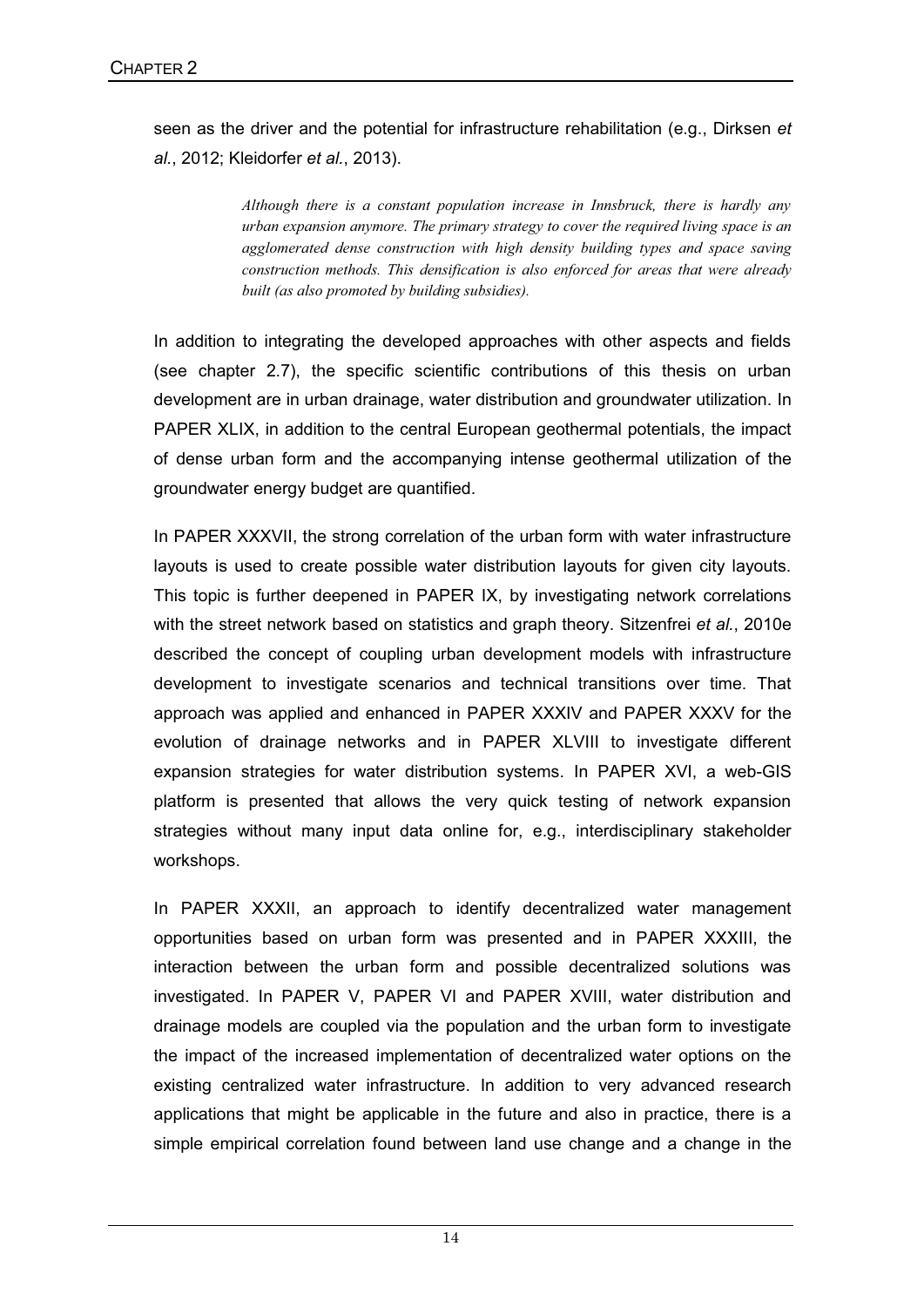return period for the design of urban drainage systems in PAPER XX, which can easily be implemented in state-of-the-art design guidelines.

#### **2.4 Urban water and energy**

In the EU27, approximately 40 MWh per capita are consumed per year at present (Azhar Khan *et al.*, 2014). Within the urban water cycle, different processes consume a considerable amount of energy. Energy is consumed for exploitation, water preparation, transportation, heating, collecting, and water treatment. Approximately 80% of the primary energy demand in the (domestic) urban water cycle is required for water heating and the rest is for transportation and treatment (Elias-Maxil *et al.*, 2014). Just in the operational phase of the urban water infrastructure approximately 220–260 kWh per capita per year are consumed (Venkatesh and Brattebø, 2011), but these values can vary quite a lot (up to 700 kWh per capita and year or even more; Olsson, 2012) depending on, for example if the system is gravity-driven or not or if a desalination plant is implemented. For the centralized water infrastructure (without water heating), approximately 0.5–2% of the total energy amount per capita is consumed and for water heating approximately 5– 10%. This rate puts energy savings-based optimization procedures in water transportation networks into perspective. Nevertheless, all different sectors can contribute to a sustainable energy strategy, at least to some extent, and energy should not be wasted. Furthermore, implementing single measures can have an impact on many people, and the amounts of saved or recovered energy add up and help to counter climate change.

In addition to reducing the amount of energy consumed, the consumed/available energy source and synergies must also be taken into account. For example, energy storage is of great interest for efficiently using wind energy. When combining the required pumping for water supply with wind energy and hydro power, even pump storage hydro power stations within a water supply network are feasible (e.g., Vieira and Ramos, 2009 Ramos *et al.*, 2011). In this context the  $CO<sub>2</sub>$  emissions are the driving factor. Recent research was therefore focused on minimizing greenhouse gas emissions in the potable water supply network (Wu *et al.*, 2010 and 2013; Stokes *et al.*, 2014). In addition, pressure management and loss reductions (Fontana *et al.*, 2012; Mutikanga *et al.*, 2013; Xu *et al.*, 2014) can help to decrease the required energy amount and the amount of energy lost, respectively.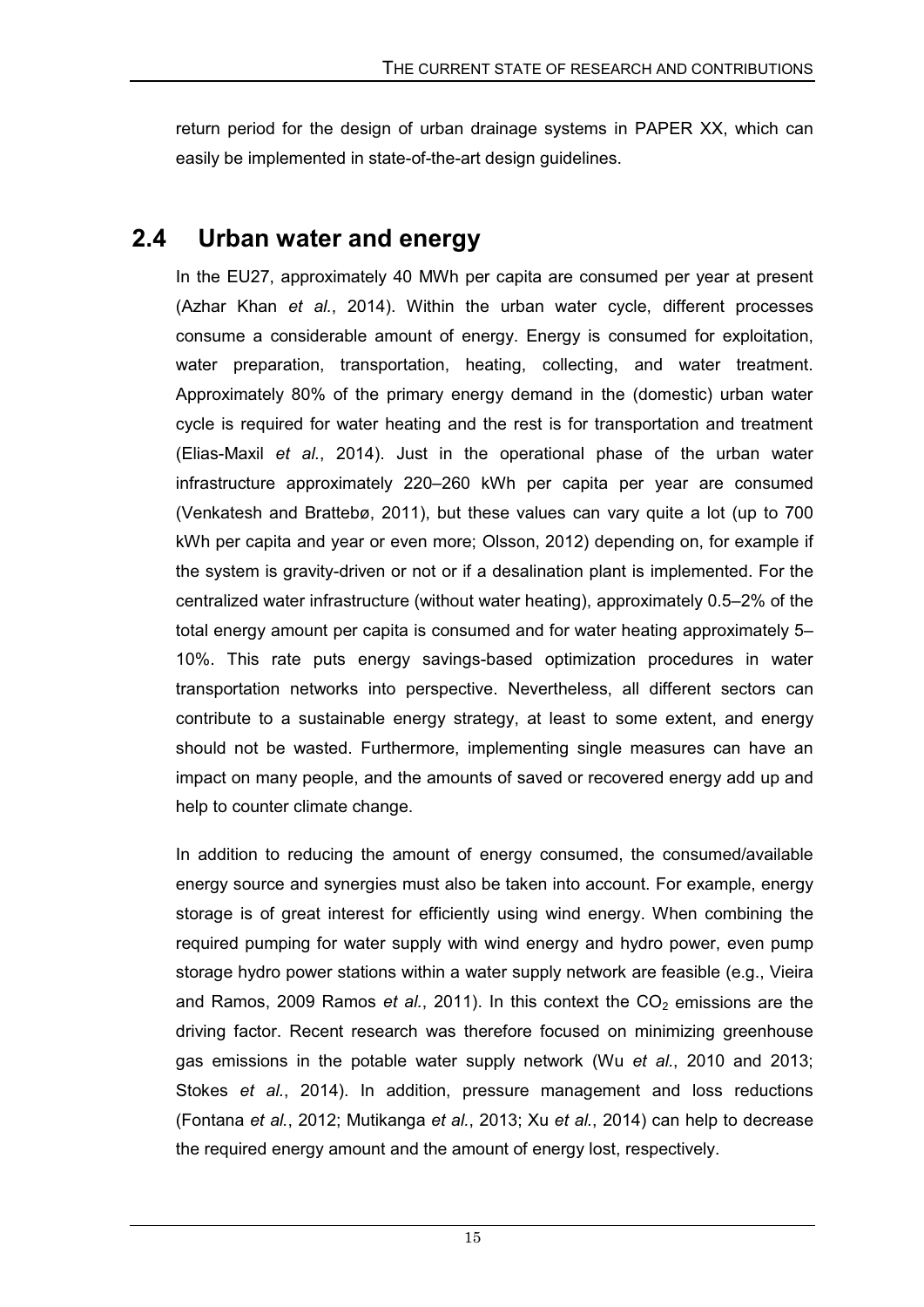*Under regular conditions, the water supply in Innsbruck is and always was fully gravity driven. The required water is fed-in from elevated hillside springs. Under emergency conditions, the water can also be pumped from groundwater wells. Because of the excellent water quality, no drinking water treatment is usually required. For gravitydriven distribution, the available pressure is sufficient and exceeds regulatory requirements (the regular pressure is approximately 8-11bar).* 

However, the water industry can also contribute to some extent to energy production, but as long as the energy consumption per capita is that high, it can only contribute marginally to covering the required demand (Svardal and Kroiss, 2011). In the urban water cycle, there are different sources for extracting energy. In addition to chemical energy in the wastewater, thermal energy can also be recovered (van der Hoek, 2012). Heat can be recovered from the wastewater with heat exchangers that are decentralized and centralized at several locations throughout the system from the source (e.g. in the bathrooms), via the sewers and at the wastewater treatment plant (Meggers and Leibundgut, 2011). It is important to consider that the biological processes at the wastewater treatment plant are inhibited when the temperature is too low (Wanner *et al.*, 2005). Even industrial cooling with wastewater could be a feasible use, but for these applications, knowledge about the temperature distribution and the impact of thermal utilization is required. Therefore, Dürrenmatt and Wanner, (2014) presented a mathematical description of the effect of heat recovery in sewers. When installed in a combined sewer system, there is especially high variability in the flow rates and temperatures (Cipolla and Maglionico, 2014) throughout the year, which requires extensive numerical efforts (Abdel-Aal *et al.*, 2014).

Under specific conditions, thermal energy from drinking water can also be used. In the Netherlands, water intakes have temperatures of up to 25°C (van der Hoek, 2012) which can represent a quality problem for drinking water. In that case, a heat extraction with heat exchangers could benefit both the water quality and cover heating energy demand.

> *The water temperature of the primary water intake in Innsbruck is constantly approximately 5°C. Through its distribution via the supply network, the water is slightly warmed (to approximately 8°C) depending on the residence time in the network. By contrast, groundwater from the emergency wells has a temperature of approximately 12°C.*

> *For hot water production, the water has to be heated up and depending on the initial temperature, a higher or lower primary energy demand is required. The 3°C higher temperature of the given potable water could save up to approximately 10% of the*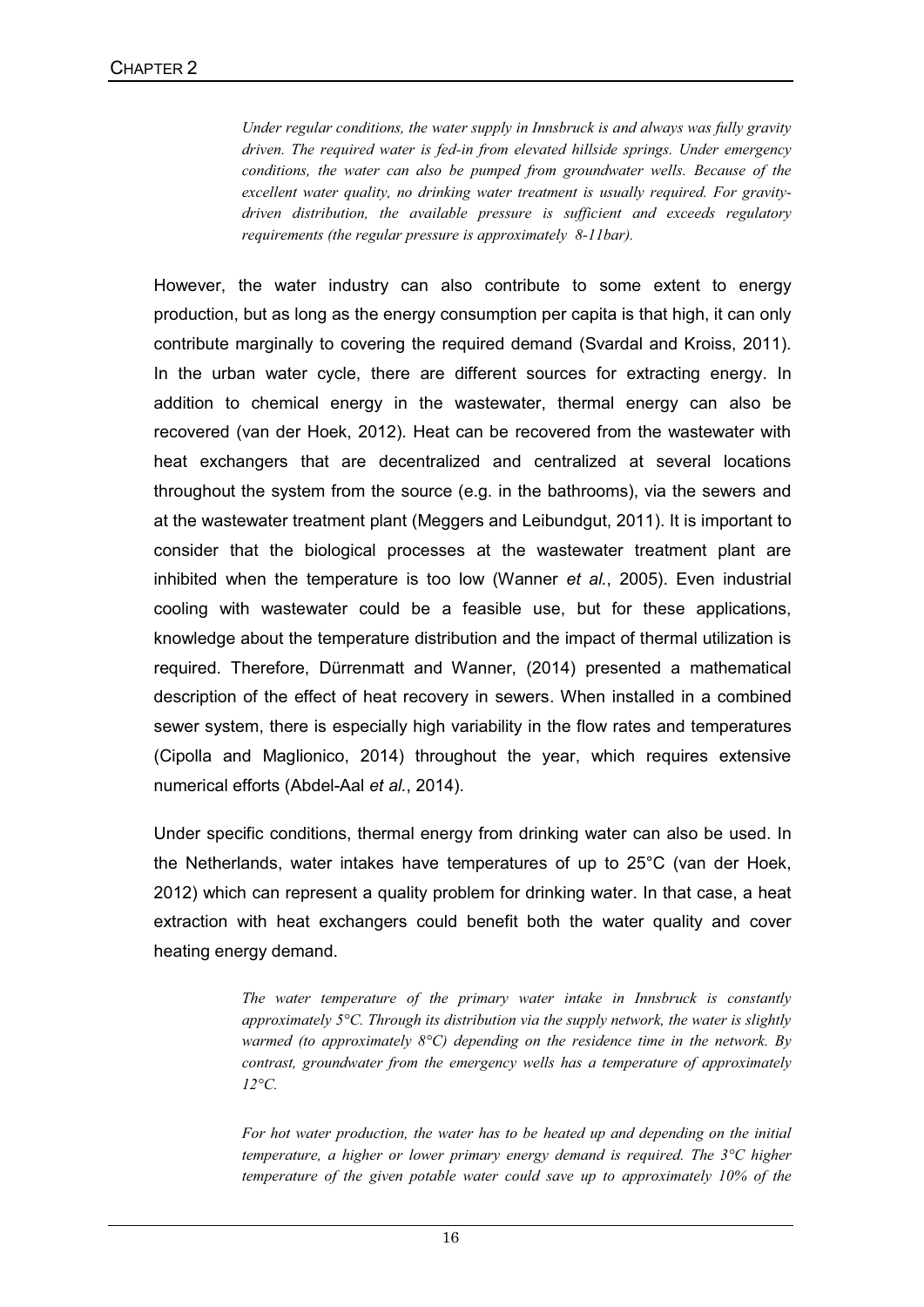*warm water heating demand (approximately 100kWh per capita per year). To obtain warmed potable water, different water sources (if available) could be used or the water could be pre-used for cooling buildings etc. before consumption. However, this approach is commonly assumed to represent significant problems and risks in the safety and security of the water supply.* 

Another possible contribution from the urban water cycle to energy production is to use excess pressure and excess water in the supply networks with turbines (Möderl *et al.*, 2012; McNabola *et al.*, 2013; Chen *et al.*, 2013). Even very small turbines (pico turbines below 5 kW) can be operated in an economic fashion in water supply networks (Williamson *et al.*, 2014). These systems are especially beneficial for Alpine regions with great height differences where pressure reducing valves usually have to be installed to reduce water losses and avoid harming the pipes, controls and instruments (Giugni *et al.*, 2013). Economically, reverse-running pumps can also be installed, which even further reduces the investment costs for such devices (Nautiyal *et al.*, 2010).

> *In relation to technical progress and increased water consumption over the decades, the energy demand in Innsbruck grew continuously as in every industrialized city. In addition to other different potentials for energy production, the implementation of hydro powers systems in the urban water cycle was also accelerated. In 1954, a hydropower system that employed the height difference between the tapping of the source and the tank with a performance of 6MW was installed in Innsbruck and is still in use, covering approximately 5% of the total electric energy demand of Innsbruck. The province of Tyrol currently has approximately 700,000 inhabitants and around 70 hydro power systems within water distribution systems installed. Approximately 50% of these systems have an installed capacity below 50kW.*

Groundwater is also a possible source for covering the heating and cooling demand. The use of shallow geothermal potentials via open loop systems has become increasingly important in recent decades (Hähnlein *et al.*, 2013). Because the sun is a relevant source for shallow geothermal systems, the thermal regeneration of used groundwater is of great interest (Sitzenfrei *et al.*, 2010d). For that strategy, the thermally affected zone around ground water heat pumps (Lo Russo *et al.*, 2012) and the ecological impacts were intensively investigated (Brielmann *et al.*, 2011).

In addition to integrating the developed approaches with other aspects and fields (see chapter 2.7), the specific scientific contributions of this thesis are to present methods for identifying the potential (PAPER XL) and to perform cost benefit analyses of small hydropower systems in Alpine water supply networks (PAPER I to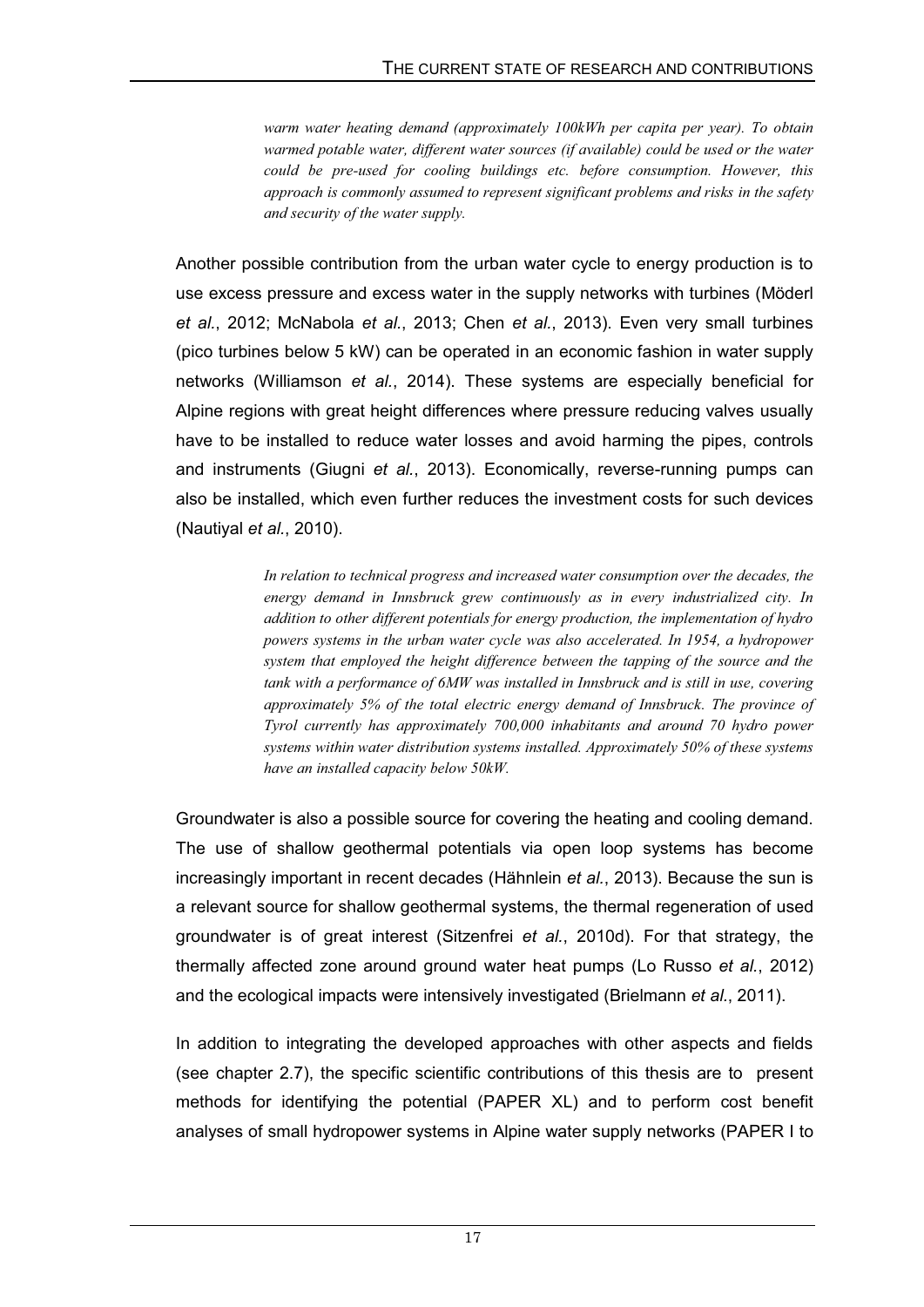PAPER IV). Furthermore, optimization potentials under the population uncertainties of such systems were investigated (PAPER II).

For geothermal utilization, the central European perspective of geothermal potential was critically reviewed (PAPER XLIX). Furthermore, for national implementation, research was conducted on the thermally affected zone around groundwater heat pumps (PAPER XV and PAPER XXV), which provided the basis for national guideline ÖWAV AB43 (ÖWAV-AB43, 2014) for calculating the vertical and horizontal extents of thermal plumes.

#### **2.5 Vulnerability and risk assessment**

The water infrastructure is regarded as critical infrastructure and it is crucial for social well-being and supporting economic growth (Dunn and Wilkinson, 2012). The most important task of the water infrastructure in this regard is a high level of reliable service. To assess these systems, there are different definitions of risk. A common definition of risk is the product of consequence and the likelihood or vulnerability and hazard (UN DHA, 1992). For that purpose, the hazard is a process that puts pressure on the system and the vulnerability is the level of response or sensitivity to that hazard. A major task for risk assessment is therefore to identify vulnerable components to help design water networks that are also more robust during critical events (Pinto *et al.*, 2010).

Critical events for water infrastructures can be manifold, such as construction sites, manuring, accidents, power outages, terrorism and sabotage, mechanical fatigue, frost, avalanches and debris flows, storms, rock falls, earthquakes and many more. These different events can harm different components of the infrastructure. Therefore, the exposure of the different components for vulnerability assessment is important. Möderl *et al.*, (2011a) developed exposure matrices for different components of water infrastructure based on expert knowledge and a literature review as the basis for a systematic risk assessment. For example, a landslide or an earthquake can harm all components, and an avalanche will not affect underground structures such as pipes and junctions.

Extensive research was conducted to identify vulnerabilities and to perform a quantitative risk assessment of water distribution systems (e.g., Pinto *et al.*, 2010; Dunn and Wilkinson, 2012; Yazdani and Jeffrey, 2012) and urban drainage systems (e.g., Möderl *et al.*, 2009b; Goulding *et al.*, 2012). Möderl *et al.*, (2011b) developed a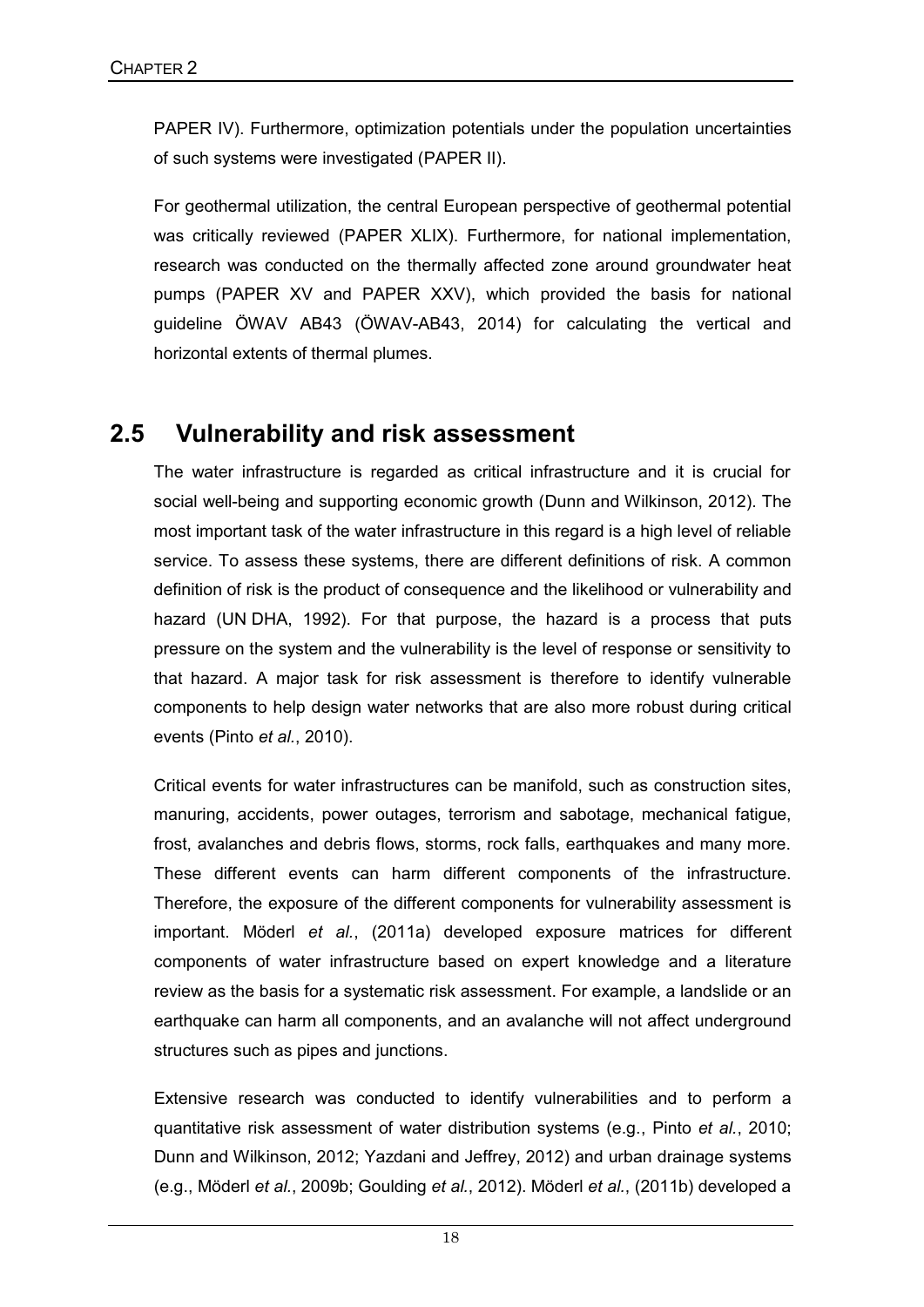GIS-based sensitivity analysis for vulnerability assessment based on the systematic hydraulic modelling of failure events. Recently, this research has been especially focused on failure cascades and multicomponent failure scenarios (Soltanjalili *et al.*, 2011; Zio and Sansavini, 2011; Gheisi and Naser, 2014).

In addition to integrating the developed approaches with other aspects and fields (see chapter 2.7), the specific scientific contributions on vulnerability and the risk assessment of this thesis are intended to develop an approach for minimizing the effects of contamination events in water distribution systems (PAPER XXXIX). Furthermore, this work contributes to the vulnerability assessment of urban drainage systems (PAPER XLI) and GIS-based sensitivity analyses of sewers in general (PAPER XLII). In PAPER XXVII the concept of an "Urban Drainage Safety Plan" is developed and first introduced.

In PAPER XLIII and PAPER XLIV, the term "Cascade Vulnerability" is first introduced to urban drainage and water distribution models by considering simultaneous critical conditions for risk assessment. Systematic vulnerability assessments in water networks based on systematic hydraulic modelling is a computationally intensive and therefore time-consuming task. To improve the simulation time for these tasks, the speed-up behaviour of different parallelization strategies were systematically tested to identify the best strategies for different tasks (PAPER XXIX).

The concept of systematic vulnerability analysis based on a GIS-based sensitivity analysis was further developed in PAPER VI to investigate zone- and region-wise demographic changes systematically in both water infrastructures.

#### **2.6 Software and model development**

Model development in environmental modelling requires both a scientific understanding of the phenomena and software development skills (David *et al.*, 2013). Extensive research has recently been conducted on the temporal-spatial analysis of environmental systems (e.g., Dong *et al.*, 2012; Aichele and Andresen, 2013; Nino-Ruiz *et al.*, 2013; Bastin *et al.*, 2013). The "digital age" has contributed its part, and massive amounts of data and different models are now available (Sitzenfrei and Rauch, 2011). In addition to developing software and models, scientists have also attempted to aggregate different types of models, developing open source frameworks for model aggregation and cross language in addition to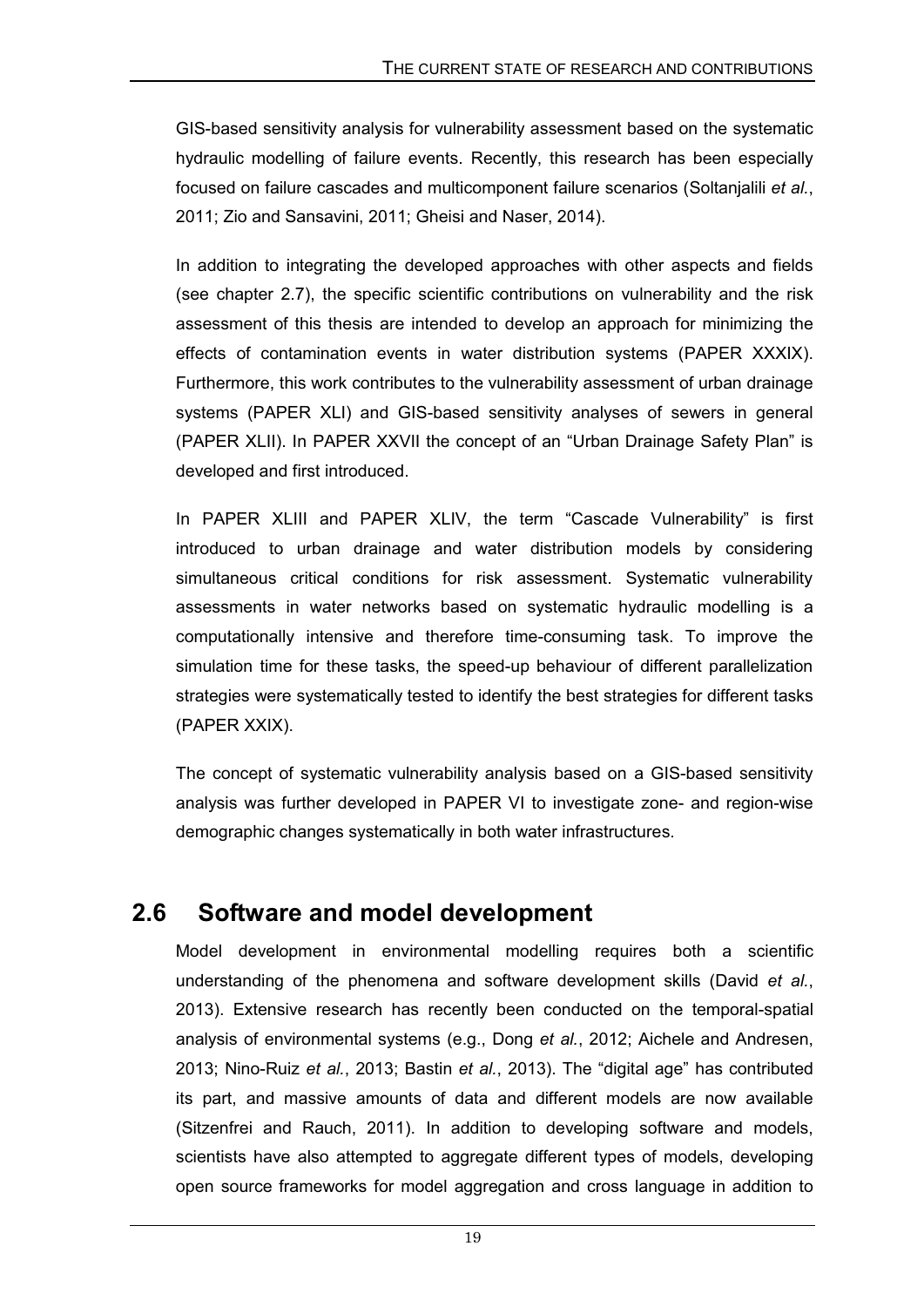flexible scientific workflow engines (David *et al.*, 2013). Modelling interactions between social and natural systems is also of great interest (e.g. Carneiro *et al.*, 2013).

The scientific modelling procedure has generally changed over the years. Decades ago, it was important to develop and code your own models, and more recently comfortable graphical user interfaces were developed, and now there is hardly any need for programming skills (Bakker, 2014).

The state-of the-art research tools are built for the rather complex tasks of assimilating and processing massive amounts of data. Furthermore, modern computer power enables new approaches, focusing on automatization and systematic analysis. Therefore, there is a comeback in programming in the form of scripting (Bakker, 2014). Although there is a comeback of programming, there are already attempts to simplify the procedure again, by operating complex frameworks and engines via graphical user interfaces.

In addition, to employ modern architecture of computers (e.g., multi-core processors, graphical processing units and cloud computing), model development and adaption are important (e.g., Dong *et al.*, 2013; Bryan, 2013). Nevertheless, the aim of the research in this context still remains as building theories and models of complex simulations or to support theories and hypotheses based on modelling (Wainwright and Mulligan, 2013).

In addition to integrating the developed approaches with other aspects and fields (see chapter 2.7), the specific scientific contributions of this thesis are about the parallelization strategies of parallel model simulation software in urban water management (PAPER XXIX) and simulation software parallelization itself (PAPER VIII, PAPER XXVI).

Several new models were developed, tested and applied (*WDS Designer*, PAPER XXXVII; *VIBe* PAPER XXX and PAPER XXXVI; *Achilles* PAPER XXXIX, PAPER XLI, PAPER XLII, PAPER XLIII and PAPER XLIV; *DynaVIBe* PAPER XIX, PAPER XXII), and a modelling framework was also developed and applied (PAPER XXXII, PAPER XXXIII, PAPER XXXIV, PAPER XXXV).

For water distribution modelling, a long-term simulation over decades was developed and successfully applied (PAPER I, PAPER II). Additionally, different types of models were coupled to perform an integrated analysis. In PAPER V and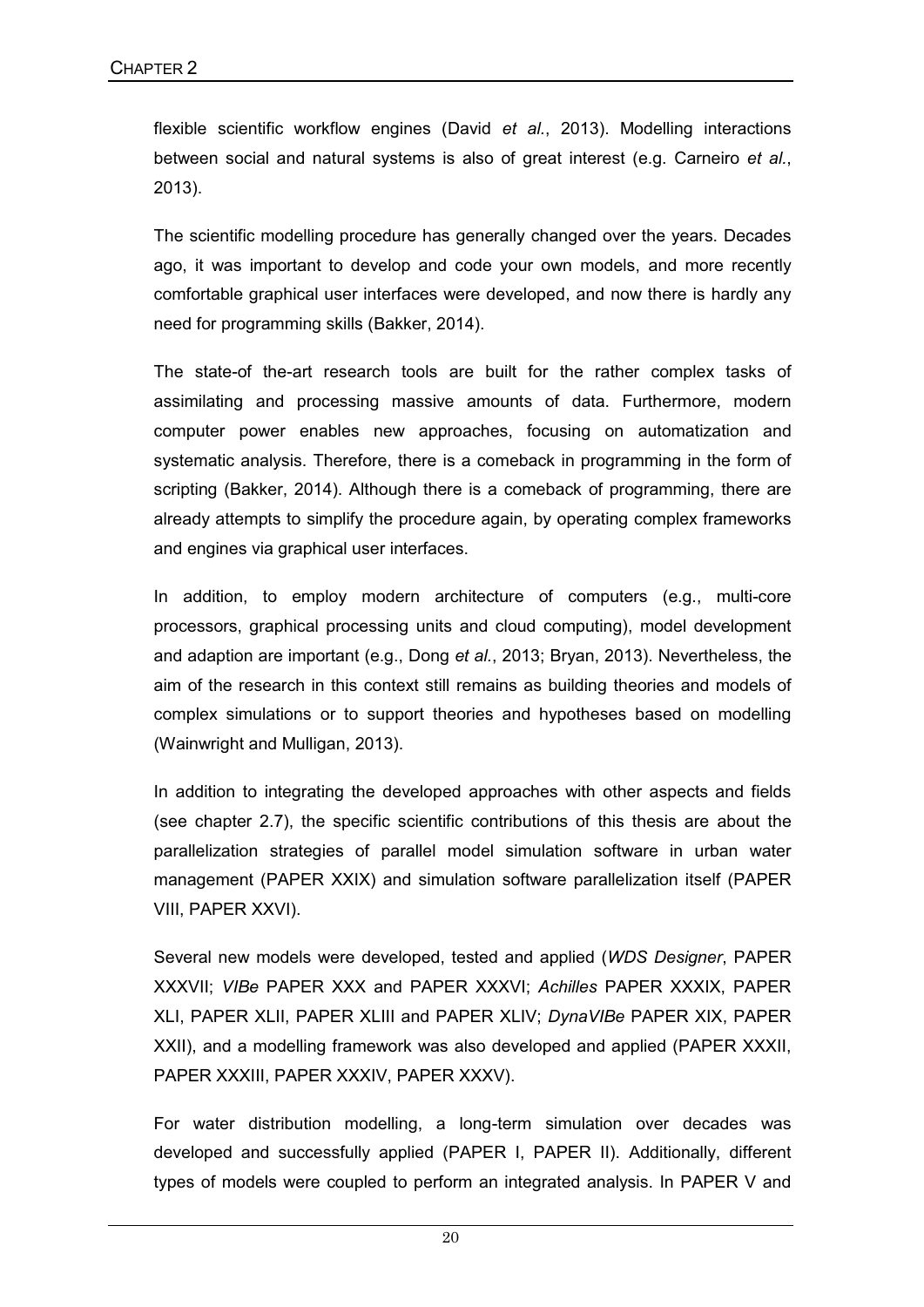PAPER XVIII, a water distribution model was spatially coupled to an urban drainage model via the population. In PAPER XXXIV and PAPER XXXV, an urban drainage model and a water distribution model were coupled to an urban development model. To bring interactive stakeholder and decision-maker involvement/support to the next level and allowing them to interact easily with complex models, a web GIS system was developed and introduced (PAPER XVI).

A major contribution of this thesis is also about building theories based on complex numerical model simulations. In PAPER XXX, which is based on systematically investigating numerous different case studies, a simple model was developed to predict shear stress under different conditions. In PAPER XX, a simple regression was found for the impact of land use change on drainage performance. This findings allows for future conditions to be accounted for in the design and also to predict the response of hydraulic performance to changes. These simple theories were also put into practice and into national guidelines. To assess the extent of thermal plumes from open loop geothermal utilization, PAPER XXV presents the process that was investigated based on systematically evaluating numerous scenarios. In that work, the limitations of the existing semi-analytical models were quantified, and an empirical model for the vertical extent was extracted and implemented in the stateof-the art assessment tool (PAPER X, ÖWAV-AB43, 2014).

#### **2.7 Integrated approaches and assessment**

Decades ago, the idea of integrated urban drainage systems was introduced for characterizing the interactions between combined sewer systems, wastewater treatment and receiving water bodies. These findings also recently found their way into engineering practice and the legislations of many countries (Muschalla *et al.*, 2009). In the literature, these interactions were extensively investigated (e.g., Fu *et al.*, 2009; Candela *et al.*, 2012), enhanced and the system performance was optimized (e.g. Muschalla, 2008). In a critical review on integrated urban water modelling, Bach *et al.*, (2014) argue that the intrinsic complexity of our environment must be considered instead of simplifying the problems. Therefore, different classifications of the integration level of integrated urban water system modelling were defined in that work. The highest level of integration, which was performed while keeping the water centric focus in that context, was defined as integrating different urban water streams (i.e., integrating the water supply and urban drainage)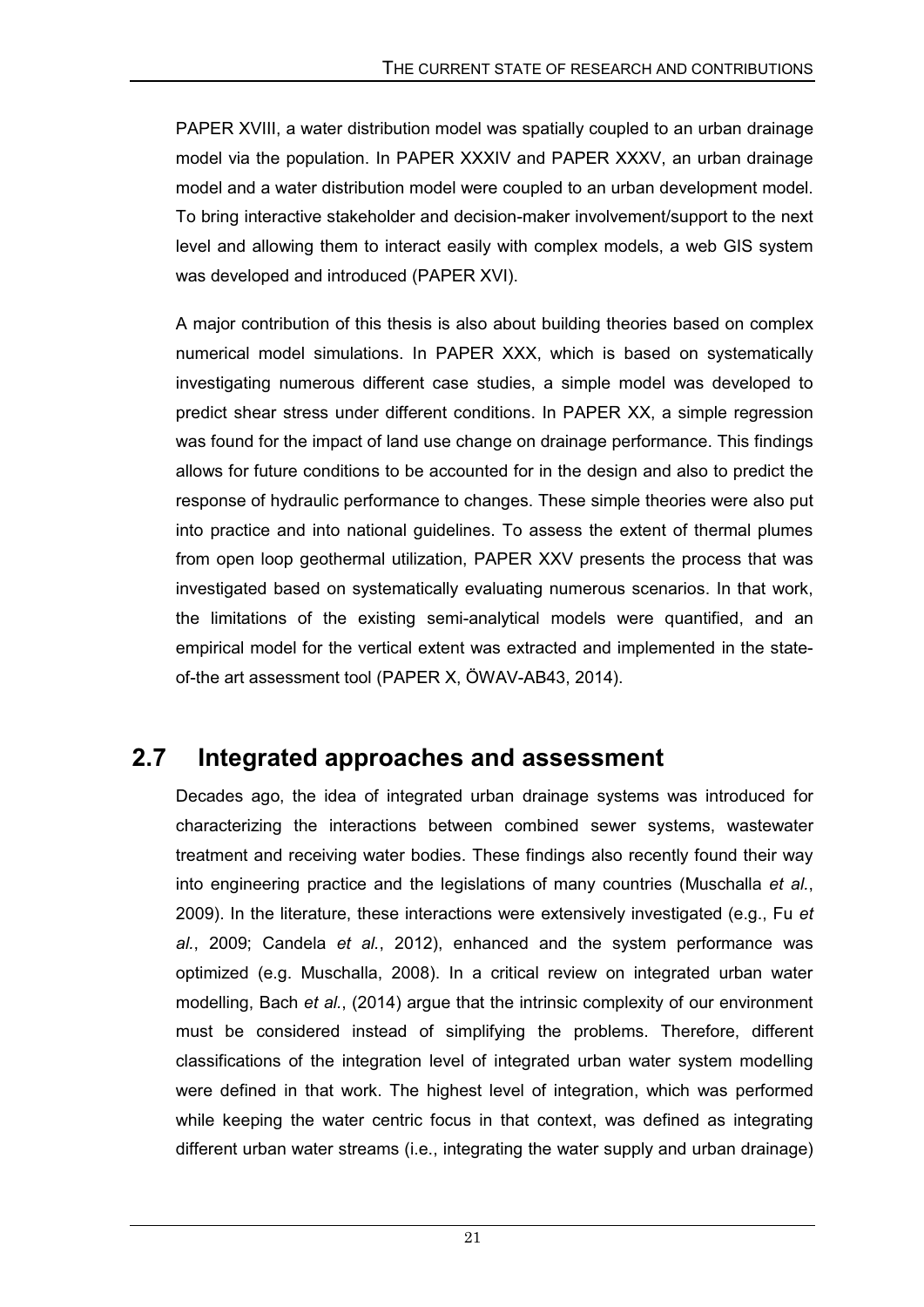with models from other fields such as climate, economy, ecology, energy, demographics, etc.

In the recent literature, many different issues were in the focus of integrated models, e.g., a source to tap water cycle modelling (Rozos and Makropoulos, 2013), the impact of land use changes on wastewater infrastructure (Doglioni *et al.*, 2009), the reduction of sewer corrosion through integrated urban water management (Pikaar *et al.*, 2014) and many more. In each of these approaches the integrated view enabled a new insight into the interactions of different sub-processes. PAPER VII is the editorial in a special issue on "Modelling the urban water cycle as part of the city" in Water Science and Technology, and it compiles the current knowledge on modelling urban water management in interactions with urban development in the context of socioeconomic effects.

In this thesis, many types of integrating models were developed and applied (but not in a classical, integrated urban drainage modelling context that included receiving water and waste water treatment). The different aspects encompass the different fields/disciplines mentioned before (according to the prior subchapter prior) as follows:

- (1) water distribution system analysis
- (2) urban drainage system analysis
- (3) urban development
- (4) urban water and energy
- (5) vulnerability and risk assessment
- (6) software and model development

A detailed textual illustration of each contribution would be confusing and unclear. For a systematic illustration of the different integrated views, each integral paper of this thesis was classified according to the covered topics. For each topic (1)–(6) was assigned to quantify the level of coverage for that topic. A 1 indicates that the topic is fully integrated in that analysis and a 0 is not regarded (with three interim steps, namely 0.75, 0.5 and 0.25). To quantify the level of interdisciplinarity (in this context, the coverage of the six disciplines mentioned above), the sum of the assignments on the different topics is calculated (the interdisciplinarity in Table 1, Appendix B).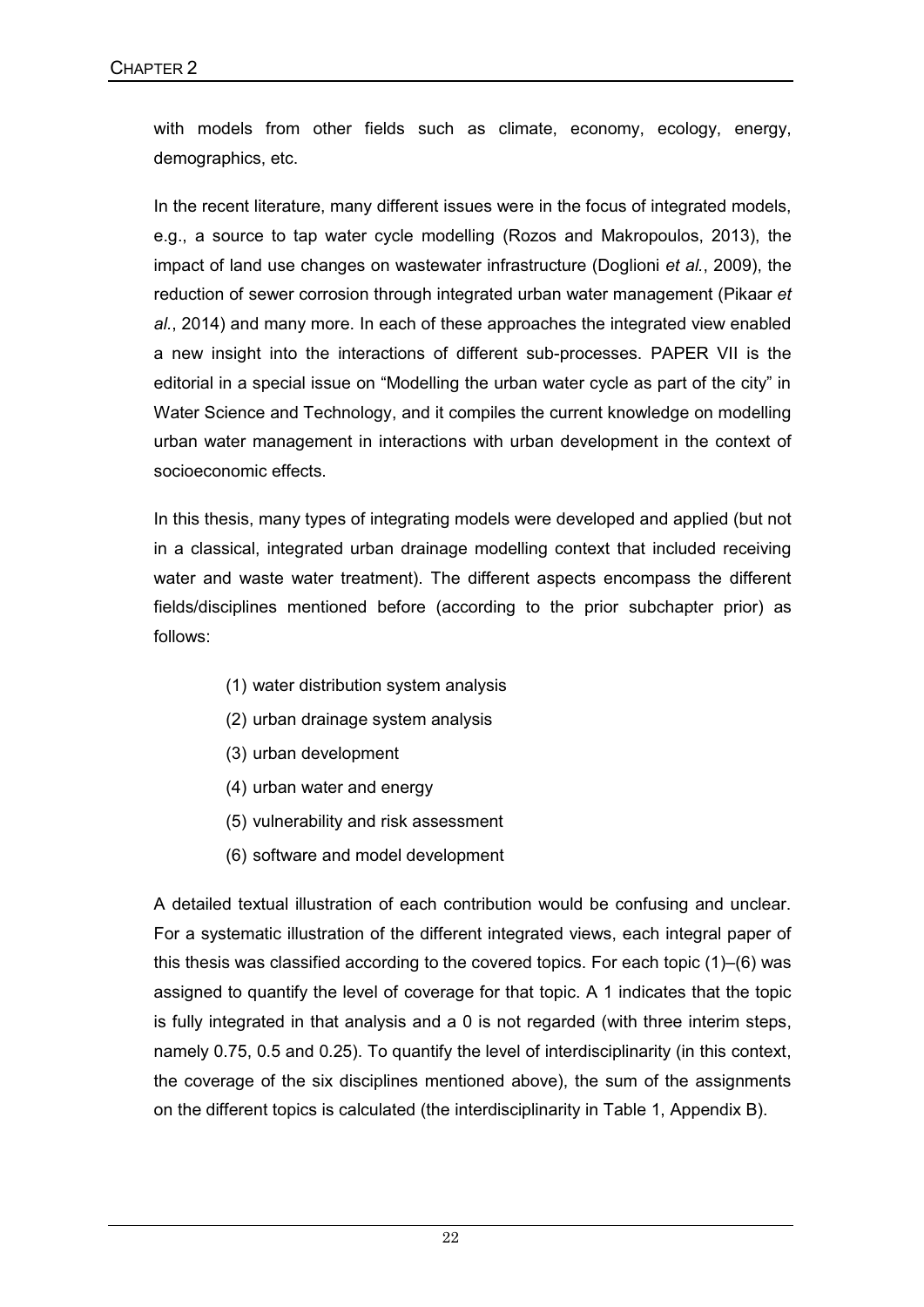Most papers cover software and model development (for a sum of 37.25), water distribution analysis (30.75) and urban drainage analysis (28.75). In Figure 2, the evaluation of Table 1 is visualized. Figure 2 left, shows a histogram of the defined interdisciplinarity. Most papers contain 3 different disciplines, and the highest number is achieved for PAPER XLVI, which is a review work that gives an overview of the research area of the entire group. Almost 40% of the integral papers achieve an interdisciplinarity of 3 or more. The highest number of technical papers is 4.5 (PAPER XV and PAPER XXX). In this context, PAPER XXX also has the highest Impact factor (Figure 2, right).



Figure 2: An evaluation of the integral papers in this thesis with respect to years and interdisciplinarity

Notably, more details on the developed approach presented in PAPER XXX are outlined here. PAPER XXX presents the impact of transitions from centralized to decentralized water solutions on existing Alpine water infrastructures and also the impact of centralized growth scenarios. The general idea of that work is shown in Figure 3. Based on the determined characteristics of Alpine case studies, the VIBe approach (Sitzenfrei, 2010) is used to obtain case-non-specific results for the investigated coherence. For that approach, the virtual test cases on an integrated city scale are automatically generated in a great number, which is intended to provide comprehensive case study data for statistical evaluations. Furthermore, the city scale test cases contain all of the required geospatial information (GIS data) for water-centric evaluations (land use, topography, population densities, water demand, dry weather flow production, impervious area, etc.) and also hydraulic models for combined sewer systems and water distribution systems. With all that available information, the hydraulic models for the water infrastructure are coupled via the population data. With that coupled model, integrated analyses are performed to determine under which changes (e.g., the level of decentralized water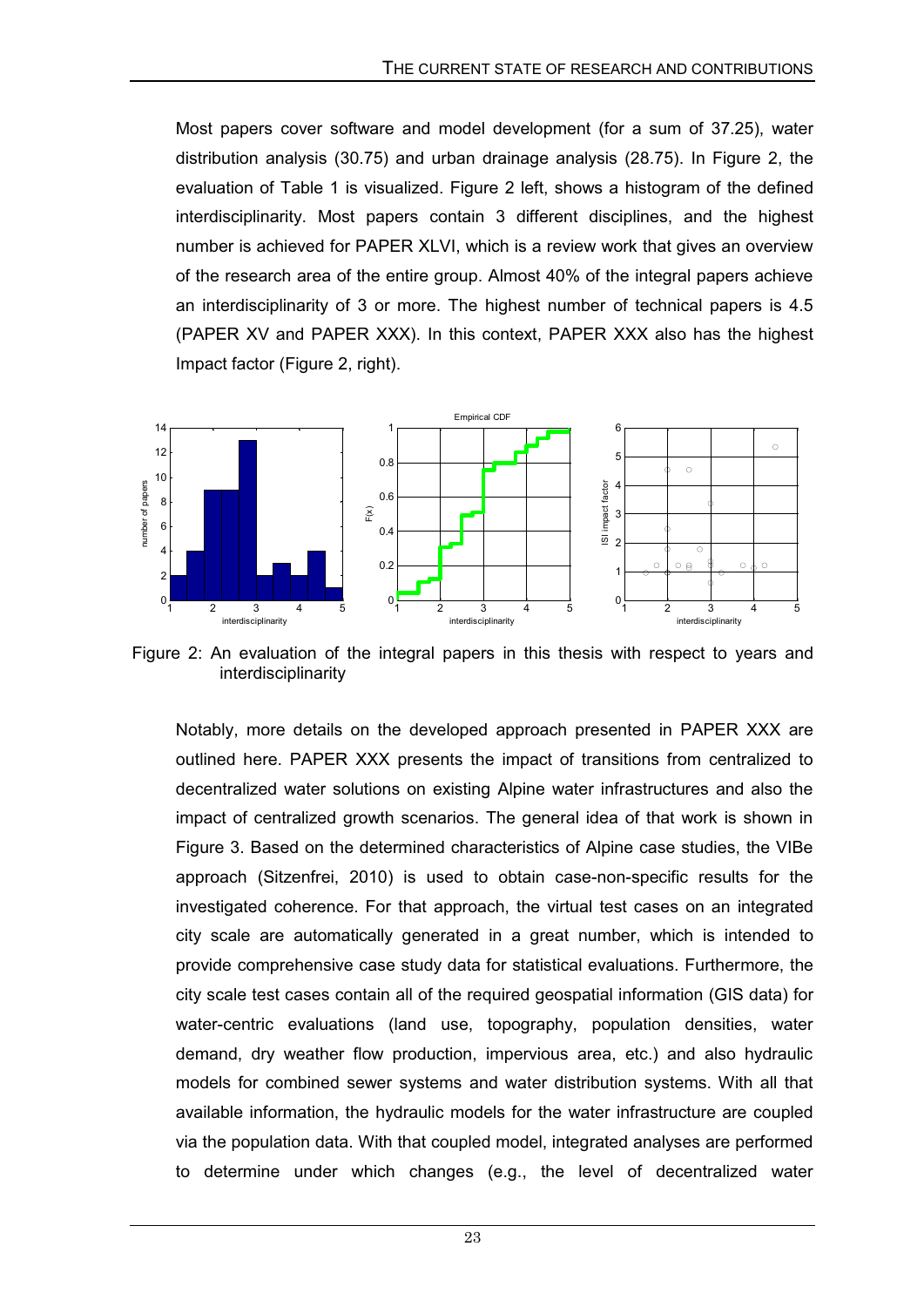infrastructure that is implemented or the population growth and land use change) the central water infrastructure technically performs to a sufficient extent. To quantify that findings, an overall integrated performance indicator was defined, combining normalized performance indicators to present the technical efficiency of the drainage systems (combined sewer overflow, flooding and shear stress) and the water supply systems (pressure and water age). Because these analyses are performed on the basis of numerous case studies, the results are expressed in value ranges and probabilities (Figure 3).



Figure 3: An extended graphical abstract for PAPER XXX (Sitzenfrei *et al.*, 2013)

The systematic evaluation of Alpine case studies revealed, that smaller case studies (below 100,000 inhabitants) are more affected by the implementation of decentralized water infrastructure but also by centralized growth in comparison with bigger systems. The large systems can compensate for more of the relative changes because of their larger redundancies.

In addition, a simple model was developed to predict the shear stress performance of the entire system easily under changing conditions. In that paper, the topics (1)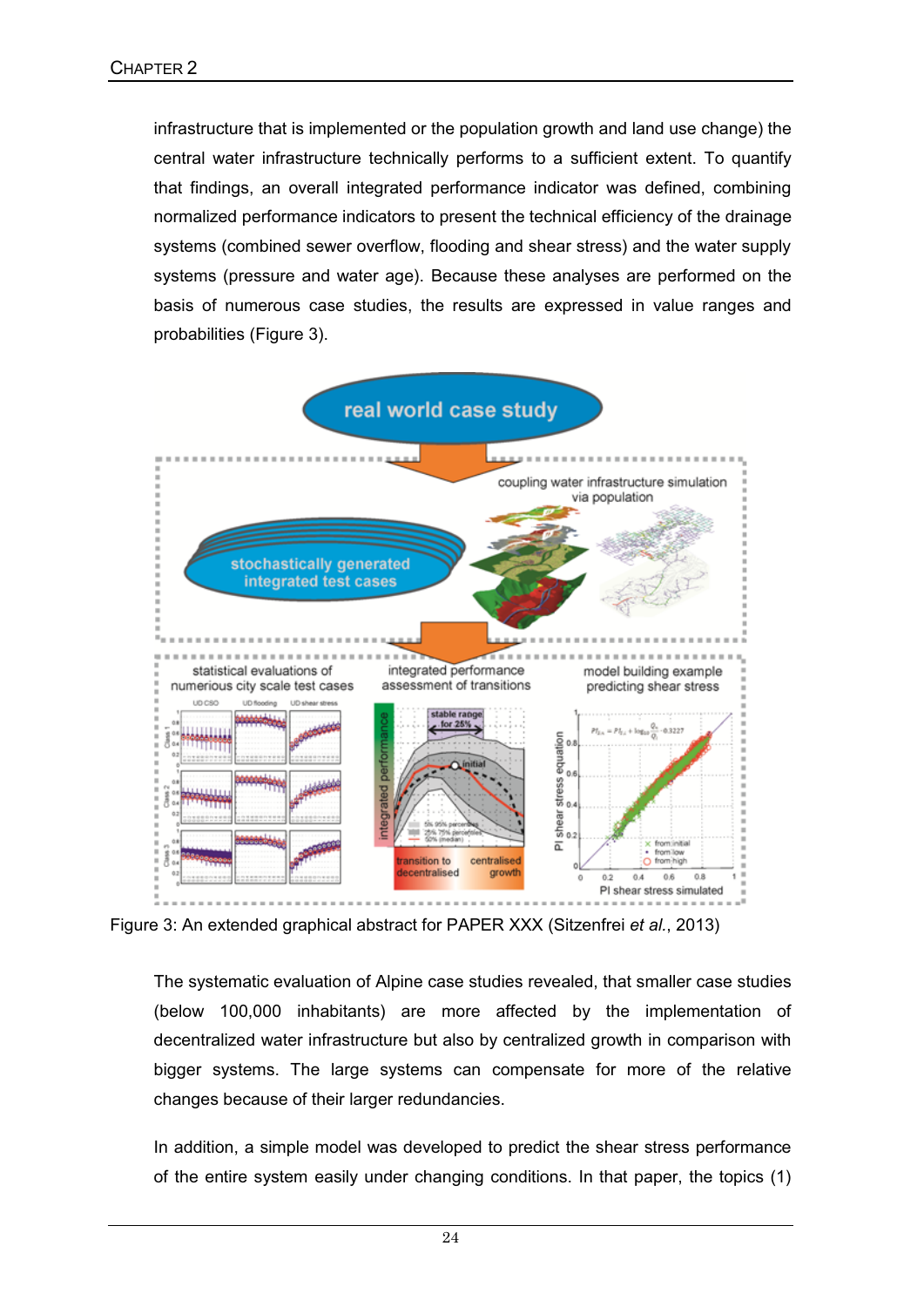water distribution system analysis, (2) urban drainage system analysis, (3) urban development and (6) software and model development were fully covered (for a value of 1), and (5) risk analysis, was partly covered (with a value of 0.5).

Because this is a cumulative thesis, the different integral papers should be inserted at this position in the thesis. However, for a clear structure, all integral papers in this thesis and the personal contributions to the papers are shown in the appendix.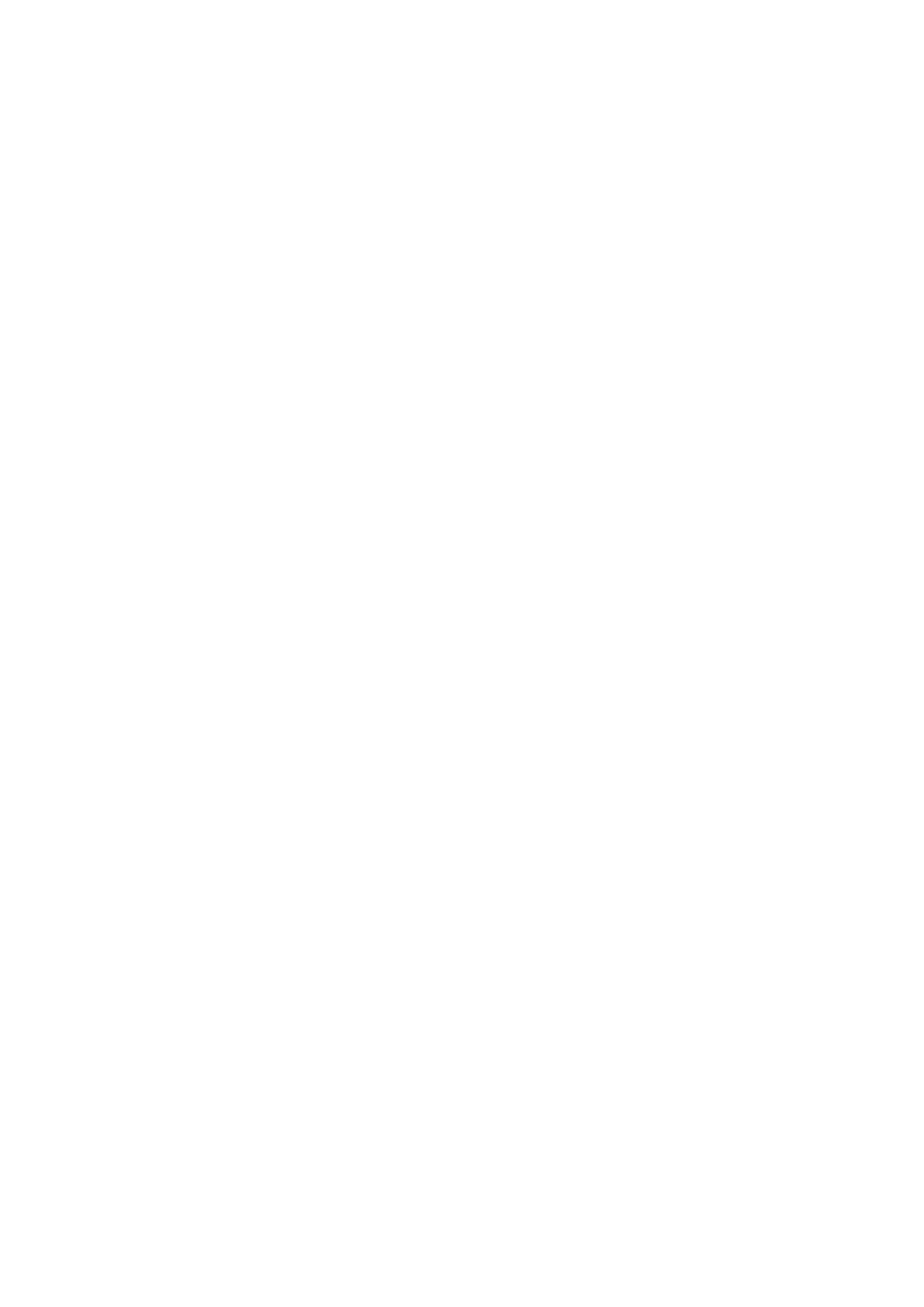## **3 POSSIBILITIES FOR INTEGRATED MODELS AND CRITICAL REFLECTION**

The increasing digital availability of spatial data bears great promise for a better understanding of our environment and especially the "system city". Furthermore, the temporal development of data and its history are available, and there are still new data sources to explore (e.g., social networks, etc.). Thus, this is a great opportunity but also a great responsibility.

The water infrastructures and the entire urban water cycle are rather complex systems. Therefore, there is great opportunity for water engineers to understand the urban water cycle as part of the city, as a piece of the big picture, and to deepen the understanding of coherence. Because of the complexity of the urban water system, researchers believe that an integrated view can give additional insight into behaviours and interactions not only coupling sub-models to overall models, but also by combining the data streams and model interactions of the sub-systems.

Before every modelling or model coupling process, extensive work is required to decide what to describe, to define the modelling aim (targeted results), and to determine what model structure is required (Möderl, 2009). This process has to be performed by also accounting for the efforts needed to gather data, and the availability and quality of data. Therefore, choosing the right models and approaches for the intended use before the modelling work itself is of great importance and is often left behind (*we developed a great model, so what can we now assess with it?*).

As classified in Bach *et al.*, (2014), there are different types of model couplings and levels of integrated approaches. Models are often coupled to investigate the effects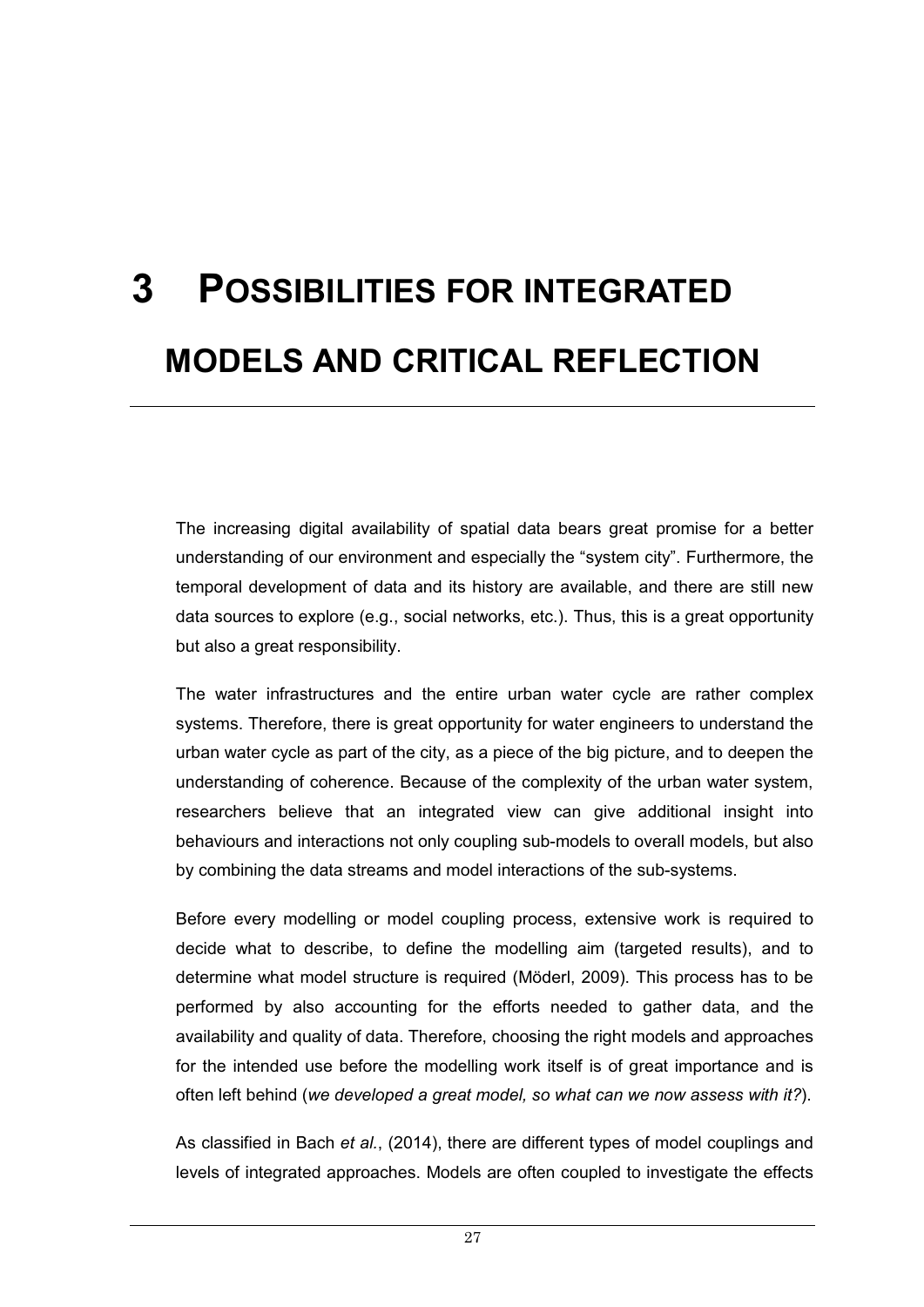of changing a parameter in one model on the results of another coupled model without focusing on interactions or feedback loops. There is an increasing number of published and available environmental (Alexandrov *et al.*, 2010) and water-related, models which intensifies the risk of combining them to produce inappropriate and useless models. Voinov and Shugart, (2013) state that it is not trivial to synthesize larger models from pieces, the whole is greater than the sum of the parts. In this context, the term "integronster" was defined as "useless and ugly models" and was a result of these failed model coupling processes.

Furthermore, the increasing complexity of the models and the comprehensive amount of processed data make it difficult to ensure the quality of the developed and published studies. In this context, the modellers role in integrative research became more important than ever (Kragt *et al.*, 2013). Models are powerful as long as users are careful about how the results are used (Wainwright and Mulligan, 2013). For urban water systems Bach *et al.*, (2014) suggested an universal approach for developing integrated models. An important issue in this regard is to use the required amount and level of detail in the data ("fit for purpose data scale"). For example when coupling a complex and costly urban population model with a hydraulic model to predict future flooding characteristics, modelling detailed future roof areas of buildings is of no great use. This is especially true when the model for a combined sewer system is based on catchments sizes within the limits in hectares, and yet the implied uncertainties exceed that impact anyway. Therefore, it is important to be aware of the required complexity of the given models. In this context Grand, (2003) states the following:

*"Something is complex if it contains a great deal of information that is high utility, while something that contains a lot of useless or meaningless information is simply complicated."*

Therefore, the complexity of a system is the amount of information used to describe it sufficiently, and an optimal model contains sufficient complexity to describe the process and not more (Wainwright and Mulligan, 2013). Nevertheless experiments are crucial for fundamental research, but the overall aim is still to find simplicity in complexity (Wainwright and Mulligan, 2013) and for that, an appropriate level of abstraction is still crucial.

Another issue when producing "complicated models" is that they produce a large amount of useless information, shifting the complexity to interpreting the results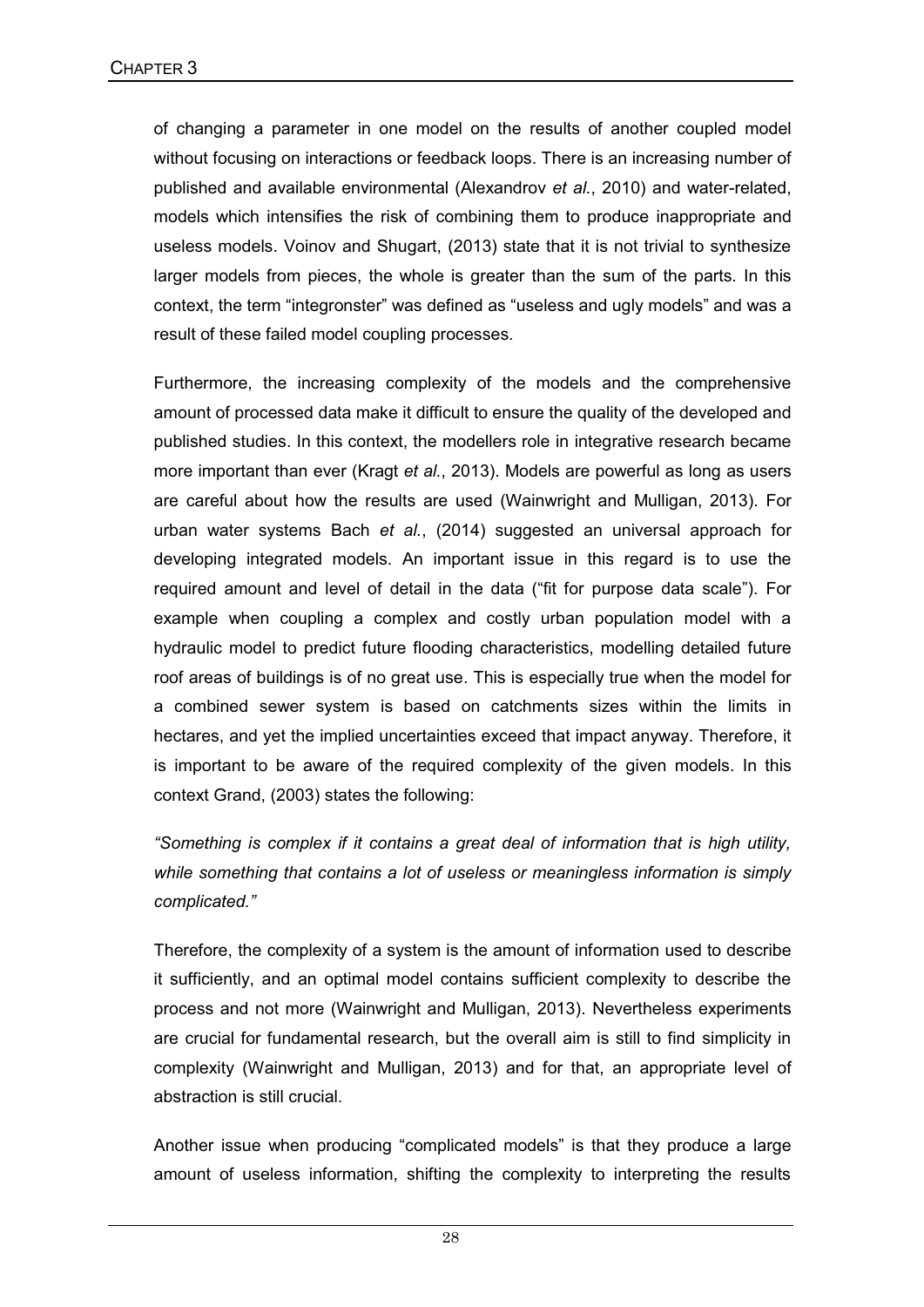rather than defining the modelling aim in advance and making the right abstraction of the system before the modelling task. Interpreting the data from "complicated models" implies the risk of results that cannot be verified and it is hard to determine if the results are just a product of inappropriate analysis algorithms or poorly chosen models. Furthermore, the results might be too complex for a critical reflection and are irreproducible because the entire modelling endeavour is hard to document (Bakker, 2014).

In this context researchers, but especially scientific journals will require mandatory supporting material for systematic documentation, enabling the reproduction of results (Bakker, 2014). Otherwise, the uncontrolled application of more and more complex/complicated models will prevail, flooding scientific journals with incomprehensible modelling results. However, it is not only the documentation of results that is important. The great number of available models could trap investigators into relying only on existing models, without fully understanding the theory and limitations within. It is even more complex when coupling different models from different disciplines with different assumptions, complexities, and capabilities. The risk and also the possibilities will further increase in the future, and the profound scientific attention of experienced researchers to modelling tasks is more important than ever.

Traditional engineering judgement is also more important than ever to produce simple models with sufficient complexity and to apply "fit for purpose models". Simplifying the problem and making assumptions requires a researcher concentrate intensively on the problem, which also leads to an indepth understanding of the problem. To that end, describing the aim of the analysis first and the desired results are the most important steps. Building a theory prior to the modelling process and testing and validating that theory through the modelling procedure (also with coupled and integrated models) is the preferable order for a good modelling practice.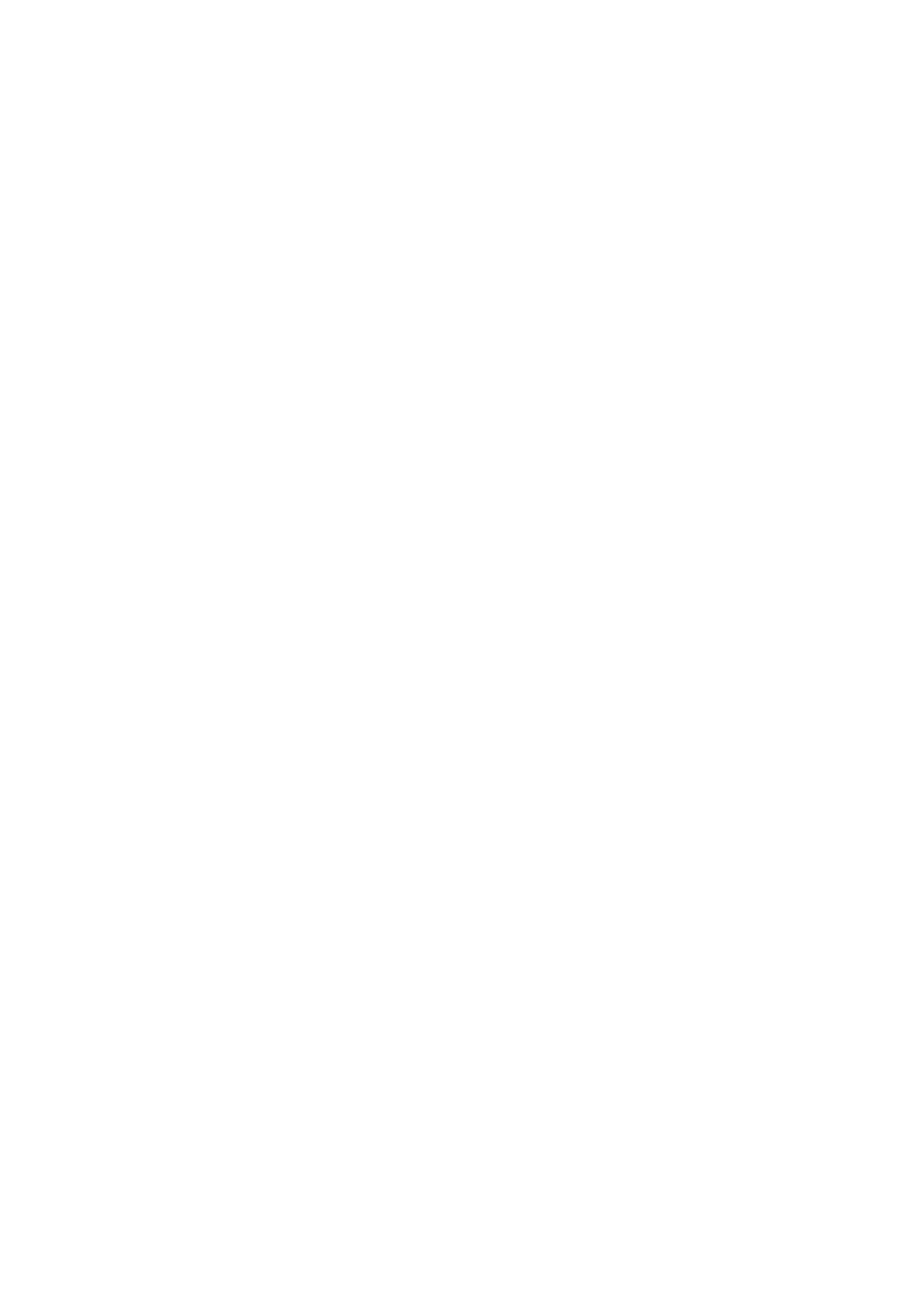### **4 CONCLUSIONS AND OUTLOOK**

This thesis contributed to an enhanced understanding of integrated urban water models on different levels and encompassed different aspects of the urban water cycle. However, the aim was not to introduce the most complex/complicated models but to address different specific questions about the urban water cycle with appropriate models. This thesis therefore focuses not on the classical integrated models (e.g. integrated urban drainage models or integrated urban water models), but it covers a broad range of actual research tasks. The specific contributions of this thesis were subdivided into water distribution system analysis, urban drainage system analysis, urban development, urban water and energy, vulnerability and risk assessment and software and model development. Furthermore, the different fields were combined and integrated for assessment. For specific modelling aims and to support the hypotheses of different works, it is helpful to refer to the different integral papers of this thesis in the appendix.

Over the last decade, there has been an overwhelming gathering of spatiotemporal and all types of digital data. In addition, computer capabilities are constantly growing enabling a holistic view of our environment (Laniak *et al.*, 2013). Therefore, there is also great opportunity for water engineers to understand the urban water cycle as part of the city, as a piece in the big picture, and to deepen the understanding of coherences. However, there is also an increasing risk of producing complicated and less than useful models. More interdisciplinary work and models also increase the risk of misunderstanding. Furthermore, the increasing complexity of the models and the comprehensive amount of processed data make it difficult to ensure the quality of the developed and published studies. In this context, the modeller's role in integrative research has become more important than ever. The preferred order of performing complex, integrated modelling efforts should still start with building a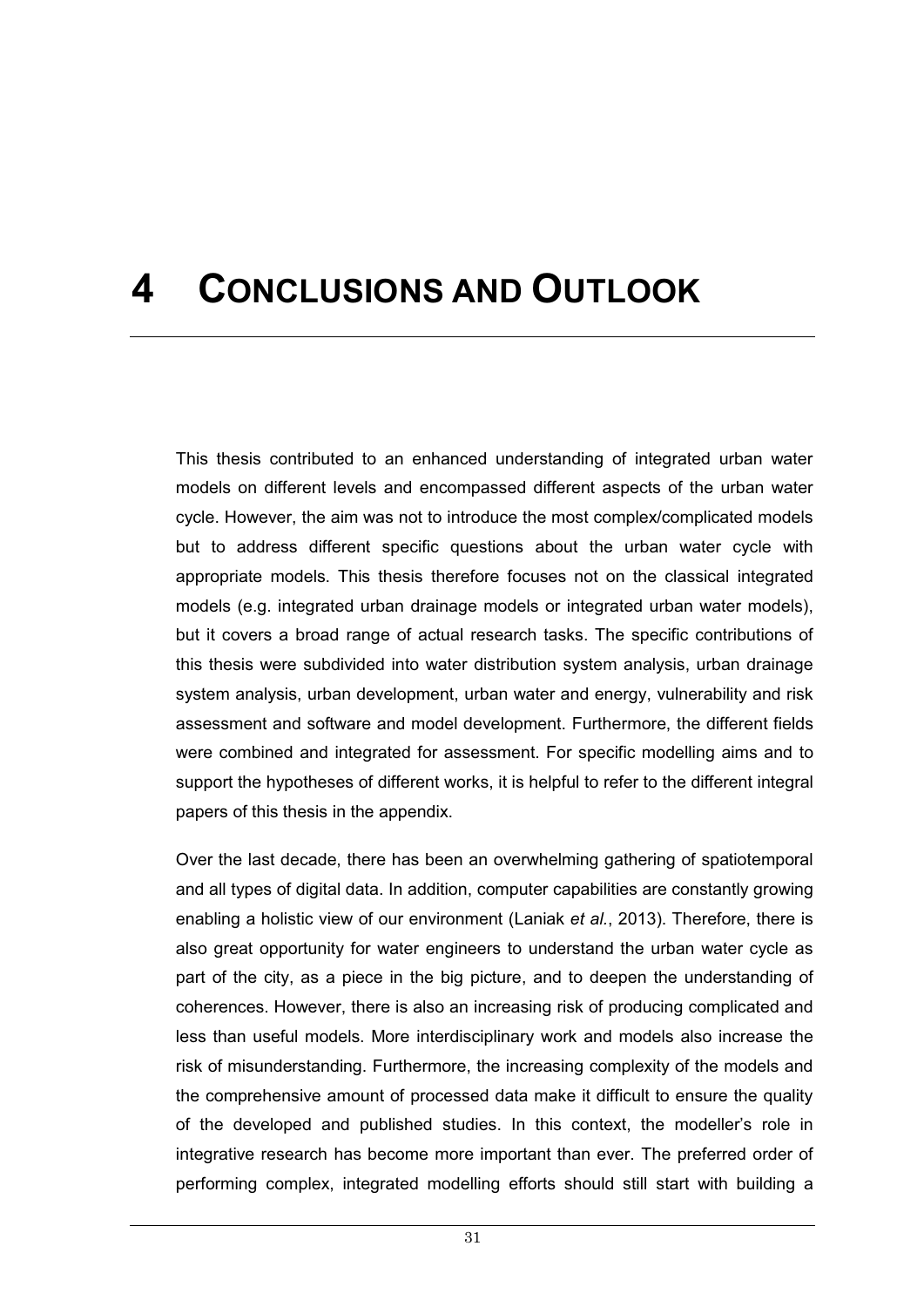theory first, and then supporting the theory with numerical experiments. For that approach, a combination of fundamental research practices with traditional engineering approaches is important. It is still necessary to make things as simple as possible to obtain sufficiently complex and uncomplicated models. In this context, researchers, but especially scientific journals, will require mandatory supporting material for the systematic documentation of the entire modelling endeavour, enabling a reproduction of results (Bakker, 2014). Another major future issue will be to bring current fundamental research endeavours into engineering practice and to support actual engineering tasks.

Summarizing the interdisciplinary advance in urban water management is more extensive than ever and still growing. There is a shift from an integrated view of the urban water cycle to the water cycle as part of the city. Therefore, there is also a paradigm shift in assessing the urban water cycle. The real shift and new paradigm is expected to relate to the documentation and archiving of all of the modelling efforts and results to make the results comprehensible, reproducible and useful.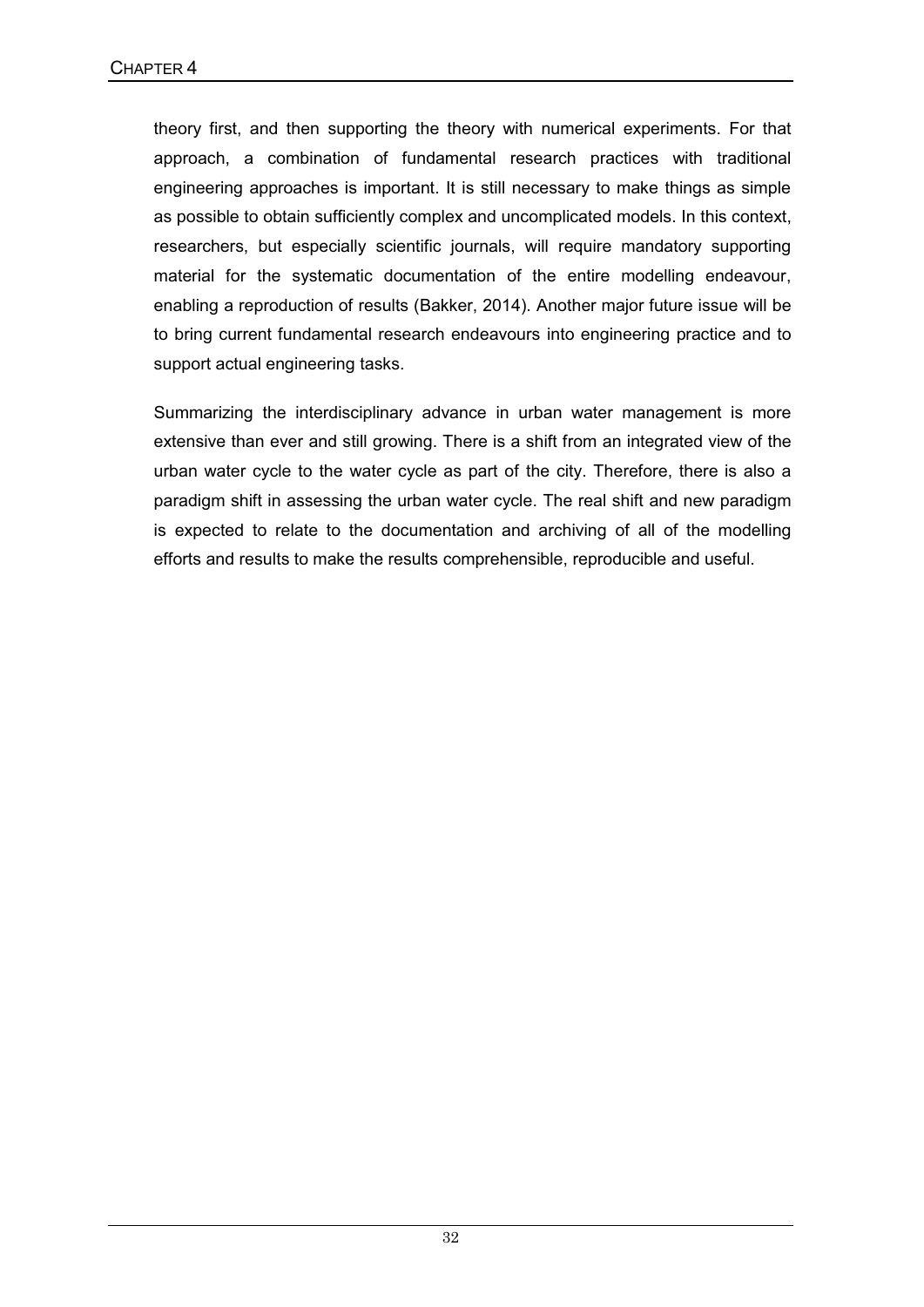## **5 ACKNOWLEDGEMENTS**

This work was only feasible with the financial support of national and international funding. The papers for this this habilitation thesis originated from several funded research work. The list below is without any specific order:

- $\bullet$ Austrian Science Fund (FWF) in the project DynaVIBe P23250
- $\bullet$  EU Framework Programme 7 PREPARED: Enabling Change. Contract number 244232
- - Urban Europe Joint Programming Initiative: Green/Blue Infrastructure for sustainable, attractive Cities
- - University of Innsbruck, Dynamics of Water Infrastructure - Case study Innsbruck
- - KIRAS PL 3: Achilles, project no. 824682 under the "Sicherheitsforschungs- Förderprogramm KIRAS" of the Austrian Federal Ministry for Transport, Innovation and Technology (BMVIT) and the Austrian Research Promotion Agency (FFG).
- - Province of Tyrol in the feasibility study "Trinkwasserkraftwerke" WIF-274- 01-00005/01-0025
- - "DynAlp - Dynamic Adaptation of Urban Water Infrastructure for Sustainable City Development in an Alpine Environment" (project number KR11AC0K00206) funded by the Austrian Climate and Energy in the Austrian Climate Research Program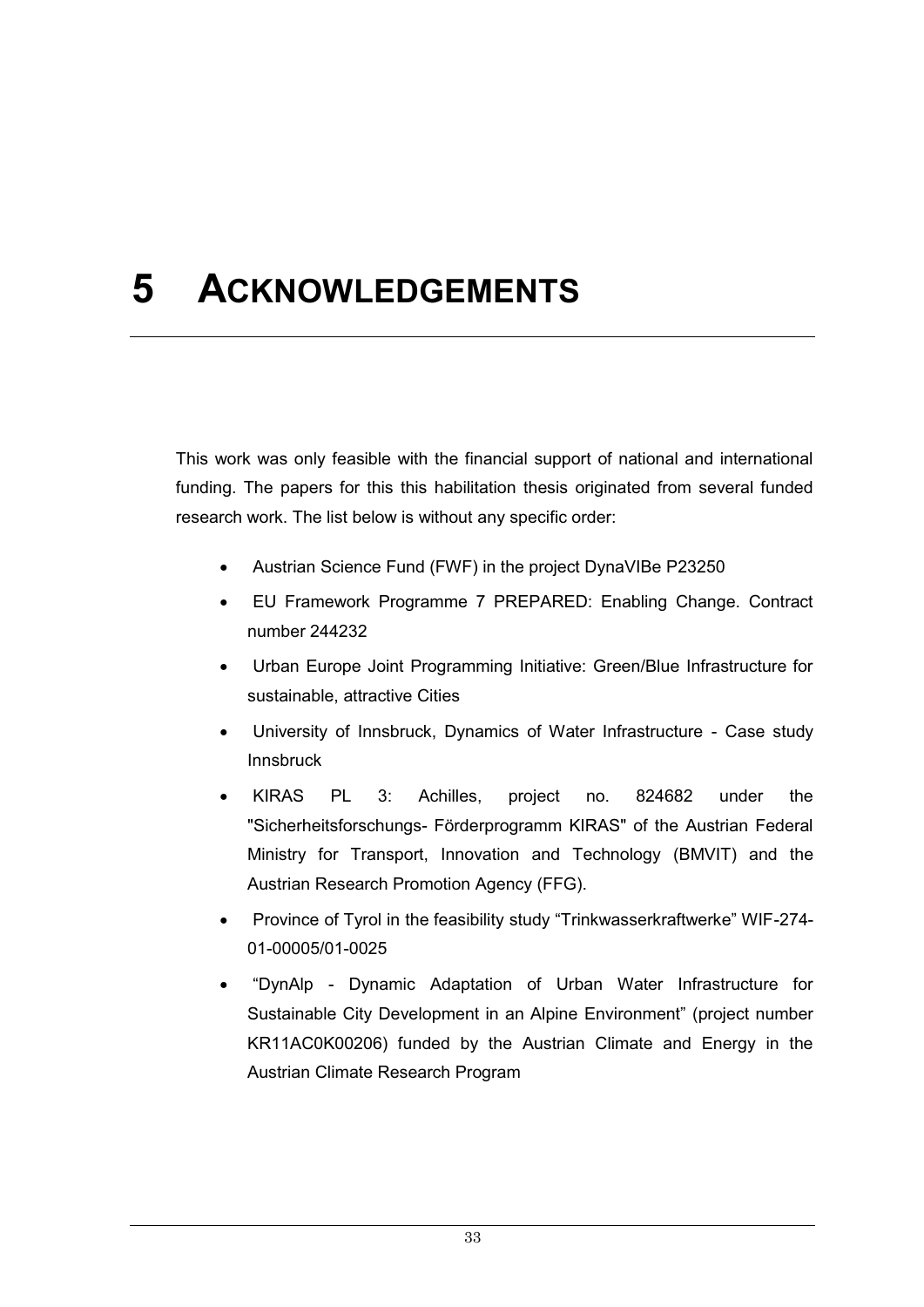- $\bullet$  REHAB – Integrated planning of rehabilitation strategies of urban infrastructure systems" funded by the Austrian Research Promotion Agency (FFG), for developing rehabilitation strategies for water supply networks
- $\bullet$  "DATMOD - An efficient way from data to model – rehabilitation and adaptation planning for small and medium size sewer networks" funded by the Austrian Federal Ministry of Agriculture, Forestry, Environment and Water Management.
- $\bullet$ Österreichischen Wasser- und Abfallwirtschaftsverband (ÖWAV)
- $\bullet$  Austrian research funding association (FFG) under the scope of the ModSim "Computational Mathematics" program as part of the research project PaCoWaDi "Parallel Computing in Urban Water Management" (2059687).
- $\bullet$  BMLFUW: "INFOSAN – Strategische Informationsbeschaffung als Basis für die mittel- und langfristige ganzheitliche generelle Sanierungsplanung von Kanalisationsanlagen in Österreich".
- $\bullet$  This work was funded by the Austrian Climate and Energy Fund and the Austrian Research Promotion Agency (FFG) in the project GEOPOT P818890. The authors gratefully acknowledge the financial support

In course of this work, there were also cooperation with different municipalities, public services and utilities. Therefore, special thanks apply to Innsbrucker Kommunal Betriebe, Hall in Tirol, Göfis, Götzis, Kematen in Tirol, Götzens und Stadtwerke Wörgl. Further, acknowledgment applies to all project partners, coauthors, assistants and students.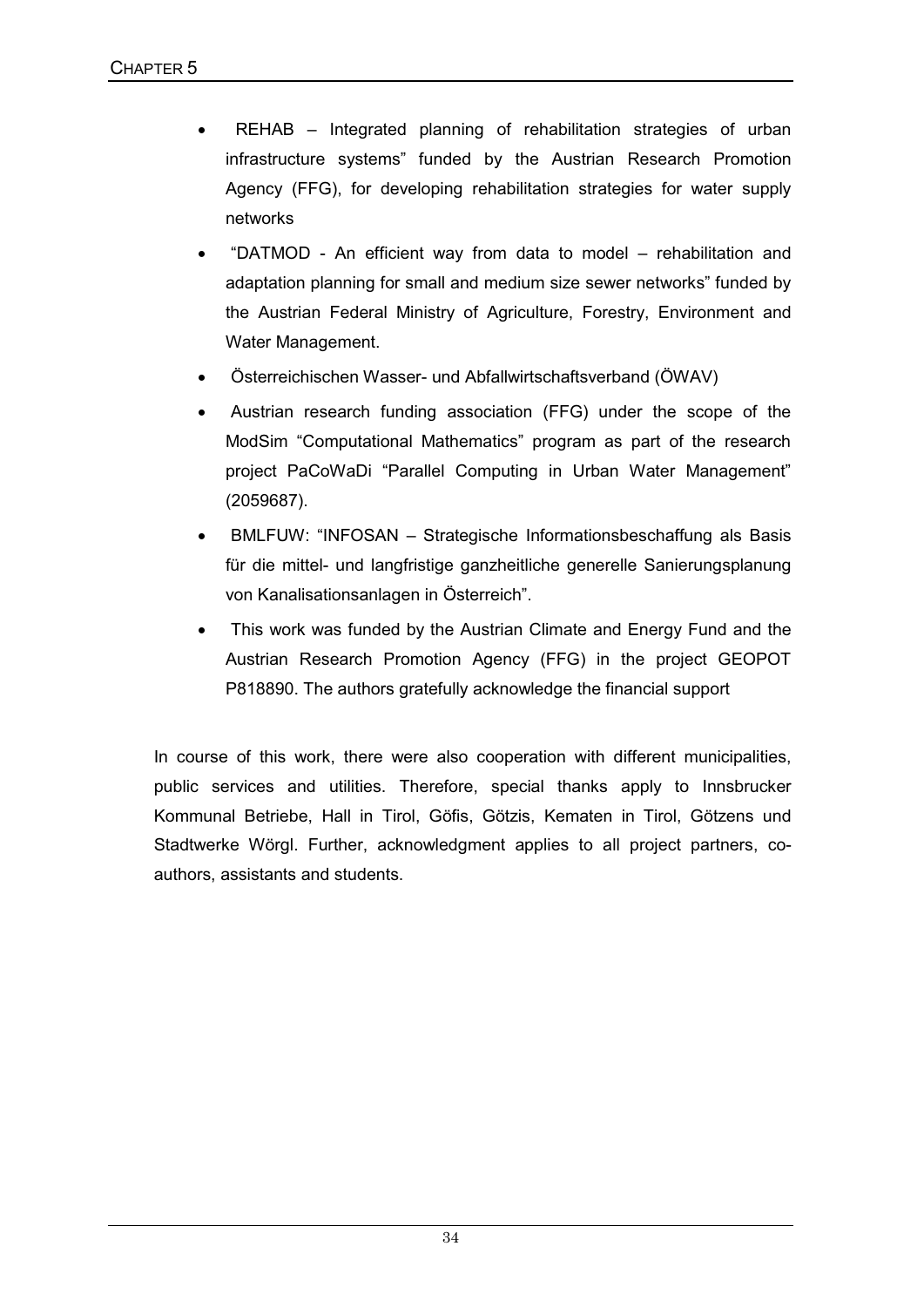### **6 REFERENCES**

- Abdel-Aal M., Smits R., Mohamed M., De Gussem K., Schellart A. and Tait S. (2014). Modelling the viability of heat recovery from combined sewers. *Water Science & Technology*, **70** (2),
- Afshar M. H. (2010). A parameter free Continuous Ant Colony Optimization Algorithm for the optimal design of storm sewer networks: Constrained and unconstrained approach. *Advances in Engineering Software*, **41** (2), 188-195.
- Aichele S. S. and Andresen J. A. (2013). Spatial and temporal variations in land development and impervious surface creation in Oakland County, Michigan, 1945–2005. *Journal of Hydrology*, **485** (0), 96-102.
- Alexandrov G. A., Ames D., Bellocchi G., Bruen M., Crout N., Erechtchoukova M., Hildebrandt A., Hoffman F., Jackisch C., Khaiter P., Mannina G., Matsunaga T., Purucker S. T., Rivington M. and Samaniego L. (2010). Technical assessment and evaluation of environmental models and software: Letter to the Editor. *Environmental Modelling & Software*, **26** (3), 328-336.
- Ammar M. A., Moselhi O. and Zayed T. M. (2012). Decision support model for selection of rehabilitation methods of water mains. *Structure and Infrastructure Engineering*, **8** (9), 847-855.
- Azhar Khan M., Zahir Khan M., Zaman K. and Naz L. (2014). Global estimates of energy consumption and greenhouse gas emissions. *Renewable and Sustainable Energy Reviews*, **29** (0), 336-344.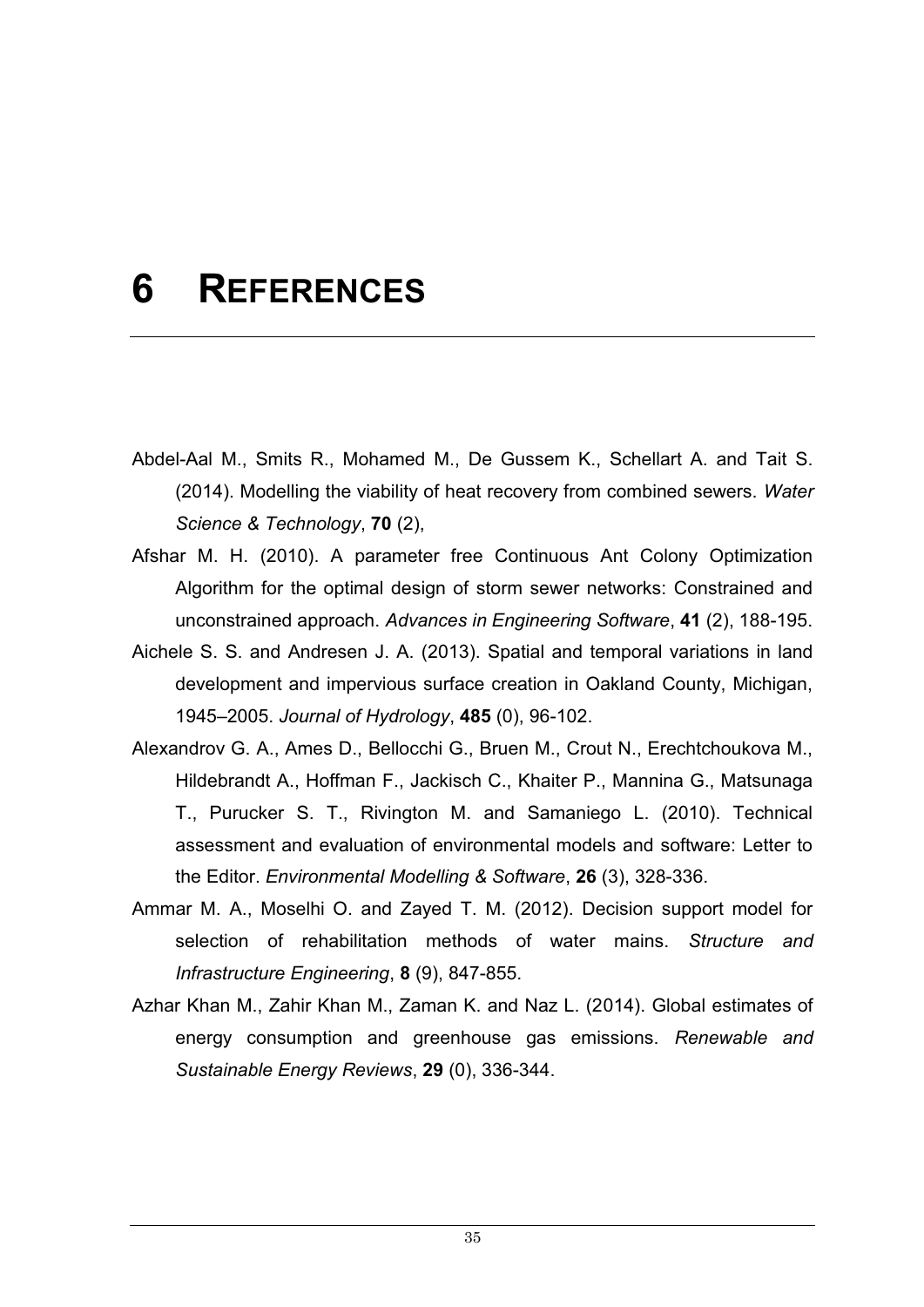- Bach P., Deletic A., Urich C., Sitzenfrei R., Kleidorfer M., Rauch W. and McCarthy D. (2013). Modelling Interactions Between Lot-Scale Decentralised Water Infrastructure and Urban Form – a Case Study on Infiltration Systems. *Water Resources Management*, 1-19.
- Bach P. M., Rauch W., Mikkelsen P. S., McCarthy D. T. and Deletic A. (2014). A critical review of integrated urban water modelling – Urban drainage and beyond. *Environmental Modelling & Software*, **54** (0), 88-107.
- Bakker M. (2014). Python Scripting: The Return to Programming. *Groundwater*, n/a-n/a.
- Barron O. V., Barr A. D. and Donn M. J. (2013). Effect of urbanisation on the water balance of a catchment with shallow groundwater. *Journal of Hydrology*, **485**  (0), 162-176.
- Bastin L., Cornford D., Jones R., Heuvelink G. B. M., Pebesma E., Stasch C., Nativi S., Mazzetti P. and Williams M. (2013). Managing uncertainty in integrated environmental modelling: The UncertWeb framework. *Environmental Modelling & Software*, **39** (0), 116-134.
- Basupi I. and Kapelan Z. (2013). Flexible Water Distribution System Design under Future Demand Uncertainty. *Journal of Water Resources Planning and Management*,
- Beale D. J., Marlow D. R. and Cook S. (2013). Estimating the Cost and Carbon Impact of a Long Term Water Main Rehabilitation Strategy. *Water Resources Management*, **27** (11), 3899-3910.
- Besner M.-C., Prévost M. and Regli S. (2010). Assessing the public health risk of microbial intrusion events in distribution systems: Conceptual model, available data, and challenges. *Water Research*, **45** (3), 961-979.
- Blokker E. J. M., Pieterse-Quirijns E. J., Vreeburg J. H. G. and van Dijk J. C. (2011). Simulating Nonresidential Water Demand with a Stochastic End-Use Model. *Journal of Water Resources Planning and Management-Asce*, **137**  (6), 511-520.
- Blumensaat F., Wolfram M. and Krebs P. (2012). Sewer model development under minimum data requirements. *Environmental Earth Sciences*, **65** (5), 1427- 1437.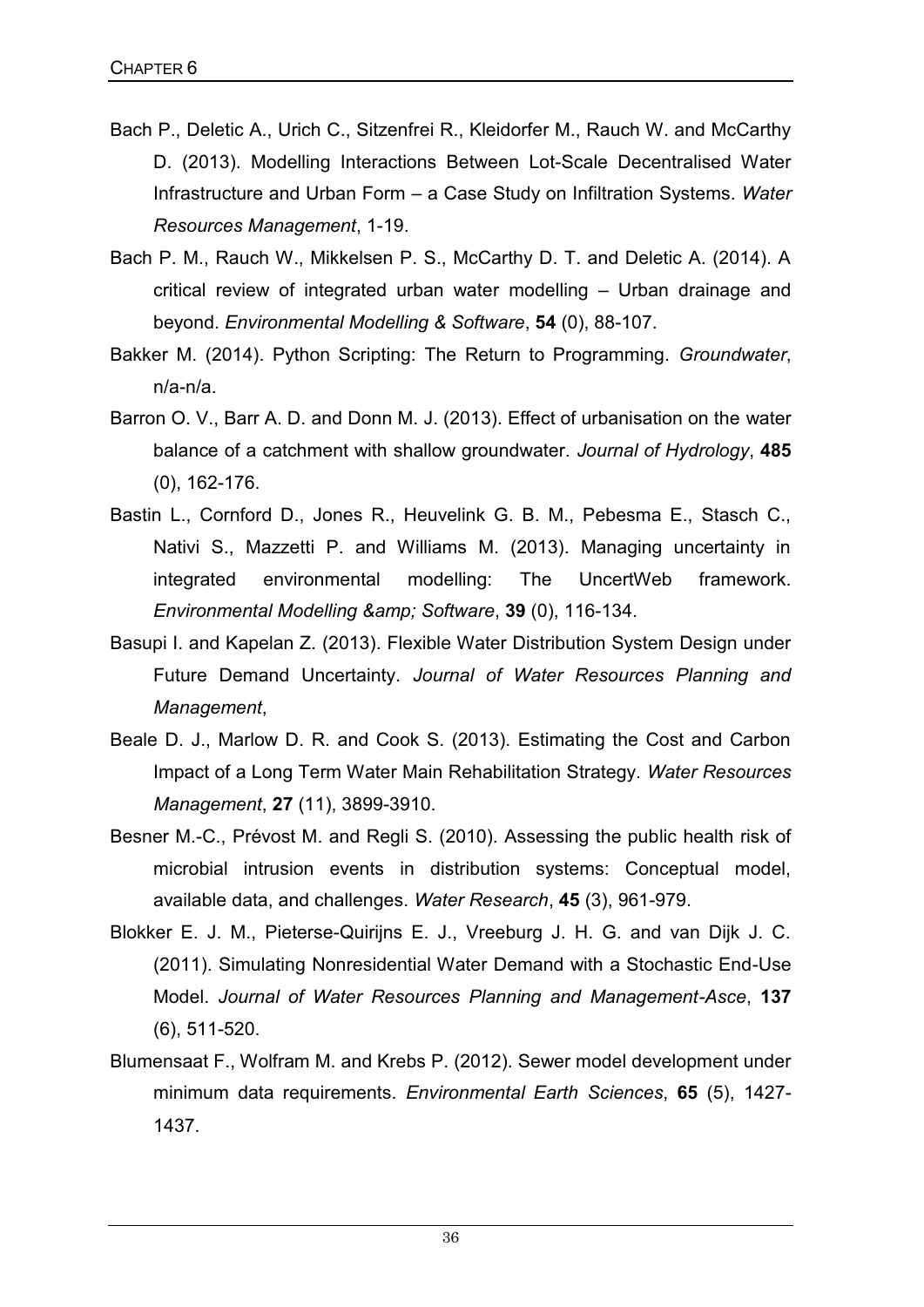- Borsanyi P., Benedetti L., Dirckx G., De Keyser W., Muschalla D., Solvi A. M., Vandenberghe V., Weyand M. and Vanrolleghem P. A. (2008). Modelling real-time control options on virtual sewer systems. *Journal of Environmental Engineering and Science*, **7** (4), 395-410.
- Brielmann H., Lueders T., Schreglmann K., Ferraro F., Avramov M., Hammerl V., Blum P., Bayer P. and Griebler C. (2011). Oberflächennahe Geothermie und ihre potenziellen Auswirkungen auf Grundwasserökosysteme. *Grundwasser*, **16** (2), 77-91.
- Brown R. R. and Farrelly M. A. (2009). Challenges ahead: social and institutional factors influencing sustainable urban stormwater management in Australia. *Water Science and Technology*, **59** (4), 653-660.
- Brown R. R., Keath N. and Wong T. H. F. (2009). Urban water management in cities: historical, current and future regimes. *Water Science and Technology*, **59** (5), 847-855.
- Bryan B. A. (2013). High-performance computing tools for the integrated assessment and modelling of social–ecological systems. *Environmental Modelling & Software*, **39** (0), 295-303.
- Candela A., Freni G., Mannina G. and Viviani G. (2012). Receiving water body quality assessment: an integrated mathematical approach applied to an Italian case study. *Journal of Hydroinformatics*, **14** (1), 30-47.
- Carneiro T. G. d. S., Andrade P. R. d., Câmara G., Monteiro A. M. V. and Pereira R. R. (2013). An extensible toolbox for modeling nature–society interactions. *Environmental Modelling & Software*, (0),
- Chang N.-B., Qi C. and Yang Y. J. (2012). Optimal expansion of a drinking water infrastructure system with respect to carbon footprint, cost-effectiveness and water demand. *Journal of Environmental Management*, **110** (0), 194-206.
- Chen J., Yang H. X., Liu C. P., Lau C. H. and Lo M. (2013). A novel vertical axis water turbine for power generation from water pipelines. *Energy*, **54** (0), 184- 193.
- Chung G., Lansey K. and Bayraksan G. (2009). Reliable water supply system design under uncertainty. *Environmental Modelling & Software*, **24** (4), 449- 462.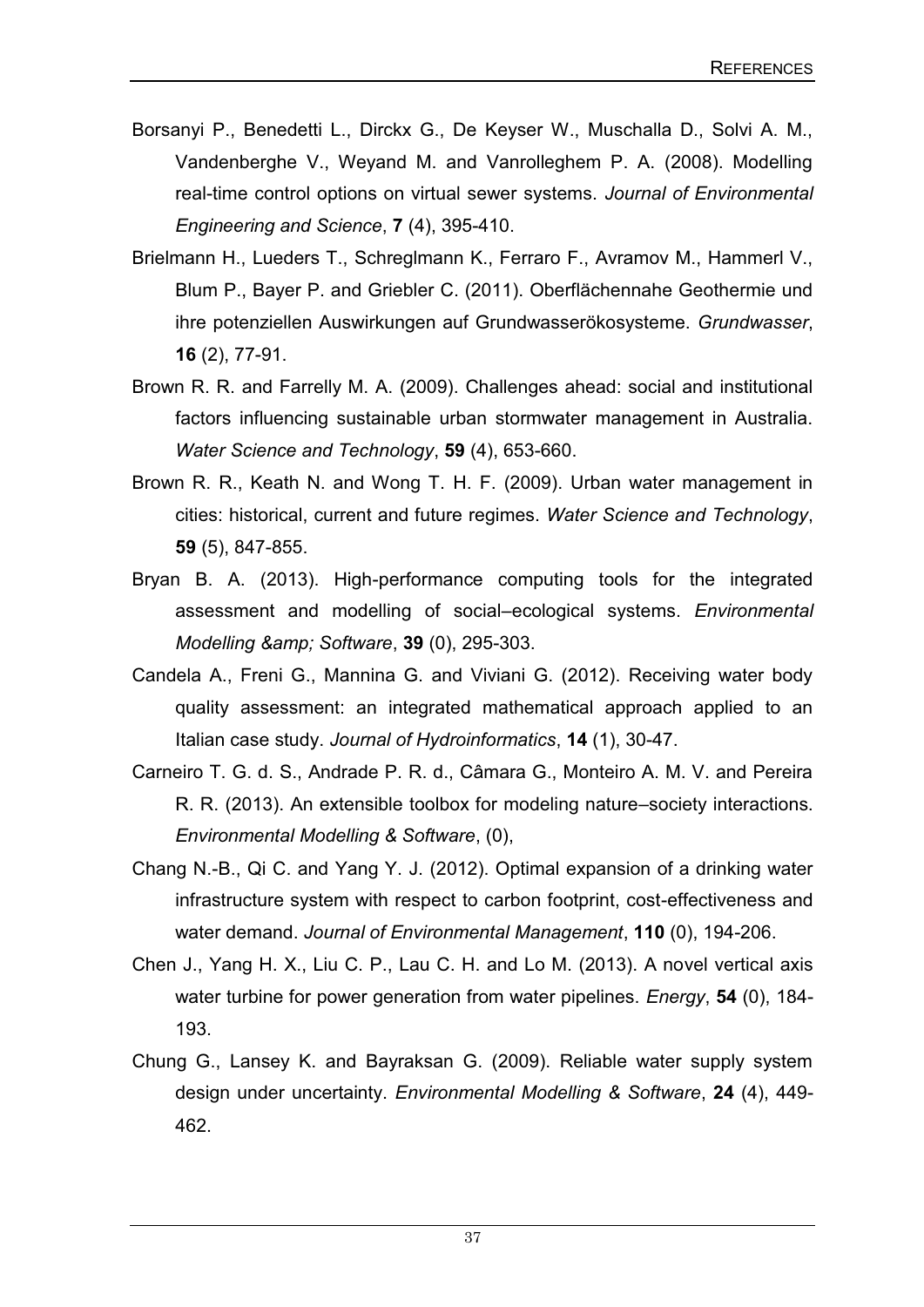- Cimorelli L., Cozzolino L., Covelli C., Mucherino C., Palumbo A. and Pianese D. (2012). Optimal Design of Rural Drainage Networks. *Journal of Irrigation and Drainage Engineering*, **0** (ja), null.
- Cipolla S. S. and Maglionico M. (2014). Heat recovery from urban wastewater: Analysis of the variability of flow rate and temperature. *Energy and Buildings*, **69** (0), 122-130.
- David O., Ascough Ii J. C., Lloyd W., Green T. R., Rojas K. W., Leavesley G. H. and Ahuja L. R. (2013). A software engineering perspective on environmental modeling framework design: The Object Modeling System. *Environmental Modelling & Software*, **39** (0), 201-213.
- De Corte A. and Sörensen K. (2013). HydroGen: an Artificial Water Distribution Network Generator. *Water Resources Management*, 1-18.
- Dirksen J., Baars E. J., Langeveld J. G. and Clemens F. H. (2012). Settlement as a driver for sewer rehabilitation. *Water Science and Technology*, **66** (7), 1534-9.
- Dobbie M. and Green R. (2013). Public perceptions of freshwater wetlands in Victoria, Australia. *Landscape and Urban Planning*, **110** 143-154.
- Doglioni A., Primativo F., Laucelli D., Monno V., Khu S. T. and Giustolisi O. (2009). An integrated modelling approach for the assessment of land use change effects on wastewater infrastructures. *Environmental Modelling & Software*, **24** (12), 1522-1528.
- Domènech L. and Saurí D. (2010). Socio-technical transitions in water scarcity contexts: Public acceptance of greywater reuse technologies in the Metropolitan Area of Barcelona. *Resources, Conservation and Recycling*, **55**  (1), 53-62.
- Dong X., Zeng S. and Chen J. (2012). A spatial multi-objective optimization model for sustainable urban wastewater system layout planning. *Water Science and Technology*, **66** (2), 267-274.
- Dong Y., Li G. and Xu H. (2013). Distributed Parallel Computing in Stochastic Modeling of Groundwater Systems. *Groundwater*, **51** (2), 293-297.
- Dunn S. and Wilkinson S. (2012). Identifying Critical Components in Infrastructure Networks Using Network Topology. *Journal of Infrastructure Systems*, **0** (ja), null.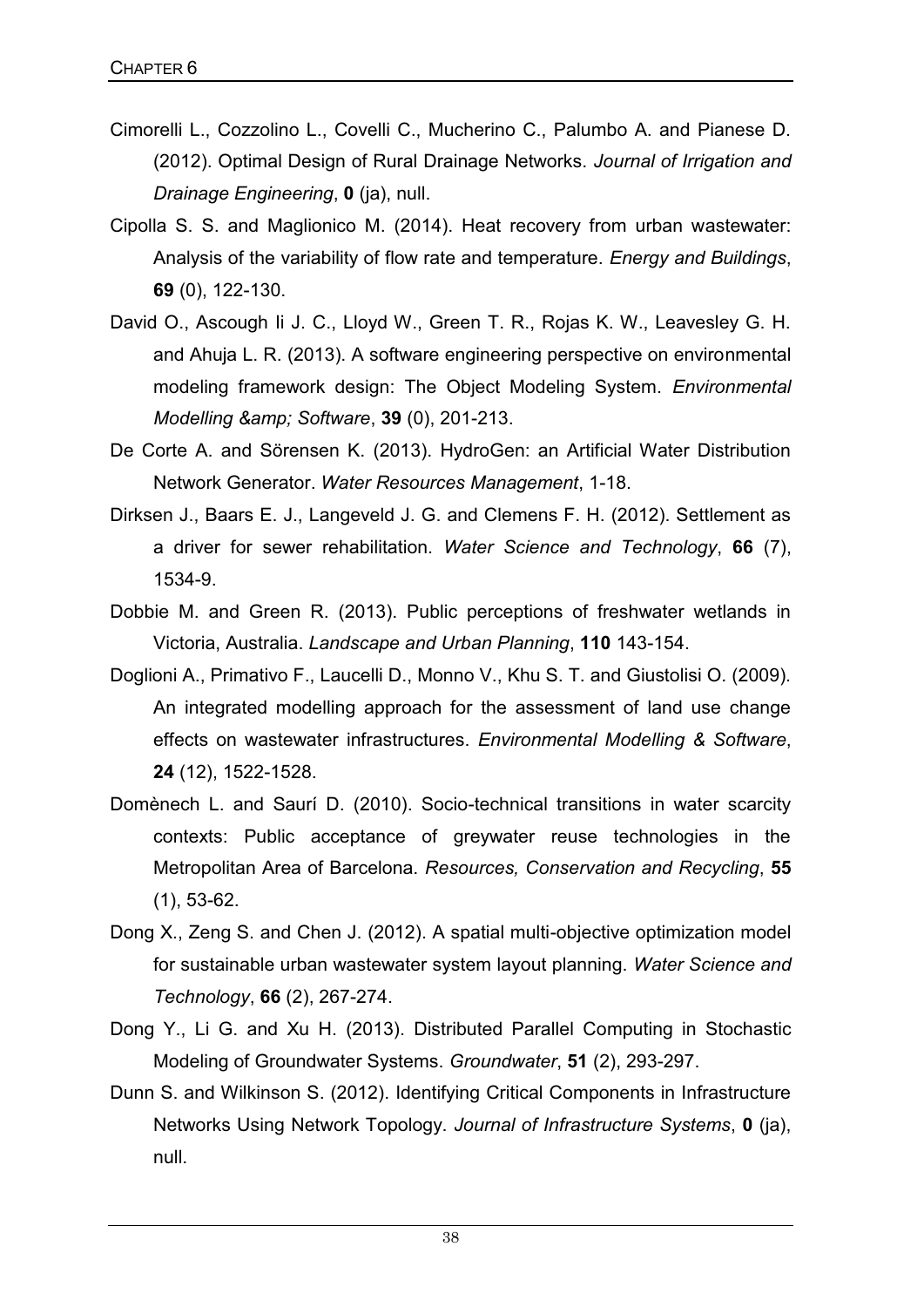- Dürrenmatt D. J. and Wanner O. (2014). A mathematical model to predict the effect of heat recovery on the wastewater temperature in sewers. *Water Research*, **48** (0), 548-558.
- Elias-Maxil J. A., van der Hoek J. P., Hofman J. and Rietveld L. (2014). Energy in the urban water cycle: Actions to reduce the total expenditure of fossil fuels with emphasis on heat reclamation from urban water. *Renewable & Sustainable Energy Reviews*, **30** 808-820.
- Epting J. and Huggenberger P. (2013). Unraveling the heat island effect observed in urban groundwater bodies – Definition of a potential natural state. *Journal of Hydrology*, **501** (0), 193-204.
- Farmani R. and Butler D. (2013). Implications of Urban Form on Water Distribution Systems Performance. *Water Resources Management*, 1-15.
- Farmani R., Walters G. and Savic D. (2006). Evolutionary multi-objective optimization of the design and operation of water distribution network: total cost vs. reliability vs. water quality. *Journal of Hydroinformatics*, **8** (3), 165- 179.
- Feng H. H., Zhao X. F., Chen F. and Wu L. C. (2014). Using land use change trajectories to quantify the effects of urbanization on urban heat island. *Advances in Space Research*, **53** (3), 463-473.
- Ferguson B. C., Frantzeskaki N. and Brown R. R. (2013). A strategic program for transitioning to a Water Sensitive City. *Landscape and Urban Planning*, **117**  (0), 32-45.
- Filion Y. R. (2008). Impact of Urban Form on Energy Use in Water Distribution Systems. *Journal of Infrastructure Systems*, **14** (4), 337-346.
- Fontana N., Giugni M. and Portolano D. (2012). Losses Reduction and Energy Production in Water-Distribution Networks. *Journal of Water Resources Planning & Management*, **138** (3), 237-244.
- Fratini C. F., Elle M., Jensen M. B. and Mikkelsen P. S. (2012). A conceptual framework for addressing complexity and unfolding transition dynamics when developing sustainable adaption strategies in urban water management. *Water science and technology : a journal of the International Association on Water Pollution Research*, **66** (11), 2393-2401.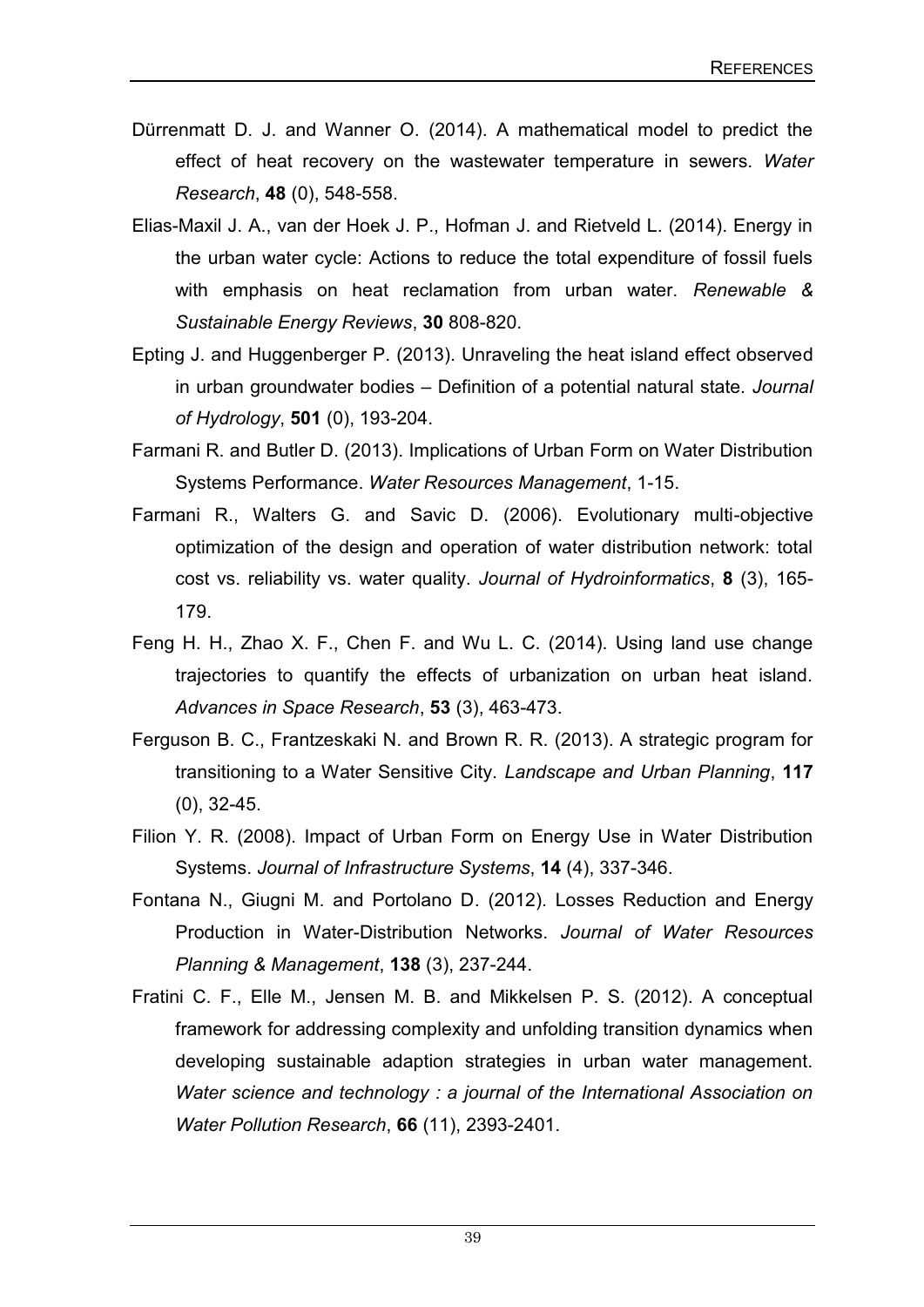- Fu G. T., Butler D. and Khu S. T. (2009). The impact of new developments on river water quality from an integrated system modelling perspective. *Science of the Total Environment*, **407** (4), 1257-1267.
- Gheisi A. and Naser G. (2014). Water distribution system reliability under simultaneous multicomponent failure scenario. *Journal American Water Works Association*, **106** (7), 83-84.
- Giugni M., Fontana N. and Ranucci A. (2013). Optimal location of PRVs and turbines in water distribution systems. *Journal of Water Resources Planning and Management*,
- Goulding R., Jayasuriya N. and Horan E. (2012). A Bayesian network model to assess the public health risk associated with wet weather sewer overflows discharging into waterways. *Water Research*, **46** (16), 4933-4940.
- Grand S. (2003). *Creation: Life and how to make it*. Harvard University Press, 0674011139
- Gunawardhana L. N. and Kazama S. (2012). Using subsurface temperatures to derive the spatial extent of the land use change effect. *Journal of Hydrology*,
- Gunawardhana L. N., Kazama S. and Kawagoe S. (2011). Impact of Urbanization and Climate Change on Aquifer Thermal Regimes. *Water Resources Management*, **25** (13), 3247-3276.
- Haghighi A. (2013). Loop-by-Loop Cutting Algorithm to Generate Layouts for Urban Drainage Systems. *Journal of Water Resources Planning and Management*, **139** (6), 693-703.
- Haghighi A. and Bakhshipour A. (2012). Optimization of Sewer Networks Using an Adaptive Genetic Algorithm. *Water Resources Management*, **26** (12), 3441- 3456.
- Hähnlein S., Bayer P., Ferguson G. and Blum P. (2013). Sustainability and policy for the thermal use of shallow geothermal energy. *Energy Policy*, **59** (0), 914- 925.
- Hallegatte S. (2009). Strategies to adapt to an uncertain climate change. *Global Environmental Change*, **19** (2), 240-247.
- Kang D. and Lansey K. (2014). Multi-Period Planning of Water Supply Infrastructure Based on Scenario Analysis. *Journal of Water Resources Planning and Management*, **140** (1),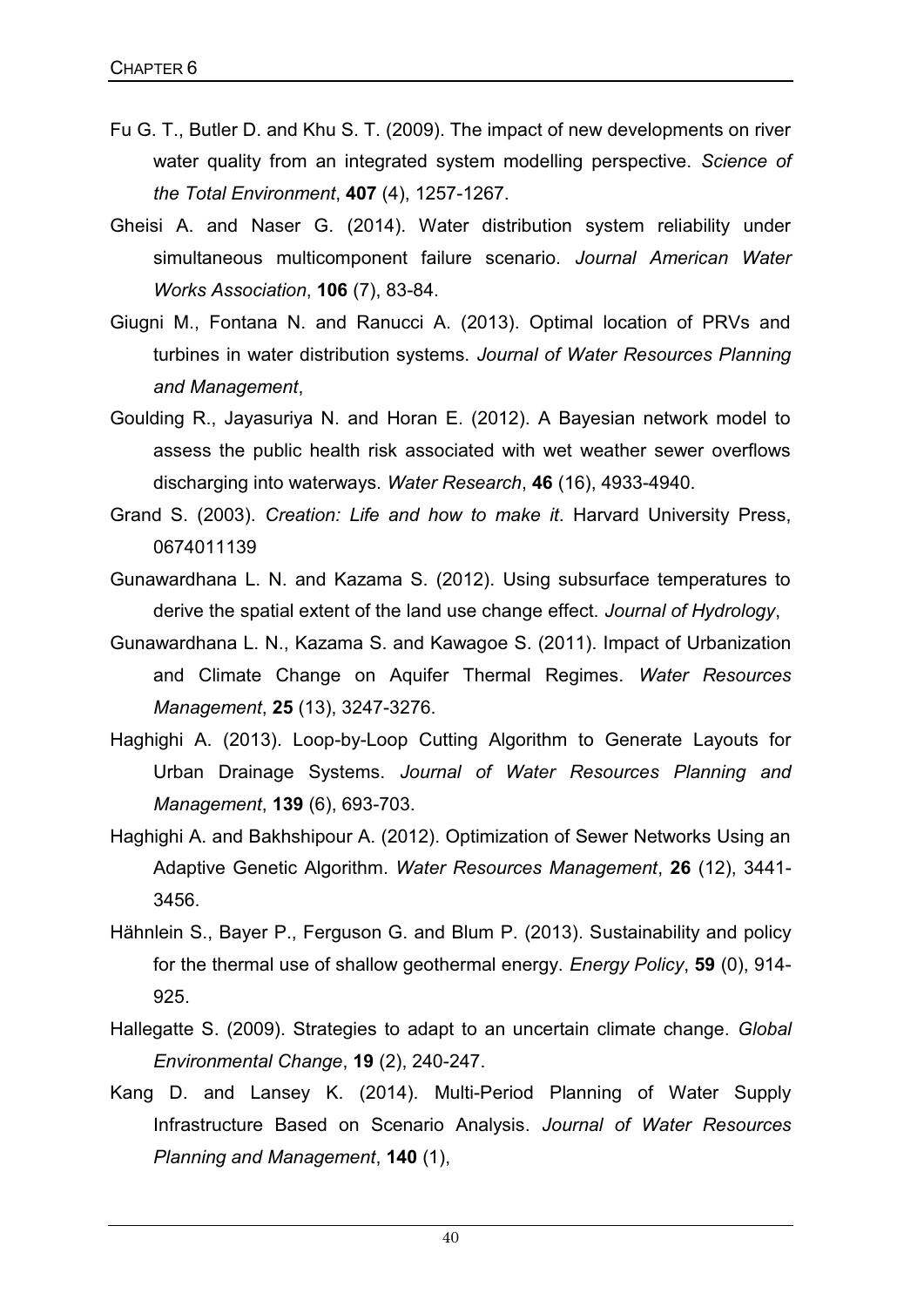- Kleidorfer M., Moderl M., Sitzenfrei R., Urich C. and Rauch W. (2009). A case independent approach on the impact of climate change effects on combined sewer system performance. *Water Science and Technology*, **60** (6), 1555- 1564.
- Kleidorfer M., Moderl M., Tscheikner-Gratl F., Hammerer M., Kinzel H. and Rauch W. (2013). Integrated planning of rehabilitation strategies for sewers. *Water Science and Technology*, **68** (1), 176-183.
- Kragt M. E., Robson B. J. and Macleod C. J. A. (2013). Modellers' roles in structuring integrative research projects. *Environmental Modelling & amp*; *Software*, **39** (0), 322-330.
- Laniak G. F., Olchin G., Goodall J., Voinov A., Hill M., Glynn P., Whelan G., Geller G., Quinn N., Blind M., Peckham S., Reaney S., Gaber N., Kennedy R. and Hughes A. (2013). Integrated environmental modeling: A vision and roadmap for the future. *Environmental Modelling & amp*; *Software*, 39 (0), 3-23.
- Lo Russo S., Taddia G. and Verda V. (2012). Development of the thermally affected zone (TAZ) around a groundwater heat pump (GWHP) system: A sensitivity analysis. *Geothermics*, **43** (0), 66-74.
- Mailhot A. and Duchesne S. (2010). Design Criteria of Urban Drainage Infrastructures under Climate Change. *Journal of Water Resources Planning and Management*, **136** (2), 201-208.
- Mankad A. and Tapsuwan S. (2011). Review of socio-economic drivers of community acceptance and adoption of decentralised water systems. *Journal of Environmental Management*, **92** (3), 380-391.
- Marlow D. R., Moglia M., Cook S. and Beale D. J. (2013). Towards sustainable urban water management: A critical reassessment. *Water Research*, **47** (20), 7150-7161.
- Maurer M., Wolfram M. and Anja H. (2010). Factors affecting economies of scale in combined sewer systems. *Water Science and Technology*, **62** (1), 36-41.
- McNabola A., Coughlan P. and Williams A. P. (2013). Energy recovery in the water industry: an assessment of the potential of micro-hydropower. *Water and Environment Journal*, n/a-n/a.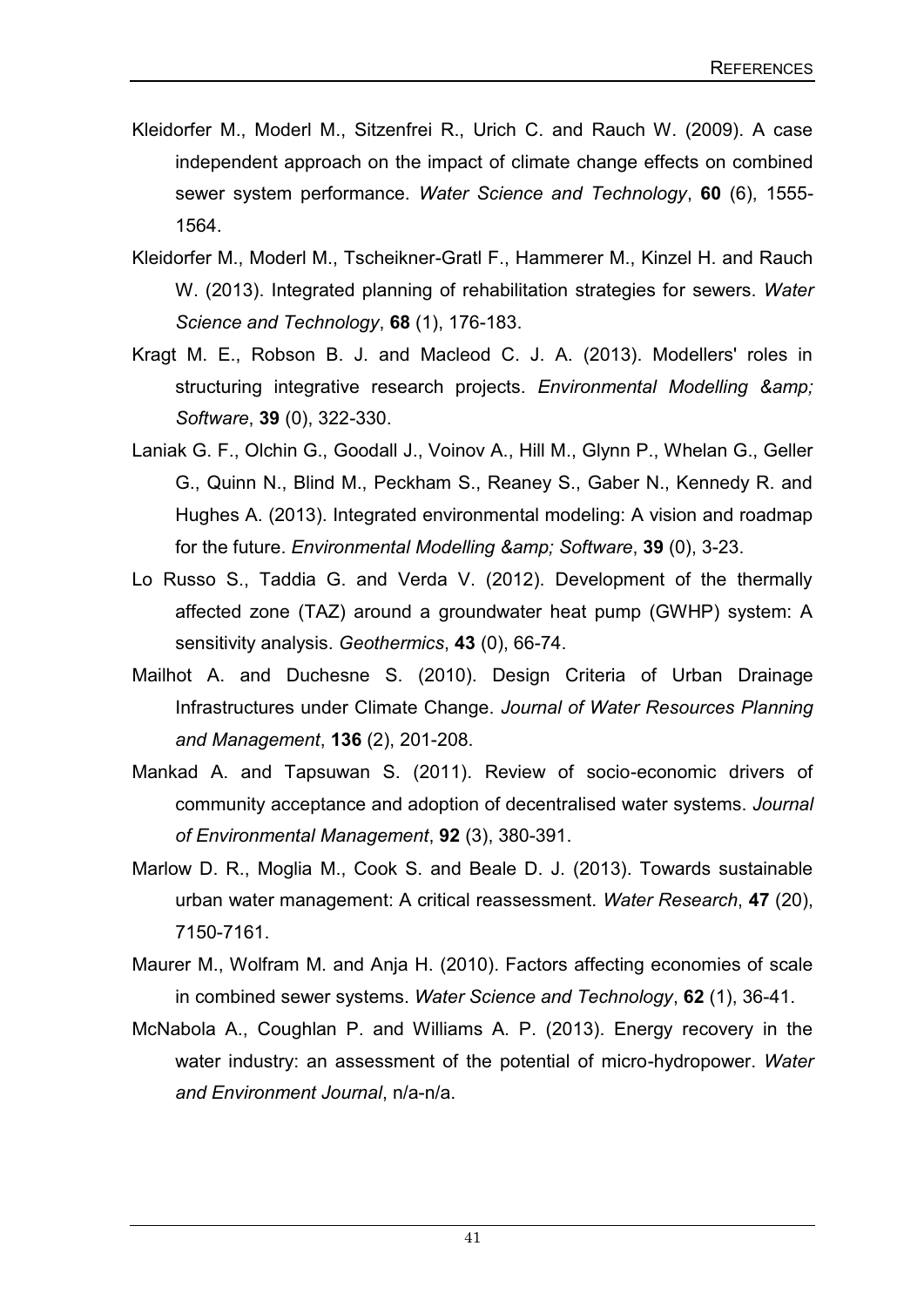- Meggers F. and Leibundgut H. (2011). The potential of wastewater heat and exergy: Decentralized high-temperature recovery with a heat pump. *Energy and Buildings*, **43** (4), 879-886.
- Metcalf L. and Eddy H. (1914). Introduction: The Lessons Taught by Early Sewerage Works'. *American Sewerage Practice:*, 1-31.
- Möderl M. (2009). *Modelltechnische Analyse von Netzwerksystemen der Siedlungswasserwirtschaft.* Unit of Environmental Engineering, University of Innsbruck.
- Möderl M., Fetz T. and Rauch W. (2007). Stochastic approach for performance evaluation regarding water distribution systems. *Water Science and Technology*, **56** (9), 29-36.
- Möderl M., Butler D. and Rauch W. (2009a). A stochastic approach for automatic generation of urban drainage systems. *Water Science and Technology*, **59**  (6), 1137-1143.
- Möderl M., Kleidorfer M., Sitzenfrei R. and Rauch W. (2009b). Identifying weak points of urban drainage systems by means of VulNetUD. *Water Science and Technology*, **60** (10), 2507-2513.
- Möderl M., Sitzenfrei R., Hellbach C., Lammel J. and Rauch W. (2011a). *The Role of Exposure in Risk Analysis for Critical Water Infrastructure*. in World Environmental and Water Resources Congress 2011, (ed.), 2011a.
- Möderl M., Sitzenfrei R., Mair M., Jarosch H. and Rauch W. (2012). Identifying Hydropower Potential in Water Distribution Systems of Alpine Regions. *World Environmental and Water Resources Congress*, Albuquerque, New Mexico, United States.
- Möderl M., Hellbach C., Sitzenfrei R., Mair M., Lukas A., Mayr E., Perfler R. and Rauch W. (2011b). GIS Based Applications of Sensitivity Analysis for Water Distribution Models. *World Environmental and Water Resources Congress 2011*, Palm Springs, California, United States.
- Moeini R. and Afshar M. H. (2012). Layout and size optimization of sanitary sewer network using intelligent ants. *Advances in Engineering Software*, **51** (0), 49- 62.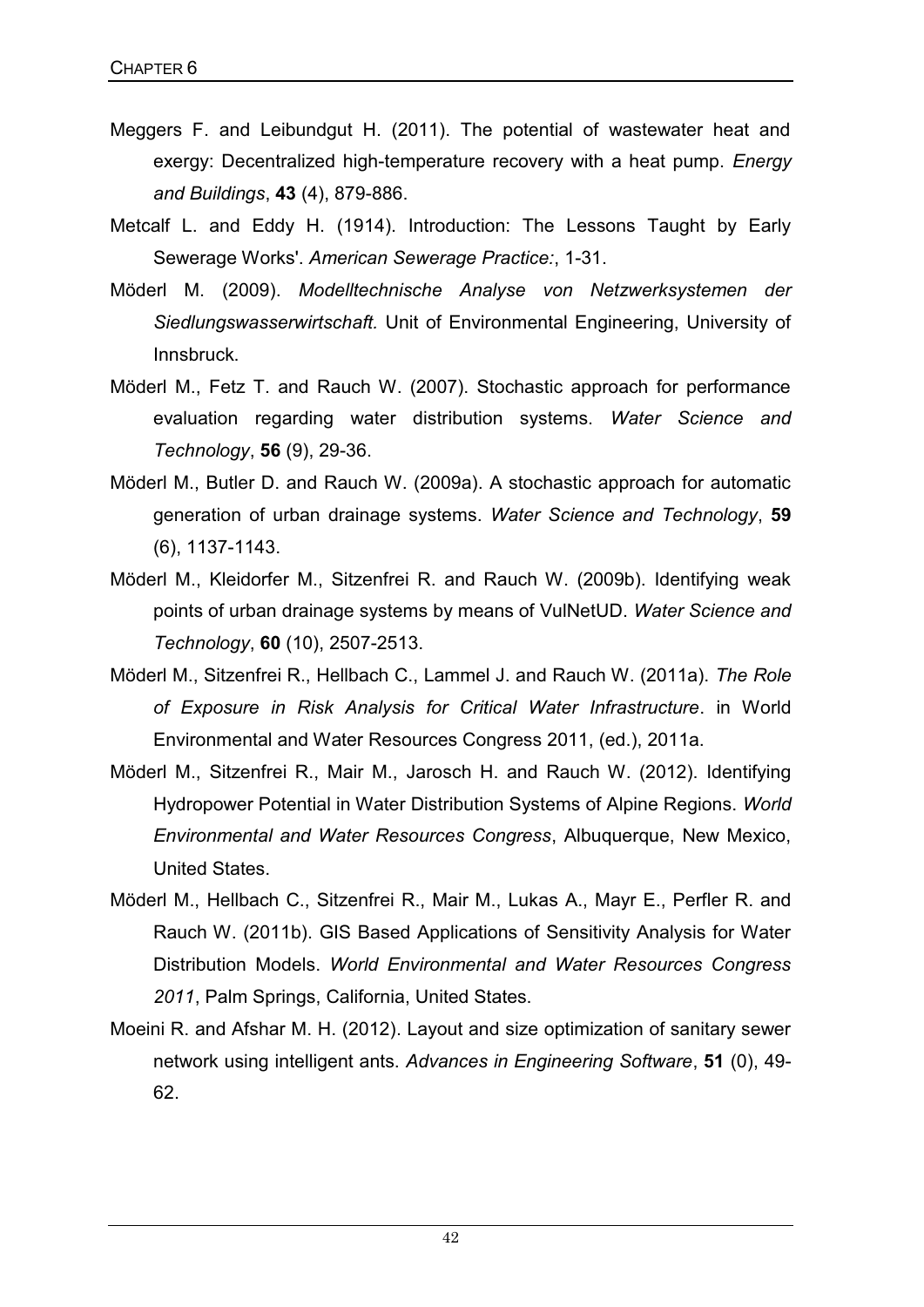- Moore S. L., Stovin V. R., Wall M. and Ashley R. M. (2012). A GIS-based methodology for selecting stormwater disconnection opportunities. *Water Science and Technology*, **66** (2), 275-283.
- Muranho J., Ferreira A., Sousa J., Gomes A. and Marques A. S. (2012). WaterNetGen: an EPANET extension for automatic water distribution network models generation and pipe sizing. *Water Science & Technology: Water Supply*, **12** (1), 117-123.
- Muschalla D. (2008). Optimization of integrated urban wastewater systems using multi-objective evolution strategies. *Urban Water Journal*, **5** (1), 59-67.
- Muschalla D., Schutze M., Schroeder K., Bach M., Blumensaat F., Gruber G., Klepiszewski K., Pabst M., Pressl A., Schindler N., Solvi A. M. and Wiese J. (2009). The HSG procedure for modelling integrated urban wastewater systems. *Water Science and Technology*, **60** (8), 2065-2075.
- Mutikanga H., Sharma S. and Vairavamoorthy K. (2013). Methods and Tools for Managing Losses in Water Distribution Systems. *Journal of Water Resources Planning and Management*, **139** (2), 166-174.
- Nautiyal H., Varun and Kumar A. (2010). Reverse running pumps analytical, experimental and computational study: A review. *Renewable and Sustainable Energy Reviews*, **14** (7), 2059-2067.
- Neunteufel R., Richard L. and Perfler R. (2014). Water demand–The Austrian enduse-study and conclusions for the future. *Water Science & Technology: Water Supply*, **14** (2), 6.
- Nino-Ruiz M., Bishop I. and Pettit C. (2013). Spatial model steering, an exploratory approach to uncertainty awareness in land use allocation. *Environmental Modelling & Software*, **39** (0), 70-80.
- Ole F., Torben D. and Bergen J. M. (2012). A planning framework for sustainable urban drainage systems. *Water Policy*, **14** (5), 865-886.
- Olsson G. (2012). *Water and energy: threats and opportunities*. IWA Publishing, 1780400268
- Ostfeld A., Oliker N. and Salomons E. (2014). Multiobjective Optimization for Least Cost Design and Resiliency of Water Distribution Systems. *Journal of Water Resources Planning and Management*, **0** (0), 04014037.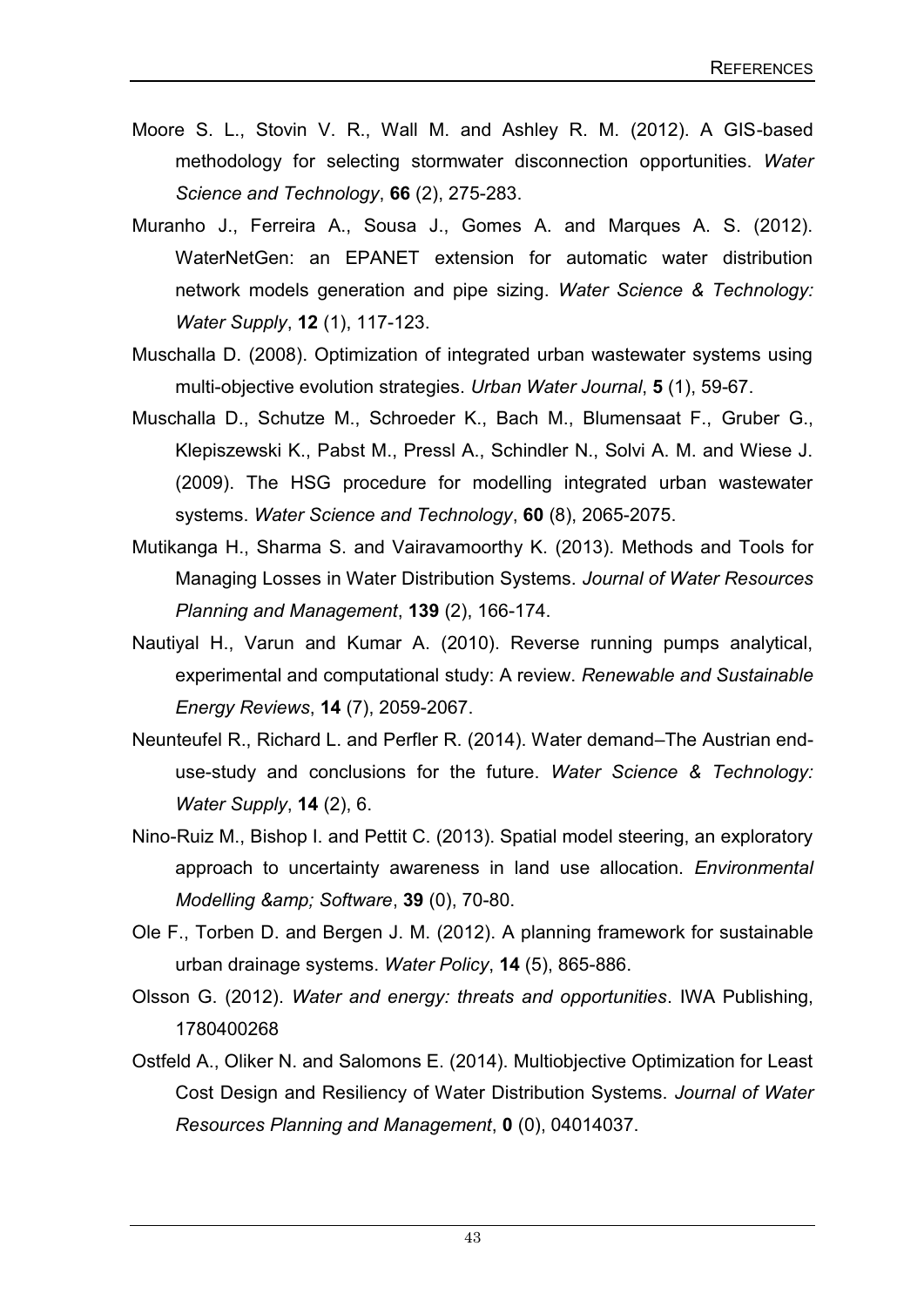- Ota J. J. and Perrusquia G. S. (2013). Particle velocity and sediment transport at the limit of deposition in sewers. *Water Science and Technology*, **67** (5), 959- 967.
- ÖWAV-AB43 (2014): *Leitfaden zur Anwendung der Thermalfahnenformel des ÖWAV-Regelblatts 207*. Österreichischer Wasser- und Abwasserverband, Wien
- Penn R., Friedler E. and Ostfeld A. (2013a). Multi-objective evolutionary optimization for greywater reuse in municipal sewer systems. *Water Research*, **47** (15), 5911-5920.
- Penn R., Schütze M. and Friedler E. (2013b). Modelling the effects of on-site greywater reuse and low flush toilets on municipal sewer systems. *Journal of Environmental Management*, **114** (0), 72-83.
- Perelman L. and Ostfeld A. (2011). Topological clustering for water distribution systems analysis. *Environmental Modelling & Software*, **26** (7), 969-972.
- Pikaar I., Sharma K. R., Hu S., Gernjak W., Keller J. and Yuan Z. (2014). Reducing sewer corrosion through integrated urban water management. *Science*, **345** (6198), 812-814.
- Pinto J., Varum H., Bentes I. and Agarwal J. (2010). A Theory of Vulnerability of Water Pipe Network (TVWPN). *Water Resources Management*, **24** (15), 4237-4254.
- Qiao Z., Tian G. J., Zhang L. X. and Xu X. L. (2014). Influences of Urban Expansion on Urban Heat Island in Beijing during 1989-2010. *Advances in Meteorology*,
- Ramos H. M., Kenov K. N. and Vieira F. (2011). Environmentally friendly hybrid solutions to improve the energy and hydraulic efficiency in water supply systems. *Energy for Sustainable Development*, **15** (4), 436-442.
- Rauch W. (1996). *Modeling, analysis and control of integrated urban drainage systems.* Cumulative habilitation thesis, Unit of Environmental Engineering, University of Innsbruck.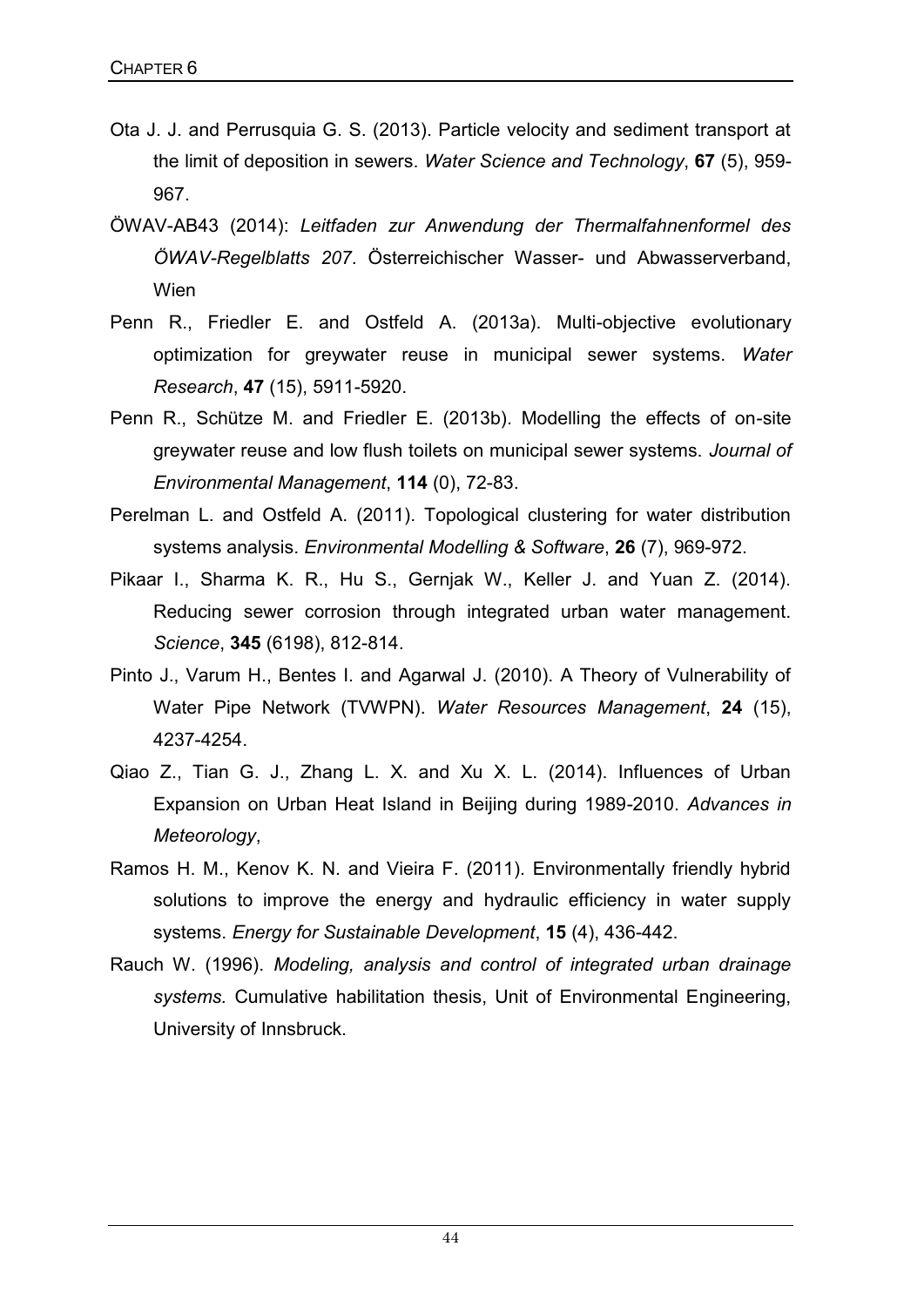- Rauch W., Bach P. M., Brown R., Deletic A., Ferguson B., de Haan F. J., McCarthy D. T., Kleidorfer M., Tapper N., Sitzenfrei R. and Urich C. (2012). Modelling transitions in urban drainage management. *9th International Conference on Urban Drainage Modelling*, 4-6 September 2012, Belgrad, Serbia.
- Rozos E. and Makropoulos C. (2013). Source to tap urban water cycle modelling. *Environmental Modelling & Software*, **41** (0), 139-150.
- Scheidegger A., Hug T., Rieckermann J. and Maurer M. (2011). Network condition simulator for benchmarking sewer deterioration models. *Water Research*, **45** (16), 4983-4994.
- Seeger H. (1999). The history of German waste water treatment. *European Water Management*, **2** 51-56.
- Seifollahi-Aghmiuni S., Bozorg Haddad O., Omid M. H. and Mariño M. A. (2013). Effects of Pipe Roughness Uncertainty on Water Distribution Network Performance During its Operational Period. *Water Resources Management*, **27** (5), 1581-1599.
- Shahata K. and Zayed T. (2012). Data acquisition and analysis for water main rehabilitation techniques. *Structure and Infrastructure Engineering*, **8** (11), 1054-1066.
- Shahata K. and Zayed T. (2013). Simulation-based life cycle cost modeling and maintenance plan for water mains. *Structure and Infrastructure Engineering*, **9** (5), 403-415.
- Shandas V. and Hossein Parandvash G. (2010). Integrating urban form and demographics in water-demand management: an empirical case study of Portland, Oregon. *Environment and Planning B: Planning and Design*, **37** (1), 112-128.
- Sitzenfrei R. (2010). *Stochastic Generation of Urban Water Systems for Case Study Analysis.* PhD-thesis (free online available at http://www.uibk.ac.at/umwelttechnik/teaching/phd/diss\_sitzenfrei.pdf), Unit of Environmental Engineering, University of Innsbruck.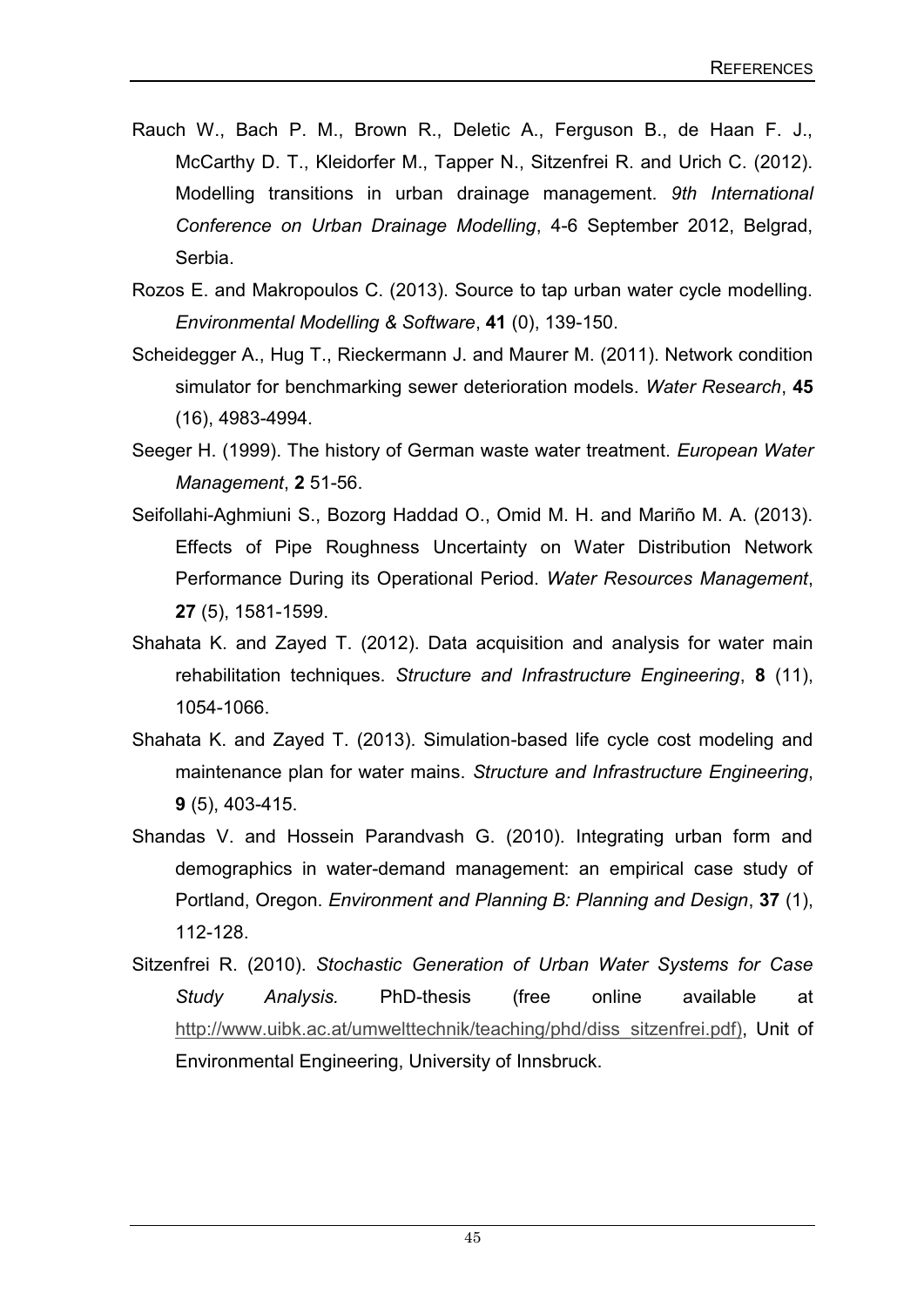- Sitzenfrei R. and Rauch W. (2011). From water networks to a "Digital City" a shift of Paradigm in Assessment of Urban Water Systems. *12th International Conference on Urban Drainage*, 11 - 16 September 2011, Porto Alegre, Brazil.
- Sitzenfrei R., Möderl M. and Rauch W. (2010a). Graph-based approach for generating virtual water distribution systems in the software ViBe. *Water Science and Technology: Water Supply*, **10** (6), 923-932.
- Sitzenfrei R., Möderl M. and Rauch W. (2010b). *WDS Designer—A Tool Algorithmic Generation of Water Distribution Systems based on GIS Data*. in World Environmental and Water Resources Congress 2010, (ed.), 2010b.
- Sitzenfrei R., Möderl M. and Rauch W. (2013). Assessing the impact of transitions from centralised to decentralised water solutions on existing infrastructures – Integrated city-scale analysis with VIBe. *Water Research*, **47** (20), 7251- 7263.
- Sitzenfrei R., Fach S., Kinzel H. and Rauch W. (2010c). A multi-layer cellular automata approach for algorithmic generation of virtual case studies - VIBe. *Water Science and Technology*, **61** (1), 37 - 45.
- Sitzenfrei R., Möderl M., Urich C. and Rauch W. (2010d). Thermal regeneration of aquifers for sustainable resource management. *1st IWA Austrian National Young Water Professionals Conference*, 9-11. June 2010, Vienna, Austria.
- Sitzenfrei R., Fach S., Kleidorfer M., Urich C. and Rauch W. (2010e). Dynamic Virtual Infrastructure Benchmarking: DynaVIBe. *Water Science and Technology: Water Supply*, **10** (4),
- Sitzenfrei R., Schulze M., Glöckner S., Orthman C., Gruber H., Deutschmann T., Mair M., Hupfauf B. and Rauch W. (2014). *Historical Dynamics of Water Infrastructure- Case Study Innsbruck*. Unit of Environmental Engineering, Innsbruck.
- Soltanjalili M., Bozorg-Haddad O. and Mariño M. (2011). Effect of Breakage Level One in Design of Water Distribution Networks. *Water Resources Management*, **25** (1), 311-337.
- Spatari S., Yu Z. and Montalto F. A. (2011). Life cycle implications of urban green infrastructure. *Environmental Pollution*, **159** (8–9), 2174-2179.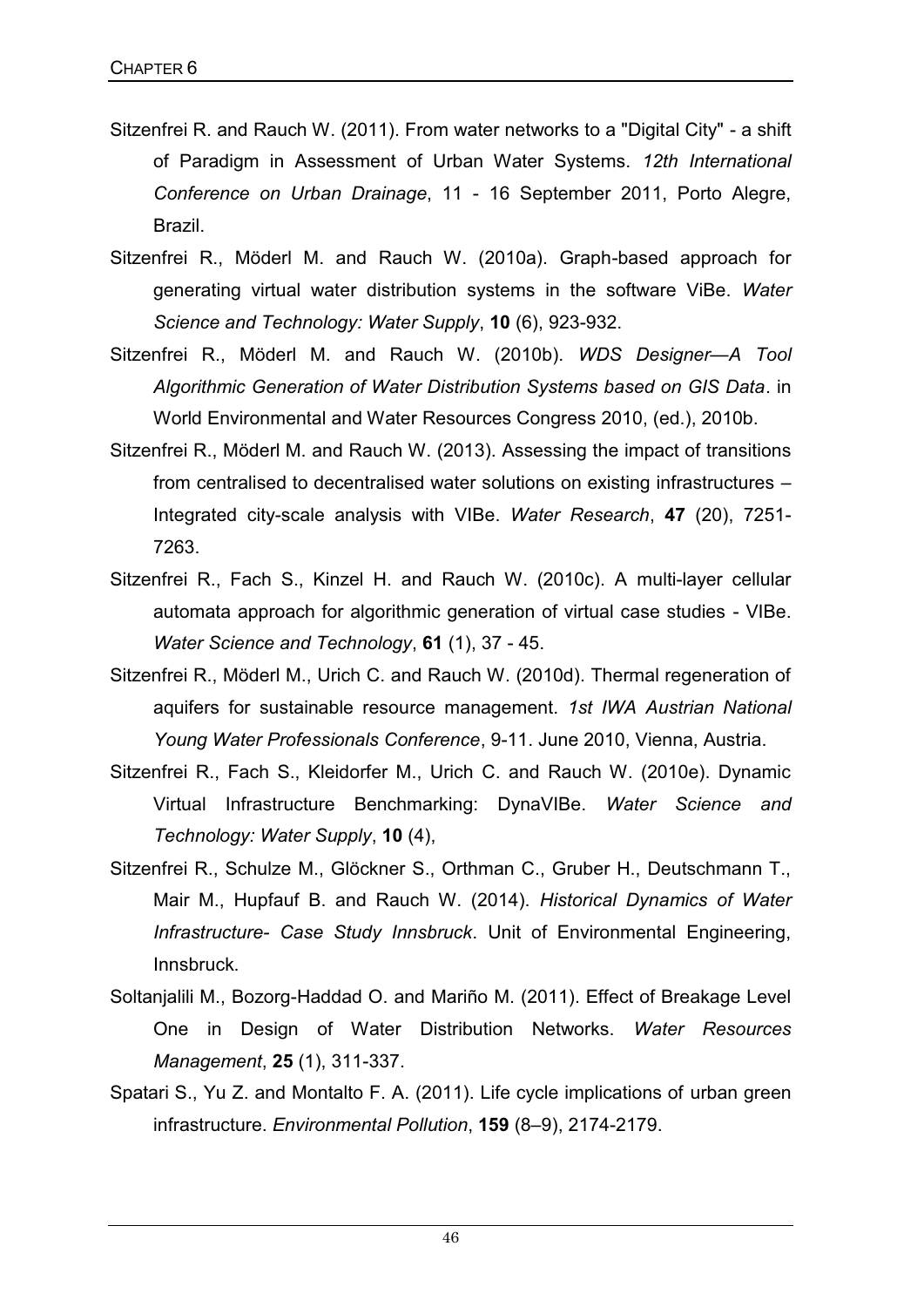- Stokes C. S., Simpson A. R. and Maier H. R. (2014). The cost–greenhouse gas emission nexus for water distribution systems including the consideration of energy generating infrastructure: an integrated conceptual optimization framework and review of literature. *Earth Perspectives*, **1** 1-17.
- Sun N. and Hall M. (2013). Coupling human preferences with biophysical processes: modeling the effect of citizen attitudes on potential urban stormwater runoff. *Urban Ecosystems*, 1-22.
- Suriya S. and Mudgal B. V. (2012). Impact of urbanization on flooding: The Thirusoolam sub watershed - A case study. *Journal of Hydrology*, **412** 210- 219.
- Svardal K. and Kroiss H. (2011). Energy requirements for waste water treatment. *Water Science and Technology*, **64** (6), 1355-1361.
- Trifunovic N., Maharhan B. and Vairavamoorthy K. (2012). Spatial network generation tool for water distribution network design and performance analysis. *Water Science and Technology: Water Supply*, **13** (1),
- UN DHA (1992). *Internationally Agreed Glossary of Basic Terms Related to Disaster Management*. UN DHA (United Nations Department of Humanitarian Affairs), Geneva.
- Urich C., Sitzenfrei R., Moderl M. and Rauch W. (2010a). An agent-based approach for generating virtual sewer systems. *Water Sci Technol*, **62** (5), 1090-7.
- Urich C., Sitzenfrei R., Möderl M. and Rauch W. (2010b). Einfluss der Siedlungsstruktur auf das thermische Nutzungspotential von oberflächennahen Aquiferen. *Österreichische Wasser- und Abfallwirtschaft*, **62** (5), 113-119.
- Urich C., Sitzenfrei R., Hellbach C., Kleidorfer M. and Rauch W. (2011a). Modelling Adaptation Strategies for Urban Drainage System in the context of urban environments. *Cities of the Future*, 22-25 May 2011, Stockholm, Sweden.
- Urich C., Bach P. M., Hellbach C., Sitzenfrei R., Kleidorfer M., McCarthy D. T., Deletic A. and Rauch W. (2011b). Dynamics of cities and water infrastructure in the DAnCE4Water framework. *12th International Conference on Urban Drainage*, 11 - 16 September 2011, Porto Alegre, Brazil.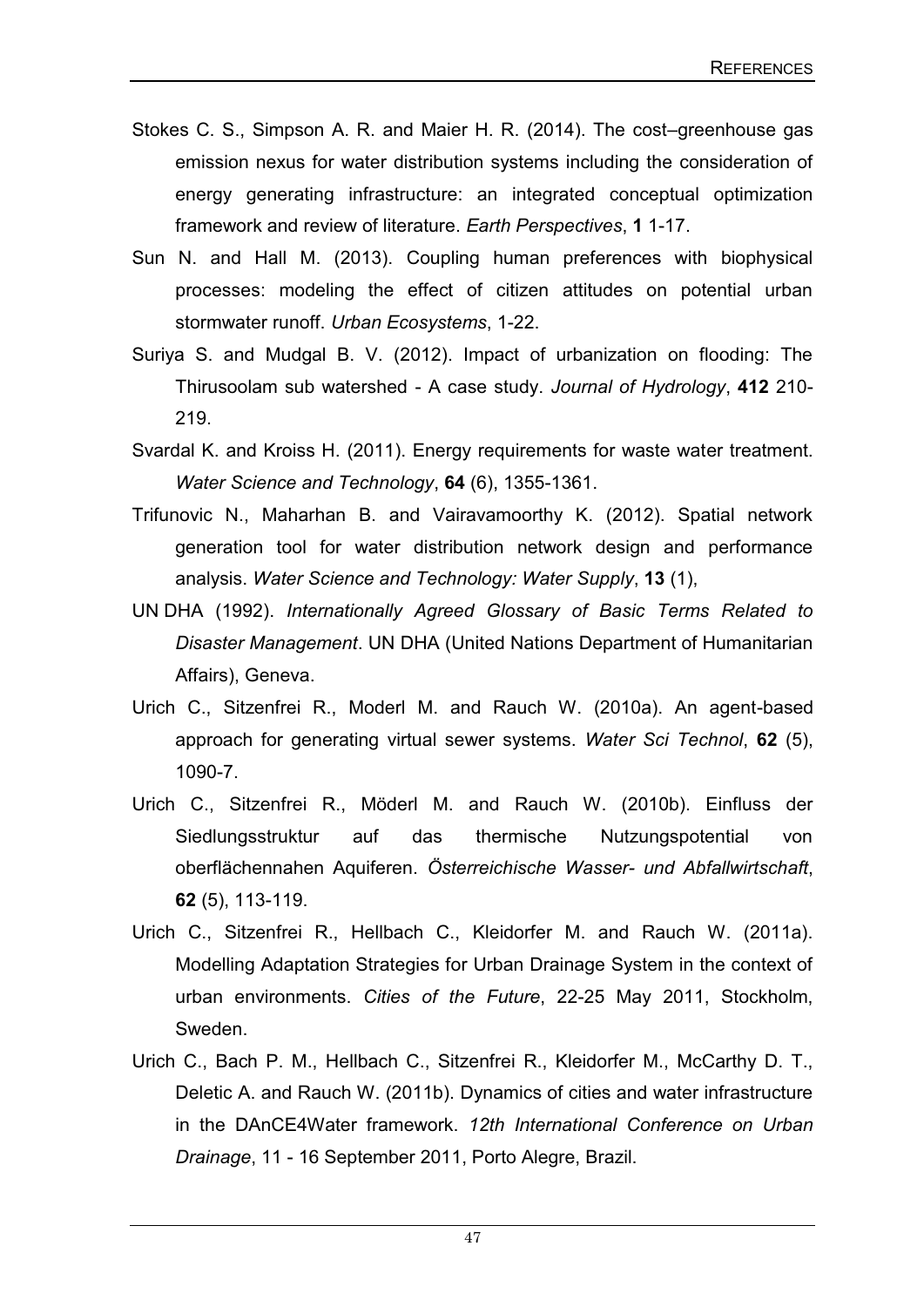- van der Hoek J. P. (2012). Climate change mitigation by recovery of energy from the water cycle: a new challenge for water management. *Water Science and Technology*, **65** (1), 135-141.
- Venkatesh G. and Brattebø H. (2011). Energy consumption, costs and environmental impacts for urban water cycle services: Case study of Oslo (Norway). *Energy*, **36** (2), 792-800.
- Vieira F. and Ramos H. M. (2009). Optimization of operational planning for wind/hydro hybrid water supply systems. *Renewable Energy*, **34** (3), 928- 936.
- Voinov A. and Shugart H. H. (2013). 'Integronsters', integral and integrated modeling. *Environmental Modelling & amp*; Software, 39 (0), 149-158.
- Vongvisessomjai N., Tingsanchali T. and Babel M. S. (2010). Non-deposition design criteria for sewers with part-full flow. *Urban Water Journal*, **7** (1), 61 - 77.
- Wainwright J. and Mulligan M. (2013). *Environmental modelling: finding simplicity in complexity*. John Wiley & Sons, 1118366107
- Wang C. X. (2013). Low Impact Development (LID) Approaches in Sustainable Stormwater Management. *Frontiers of Green Building, Materials and Civil Engineering Iii, Pts 1-3*, **368-370** 297-301.
- Wanner O., Panagiotidis V., Clavadetscher P. and Siegrist H. (2005). Effect of heat recovery from raw wastewater on nitrification and nitrogen removal in activated sludge plants. *Water Research*, **39** (19), 4725-34.
- Williamson S. J., Stark B. H. and Booker J. D. (2014). Low head pico hydro turbine selection using a multi-criteria analysis. *Renewable Energy*, **61** (0), 43-50.
- Wu W. Y., Simpson A. R. and Maier H. R. (2010). Accounting for Greenhouse Gas Emissions in Multiobjective Genetic Algorithm Optimization of Water Distribution Systems. *Journal of Water Resources Planning and Management-Asce*, **136** (2), 146-155.
- Wu W. Y., Maier H. R. and Simpson A. R. (2013). Multiobjective optimization of water distribution systems accounting for economic cost, hydraulic reliability, and greenhouse gas emissions. *Water Resources Research*, **49** (3), 1211- 1225.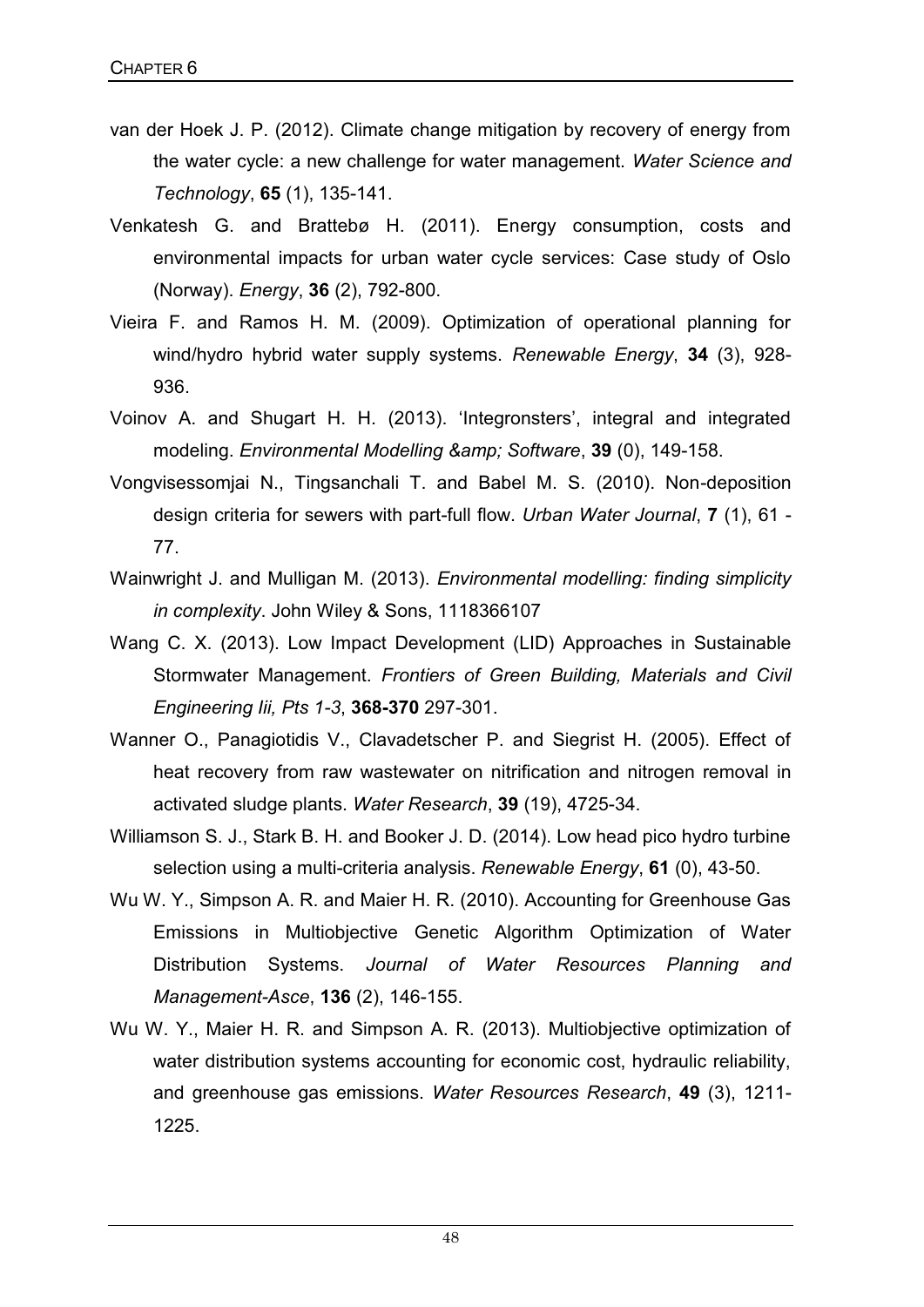- Xu Q., Chen Q. W., Ma J. F., Blanckaert K. and Wan Z. H. (2014). Water Saving and Energy Reduction through Pressure Management in Urban Water Distribution Networks. *Water Resources Management*, **28** (11), 3715-3726.
- Yazdani A. and Jeffrey P. (2012). Applying Network Theory to Quantify the Redundancy and Structural Robustness of Water Distribution Systems. *Journal of Water Resources Planning & Management*, **138** (2), 153-161.
- Yazdani A., Otoo R. A. and Jeffrey P. (2011). Resilience enhancing expansion strategies for water distribution systems: A network theory approach. *Environmental Modelling & Software*, **26** (12), 1574-1582.
- Zhu K., Blum P., Ferguson G., Balke K. D. and Bayer P. (2010). The geothermal potential of urban heat islands. *Environmental Research Letters*, **5** (4),
- Zio E. and Sansavini G. (2011). Component Criticality in Failure Cascade Processes of Network Systems. *Risk Analysis*, **31** (8), 1196-1210.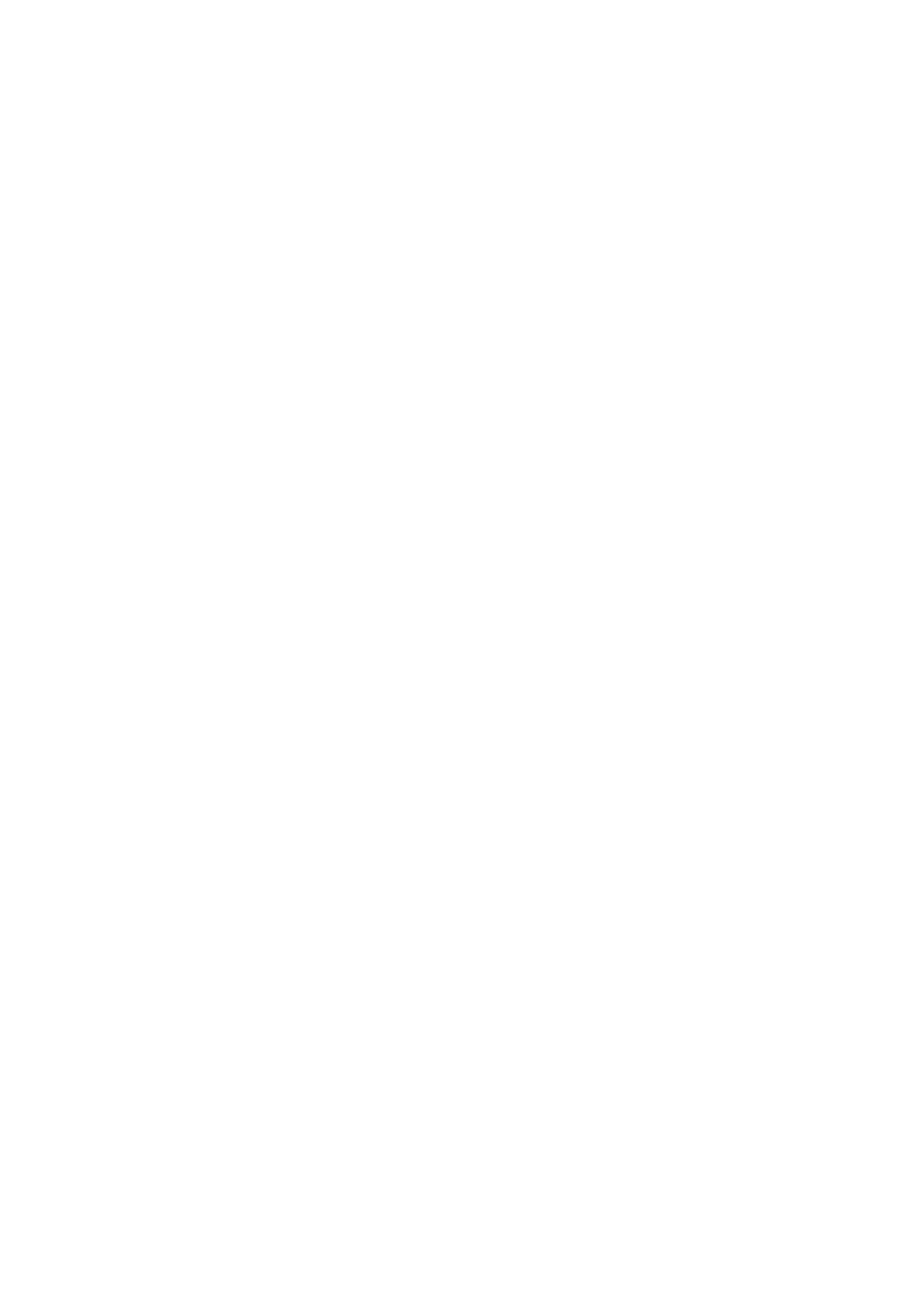# **Appendix A.CURRICULUM VITAE**

#### **A.1 Education and Qualification**

#### 12/2010

Degree Dr. techn (PhD), Thesis: Stochastic Generation of Urban Water Systems for Case Study Analysis, University of Innsbruck

#### 02/2010 – 03/2010

Research visit Institute for Sustainable Water Resources, Department of Civil Engineering, Monash University, Melbourne, Australia

#### 11/2007 - 12/2010

Doctoral programme: Engineering Sciences, Area of dissertation: Civil Engineering, University of Innsbruck

#### 10/2007

Degree Diplom-Ingenieur (MSc), Thesis: Simplified numerical model to describe anthropogenic temperature anomalies in ground-water flow (in German, available at: http://www.uibk.ac.at/umwelttechnik)

10/2000 - 10/2007

Diploma programme: Civil Engineering, University of Innsbruck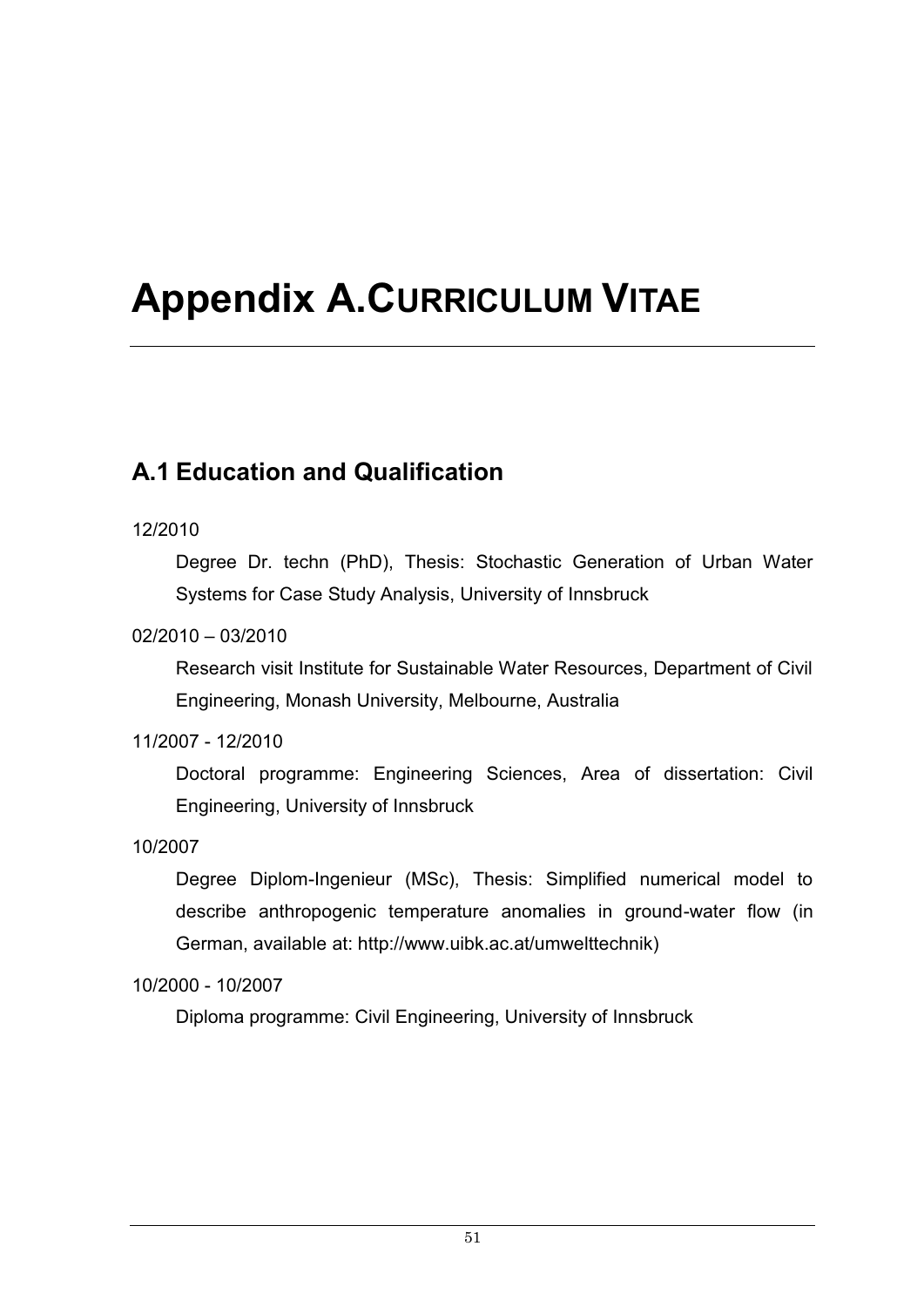#### **A.2 Work Experience**

1/2011 - 12/2014

Post-doctoral researcher, Unit of Environmental Engineering, University of **Innsbruck** 

01/2010 - 03/2010

Visiting Researcher, Civil Engineering Department, Monash University, Melbourne, Austrialia

11/2007 - 12/2010

PhD Candidate, Unit of Environmental Engineering, University of Innsbruck

08/2007 - 10/2007

Project Staff, Unit of Environmental Engineering, University of Innsbruck

03/2007 - 07/2007

Schaur ZT GmbH - Structural Engineering, Thaur

07/2005 - 09/2006

Wasser Tirol – Wasserdienstleistungs-GmbH Consulting Engineers, Innsbruck

#### **A.3 Other activities**

since 2014:

Associate Editor, Water Science and Technology

2013/2014:

Guest Editor, Water Science and Technology, Special Issue

Reviewer panel:

Water Science & Technology; Water Science & Technology: Water Supply; Biosystems Engineering, Water Research, Environmental Modelling & Software, Risk Analysis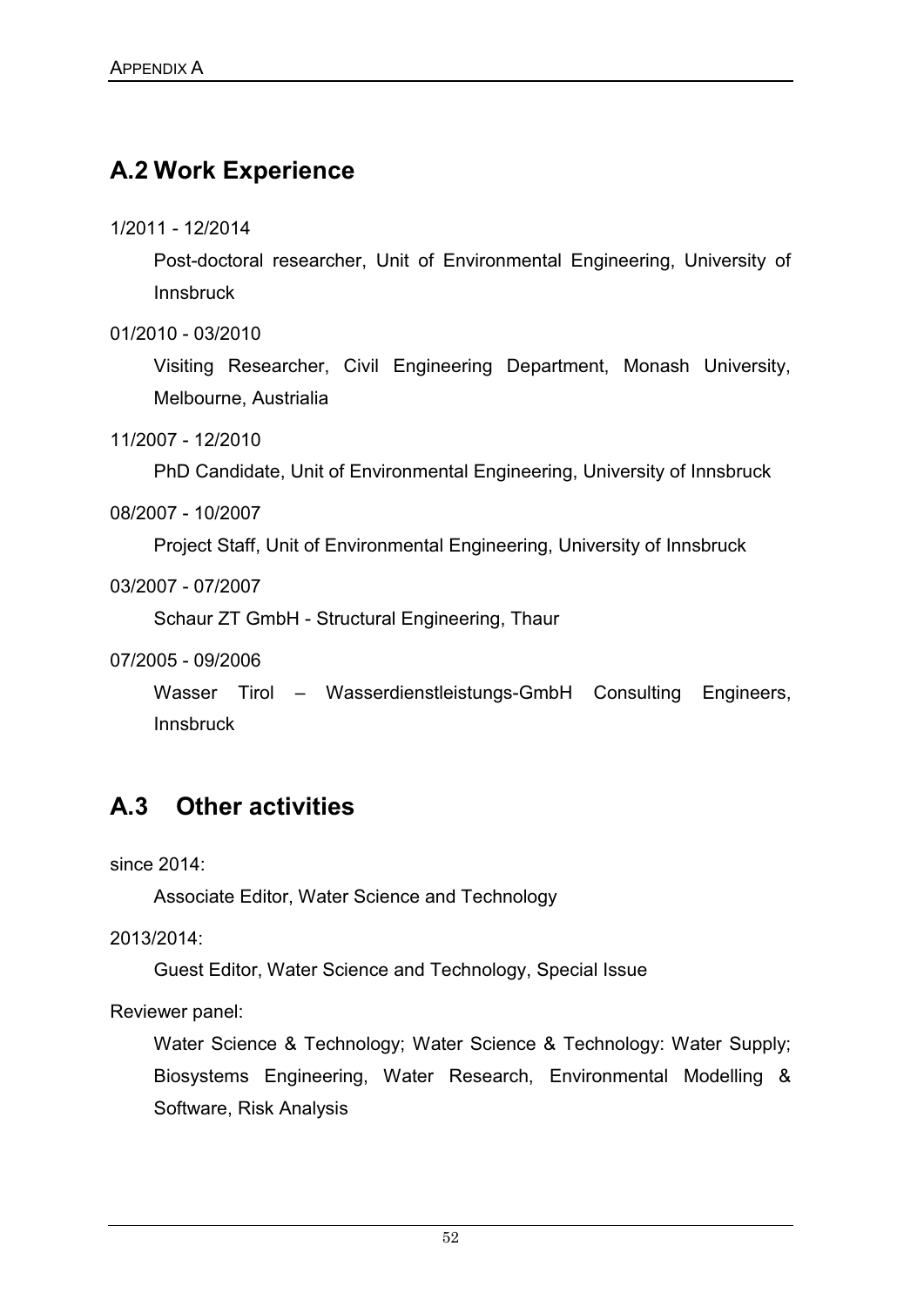#### **A.4 Honours**

- (1) UDM (International Conference on Urban Drainage Modelling) Young Researcher Paper Award, 2009 for the paper and presentation of "A multi-layer cellular automata approach for algorithmic generation of virtual urban water systems – VIBe" at the 8th International Conference on Urban Drainage Modelling, Tokyo (Japan) 7-11 Sep.
- (2) Innovation Award of the economic chamber of trade of the province of tyrol, 2011 in the category "service innovation", Ingenieurbüro Passer & Partner Ziviltechniker GmbH, Innsbruck for participation at the research project "Achilles Approach for vulnerability analysis"
- (3) CCWI2013, Early Career Award, 2013 for paper and presentation of: "Investigating transitions of centralized water infrastructure to decentralized solutions – an integrated approach. At Computing and Control for Water Industry (CCWI2013), 2013, Perugia, Italy 2-4 September 2013.
- (4) IVB-Innovation Award (Innsbrucker Verkehrsbetriebe) 2013, for the work "Assessing the impact of transitions from centralized to decentralized water solutions on existing infrastructures - integrated city-scale analysis with VIBe".
- (5) Trevithick Fund price for the best paper published by the journal last year (2014): Urich, Christian; M. Bach, Peter; Sitzenfrei, Robert; Kleidorfer, Manfred; T. McCarthy, David; Deletic, Ana; Rauch, Wolfgang. for the work: "Modelling cities and water infrastructure dynamics" in Proceedings of the Institution of Civil Engineers - Engineering Sustainability, 166, issue 5, 2013, pages 301-308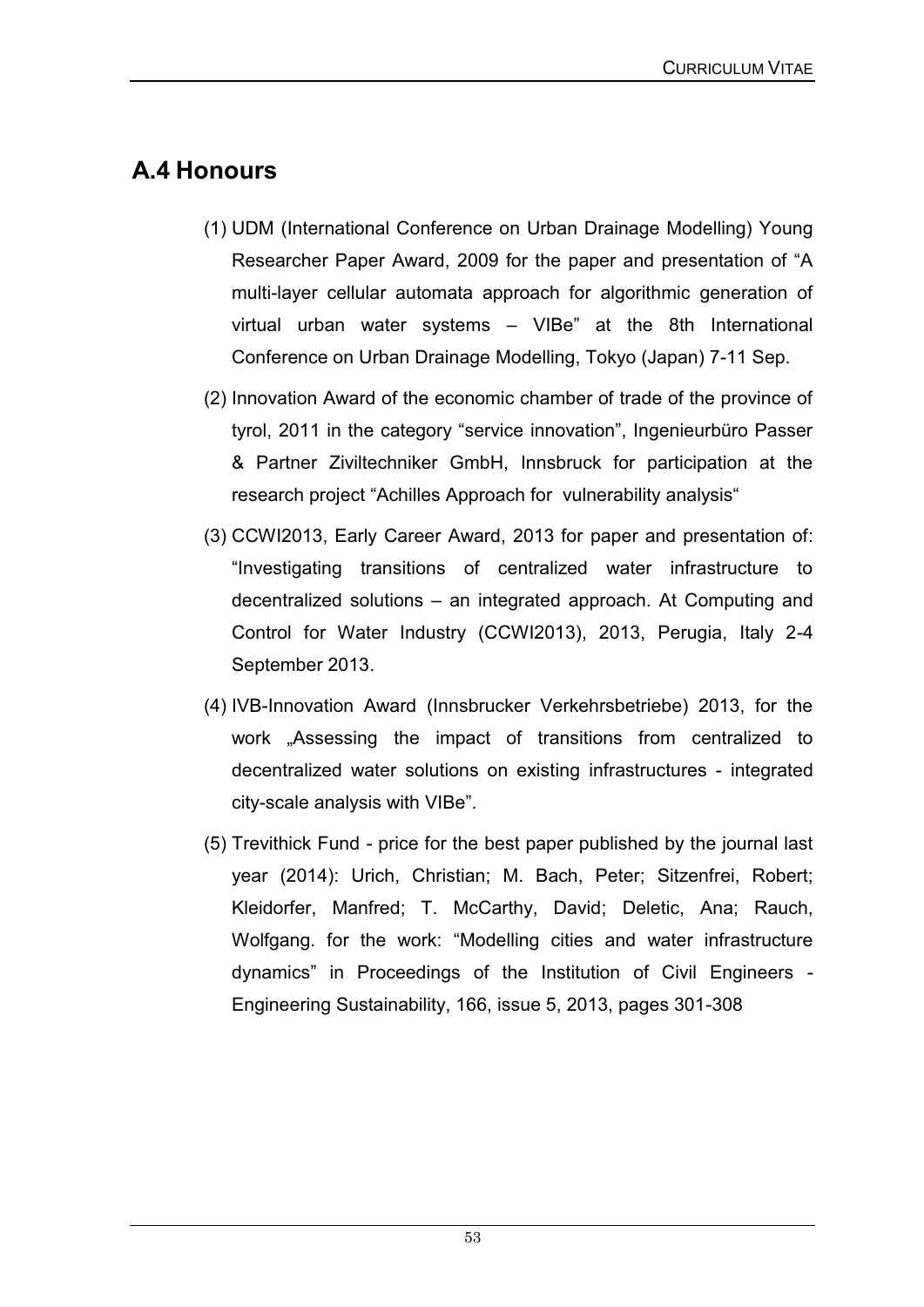#### **A.5 Conference Talks**

- (1) Stability of traditional urban water systems integrated assessment of transitions scenarios. 16<sup>th</sup> Conference on Water Distribution Analysis, WDSA 2014; Bari, Italy, July 15-17, 2014.
- (2) Design and optimization of small hydropower systems in water distribution networks based on 10years simulation with Epanet2. 16<sup>th</sup> Conference on Water Distribution Analysis, WDSA 2014; Bari, Italy, July 15-17, 2014.
- (3) Long time simulations and analysis of future scenarios for design and benefit costs analysis of small hydro power systems in water distribution systems. World Environmental and Water Resources Congress 2014 (EWRI2014); Portland, Oregon, United States, June 1-5, 2014.
- (4) Assessing model structure uncertainties in water distribution models. World Environmental and Water Resources Congress 2014 (EWRI2014); Portland, Oregon, United States, June 1-5, 2014.
- (5) Investigating transitions of centralized water infrastructure to decentralized solutions – an integrated approach. In: Proceedia Engineering. Computing and Control for Water Industry, 2013, Perugia, Italy 2-4 September 2013.
- (6) Assessing the efficiency of different CSO positions based on network graph characteristics. 9th International Conference on Urban Drainage Modelling (9UDM), Belgrad, Serbia, 03.09.2012 - 07.09.2012.
- (7) Modeling Expansion of Water Distribution Systems for New Urban Development. World Environmental and Water Resources Congress 2012; Albuquerque, New Mexico, United States, May 20, 2012.
- (8) Identifying Hydropower Potential in Water Distribution Systems of Alpine Regions. World Environmental and Water Resources Congress 2012; Albuquerque, New Mexico, United States, May 20, 2012.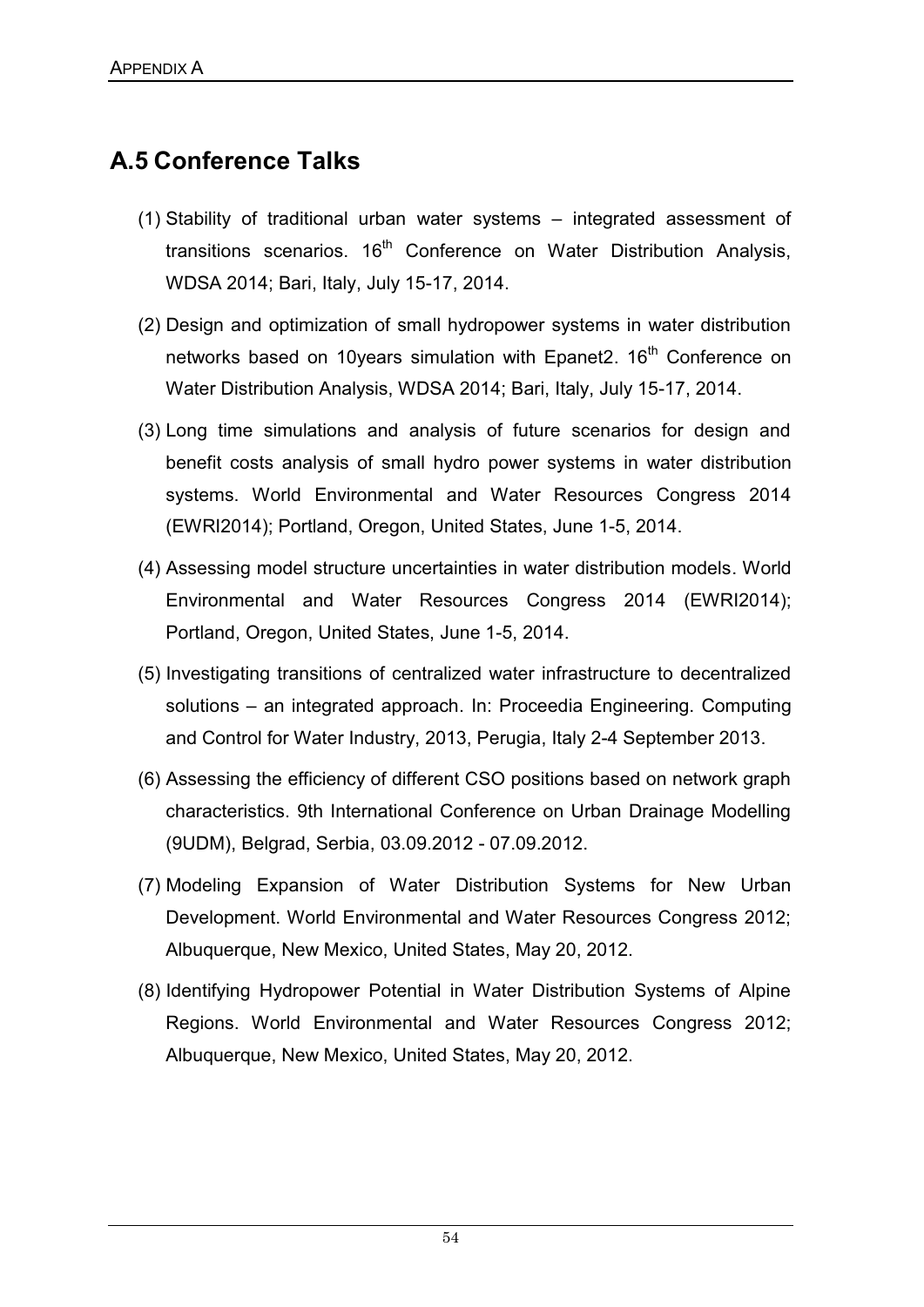- (9) Nutzung oberflächennaher Geothermie Vereinfachte Berechnungsmethoden und regionale Potentiale. Geologisches Fachgespräch, KIT Institut für Angewandte Geowissenschaften, Karlsruhe, 15.12.2011
- (10) Assessment of Cascade Vulnerabilty for Water Networks. 4th IWA Leading-Edge conference on Strategic Asset Management of water and wastewater infrastructures. Mühlheim, Germany, September 27, 2011.
- (11) From water networks to a "Digitial City" a shift of Paradigm in Assessment of Urban Water Systems. 12th International Conference on Urban Drainage, Porto Allegre, Brazil, September 16, 2011.
- (12) Application of a Stochastic Test Case Generation for Water Supply Systems. World Environmental and Water Resources Congress 2011; Palm Springs, California, United States, May 26, 2011.
- (13) Geothermal Energy in a Central European Perspecitve Challenges and Opportunities. World Environmental and Water Resources Congress 2011; Palm Springs, California, United States, May 23, 2011.
- (14) Systematische Gefahren- und Schwachstellenanalyse mit dem Achilles-Ansatz. Mike Urban Anwendertreffen, Wien, 27.04.2011
- (15) PowerVIBe Energy and Technology Strategies Benchmarking. "Strategische Entscheidungsgrundlagen für die österreichische Klima-, Energie und Technologiepolitik", Science Brunch, Wien, 27.10.2010
- (16) Dynamic Virtual Infrastructure Benchmarking DynaVIBe. At: IWA World Water Congress and Exhibition, Montréal, Canaga, 23 Sep. 2010
- (17) Thermal Regeneration of Aquifers for a Sustainable Resources Management. At: 1st IWA Austrian Young Water Professionals Conference, Wien 10 June 2010
- (18) WDS Designer: A Tool for Algorithmic Generation of Water Distribution System based on GIS Data. At: World Environmental and Water Resources Congress 2010 – Challenges of Change, Providence, Rhode Island, 17 Mai 2010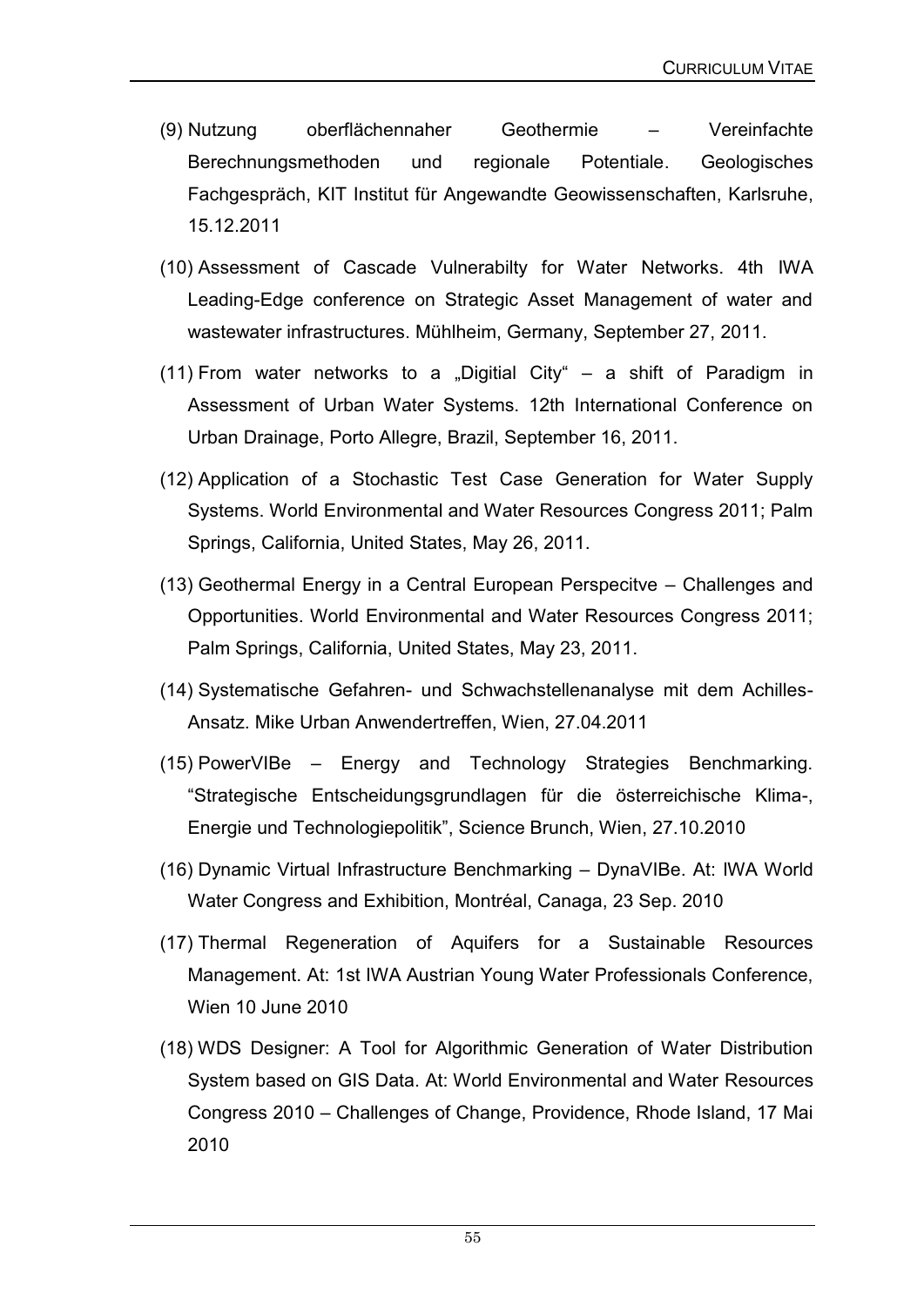- (19) Erforderliche Abstände für die thermische Grundwassernutzung Nachschlagewerk als Bemessungsbehelf. 10. Internationales Anwenderforum Oberflächennahe Geothermie und Grundlagentag, Linz, 20 April 2010
- (20) A multi-layer cellular automata approach for algorithmic generation of virtual urban water systems – VIBe. At: 8th International Conference on Urban Drainage Modelling, Tokyo (Japan) 11 Sep. 2009.
- (21) Auswirkung von Vereinfachungen bei der Bestimmung von Mischwasserentlastungen - quo vadis, Poleni? Kanalmanagement 2008 - Betrieb und Mischwasser, Wien, 27.03.2008.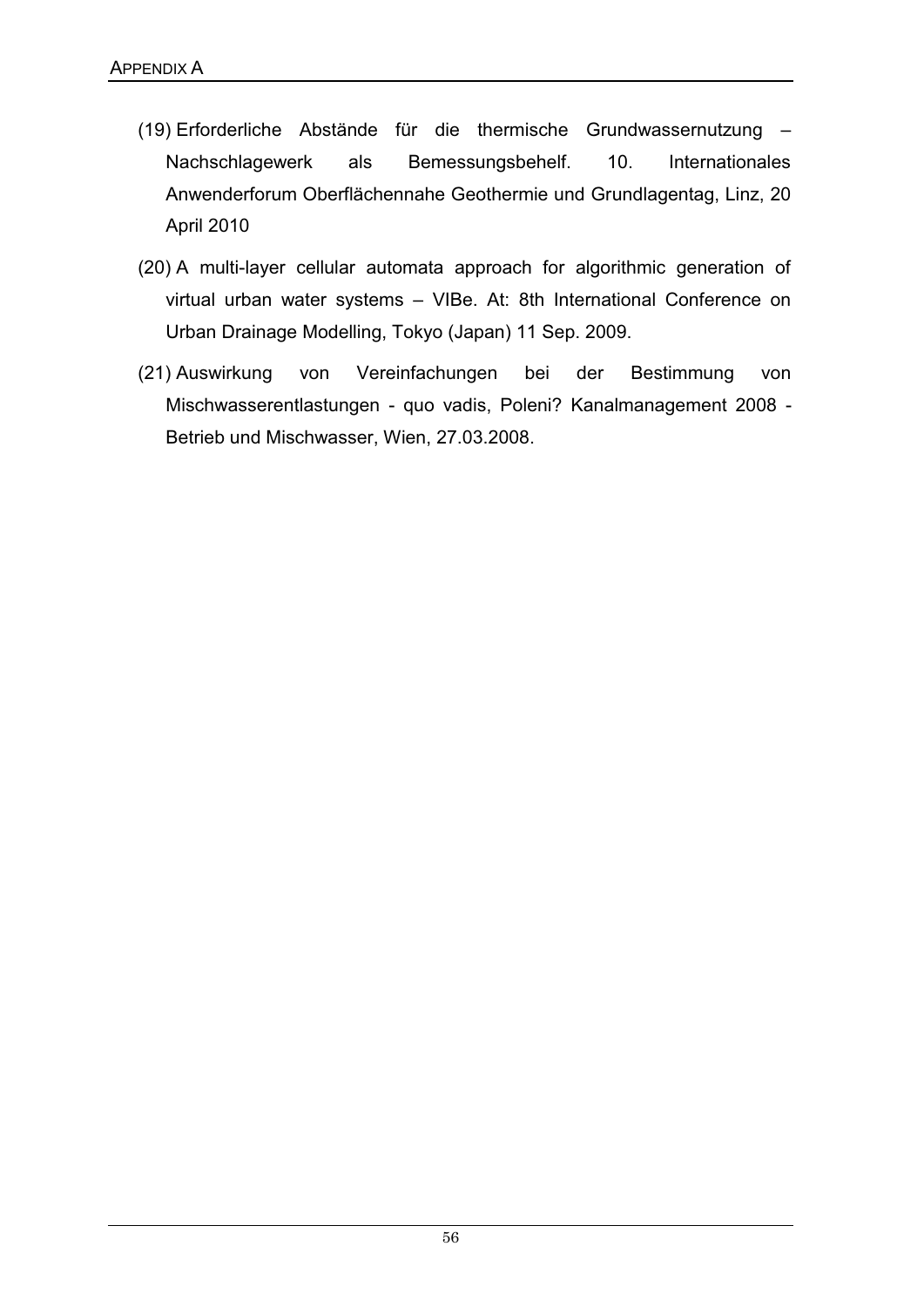# **Appendix B.PAPERS**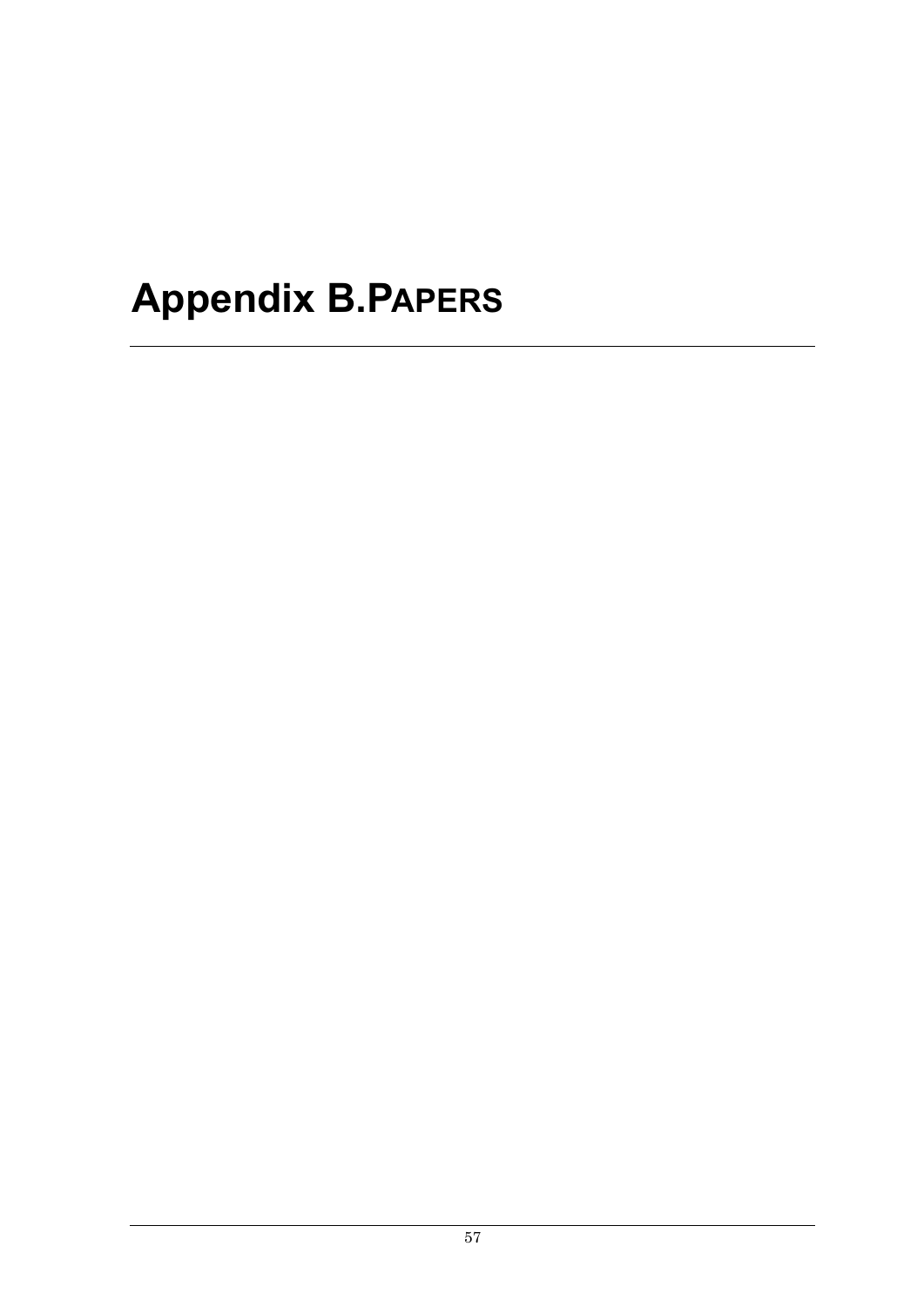|              |                |                |                | topic          |              |              |                |                         |
|--------------|----------------|----------------|----------------|----------------|--------------|--------------|----------------|-------------------------|
|              |                | $\mathbf{1}$   | $\overline{2}$ | $\overline{3}$ | 4            | 5            | 6              | sum                     |
| <b>PAPER</b> | L              | 1              | 0              | 0              | 1            | 0            | $\overline{1}$ | $\overline{\mathbf{3}}$ |
| <b>PAPER</b> | $\mathbf{I}$   | 1              | 0              | 0              | 1            | 0            | 0.75           | 2.75                    |
| <b>PAPER</b> | Ш              | 1              | 0              | 0              | 1            | 0            | 0.75           | 2.75                    |
| <b>PAPER</b> | <b>IV</b>      | $\overline{1}$ | 0              | $\mathbf 0$    | $\mathbf{1}$ | $\mathbf{0}$ | $\mathbf{1}$   | $\mathbf{3}$            |
| <b>PAPER</b> | V              | $\overline{1}$ | $\overline{1}$ | 1              | 0            | 0.5          | $\overline{1}$ | 4.5                     |
| <b>PAPER</b> | VI             | 1              | 1              | 0.75           | 0            | 0.5          | $\overline{1}$ | 4.25                    |
| <b>PAPER</b> | VII            | 0.75           | 0.75           | 0.75           | 0            | 0.75         | 0.75           | 3.75                    |
| <b>PAPER</b> | <b>VIII</b>    | $\overline{1}$ | 0              | 0              | 0            | 0            | $\overline{1}$ | $\overline{2}$          |
| <b>PAPER</b> | IX             | $\overline{1}$ | $\overline{1}$ | $\mathbf{0}$   | 0            | $\Omega$     | 0              | $\overline{2}$          |
| <b>PAPER</b> | X.             | 1              | 0              | $\pmb{0}$      | 0            | 0            | 0.5            | 1.5                     |
| <b>PAPER</b> | XI             | 1              | $\overline{1}$ | 0.75           | 0            | $\mathbf{0}$ | 0.5            | 3.25                    |
| <b>PAPER</b> | XII            | $\overline{1}$ | 0              | 1              | $\Omega$     | 0            | $\overline{1}$ | $\overline{\mathbf{3}}$ |
| <b>PAPER</b> | <b>XIII</b>    | 1              | $\overline{1}$ | 0              | 0            | 0            | $\overline{1}$ | $\overline{\mathbf{3}}$ |
| <b>PAPER</b> | <b>XIV</b>     | $\mathbf{1}$   | 0              | $\mathbf{1}$   | 0            | 0.75         | 1              | 3.75                    |
| <b>PAPER</b> | XV             | 0              | 0              | $\mathbf{0}$   | 1            | 0.5          | $\overline{1}$ | 2.5                     |
| <b>PAPER</b> | XVI            | 0              | $\mathbf{1}$   | 0.25           | 0            | $\mathbf{0}$ | 1              | 2.25                    |
| <b>PAPER</b> | <b>XVII</b>    | 0              | 1              | 0              | 0            | 0            | 0              | $\mathbf 1$             |
| <b>PAPER</b> | <b>XVIII</b>   | $\overline{1}$ | 1              | 0.75           | 0            | 0.5          | $\overline{1}$ | 4.25                    |
| <b>PAPER</b> | <b>XIX</b>     | $\overline{1}$ | $\mathbf{1}$   | 0              | 0            | 0            | 0              | $\overline{2}$          |
| <b>PAPER</b> | XX             | 0              | 1              | 1              | 0            | 0            | $\overline{1}$ | $\overline{\mathbf{3}}$ |
| <b>PAPER</b> | XXI            | $\mathbf{1}$   | 0              | 0              | 0            |              | 1              | $\overline{2}$          |
| <b>PAPER</b> | <b>XXII</b>    | $\overline{1}$ | 0              | 1              | 0            | 0.75         | $\overline{1}$ | 3.75                    |
| <b>PAPER</b> | <b>XXIII</b>   | $\overline{1}$ | $\pmb{0}$      | 0              | 0            | 0            | 0.5            | 1.5                     |
| <b>PAPER</b> | <b>XXIV</b>    | $\overline{1}$ | 0              |                | 1            |              | $\overline{1}$ | 3 <sup>5</sup>          |
| <b>PAPER</b> | <b>XXV</b>     | 0              | 0              | 0              | 1            | 0.5          | $\overline{1}$ | 2.5                     |
| <b>PAPER</b> | <b>XXVI</b>    | 0              | $\mathbf{1}$   | 0              | 0            | 0            | $\overline{1}$ | $\overline{2}$          |
| <b>PAPER</b> | <b>XXVII</b>   | 0              | 1              | 0              | 0            | 1            | 0              | $\overline{2}$          |
| <b>PAPER</b> | <b>XXVIII</b>  | $\overline{1}$ | 0              | 0              | 1            | 0            | $\overline{1}$ | $\mathbf{3}$            |
| <b>PAPER</b> | <b>XXIX</b>    | 1              | $\mathbf{1}$   | 0              | 0            | 0.5          | 0.5            | 3 <sup>5</sup>          |
| <b>PAPER</b> | <b>XXX</b>     | $\overline{1}$ | $\mathbf{1}$   | $\mathbf{1}$   | 0            | 0.5          | $\overline{1}$ | 4.5                     |
| <b>PAPER</b> | <b>XXXI</b>    | 0              | $\mathbf{1}$   | 0              | 0            | 0.5          | 0.5            | 2 <sup>2</sup>          |
| <b>PAPER</b> | <b>XXXII</b>   | 0              | $\mathbf{1}$   | 0.5            | 0            | 0            | $\mathbf{1}$   | 2.5                     |
| <b>PAPER</b> | <b>XXXIII</b>  | 0              | $\mathbf{1}$   | 1              | 0            | 0            | 0              | 2 <sup>2</sup>          |
| <b>PAPER</b> | <b>XXXIV</b>   | 0              | $\mathbf{1}$   | $\mathbf{1}$   | 0            | 0            | $\overline{1}$ | $3\phantom{a}$          |
| <b>PAPER</b> | <b>XXXV</b>    | 0              | $\mathbf{1}$   | $\mathbf{1}$   | 0            | 0            | $\mathbf{1}$   | $\mathbf{3}$            |
| <b>PAPER</b> | <b>XXXVI</b>   | 0              | $\mathbf{1}$   | 0              | 0            | 0            | 0.75           | 1.75                    |
| <b>PAPER</b> | <b>XXXVII</b>  | $\mathbf{1}$   | 0              | 0.5            | 0            | 0            | $\mathbf{1}$   | 2.5                     |
| <b>PAPER</b> | <b>XXXVIII</b> | 0              | $\overline{1}$ | $\mathbf{1}$   | 0            | 0            | 0.5            | 2.5                     |
| <b>PAPER</b> | <b>XXXIX</b>   | $\mathbf{1}$   | 0              | 0              | 0            | 1            | $\overline{1}$ | 3 <sup>5</sup>          |
| <b>PAPER</b> | XL             | $\mathbf{1}$   | 0              | 0              | $\mathbf{1}$ | $\pmb{0}$    | $\overline{1}$ | 3 <sup>5</sup>          |

Table 1: classification of different papers (with conditional colour formatting)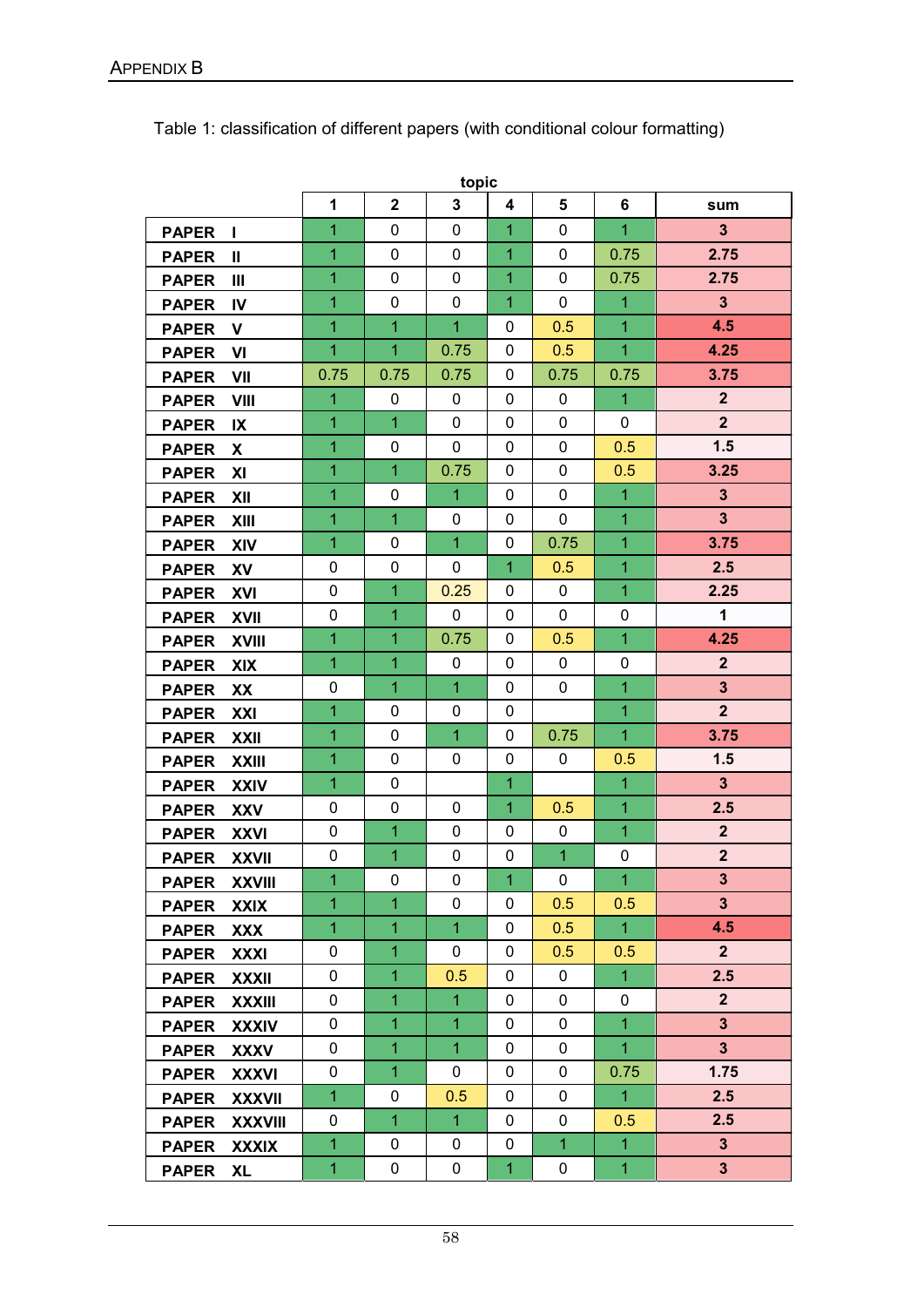| topic                         |              |              |       |    |              |          |                  |
|-------------------------------|--------------|--------------|-------|----|--------------|----------|------------------|
|                               | 1            | $\mathbf{2}$ | 3     | 4  | 5            | 6        | sum              |
| <b>PAPER XLI</b>              | $\mathbf{0}$ | 1            | 0     | 0  | 1            | 0.5      | 2.5              |
| <b>PAPER</b><br><b>XLII</b>   | $\mathbf{0}$ | 1            | 0     | 0  | 0.75         | 0.75     | 2.5              |
| <b>XLIII</b><br><b>PAPER</b>  | 1            | 1            | 0.25  | 0  | 1            | 0.75     | 4                |
| <b>PAPER</b><br><b>XLIV</b>   | 1            | 1            | 0.25  | 0  | 1            | 0.75     | $\boldsymbol{4}$ |
| <b>PAPER</b><br><b>XLV</b>    | $\mathbf{0}$ | 1            | 1     | 0  | $\mathbf{0}$ | 0.5      | 2.5              |
| <b>XLVI</b><br><b>PAPER</b>   | 1            | 1            | 1     | 0  | 1            | 1        | 5                |
| <b>XLVII</b><br><b>PAPER</b>  | 0            | 1            | 0     | 0  | $\mathbf 0$  | $\Omega$ | 1                |
| <b>PAPER</b><br><b>XLVIII</b> | 1            | 0            | 1     | 0  | 0.25         | 1        | 3.25             |
| <b>PAPER</b><br><b>XLIX</b>   | 0            | 0            | 0     | 1  | 0.5          | 0        | 1.5              |
| <b>PAPER</b><br>L             | 1            | $\mathbf 0$  | 0     | 0  | 0            | 1        | $\overline{2}$   |
| <b>SUM</b>                    | 30.75        | 28.75        | 17.75 | 10 | 13.75        | 37.25    | 2.77 (average)   |

The following table quantifies the contributions to each integral paper of this thesis. For that the following classification was defined:

- (1) first or corresponding author
- (2) contributing author
- (3) senior author

#### Table 2: contributions of different papers

| <b>PAPER</b> | authors                                 | year/<br>status | title                                                                                                                                         | contri-<br>bution |
|--------------|-----------------------------------------|-----------------|-----------------------------------------------------------------------------------------------------------------------------------------------|-------------------|
|              | Sitzenfrei, R.; von Leon, J;            | 2014            | Long-time simulation of water<br>distribution systems for the<br>design of small hydro power<br>systems                                       |                   |
| Ш            | Sitzenfrei, R.; Rauch, W.               | in press        | Optimizing a small hydro<br>power systems in a water<br>distribution systems based on<br>long time simulation and future<br>scenarios         |                   |
| Ш            | Sitzenfrei, R.; Berger, D.;<br>Rauch, W | submitted       | Design and optimization of<br>small hydropower systems in<br>water distribution networks<br>under consideration of<br>rehabilitation measures |                   |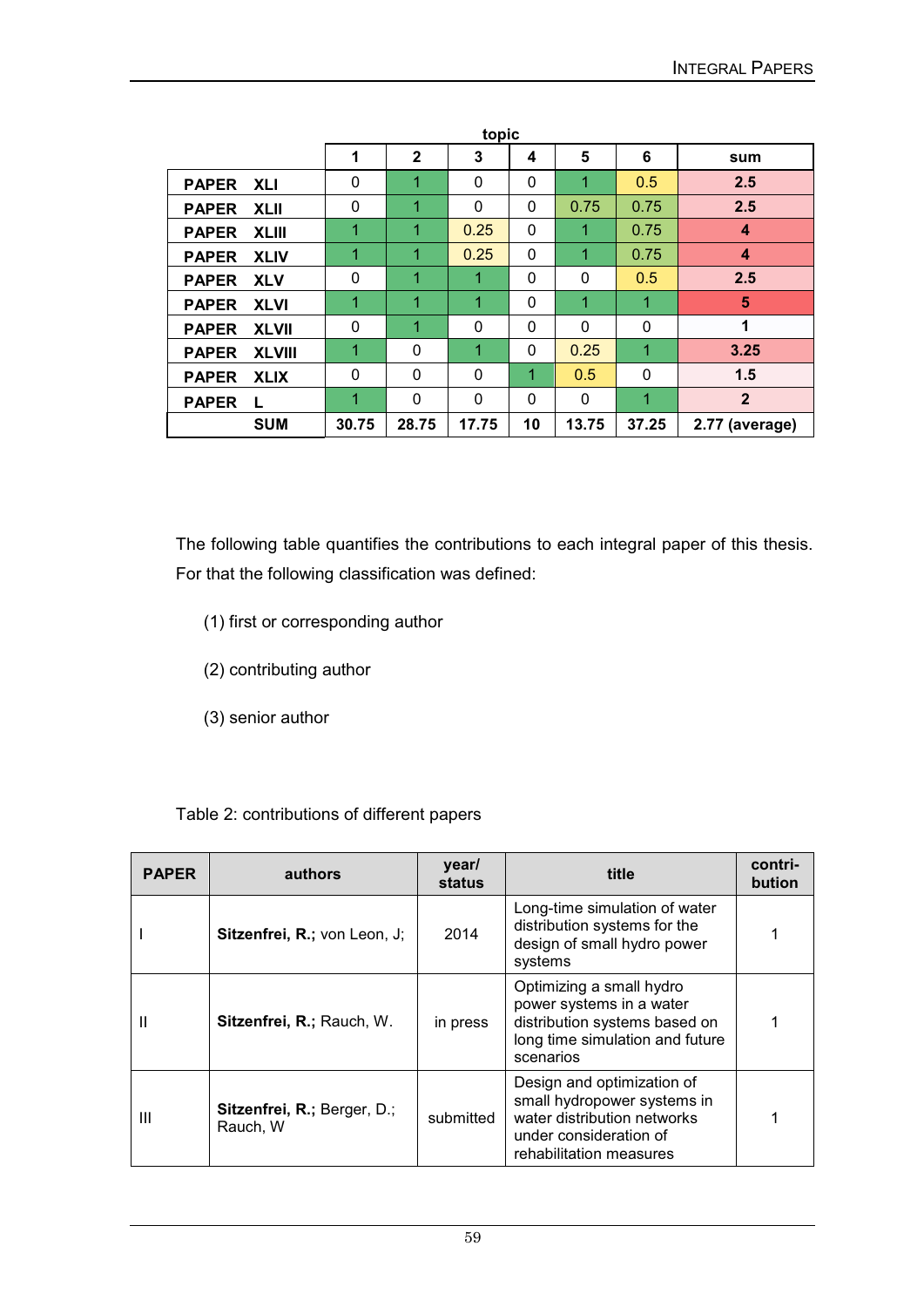| <b>PAPER</b> | authors                                                                                                                        | year/<br>status | title                                                                                                                                             | contri-<br>bution |
|--------------|--------------------------------------------------------------------------------------------------------------------------------|-----------------|---------------------------------------------------------------------------------------------------------------------------------------------------|-------------------|
| IV           | Sitzenfrei, R.; von Leon<br>J; Rauch, W.                                                                                       | 2014            | Design and optimization of<br>small hydropower systems in<br>water distribution networks<br>based on 10years simulation<br>with Epanet2           | 1                 |
| V            | Sitzenfrei, R.; Mair, M.;<br>Rauch, W.                                                                                         | 2014            | Stability of traditional urban<br>water systems - integrated<br>assessment of transition<br>options                                               | 1                 |
| VI           | Sitzenfrei, R.; Rauch, W.                                                                                                      | 2014            | Integrated hydraulic modelling<br>of water supply and urban<br>drainage networks for<br>assessment of decentralized<br>options                    | 1                 |
| VII          | Sitzenfrei, R.; Rauch, W.;<br>Rogers, B; Dawson, R.;<br>Kleidorfer, M;                                                         | 2014            | Editorial: Modelling the urban<br>water cycle as part of the city                                                                                 | 1                 |
| VIII         | Burger, G.; Sitzenfrei, R.;<br>Kleidorfer M.; Rauch, W.                                                                        | in revision     | The Quest for a new solver for<br>EPANET2                                                                                                         | $\overline{2}$    |
| IX           | Mair, M; Rauch, W.;<br>Sitzenfrei, R.;                                                                                         | submitted       | Where to find water pipes and<br>sewers? - on the correlation of<br>infrastructure networks in the<br>urban environment                           | 3                 |
| X            | Tscheikner-Gratl, F.;<br>Sitzenfrei, R.; Rauch, W.;<br>Kleidorfer, M.                                                          | in press        | Dealing with limited data in<br>rehabilitation management of<br>water supply networks                                                             | $\overline{2}$    |
| XI           | Tscheikner-Gratl, F.;<br>Sitzenfrei, R.; Rauch, W.;<br>Kleidorfer, M.                                                          | in revision     | Integrated rehabilitation<br>planning of urban<br>infrastructure systems using a<br>street section priority model                                 | 2                 |
| XII          | Sitzenfrei, R.; Mair, M.;<br>Tscheikner-Gratl, F.;<br>Hupfauf, B.; Rauch, W.                                                   | in press        | What can we learn from<br>historical water network<br>transition?                                                                                 | $\mathbf{1}$      |
| XIII         | Tscheikner-Gratl, F.;<br>Sitzenfrei, R.; Stibernitz,<br>C.; Rauch, W.; Kleidofer,<br>М.                                        | in press        | Integrated rehabilitation<br>management by prioritization<br>of rehabilitation areas for small<br>and medium sized<br>municipalities              | 2                 |
| XIV          | Zischg, J.; Mair, M.; Rauch,<br>W; Sitzenfrei, R.;                                                                             | in press        | Stochastic performance<br>assessment and optimization<br>strategies of the water supply<br>network transition of Kiruna<br>during city relocation | 3                 |
| XV           | Rauch, W.; Sitzenfrei, R                                                                                                       | 2014            | <b>OWAV-Arbeitsbehelfs 43:</b><br>"Leitfaden zur Anwendung der<br>Thermalformel des ÖWAV<br>Regelblattes 207                                      | $\overline{2}$    |
| XVI          | Mair, M.; Mikovits C.;<br>Sengthaler, M.; Schöpf, M.;<br>Kinzel, H; Urich, C.;<br>Kleidorfer, M.; Sitzenfrei,<br>R.; Rauch, W. | 2014            | The application of Web-GIS for<br>improving urban water cycle<br>modelling                                                                        | 3                 |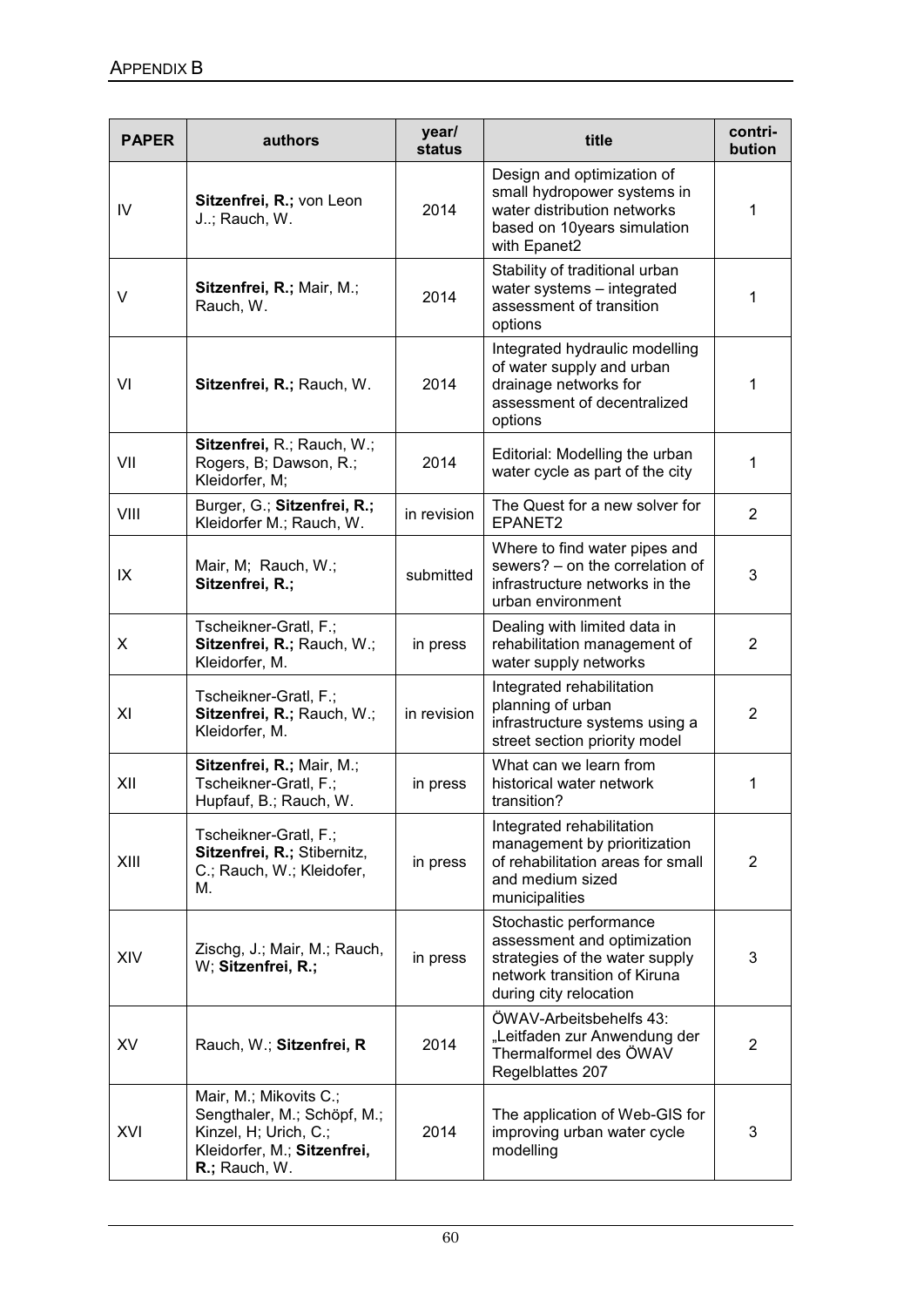| <b>PAPER</b>  | authors                                                                                                                              | year/<br>status | title                                                                                                                                                                  | contri-<br>bution |
|---------------|--------------------------------------------------------------------------------------------------------------------------------------|-----------------|------------------------------------------------------------------------------------------------------------------------------------------------------------------------|-------------------|
| XVII          | Kleidorfer, M.; Tschiesche,<br>U.; Tscheikner-Gratl, F.;<br>Sitzenfrei, R.; Kretschmer,<br>F.; Muschalla, D.; Ertl, T.;<br>Rauch, W. | 2014            | Von den Daten zum Modell:<br>Anforderungen an<br>hydraulische<br>Entwässerungsmodelle in<br>kleineren und mittleren<br>Gemeinden                                       | 2                 |
| <b>XVIII</b>  | Sitzenfrei, R.; Rauch, W.                                                                                                            | 2014            | Investigating transitions of<br>centralized water infrastructure<br>to decentralized solutions - an<br>integrated approach                                             | 1                 |
| <b>XIX</b>    | M. Mair, W. Rauch, R.<br><b>Sitzenfrei</b>                                                                                           | 2014            | Improving Incomplete Water<br>Distribution System Data                                                                                                                 | 3                 |
| XX            | Kleidorfer, M.; Sitzenfrei,<br>R.; Rauch, W.                                                                                         | 2014            | Simplifying impact of urban<br>development on sewer<br>systems                                                                                                         | $\overline{2}$    |
| XXI           | Sitzenfrei, R.; Mair. M.;<br>Diao K.; Rauch, W.                                                                                      | 2014            | Assessing model structure<br>uncertainties in water<br>distribution models                                                                                             | 1                 |
| XXII          | Mair, M.; Rauch, W;<br>Sitzenfrei, R.;                                                                                               | 2014            | Spanning tree based algorithm<br>for generating water<br>distribution network sets by<br>using street network data sets                                                | 3                 |
| <b>XXIII</b>  | Tscheikner-Gratl, F.;<br>Sitzenfrei, R.; Rauch, W.;<br>Hammerer, M.; Kleidorfer,<br>М.                                               | 2014            | Prioritization of rehabilitation<br>areas - a case study                                                                                                               | 2                 |
| <b>XXIV</b>   | Sitzenfrei, R.; von Leon,<br>J.; Rauch, W.                                                                                           | 2014            | Long time simulations and<br>analysis of future scenarios for<br>design and benefit costs<br>analysis of small hydro power<br>systems in water distribution<br>systems | 1                 |
| <b>XXV</b>    | Sitzenfrei, R.; Rauch, W.                                                                                                            | 2014            | Anwendungsgrenzen einfacher<br>analytischer Lösungen zur<br>Bestimmung von<br>Temperaturanomalien im<br>Grundwasser                                                    | 1                 |
| <b>XXVI</b>   | Burger, G.; Sitzenfrei, R.;<br>Kleidorfer M.; Rauch, W.                                                                              | 2014            | Parallel Flow Routing in<br>SWMM <sub>5</sub>                                                                                                                          | $\overline{2}$    |
| <b>XXVII</b>  | Möderl, M.; Sitzenfrei, R.;<br>Lammel, J.; Apperl, M.;<br>Kleidorfer, M.; Rauch, W.                                                  | 2014            | Development of an Urban<br>Drainage Safety Plan Concept<br>based on Spatial Risk<br>Assessment                                                                         | $\overline{2}$    |
| <b>XXVIII</b> | Sitzenfrei, R.; von Leon, J;<br>Jarosch, H.; Rauch, W.                                                                               | 2014            | Langzeitsimulation von<br>Wasserversorgungsanalagen<br>zur Auslegung von<br>Trinkwasserkraftwerken                                                                     | 1                 |
| <b>XXIX</b>   | Mair, M.; Sitzenfrei, R.;<br>Kleidorfer, M; Rauch, W.                                                                                | 2014            | Performance improvement<br>with parallel numerical model<br>simulations in the field of urban<br>water management                                                      | $\overline{2}$    |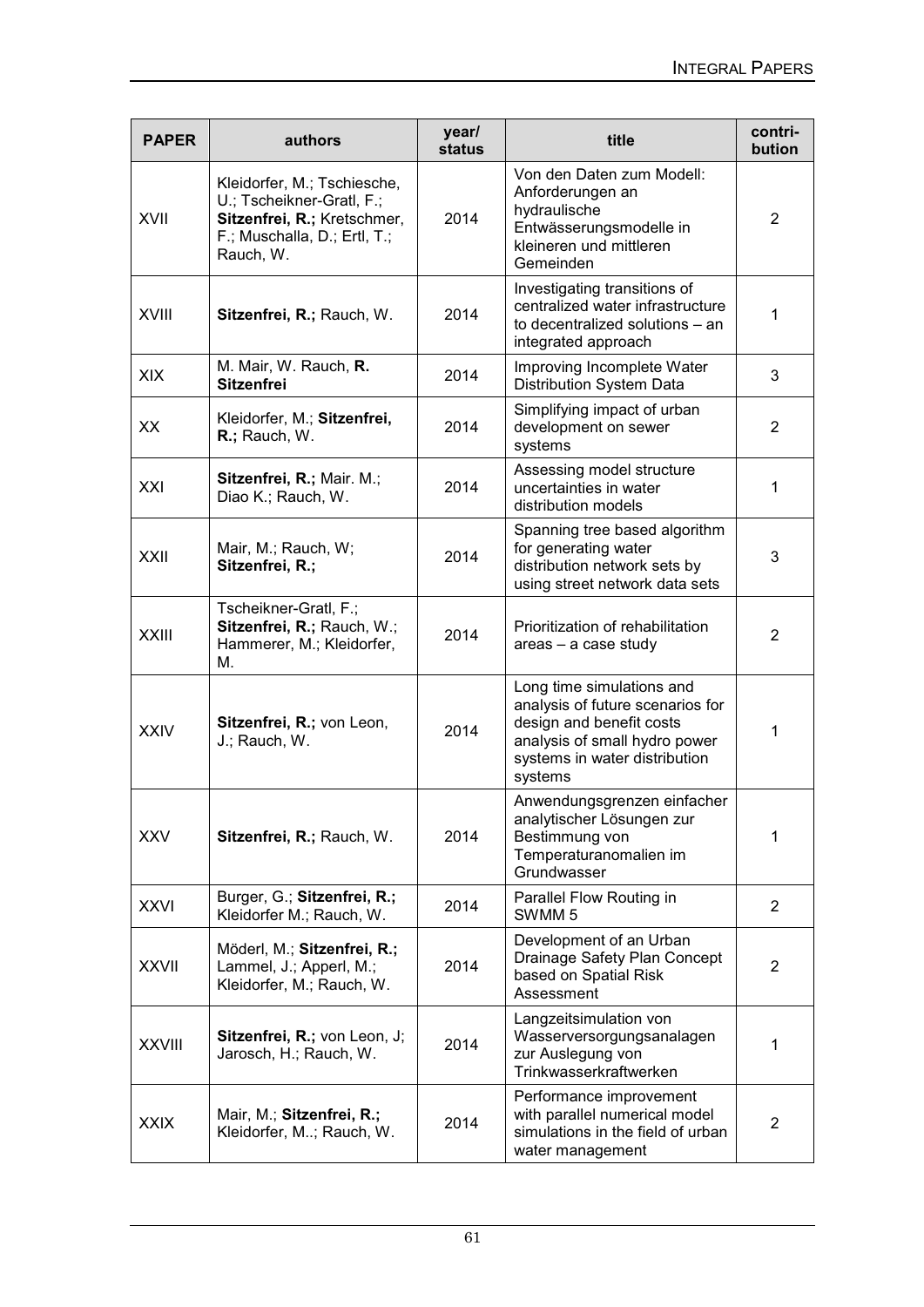| <b>PAPER</b>   | authors                                                                                                  | year/<br>status | title                                                                                                                                                                       | contri-<br>bution |
|----------------|----------------------------------------------------------------------------------------------------------|-----------------|-----------------------------------------------------------------------------------------------------------------------------------------------------------------------------|-------------------|
| <b>XXX</b>     | Sitzenfrei, R.; Möderl, M.;<br>Rauch, W.                                                                 | 2013            | Assessing the impact of<br>transitions from centralized to<br>decentralized water solutions<br>on existing infrastructures -<br>integrated city-scale analysis<br>with VIBe | 1                 |
| <b>XXXI</b>    | Möderl, M.; Sitzenfrei, R.;<br>Friedl, F.; Fuchs-Hanusch,<br>D.; Kretschmer, F.; Ertl, T.<br>Rauch, W.   | 2014            | Analyse einer hydraulischen<br>Zustandsbewertung von<br>Mischwassersystemen.                                                                                                | 2                 |
| <b>XXXII</b>   | Bach P.M.; McCarthy, D.T.;<br>Urich, C .; Sitzenfrei, R .;<br>Kleidorfer, M.; Rauch, W.;<br>Deletic, A.; | 2013            | A planning algorithm for<br>decentralized water<br>management opportunities                                                                                                 | $\overline{2}$    |
| <b>XXXIII</b>  | Bach P.M.; Deletic, A.;<br>Urich, C.; Sitzenfrei, R.;<br>Kleidorfer, M.; Rauch, W.;<br>McCarthy, D.T.;   | 2013            | <b>Modelling Interactions</b><br><b>Between Lot-Scale</b><br><b>Decentralised Water</b><br>Infrastructure and Urban Form<br>- a Case Study on Infiltration<br>Systems       | 2                 |
| <b>XXXIV</b>   | Urich, C.; Bach P.M.;<br>Sitzenfrei, R.; Kleidorfer,<br>M.; McCarthy, D.T.; Deletic,<br>A.; Rauch, W     | 2013            | Modelling Cities and Water<br>Infrastructure Dynamics                                                                                                                       | 2                 |
| <b>XXXV</b>    | Urich, C.; Sitzenfrei, R.;<br>Kleidorfer, M.; Rauch, W                                                   | 2013            | Klimawandel und<br>Urbanisierung - wie soll die<br>Wasserinfrastruktur<br>angepasst werden                                                                                  | 2                 |
| <b>XXXVI</b>   | Sitzenfrei, R.; Urich, C.;<br>Möderl, M.; Rauch, W.                                                      | 2013            | Assessing the efficiency of<br>different CSO positions based<br>on network graph<br>characteristics                                                                         | 1                 |
| <b>XXXVII</b>  | Sitzenfrei, R.; Möderl, M.;<br>Rauch, W.                                                                 | 2013            | Automatic Generation of Water<br>Distribution Systems based on<br>GIS-Data                                                                                                  | 1                 |
| <b>XXXVIII</b> | Kleidorfer, M.; Urich, C.;<br>Leonhardt, G.; Sitzenfrei,<br>R.; Rauch, W.                                | 2013            | Asset management and<br>sustainability: planning for the<br>unknown future                                                                                                  | 2                 |
| <b>XXXIX</b>   | Möderl, M.; Sitzenfrei, R.;<br>Rauch, W.                                                                 | 2012            | Sicherheits- und<br>Notfallplanung bei<br>Kontamination der<br>Wasserversorgungsanlage                                                                                      | 2                 |
| XL             | Möderl, M.; Sitzenfrei, R.;<br>Jarosch, H.; Rauch, W.                                                    | 2012            | Örtliche Sensitivitätsanalyse<br>zur Identifikation von<br>effizienten Standorten für<br>Trinkwasserkraftwerke.                                                             | 2                 |
| XLI            | Sitzenfrei, R.; Möderl, M.;<br>Fritsch, E.; Rauch, W.                                                    | 2012            | Schwachstellenanalyse bei<br>Mischwasseranlagen für eine<br>sichere Bewirtschaftung                                                                                         | 1                 |
| <b>XLII</b>    | Mair, M.; Sitzenfrei, R.;<br>Kleidorfer, M.; Möderl, M.;<br>Rauch, W.                                    | 2012            | GIS-based applications of<br>sensitivity analysis for sewer<br>models                                                                                                       | 2                 |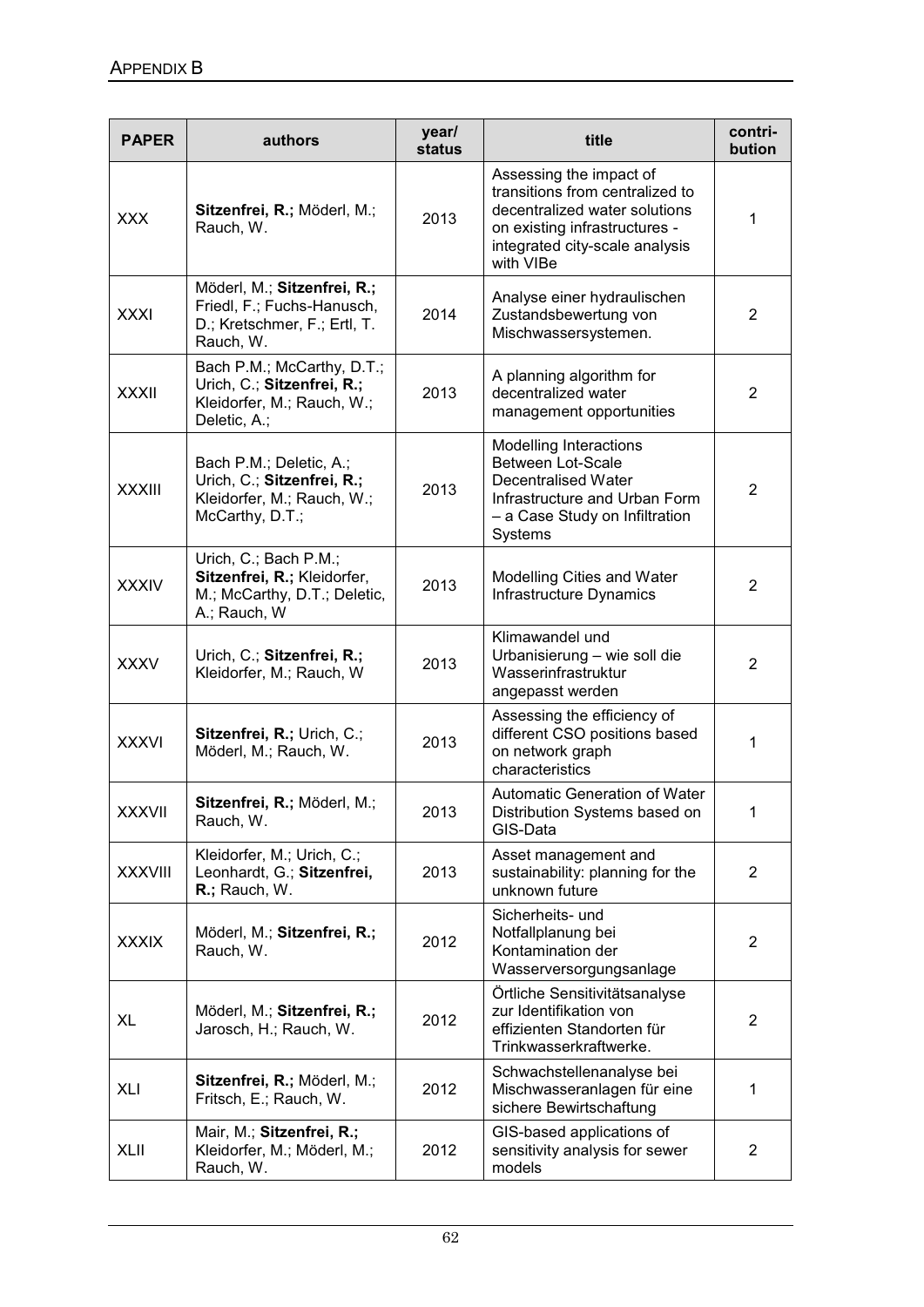| <b>PAPER</b>  | authors                                                                                        | year/<br><b>status</b> | title                                                                                               | contri-<br>bution |
|---------------|------------------------------------------------------------------------------------------------|------------------------|-----------------------------------------------------------------------------------------------------|-------------------|
| <b>XLIII</b>  | Sitzenfrei, R.; Mair, M.;<br>Möderl, M.; Rauch, W.                                             | 2011                   | Cascade Vulnerability for Risk<br>Analysis of Water<br>Infrastructure                               | 1                 |
| <b>XLIV</b>   | Sitzenfrei, R.; Mair, M.;<br>Kinzel, H.; Möderl, M.;<br>Rauch, W.                              | 2011                   | Kaskadenvulnerabilität<br>kritischer Wasserinfrastruktur.                                           | 1                 |
| <b>XLV</b>    | Kleidorfer, M.; Urich, C.;<br>Leonhardt, G.; Sitzenfrei,<br>R.; Rauch, W.                      | 2011                   | Dynamik von<br>Anpassungsstrategien der<br>Wasserinfrastruktur                                      | 2                 |
| <b>XLVI</b>   | Sitzenfrei R., Kleidorfer,<br>M., Meister, M., Burger, G.,<br>Urich, C., Mair, M., Rauch<br>W. | 2014                   | Scientific Computing in Urban<br>Water Management                                                   | 1                 |
| <b>XLVII</b>  | Sitzenfrei, R.; Kleidorfer,<br>M.; Arming, G.; Rauch, W.                                       | 2014                   | Auswirkungen von alpinen<br>urbanen Einzugsgebieten auf<br>den Hochwasserschutz                     | 1                 |
| <b>XLVIII</b> | Sitzenfrei, R.; Möderl, M.;<br>Mair, M.; Rauch, W.                                             | 2012                   | Modeling Expansion of Water<br>Distribution Systems for New<br><b>Urban Development</b>             | 1                 |
| <b>XLIX</b>   | Sitzenfrei, R.; Möderl, M.;<br>Hellbach, C; Fleischhacker,<br>E.; Rauch, W.                    | 2011                   | Geothermal Energy in a<br>Central European Perspective<br>- Challenges and<br>Opportunities.        | 1                 |
|               | Sitzenfrei, R.; Möderl, M.;<br>Hellbach, C; Rauch, W.                                          | 2011                   | Application of a Stochastic<br><b>Test Case Generation for</b><br><b>Water Distribution Systems</b> | 1                 |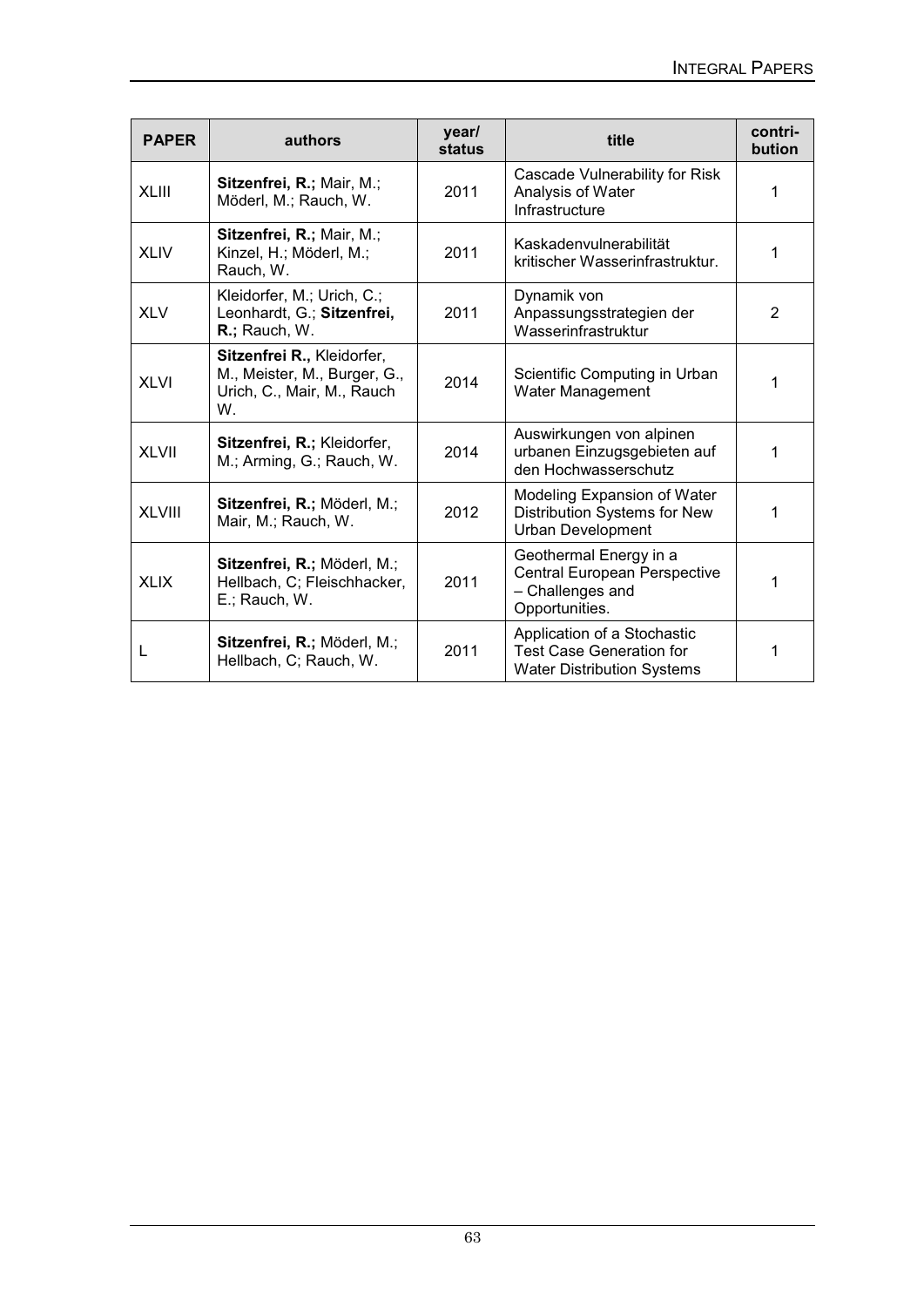Note that due to copyright issues, the papers cannot be published in the online version of this thesis. Nevertheless, via the provided online links to the papers (by clicking on the publication title), the integral papers of this thesis can be accessed.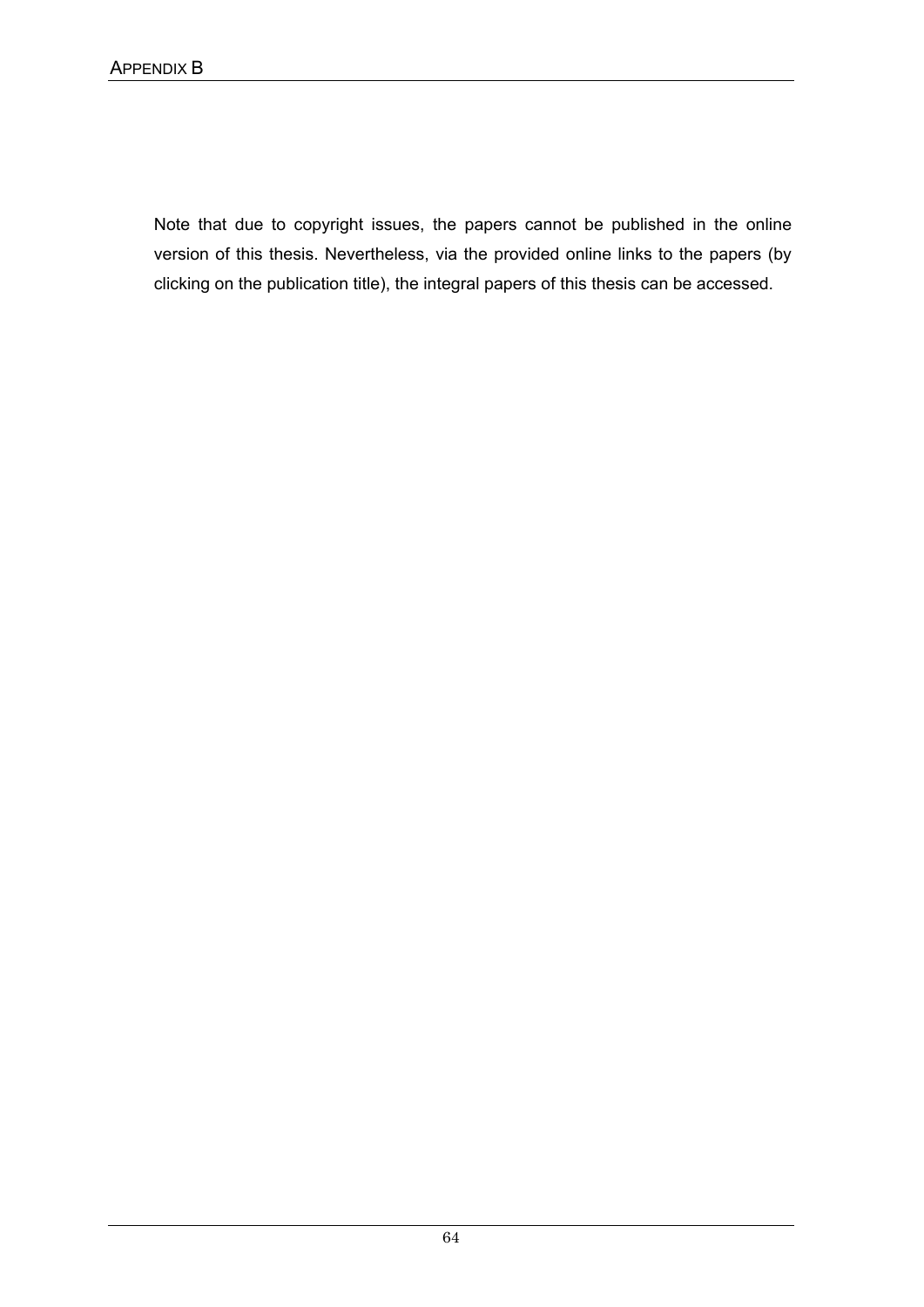#### **PAPER I**

# [Long-time simulation of water distribution](http://www.sciencedirect.com/science/article/pii/S0960148114003991) systems for the design of small hydro power systems

**Sitzenfrei Robert** and Judith von Leon

published in: *Renewable Energy, 72 (2014) p182 - 187*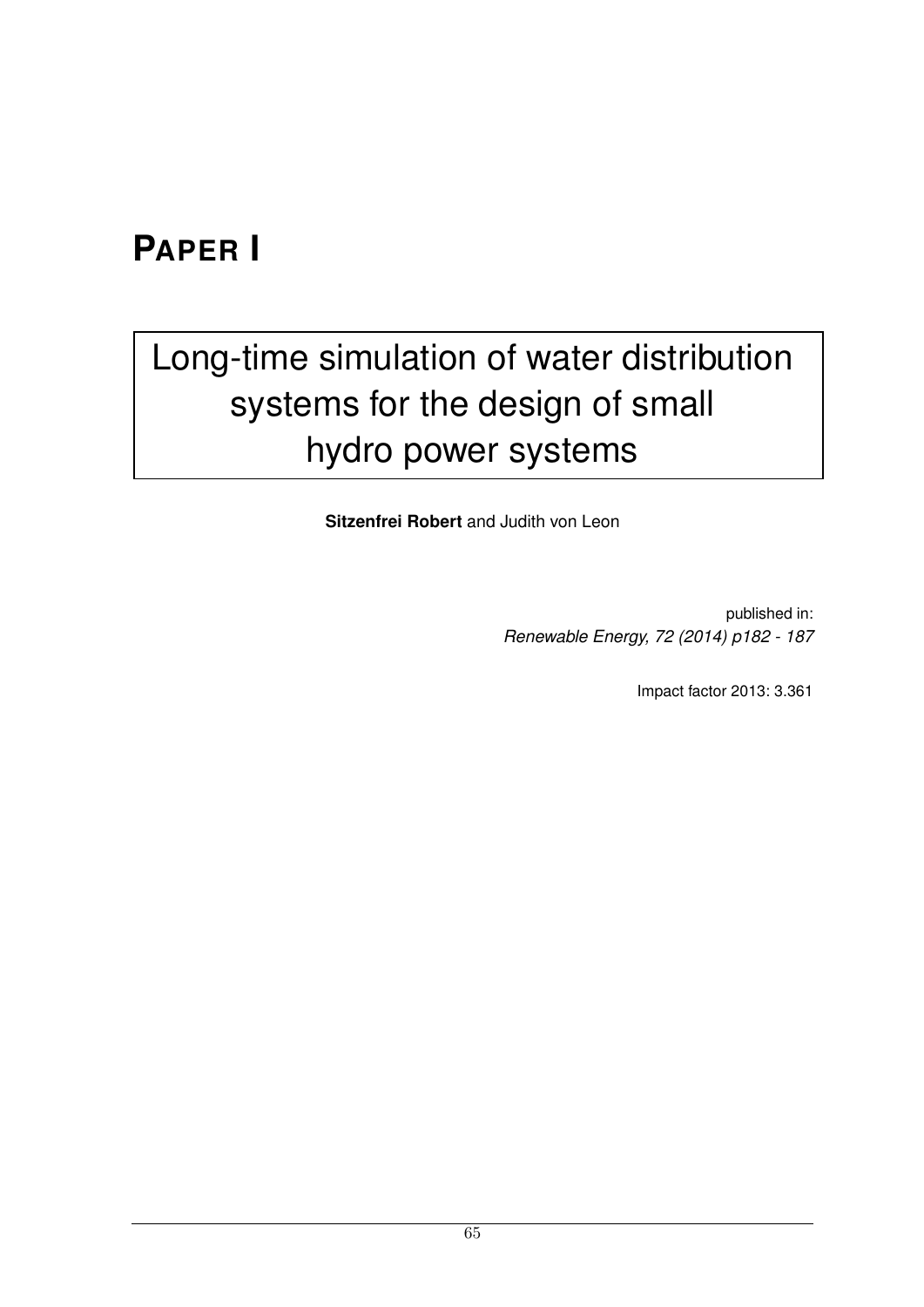## **PAPER II**

## [Optimizing a small hydro power systems in](http://dx.doi.org/10.1061/(ASCE)WR.1943-5452.0000537) a water distribution systems based on long time simulation and future scenarios

**Sitzenfrei Robert** and Wolfgang Rauch

submitted to: *Journal of Water Resources Planning and Management (in press)*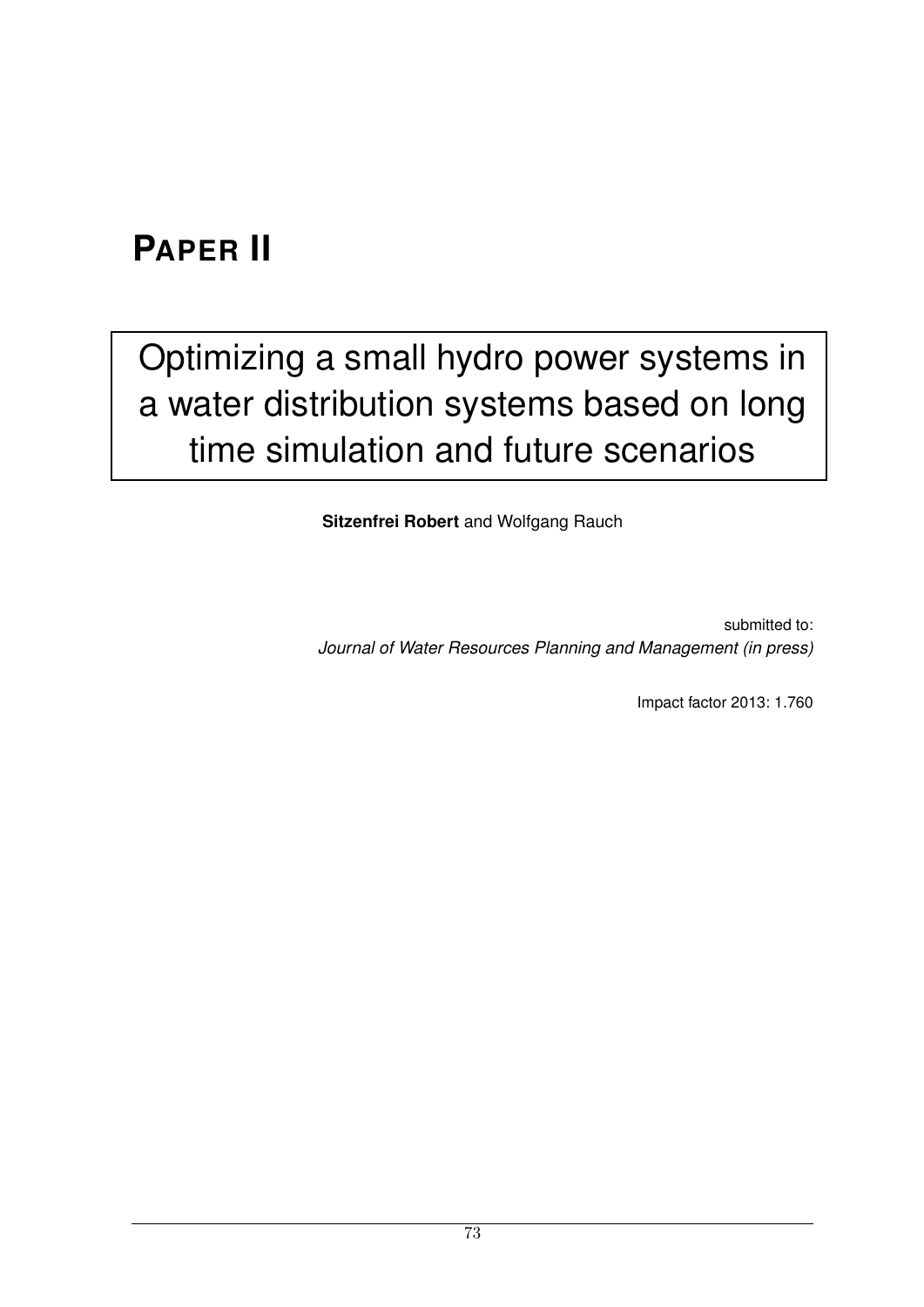### **PAPER III**

# Design and optimization of small [hydropower systems in water distribution](http://www.tandfonline.com/toc/nurw20/current#.VR1TOeGiRDR) networks under consideration of rehabilitation measures

**Sitzenfrei Robert**, Berger Damian and Wolfgang Rauch

submitted to: *Urban Water Journal*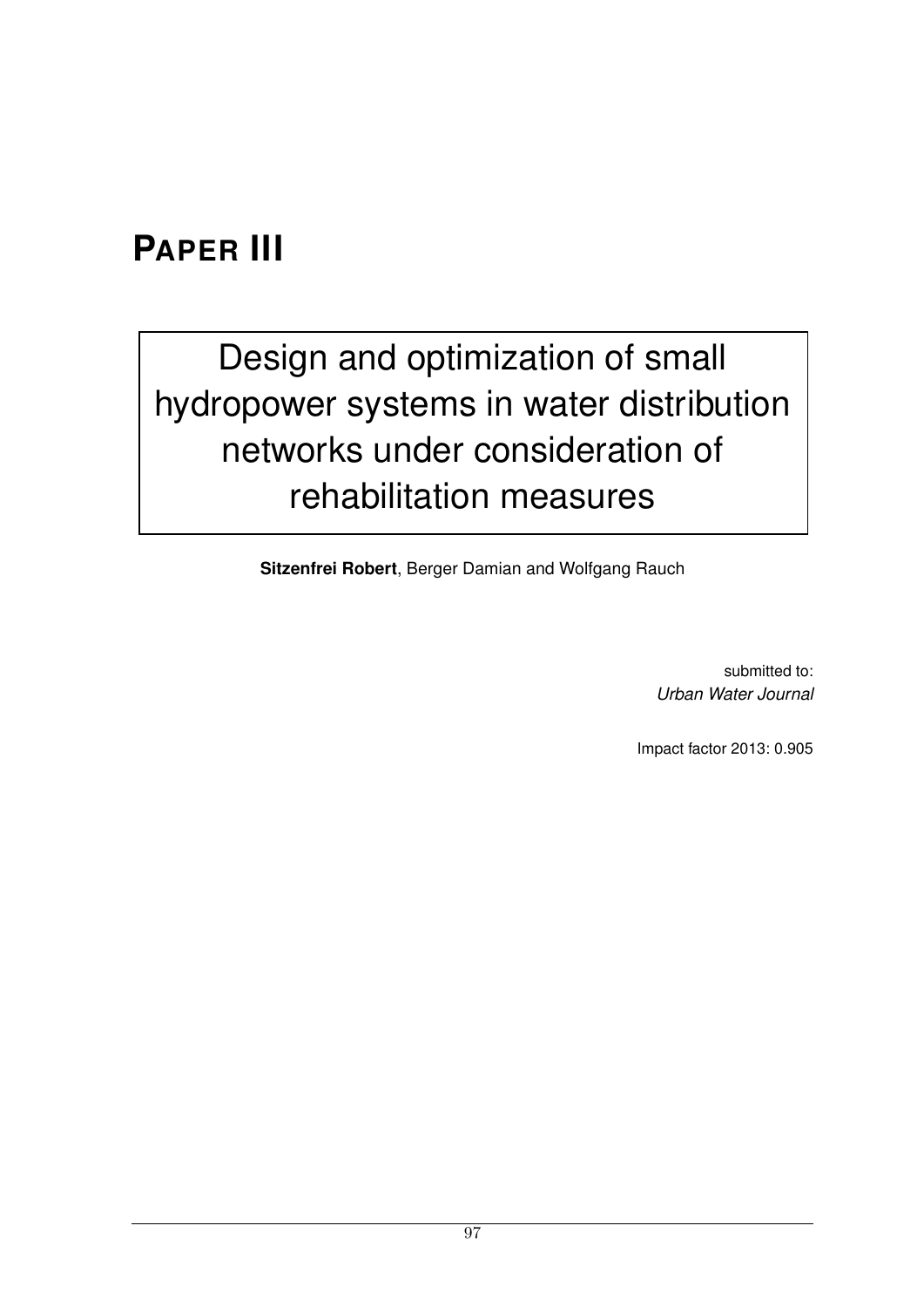### **PAPER IV**

# Design and optimization of small hydropower systems in water distribution [networks based on 10years simulation with](http://www.sciencedirect.com/science/article/pii/S1877705814025909) Epanet2

**Robert Sitzenfrei**, Judith von Leon and Wolfgang Rauch

published in: *Procedia Engineering (2014), 89C, p533-539*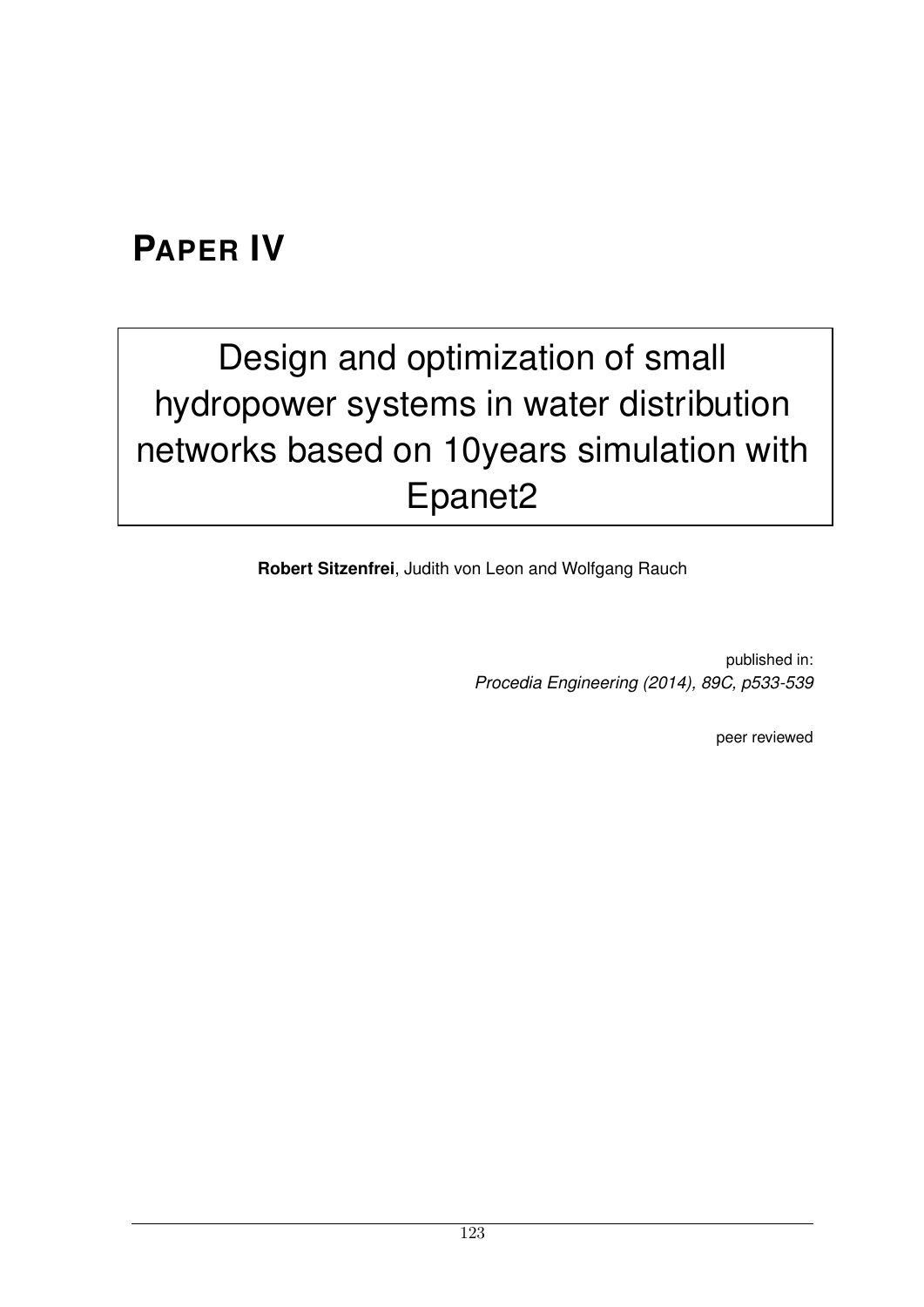### **PAPER V**

# [Stability of traditional urban water systems](http://www.sciencedirect.com/science/article/pii/S1877705814026150) – integrated assessment of transition options

**Robert Sitzenfrei**, Michael Mair and Wolfgang Rauch

published in: *Procedia Engineering (2014), 89C, p727-733*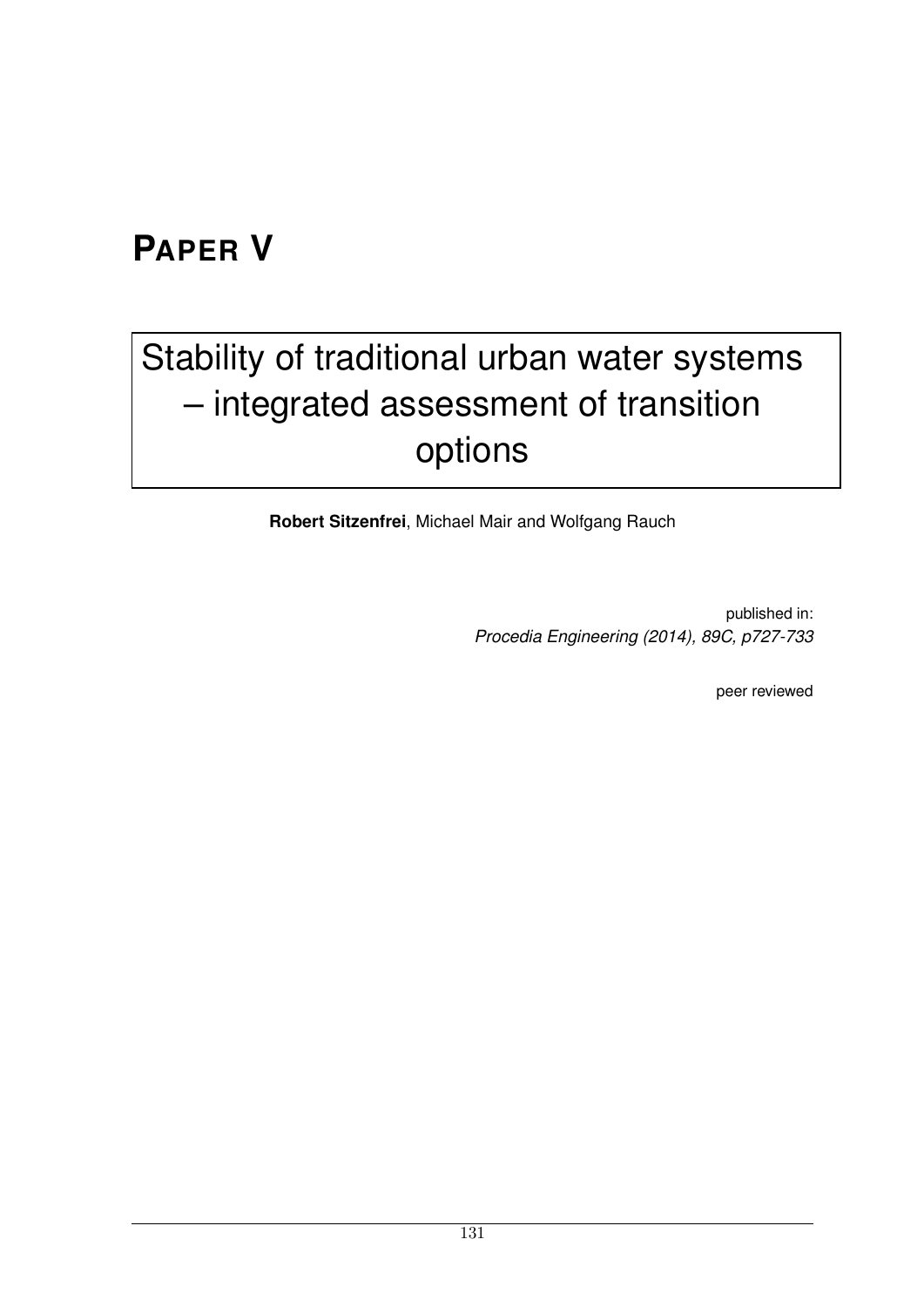### **PAPER VI**

## Integrated hydraulic modelling of water [supply and urban drainage networks for](http://www.iwaponline.com/wst/07011/wst070111817.htm) assessment of decentralized options

**Robert Sitzenfrei** and Wolfgang Rauch

published in: *Water Science and Technology (2014), Vol70(11), p1817-1824*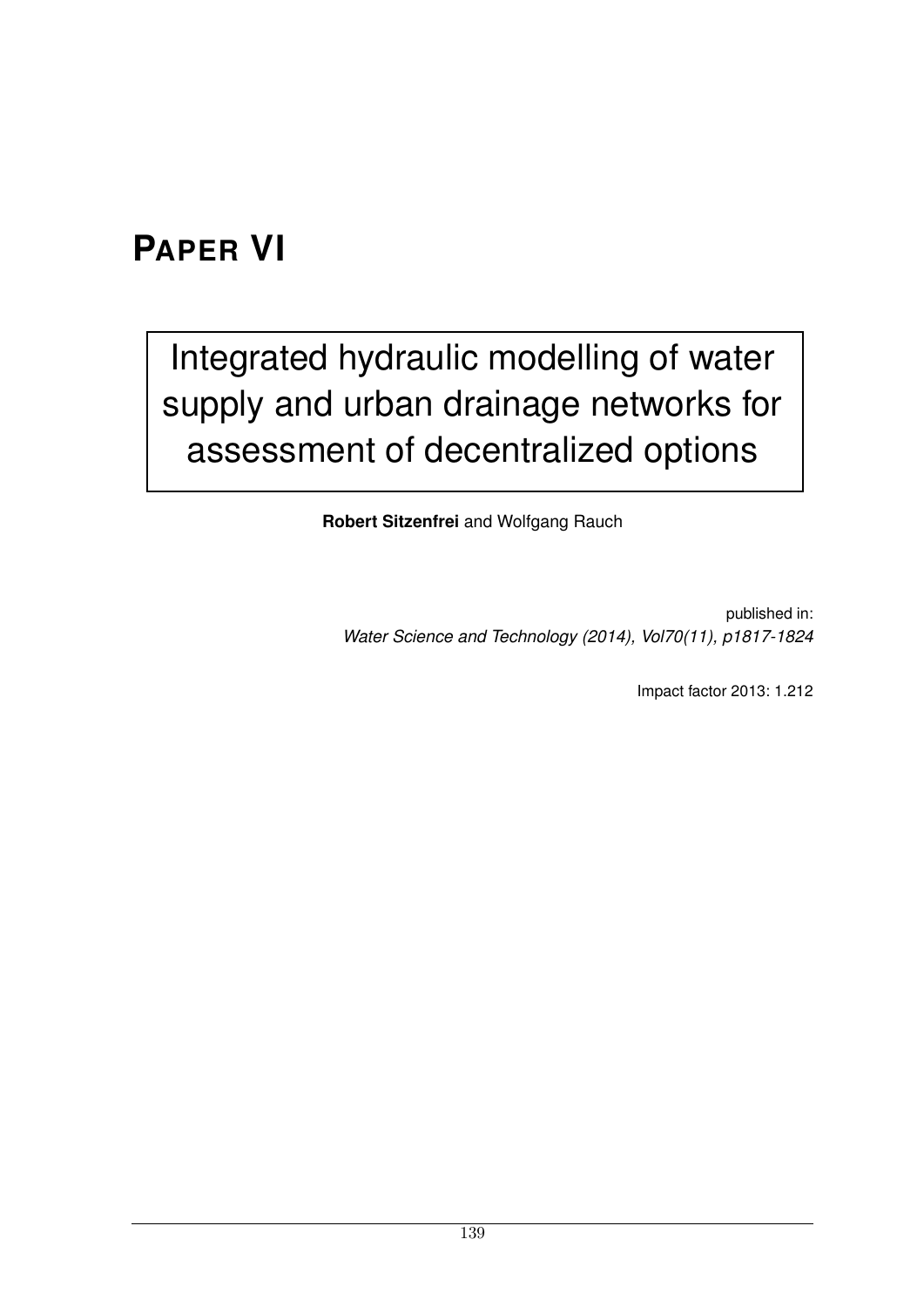## **PAPER VII**

## [Editorial: Modelling the urban water cycle](http://www.iwaponline.com/wst/07011/wst070111717.htm) as part of the city

**Robert Sitzenfrei**, Wolfgang Rauch, Briony Rogers, Richard Dawson, Manfred Kleidorfer

published in: *Water Science and Technology (2014), Vol70(11), p1717-1720*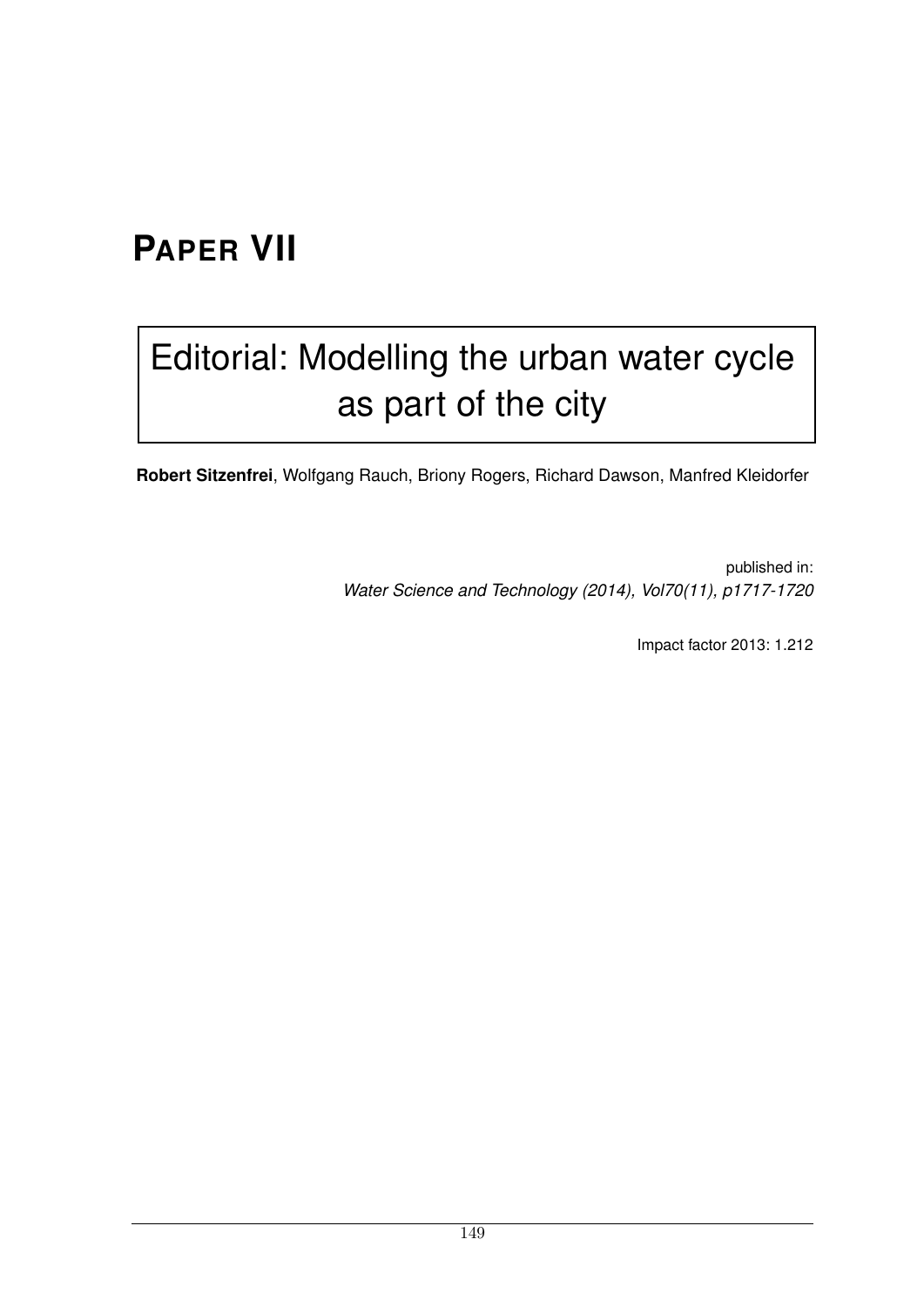## **PAPER VIII**

## [The Quest for a new solver for EPANET2](http://ascelibrary.org/journal/jwrmd5)

Gregor Burger, **Sitzenfrei Robert** Manfred Kleidorfer and Wolfgang Rauch

submitted to: *Journal of Water Resources Planning and Management (in revision)*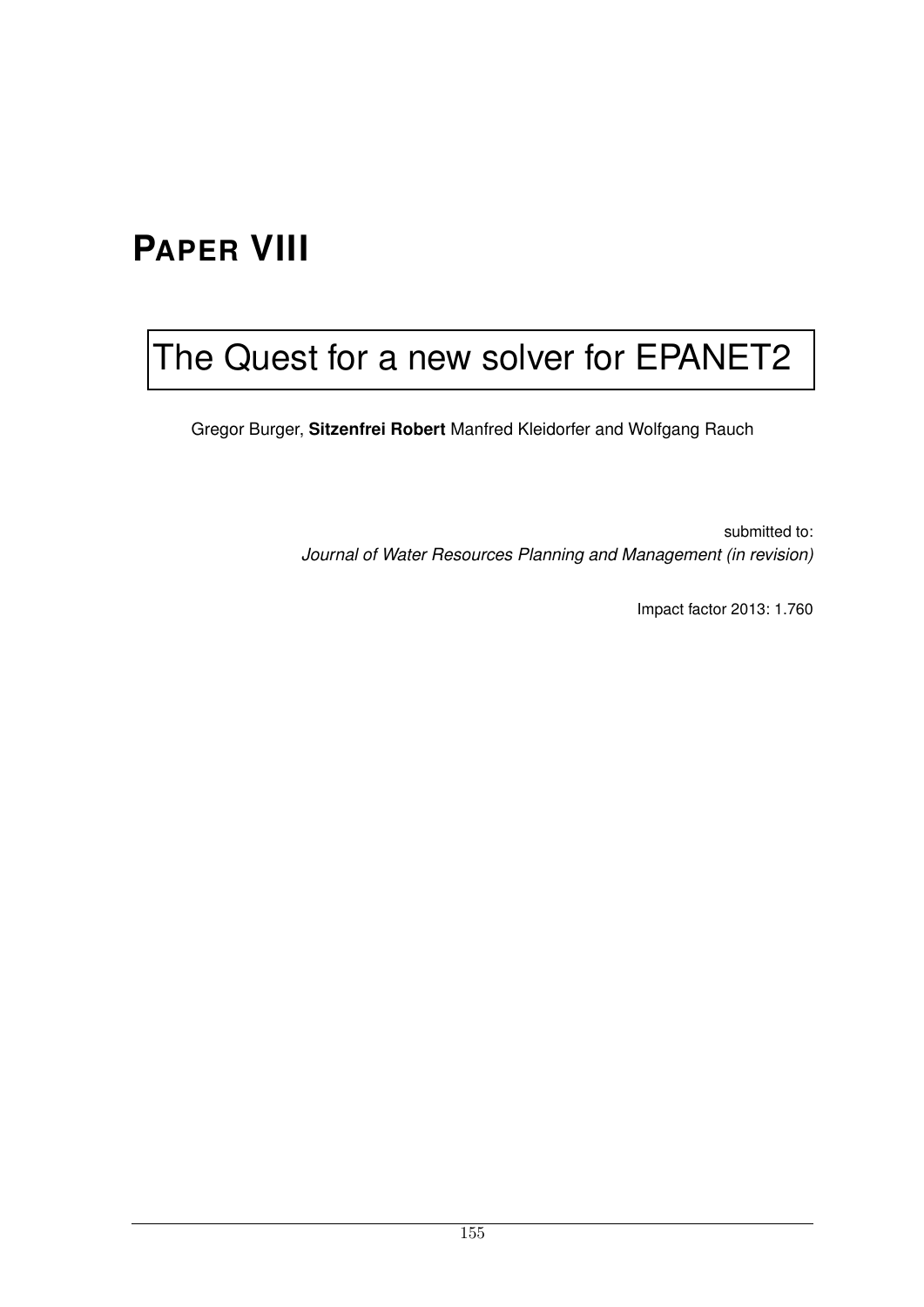### **PAPER IX**

## [Where to find water pipes and sewers?](http://www.tandfonline.com/toc/nsie20/current#.VR1UieGiRDQ) On the correlation of infrastructure networks in the urban environment

Michael Mair, Wolfgang Rauch and **Sitzenfrei Robert**

submitted to: *Structure and Infrastructure Engineering*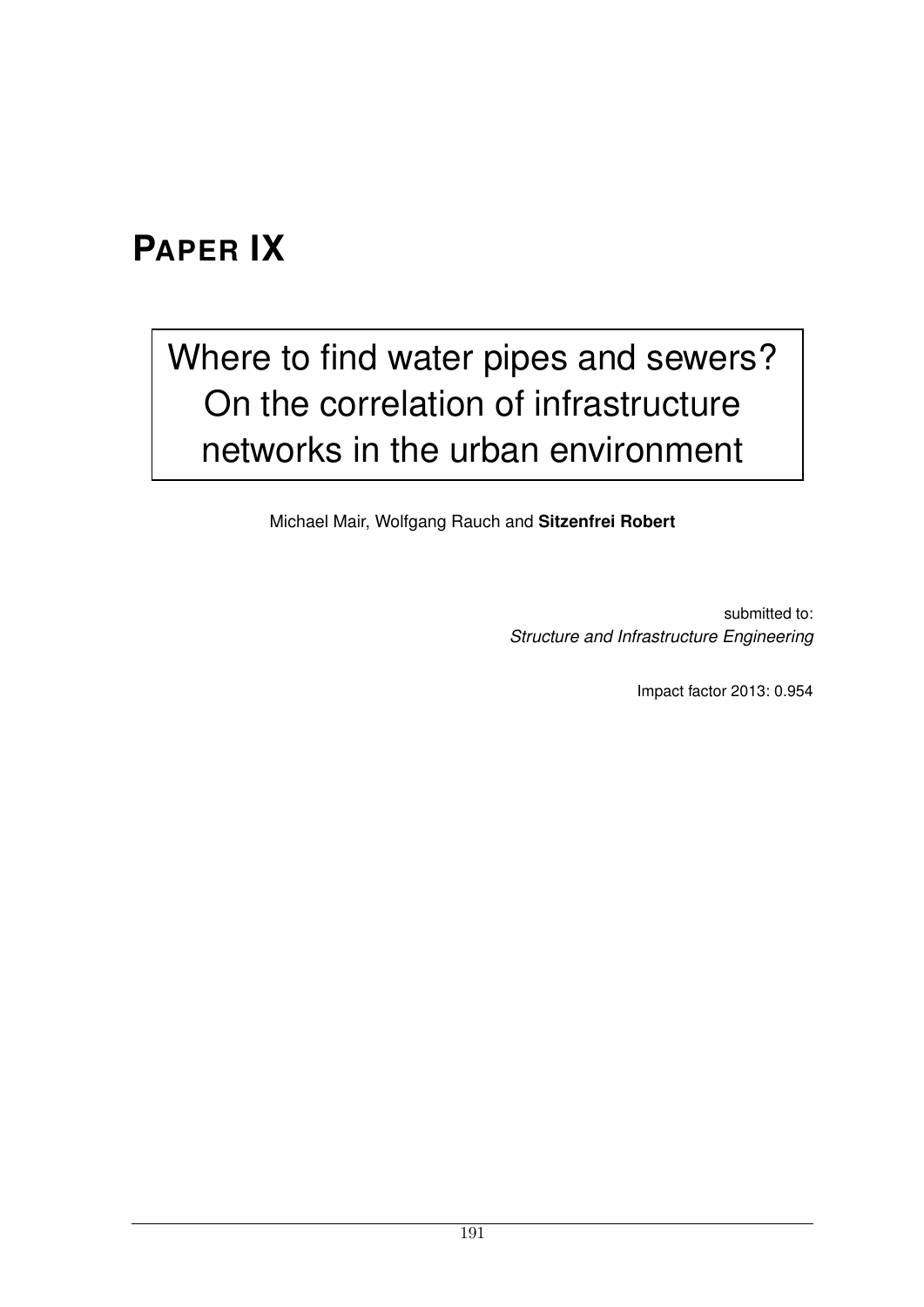## **PAPER X**

## [Dealing with limited data in rehabilitation](http://www.tandfonline.com/doi/full/10.1080/15732479.2015.1017730#) management of water supply networks

Franz Tscheikner-Gratl, **Robert Sitzenfrei**, Wolfgang Rauch and Manfred Kleidorfer

submitted to: *Structure and Infrastructure Engineering (in press)*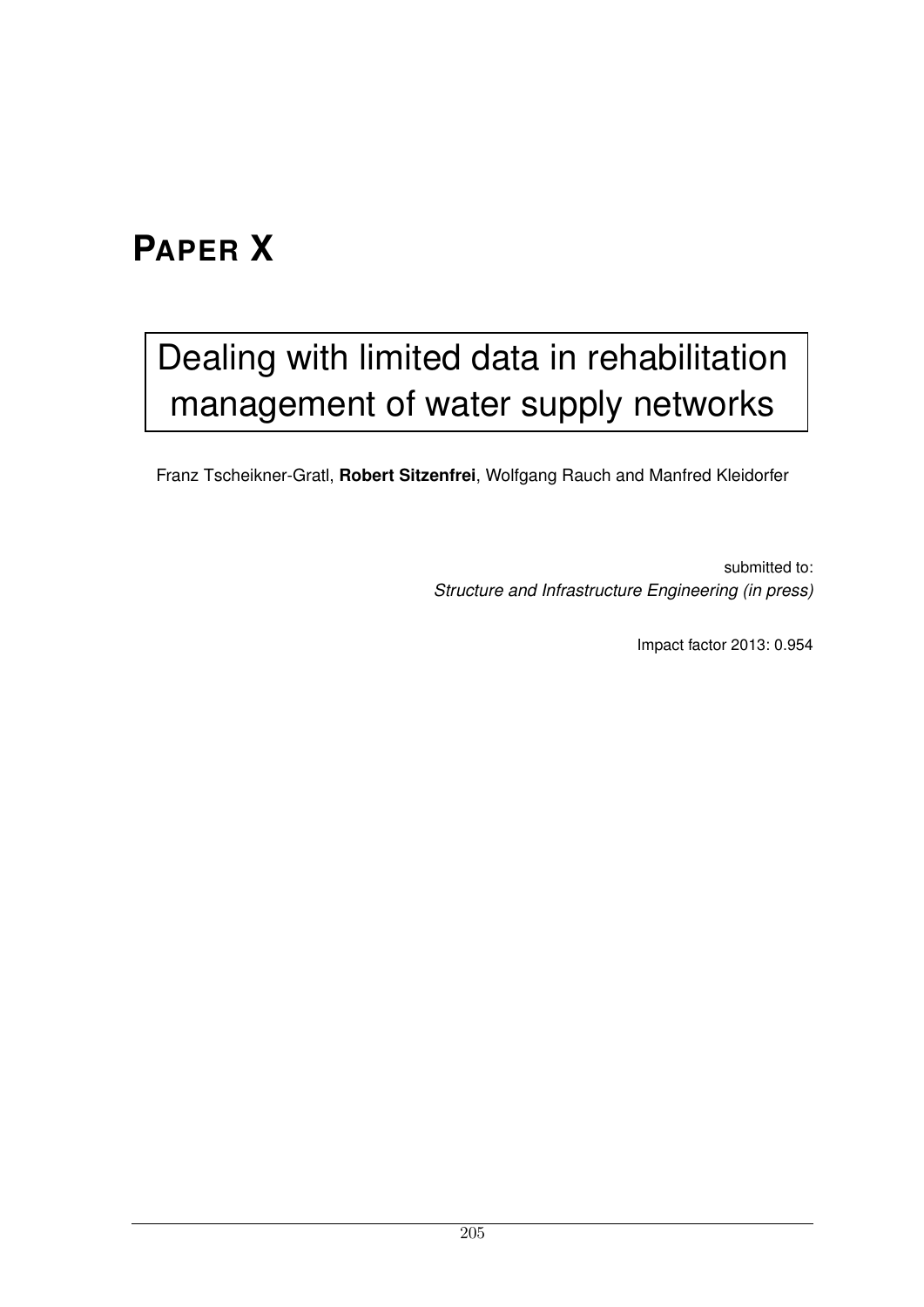## **PAPER XI**

# [Integrated rehabilitation planning of urban](http://www.tandfonline.com/doi/abs/10.1080/1573062X.2015.1057174#) infrastructure systems using a street section priority model

Franz Tscheikner-Gratl, **Sitzenfrei Robert**, Wolfgang Rauch and Manfred Kleidorfer

submitted to: *Urban Water Journal*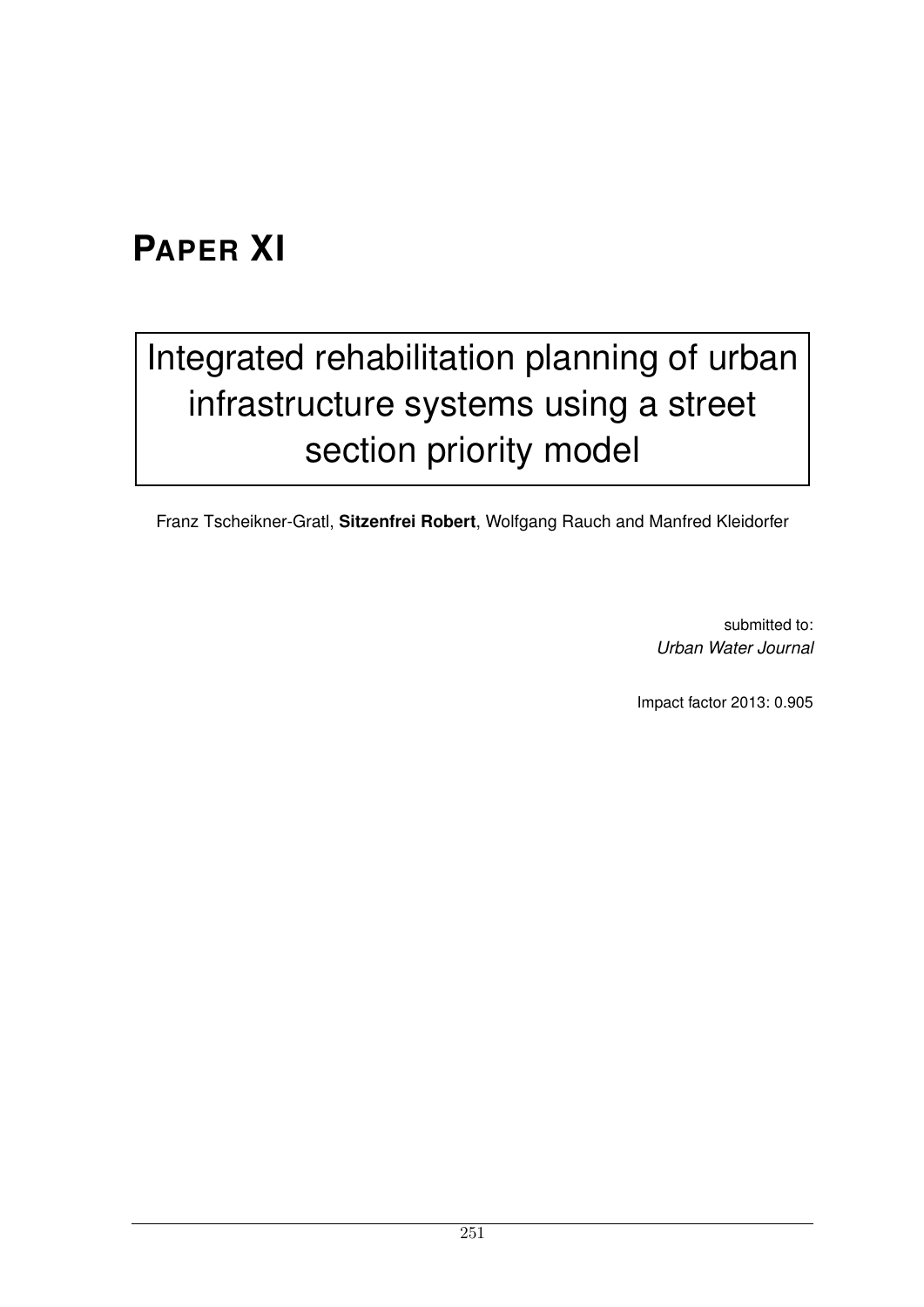## **PAPER XII**

## [What can we learn from historical water](http://dx.doi.org/10.1061/9780784479162.086) network transition?

**Sitzenfrei Robert**, Michael Mair, Franz Tscheikner-Gratl, Bernhard Hupfauf and Wolfgang Rauch

submitted to: *Proceedings of the World Environmental and Water Resources Congress 2015 (in press)*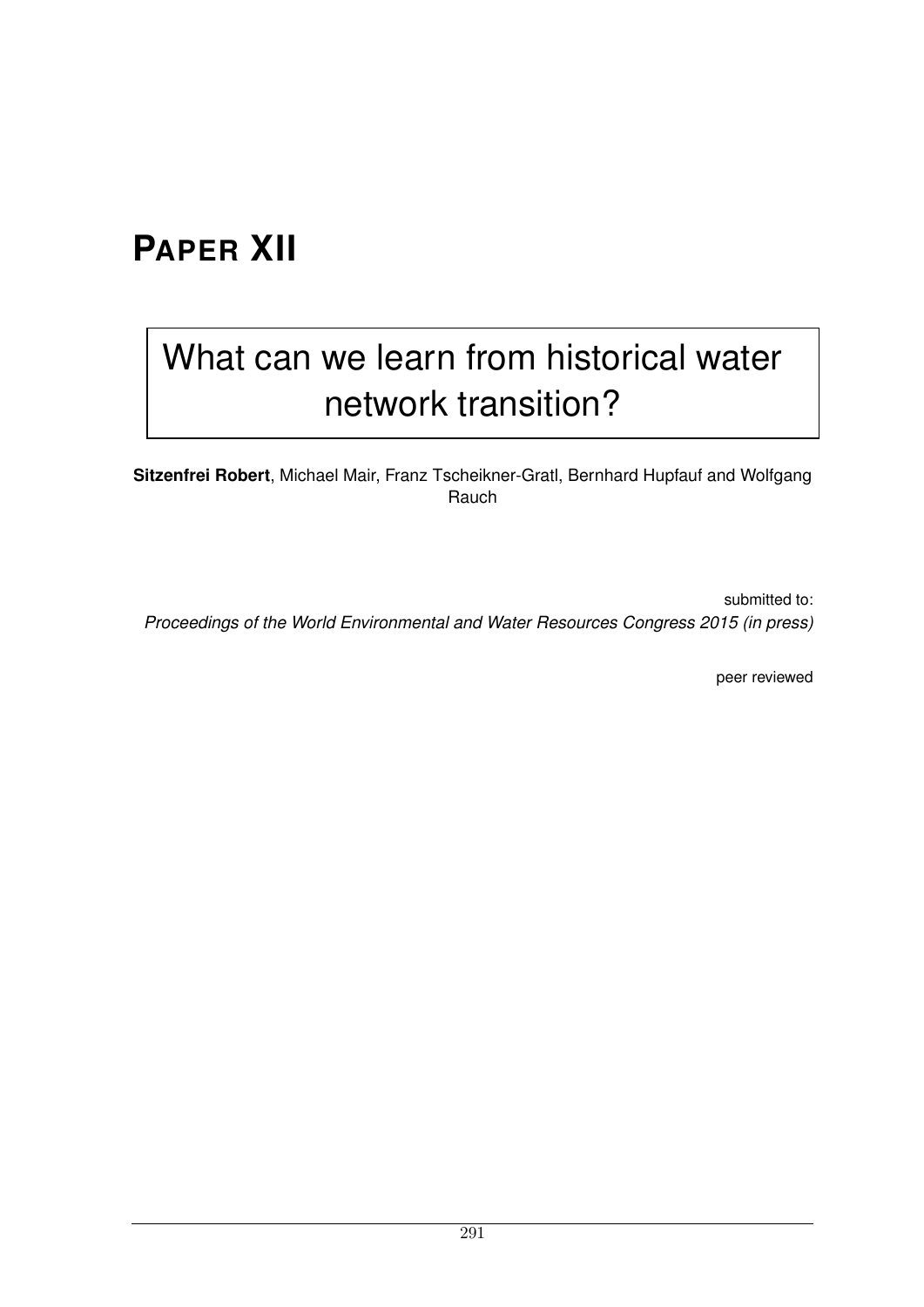## **PAPER XIII**

## Integrated rehabilitation management by [prioritization of rehabilitation areas for small](http://dx.doi.org/10.1061/9780784479162.201) and medium sized municipalities

Franz Tscheikner-Gratl, **Sitzenfrei Robert**, Christina Stibernitz, Wolfgang Rauch and Manfred Kleidorfer

submitted to: *Proceedings of the World Environmental and Water Resources Congress 2015 (in press)*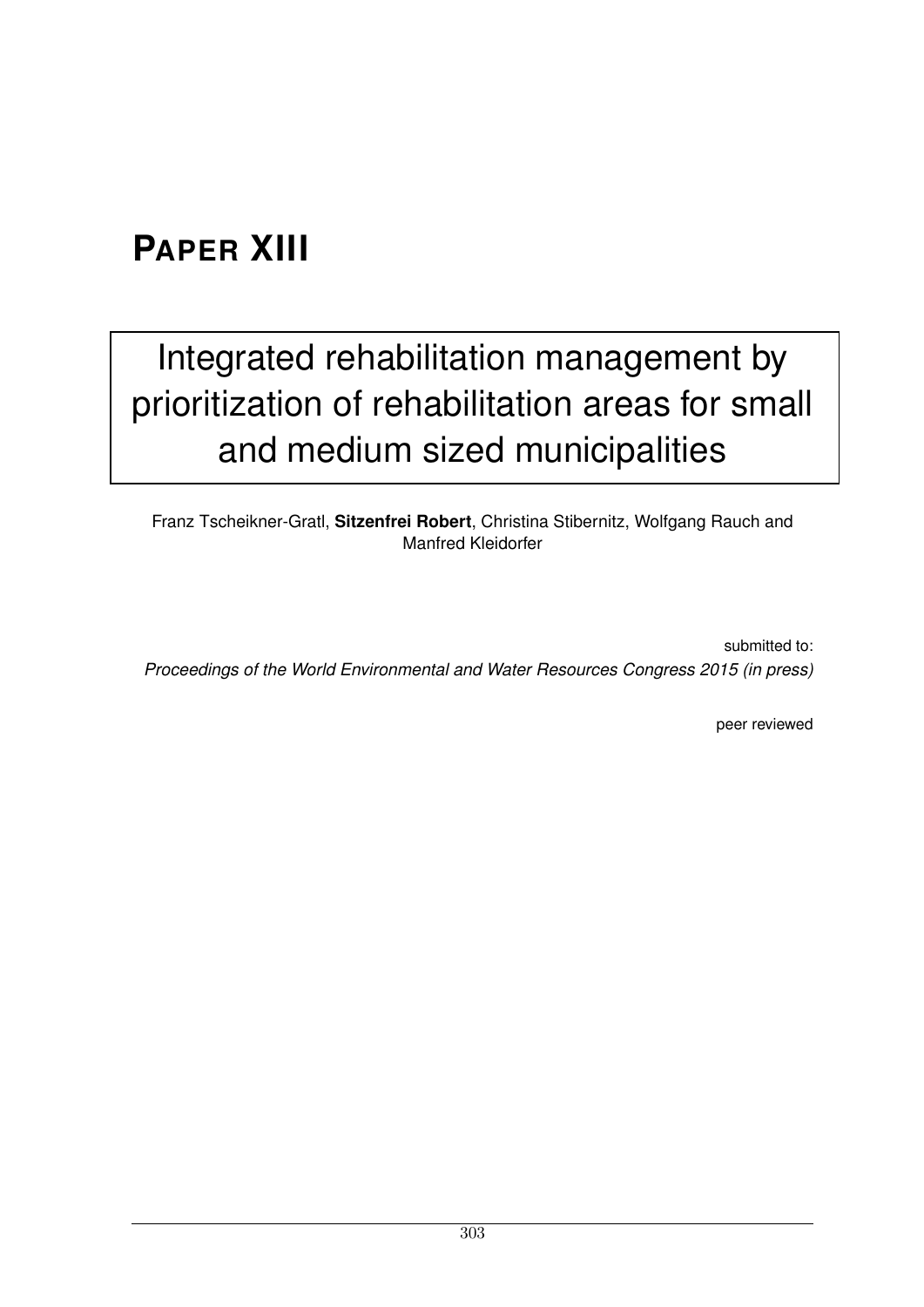### **PAPER XIV**

# Stochastic performance assessment and [optimization strategies of the water supply](http://dx.doi.org/10.1061/9780784479162.080) network transition of Kiruna during city relocation

Jonatan Zischg, Michael Mair, Wolfgang Rauch and **Sitzenfrei Robert**

submitted to: *Proceedings of the World Environmental and Water Resources Congress 2015 (in press)*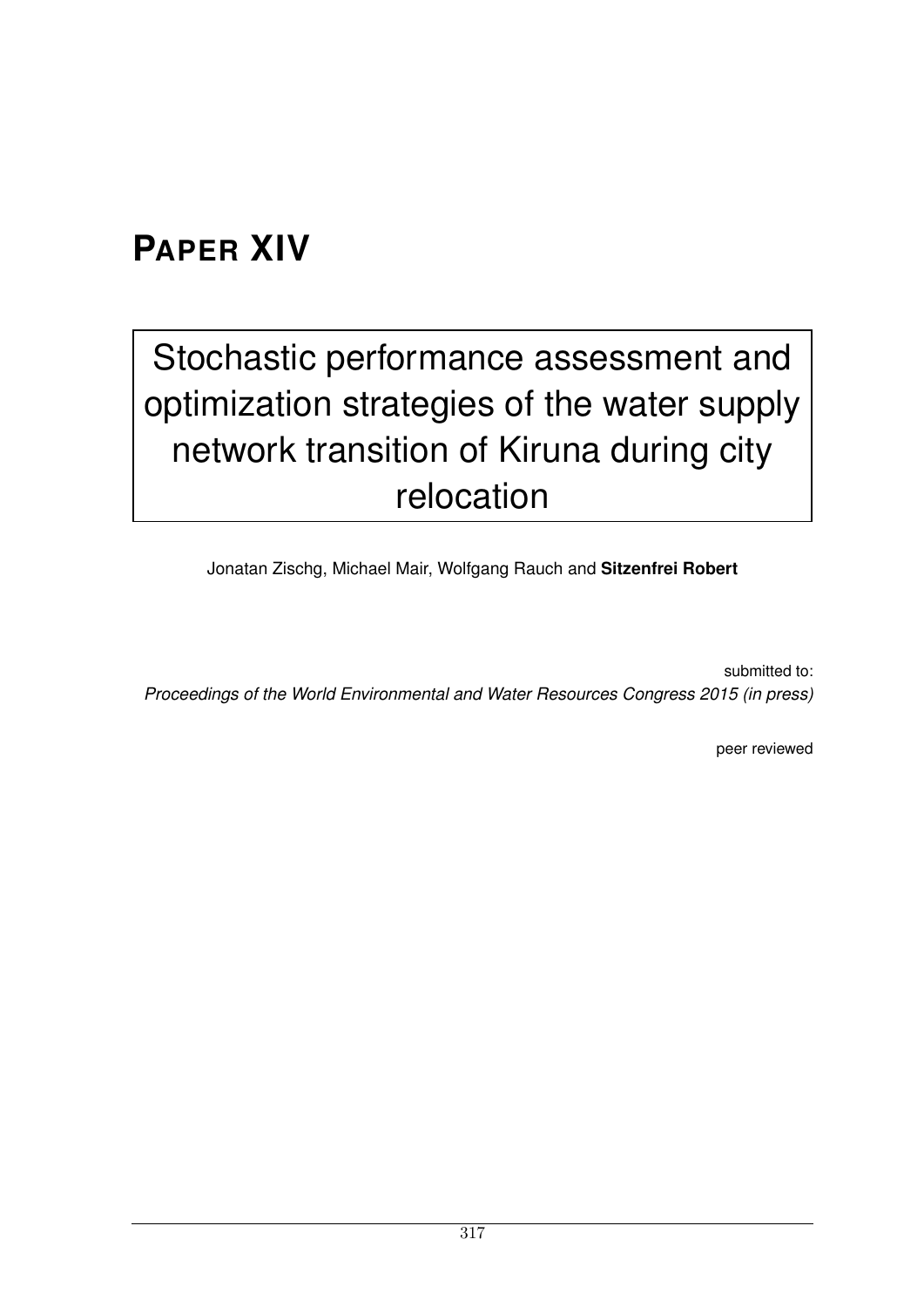### **PAPER XV**

# [OWAV-Arbeitsbehelfs 43: Leitfaden zur](http://rd.springer.com/article/10.1007%2Fs00506-014-0179-6) ¨ Anwendung der Thermalformel des ÖWAV Regelblattes 207

Wolfgang Rauch and **Robert Sitzenfrei**

published in: *OWAV ¨ Osterreichische Wasser- und Abfallwirtschaft (2014) ¨*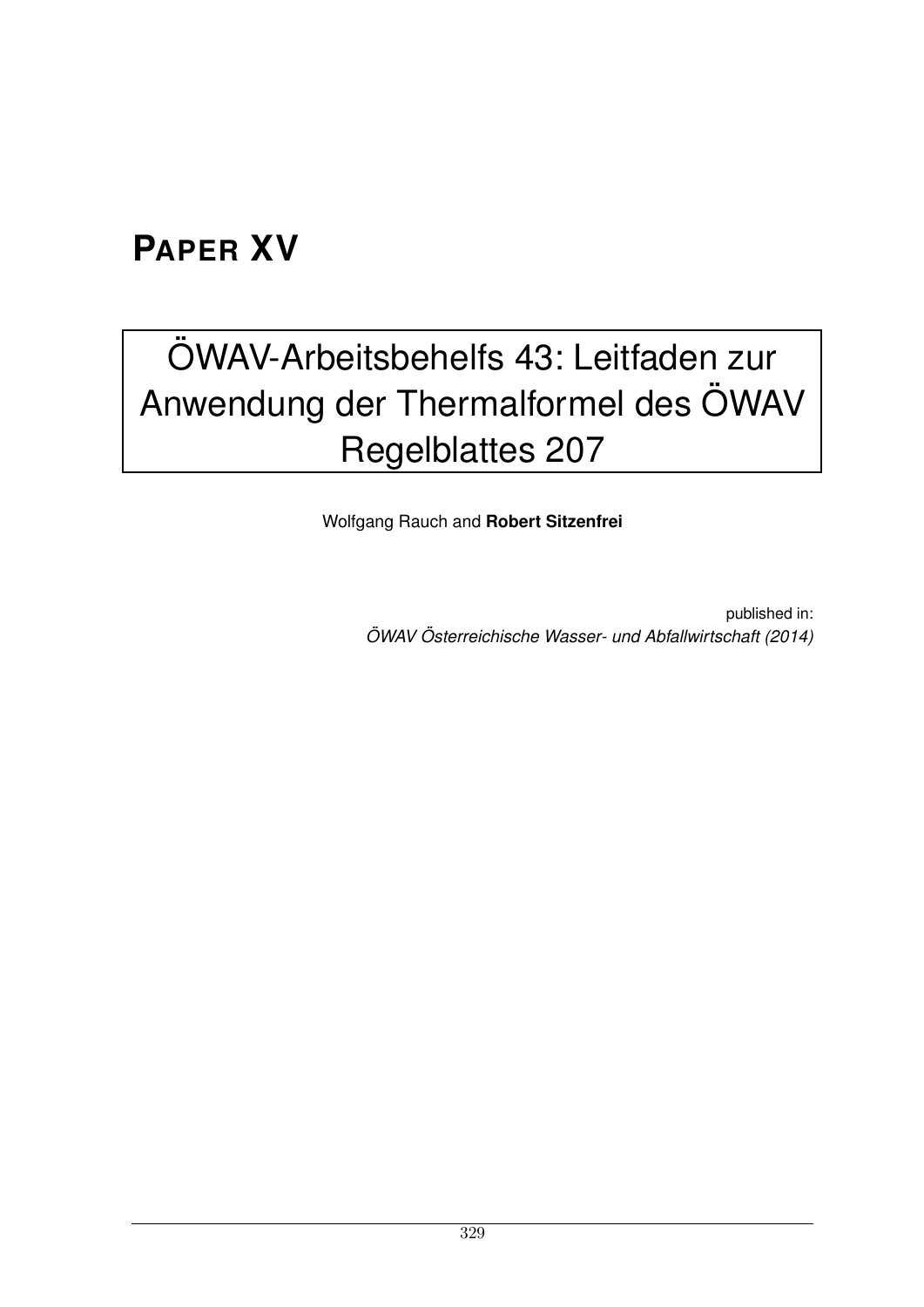### **PAPER XVI**

## [The application of Web-GIS for improving](http://www.iwaponline.com/wst/07011/wst070111838.htm) urban water cycle modelling

Michael Mair, Christian Mikovits, Markus Sengthaler, Martin Schöpf, Heiko Kinzel, Christian Urich, Manfred Kleidorfer, **Robert Sitzenfrei** and Wolfgang Rauch

> published in: *Water Science and Technology (2014), Vol70(11), p1838-1846*

> > Impact factor 2013: 1.212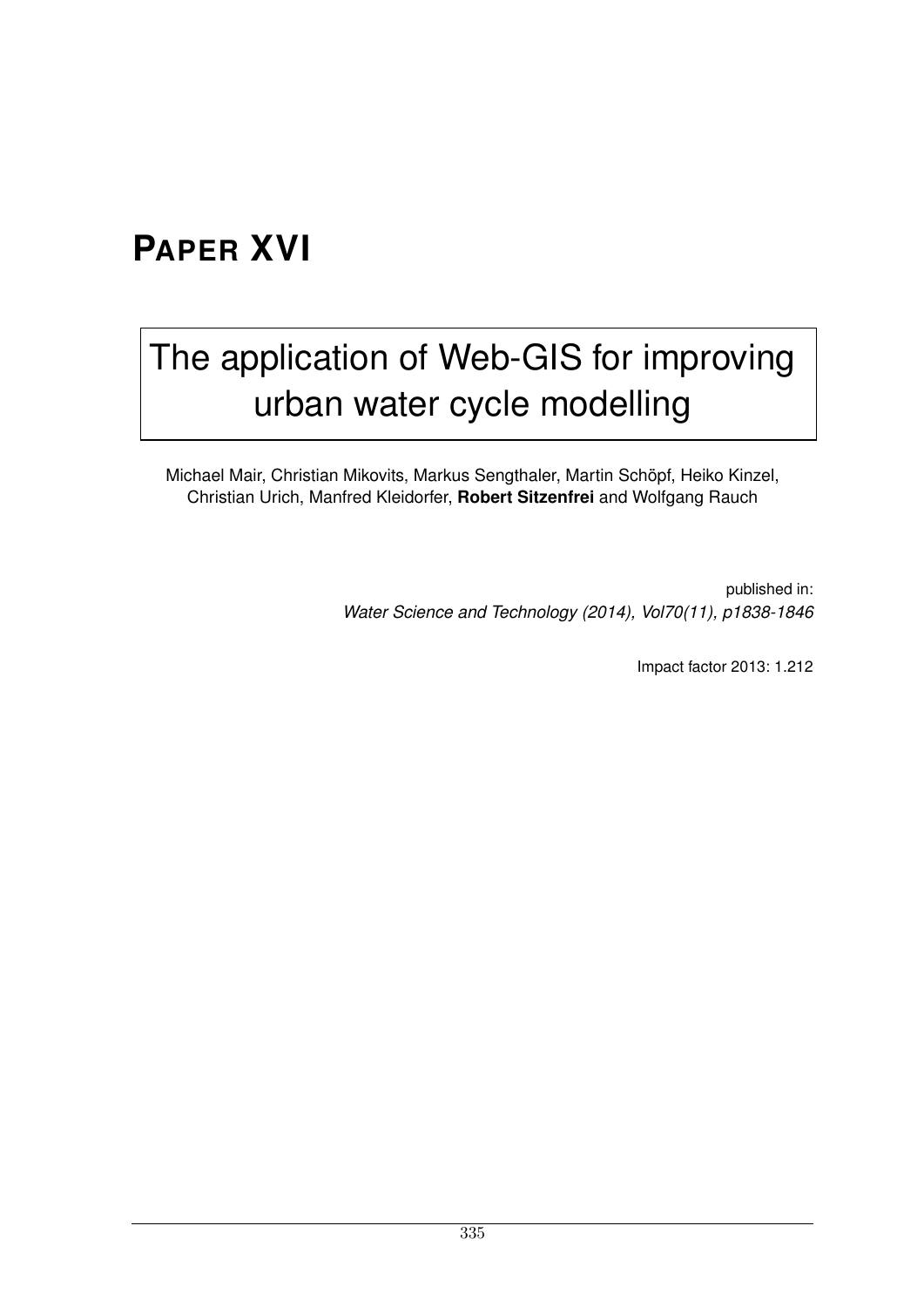### **PAPER XVII**

## [Von den Daten zum Modell: Anforderungen](https://www.wau.boku.ac.at/sig/wienermitteilungen/) an hydraulische Entwässerungsmodelle in kleineren und mittleren Gemeinden

Manfred Kleidorfer, Ulrich Tschiesche, Franz Tscheikner-Gratl, **Robert Sitzenfrei**, Florian Kretschmer, Dirk Muschalla, Thomas Ertl and Wolfgang Rauch

> published in: *Wiener Mitteilungen, Band 231 (2014)*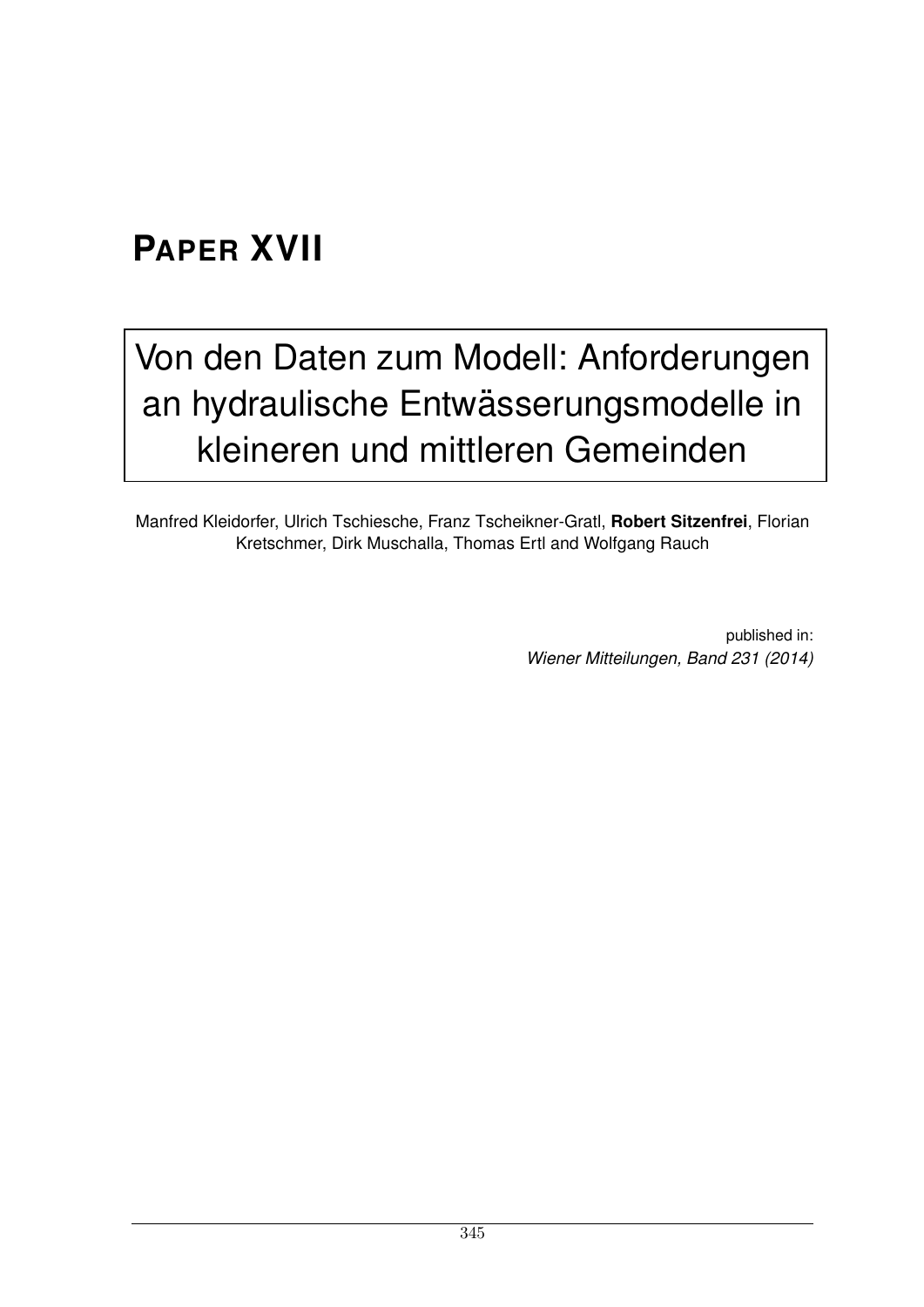## **PAPER XVIII**

# [Investigating transitions of centralized water](http://www.sciencedirect.com/science/article/pii/S1877705814001738) infrastructure to decentralized solutions – an integrated approach

**Robert Sitzenfrei** and Wolfgang Rauch

published in: *Procedia Engineering (2014), 70, p1549-1557*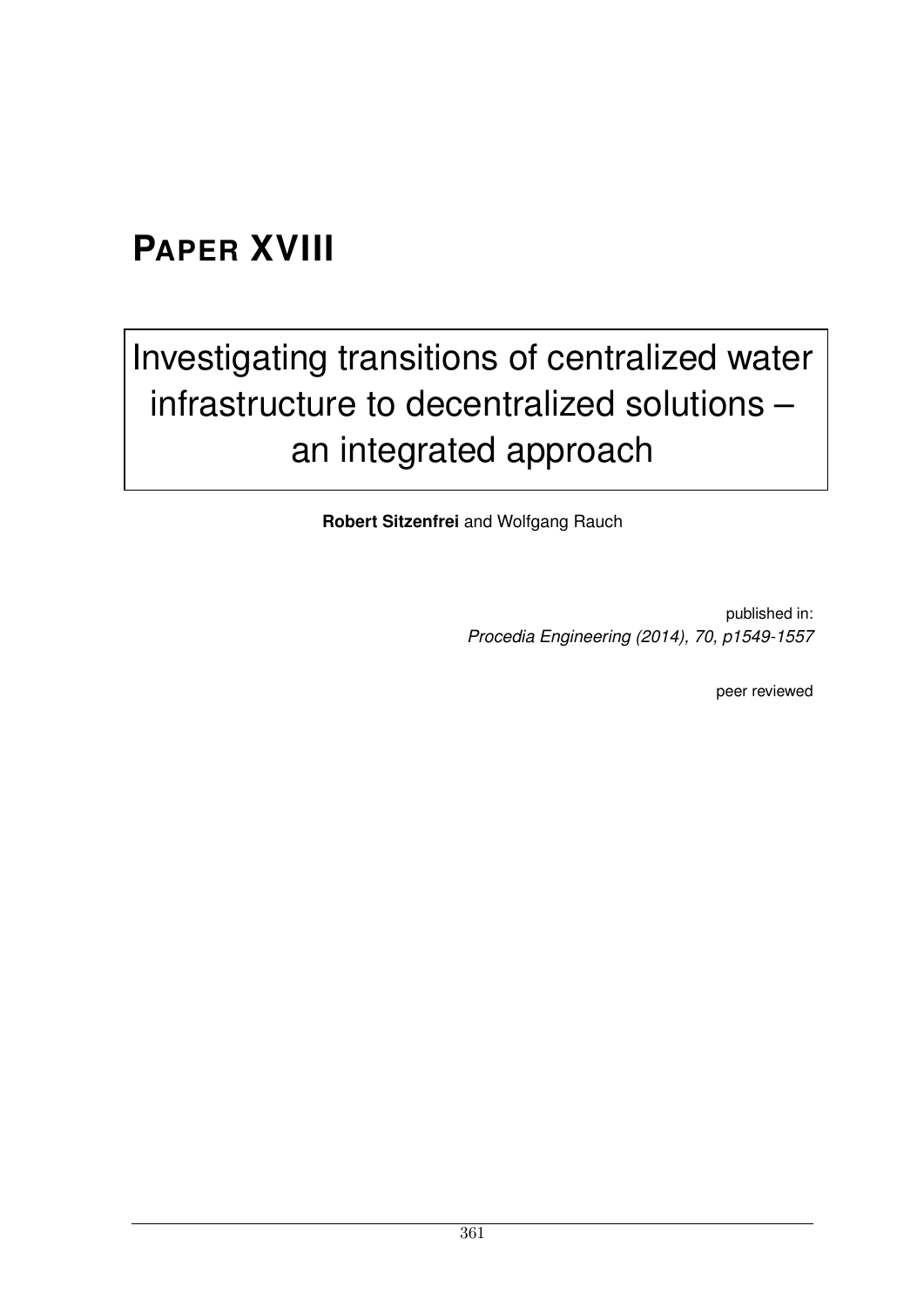### **PAPER XIX**

## [Improving Incomplete Water Distribution](http://www.sciencedirect.com/science/article/pii/S1877705814001192) System Data

Michael Mair, Wolfgang Rauch and **Robert Sitzenfrei**

published in: *Procedia Engineering (2014), 70, p1055-1062*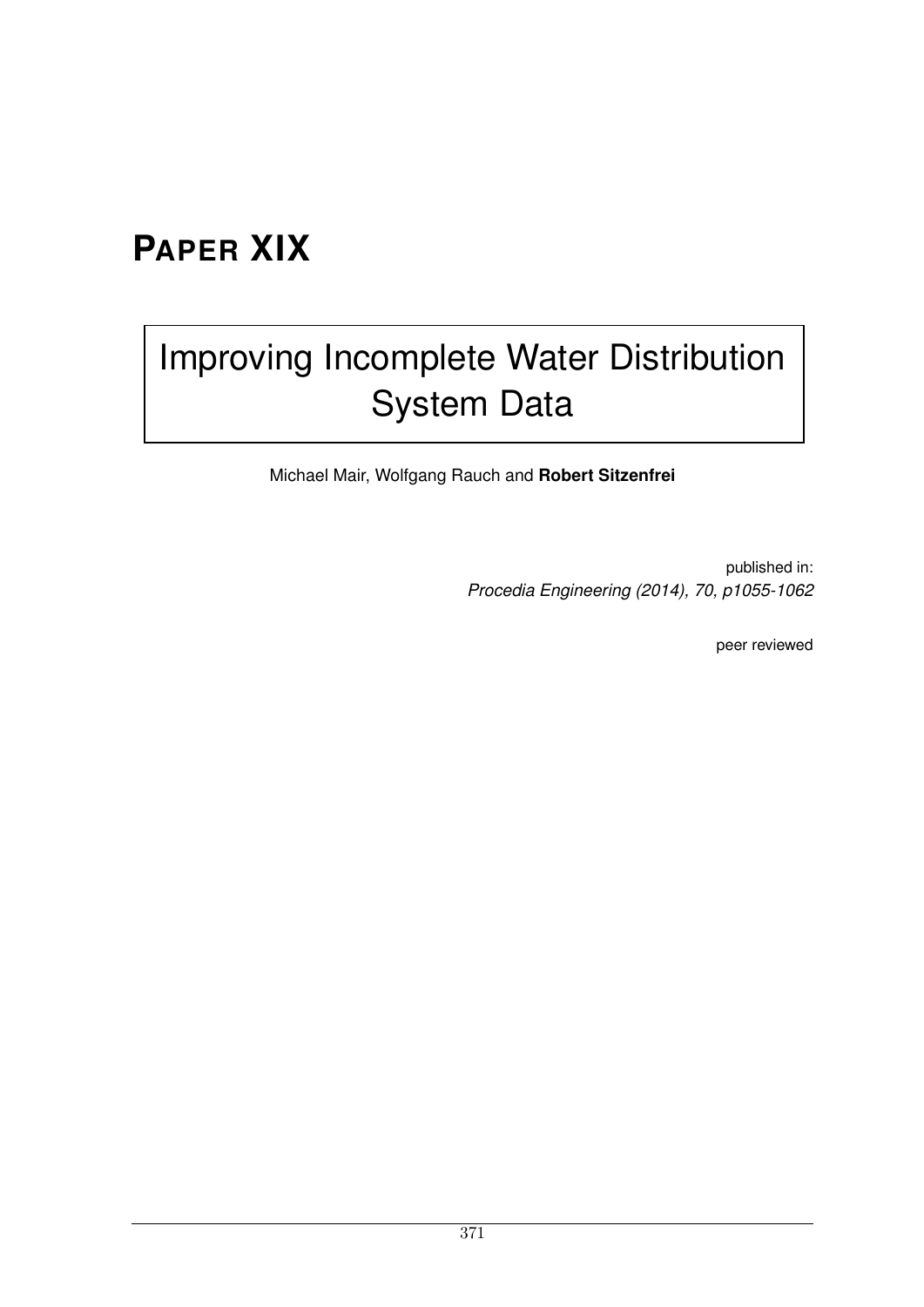### **PAPER XX**

## [Simplifying impact of urban development](http://www.iwaponline.com/wst/07011/wst070111808.htm) on sewer systems

Manfred Kleidorfer, **Robert Sitzenfrei** and Wolfgang Rauch

published in: *Water Science and Technology (2014), Vol70(11), p1808-1816*

Impact factor 2013: 1.212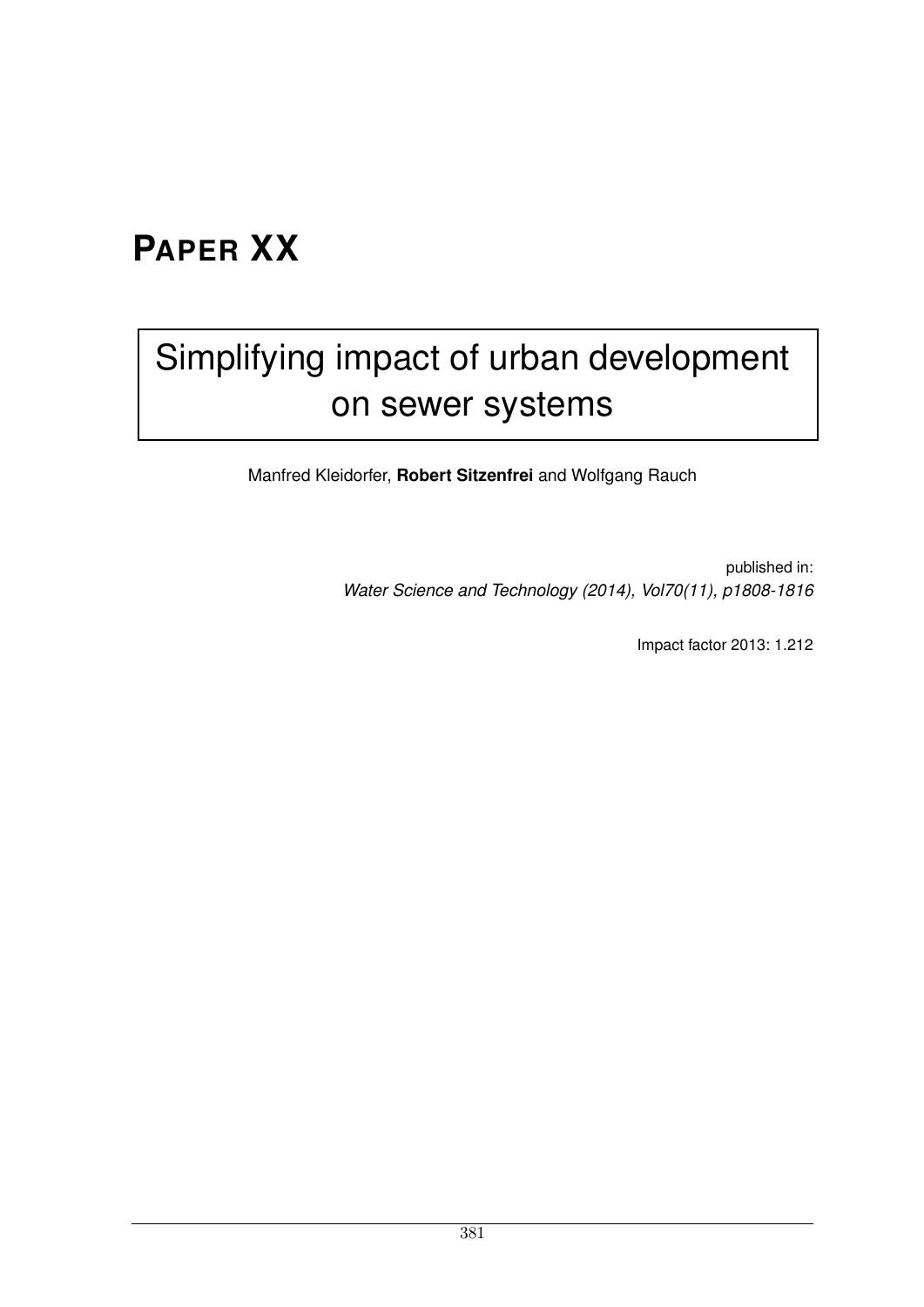### **PAPER XXI**

## [Assessing model structure uncertainties in](http://dx.doi.org/10.1061/9780784413548.055) water distribution models

**Sitzenfrei Robert**, Michael Mair, Kegong Diao and Wolfgang Rauch

published in: *Proceedings of the World Environmental and Water Resources Congress 2014*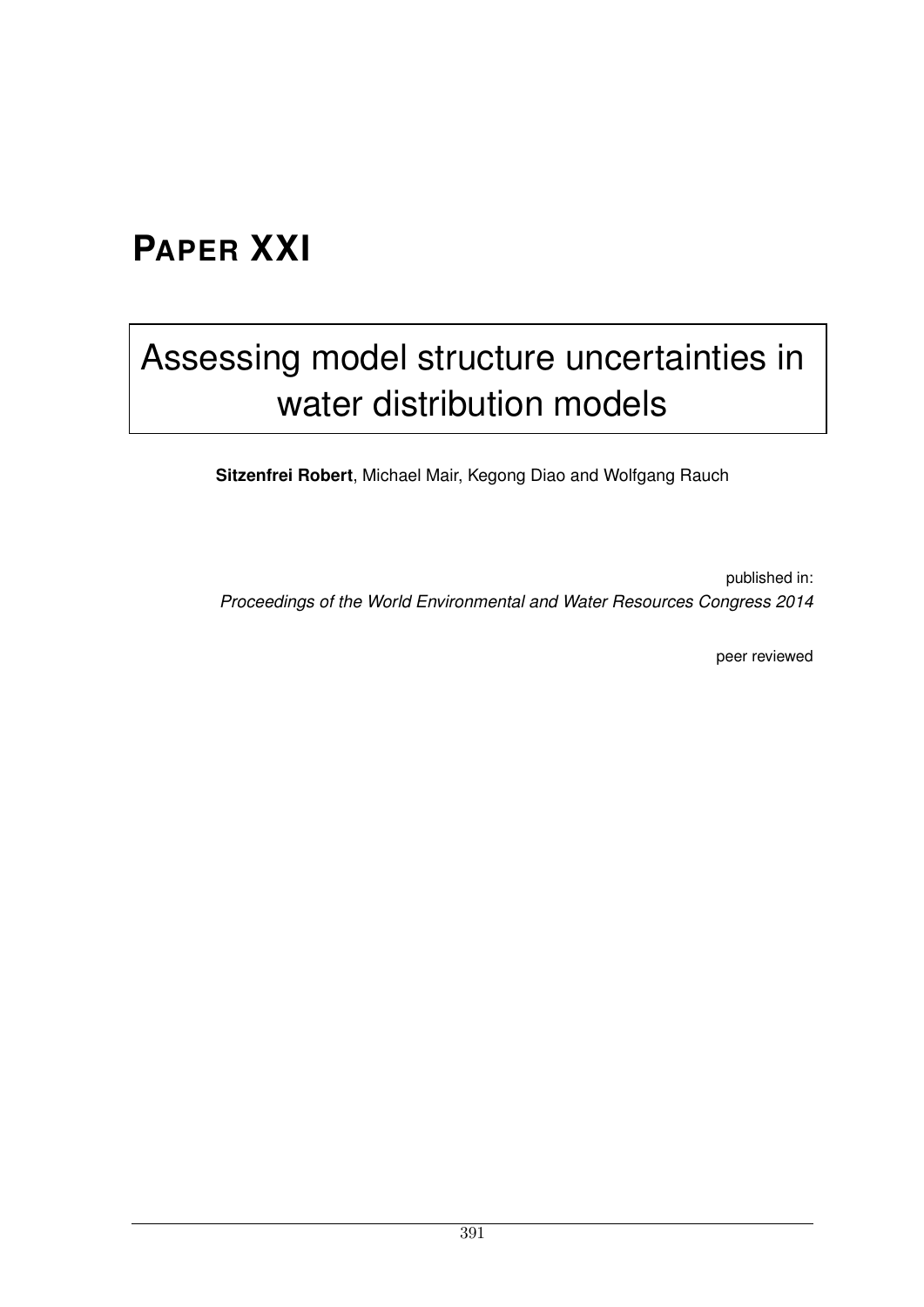#### **PAPER XXII**

# Spanning tree based algorithm for [generating water distribution network sets](http://dx.doi.org/10.1061/9780784413548.050) by using street network data sets

Michael Mair, Wolfgang Rauch and **Sitzenfrei Robert**

published in: *Proceedings of the World Environmental and Water Resources Congress 2014*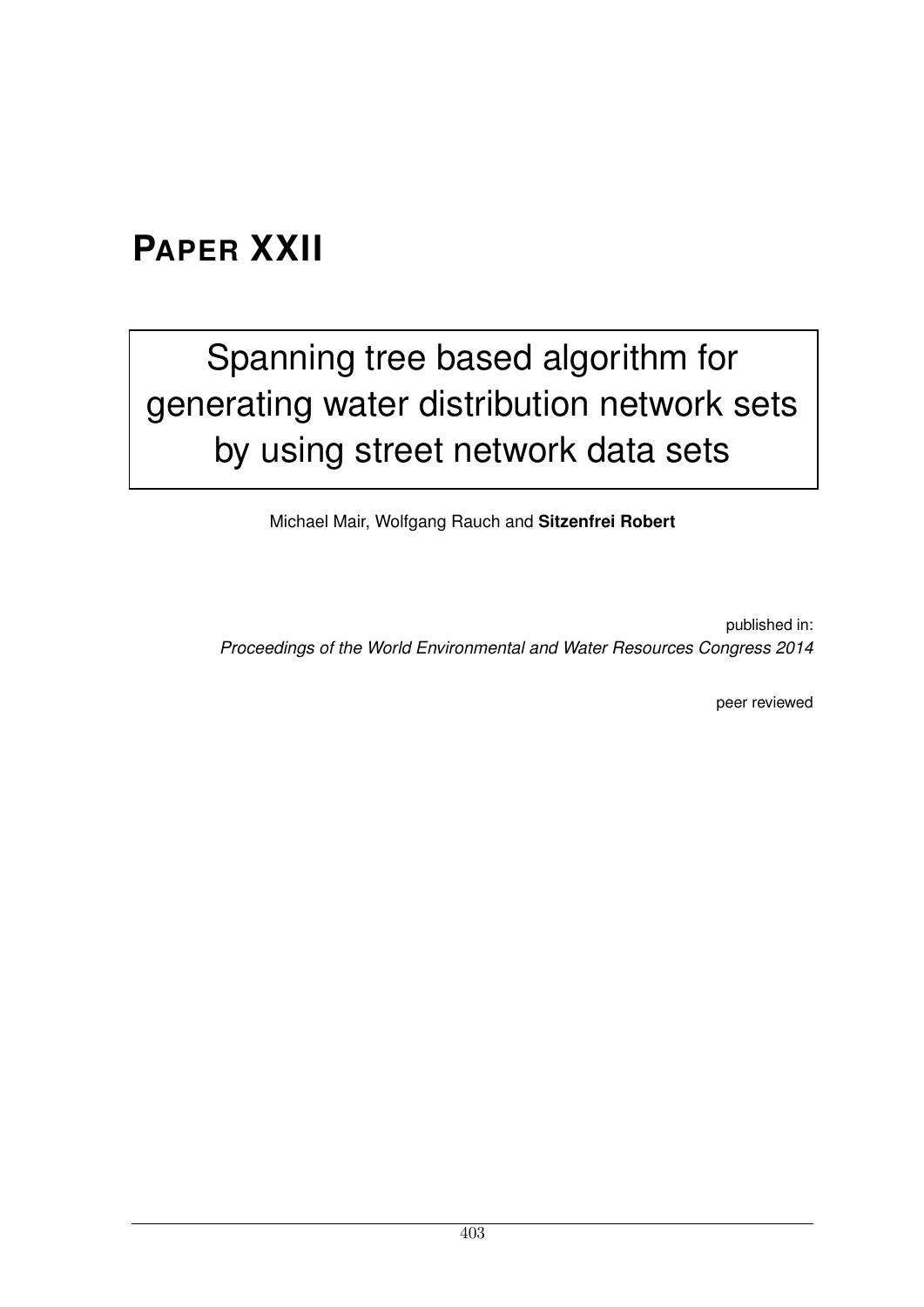## **PAPER XXIII**

# [Prioritization of rehabilitation areas – a](http://www.sciencedirect.com/science/article/pii/S1877705814026265) case study

Franz Tscheikner-Gratl, **Robert Sitzenfrei**, Wolfgang Rauch, Max Hammerer and Manfred Kleidorfer

> published in: *Procedia Engineering (2014), 89C, p811-816*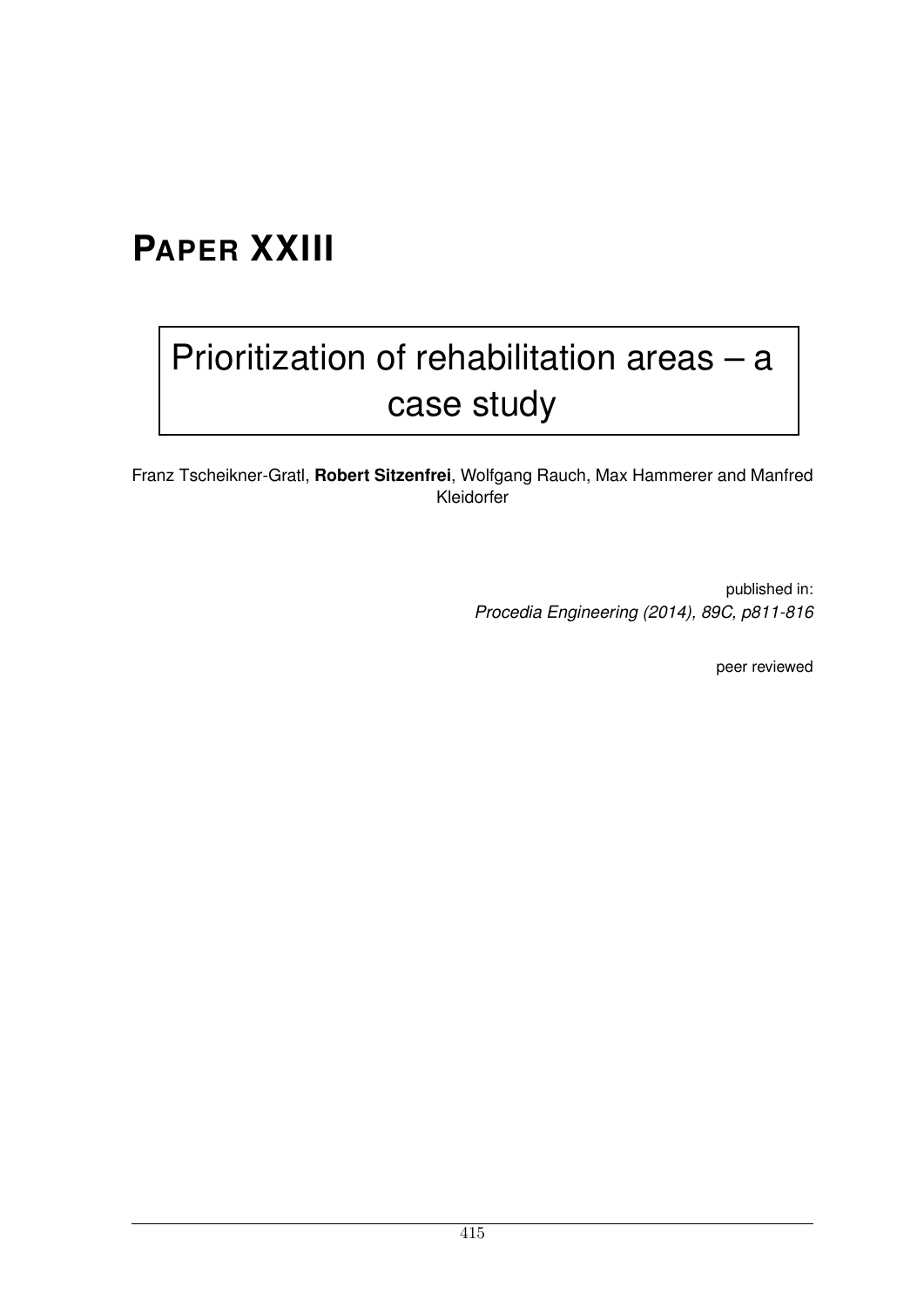#### **PAPER XXIV**

Long time simulations and analysis of [future scenarios for design and benefit](http://dx.doi.org/10.1061/9780784413548.043) costs analysis of small hydro power systems in water distribution systems

**Sitzenfrei Robert**, Judith von Leon and Wolfgang Rauch

published in: *Proceedings of the World Environmental and Water Resources Congress 2014*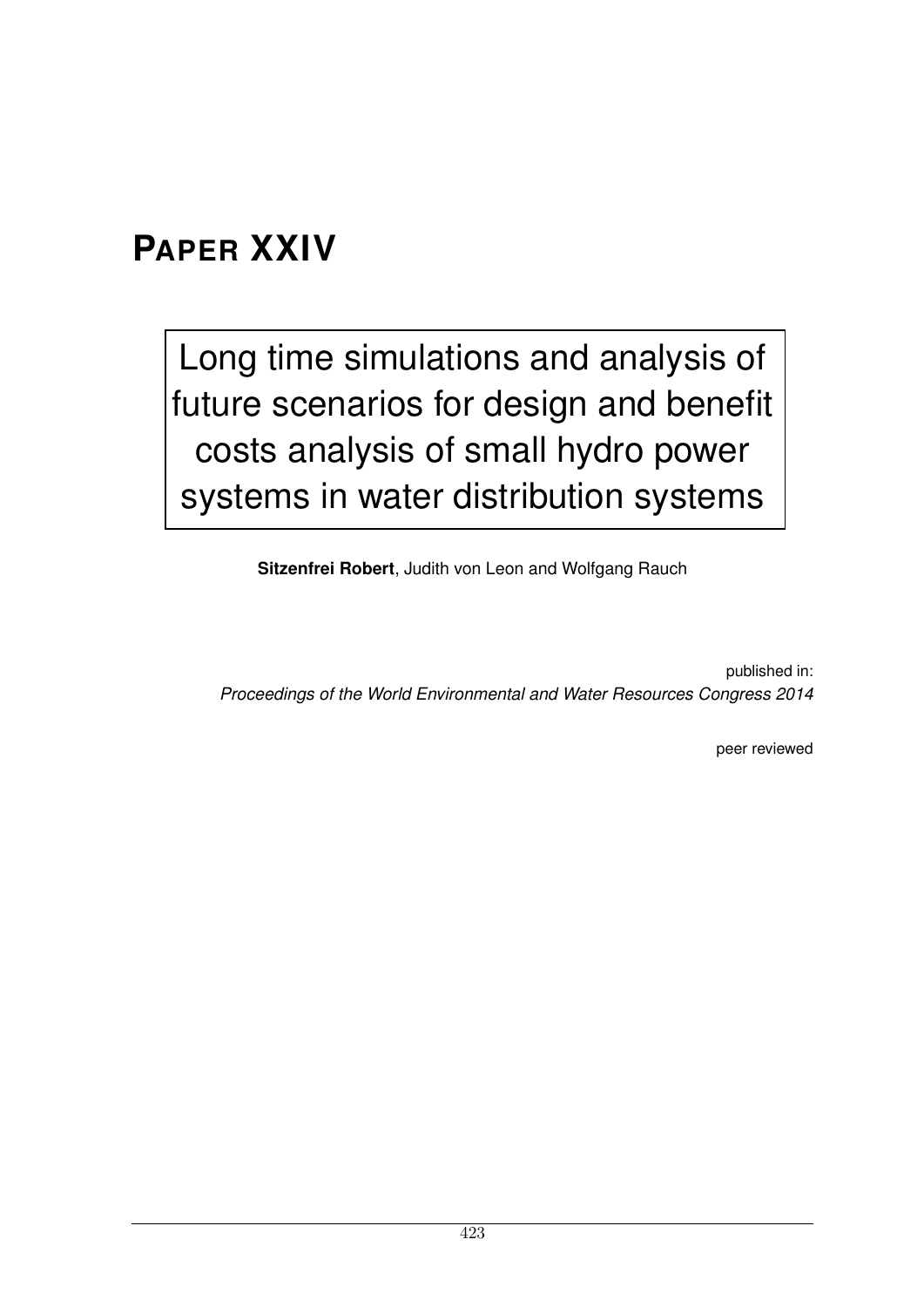### **PAPER XXV**

# Anwendungsgrenzen einfacher analytischer Lösungen zur Bestimmung von Temperaturanomalien im Grundwasser

**Sitzenfrei Robert** and Wolfgang Rauch

published in: *gwf – Wasser/Abwasser. 03/2014. p330–p339*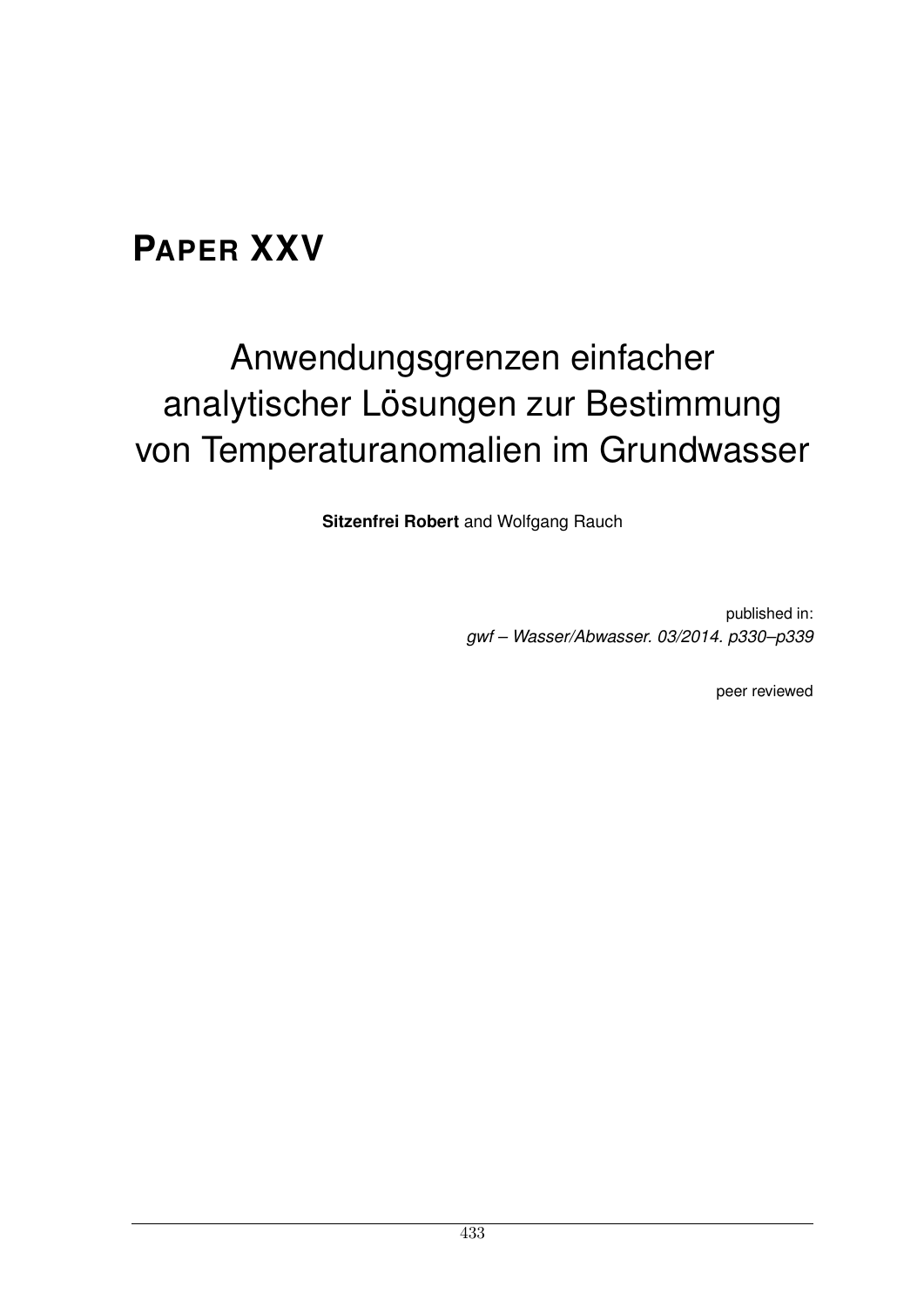## **PAPER XXVI**

## Parallel Flow Routing in SWMM 5

Gregor Burger, **Sitzenfrei Robert**, Manfred Kleidorfer and Wolfgang Rauch

published in: *Environmental Modelling & Software, Vol. 53. p. 27 - 34*

Impact factor 2013: 4.538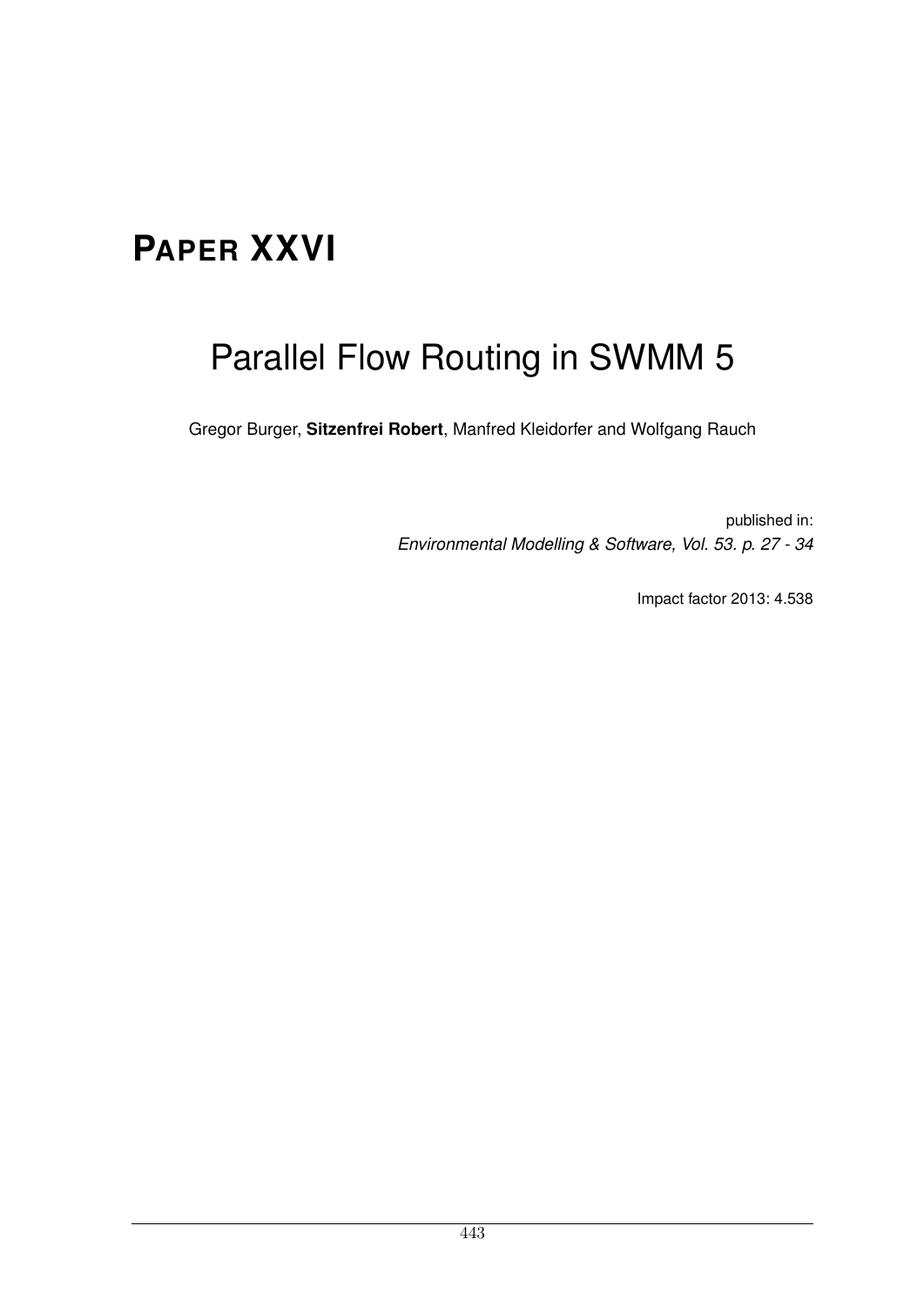### **PAPER XXVII**

# Development of an Urban Drainage Safety Plan Concept based on Spatial Risk Assessment

Michael Möderl, Robert Sitzenfrei, Johannes Lammel, Marcus Apperl, Manfred Kleidorfer and Wolfgang Rauch

> published in: *Structure and Infrastructure Engineering (2014)*

> > Impact factor 2013: 0.954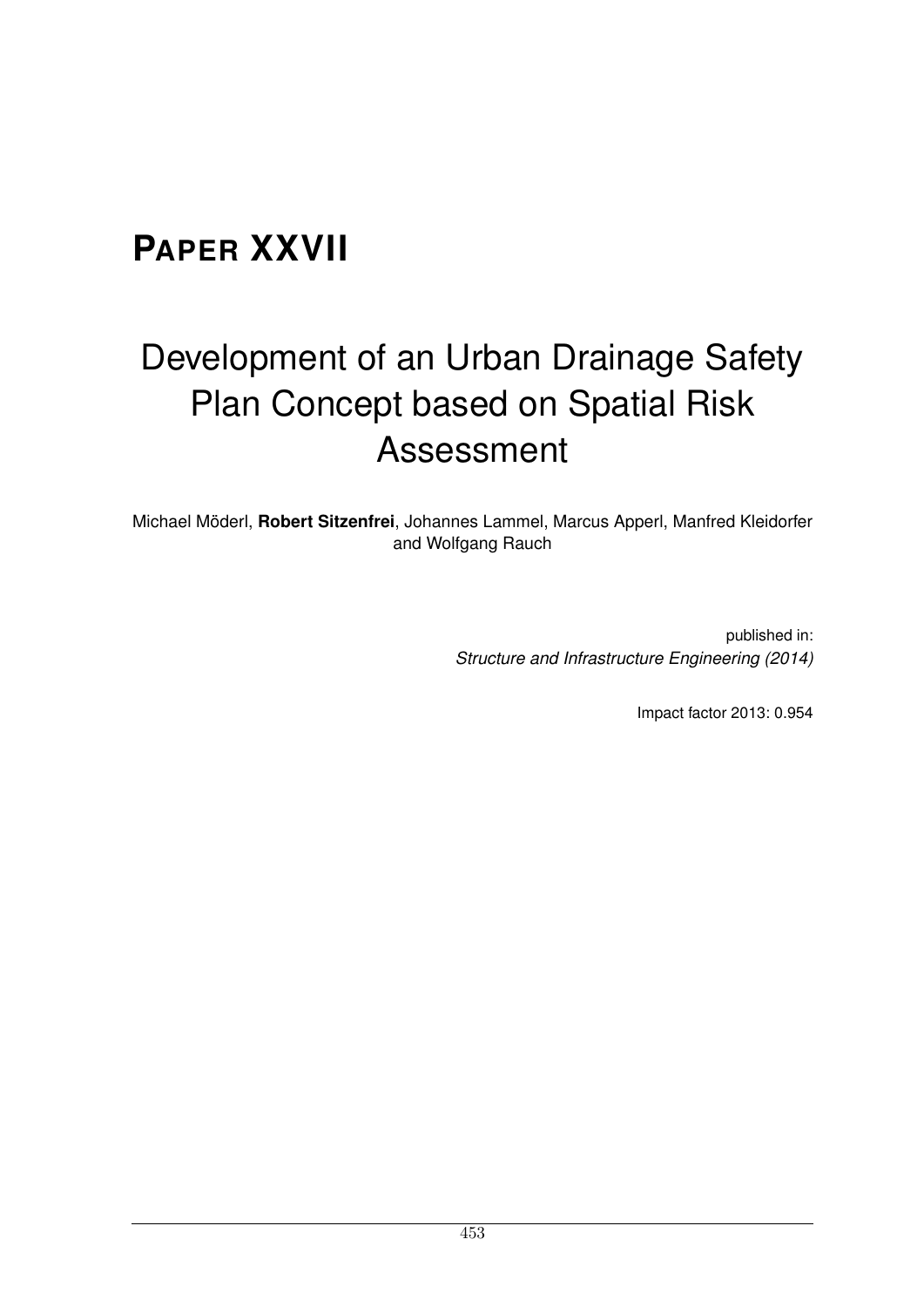## **PAPER XXVIII**

# Langzeitsimulation von Wasserversorgungsanlagen zur Auslegung von Trinkwasserkraftwerken

**Sitzenfrei Robert**, Judith von Leon, Hannes Jarosch and Wolfgang Rauch

published in: *gwf – Wasser/Abwasser. 10/2014. p1105-p1110*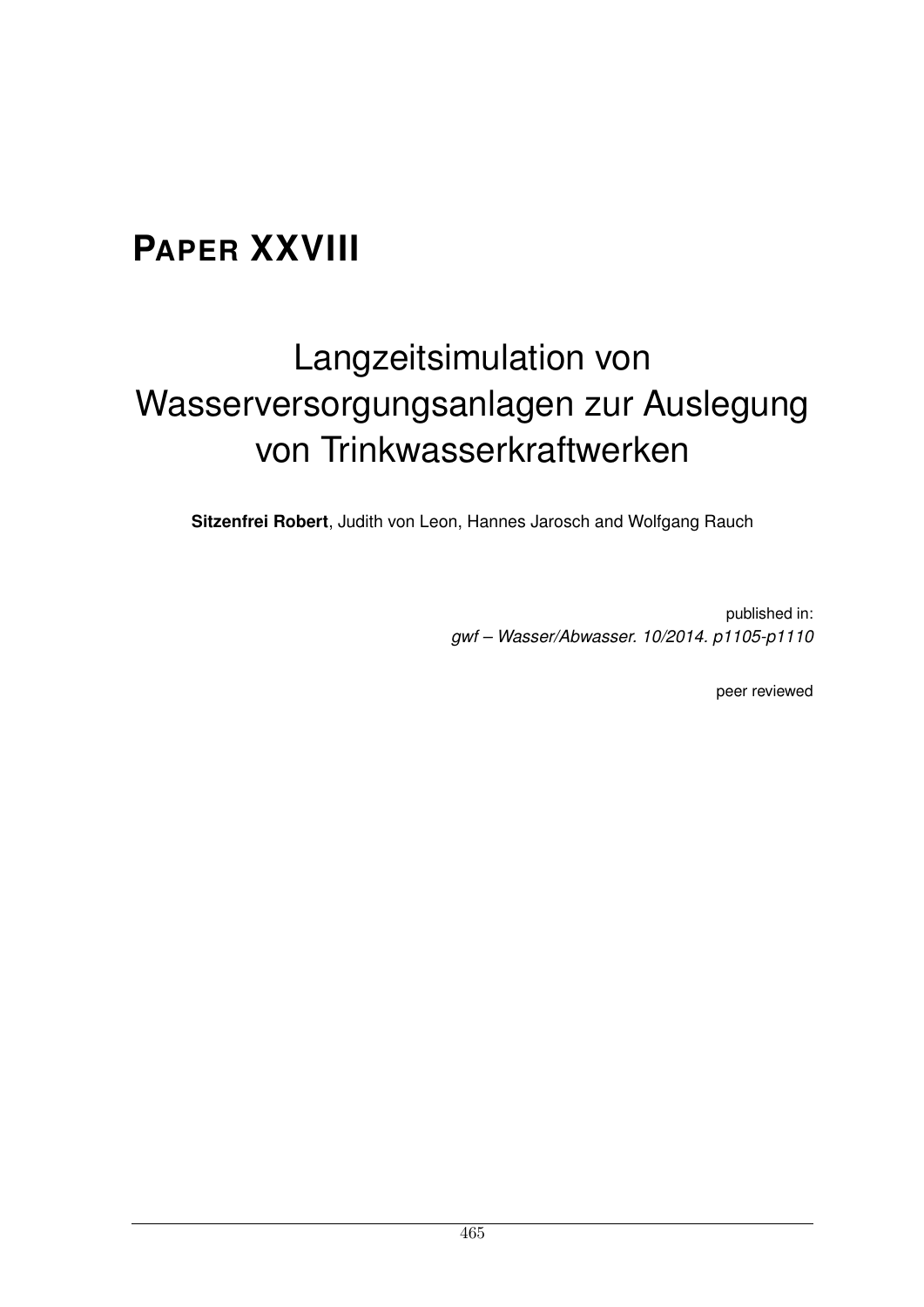## **PAPER XXIX**

# Performance improvement with parallel numerical model simulations in the field of urban water management

Michael Mair, **Robert Sitzenfrei**, Manfred Kleidorfer and Wolfgang Rauch

published in: *Journal of Hydroinformatics (2014) Vol 16. No 2 pp 477-486*

Impact factor 2013: 1.336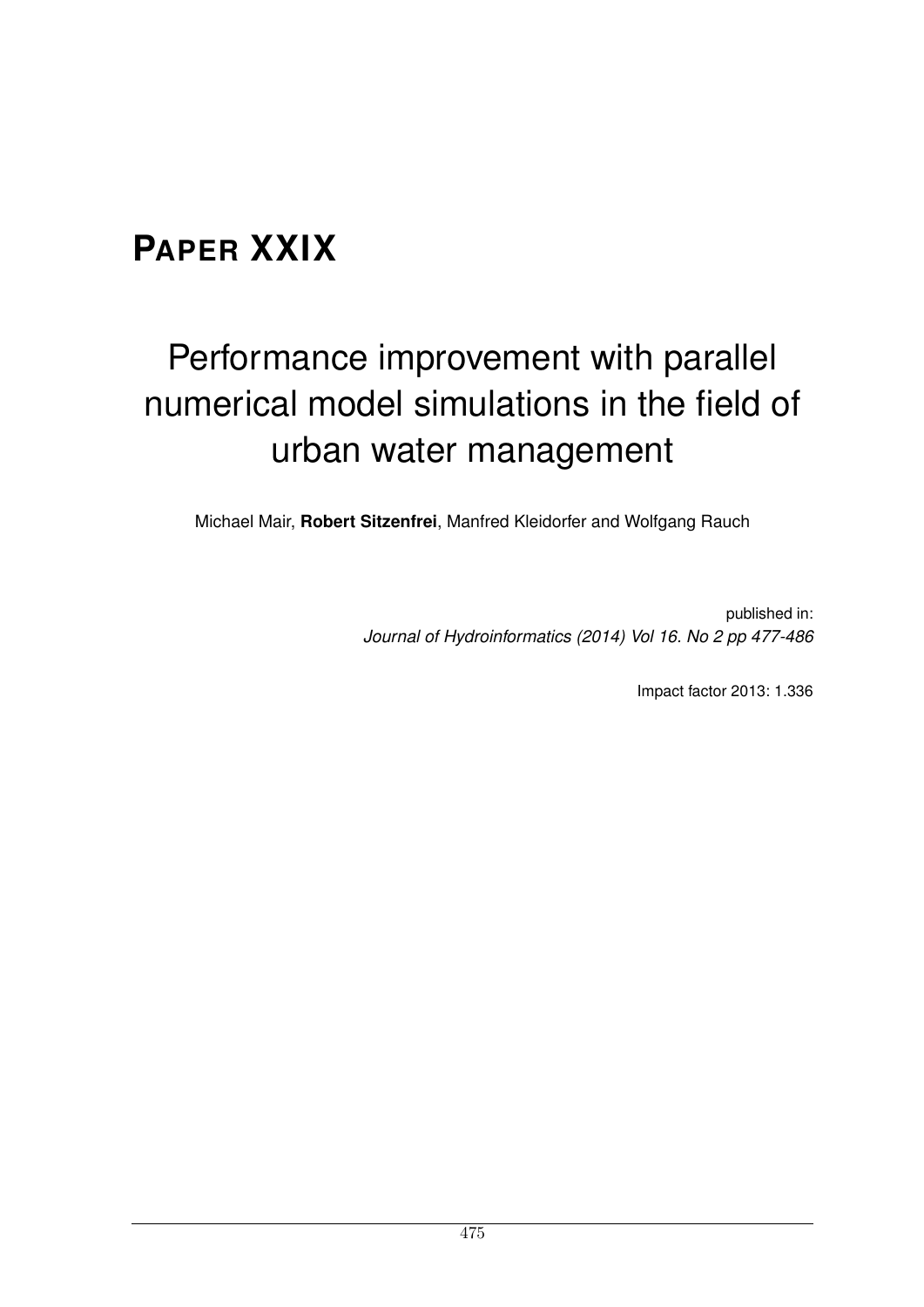### **PAPER XXX**

# Assessing the impact of transitions from centralized to decentralized water solutions on existing infrastructures – integrated city-scale analysis with VIBe

**Robert Sitzenfrei, Michael Möderl, and Wolfgang Rauch** 

published in: *Water Research (2013), Volume 47, Issue 20, Pages 7251-7263*

Impact factor 2013: 5.323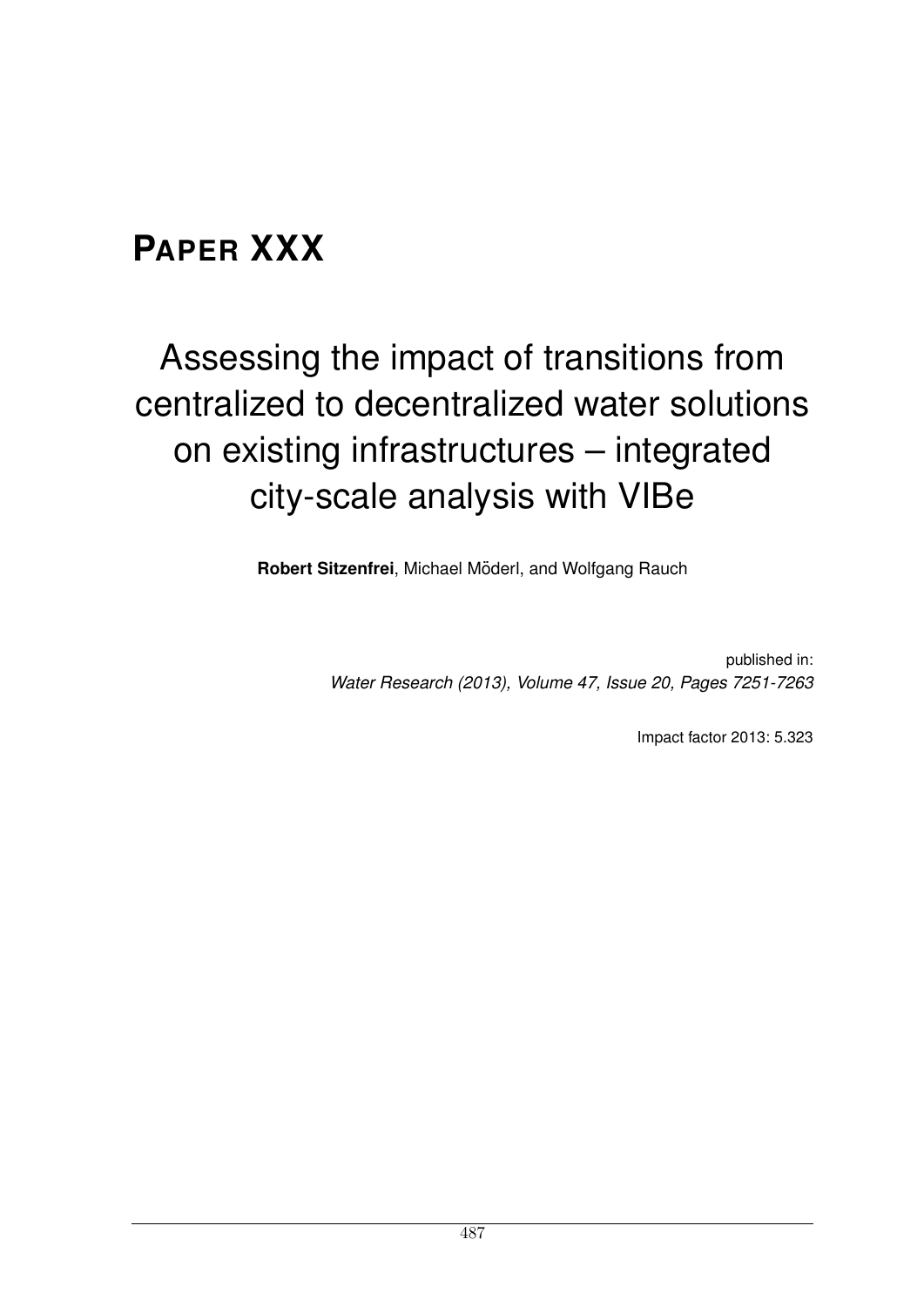### **PAPER XXXI**

# Analyse einer hydraulischen Zustandsbewertung von Mischwassersystemen

Michael Möderl, Sitzenfrei Robert, Franz Friedl, Daniela Fuchs-Hanusch, Florian Kretchmer, Thomas Ertl and Wolfgang Rauch

> published in: *Korrespondenz Abwasser - 08/2014, p688 - 694*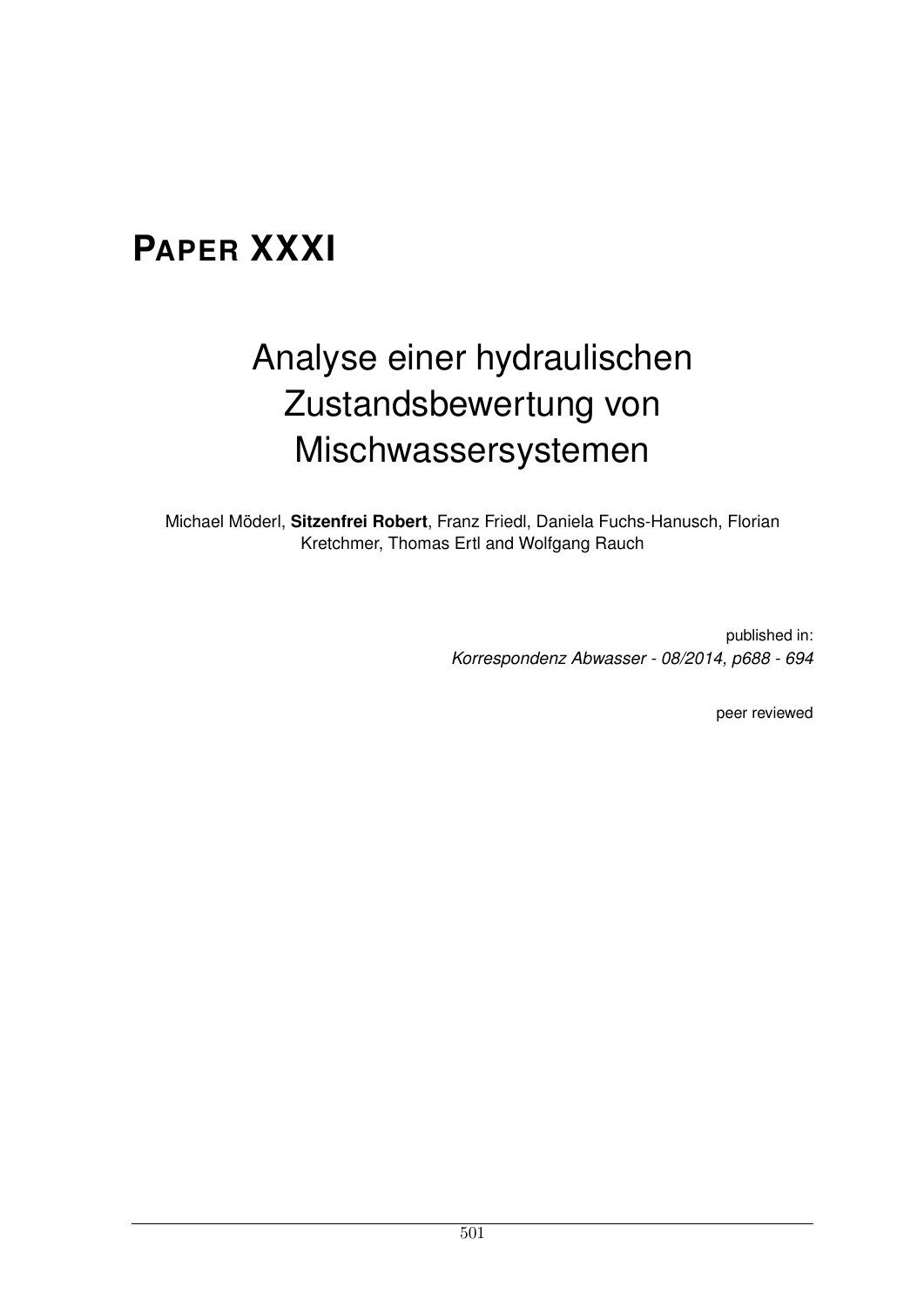## **PAPER XXXII**

## A planning algorithm for decentralized water management opportunities

Peter M. Bach, David T. McCarthy, Christian Urich, **Robert Sitzenfrei**, Manfred Kleidorfer, Wolfgang Rauch and Ana Deletic

> published in: *Water Science and Technology (2013), Vol68(8), p1857-1865*

> > Impact factor 2013: 1.212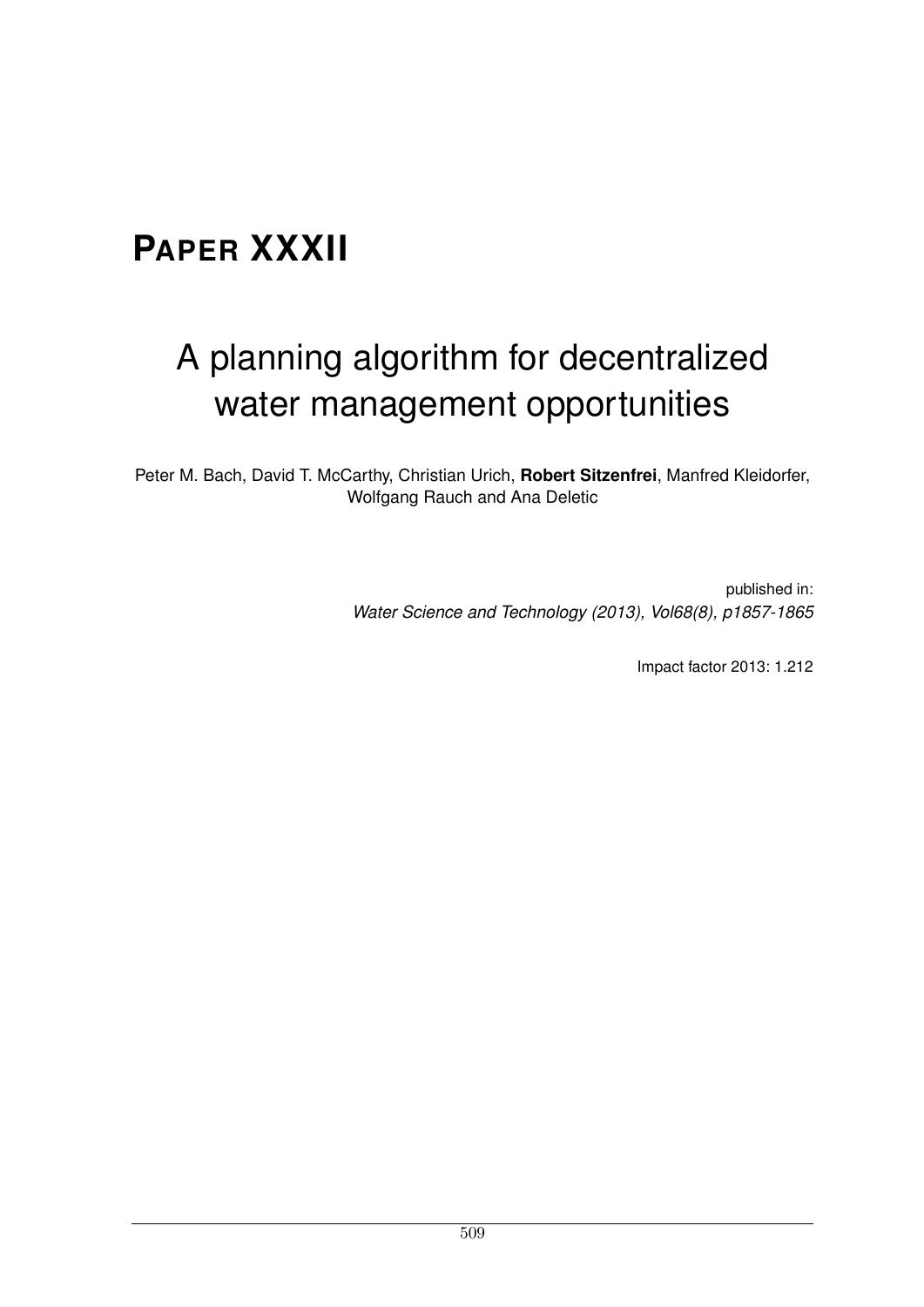### **PAPER XXXIII**

# Modelling Interactions Between Lot-Scale Decentralised Water Infrastructure and Urban Form – a Case Study on Infiltration **Systems**

Peter M. Bach, Ana Deletic, Christian Urich, **Robert Sitzenfrei**, Manfred Kleidorfer, Wolfgang Rauch and David T. McCarthy

> published in: *Water Resources Management (2013) Vol 27 Issue 14*

> > Impact factor 2013: 2.463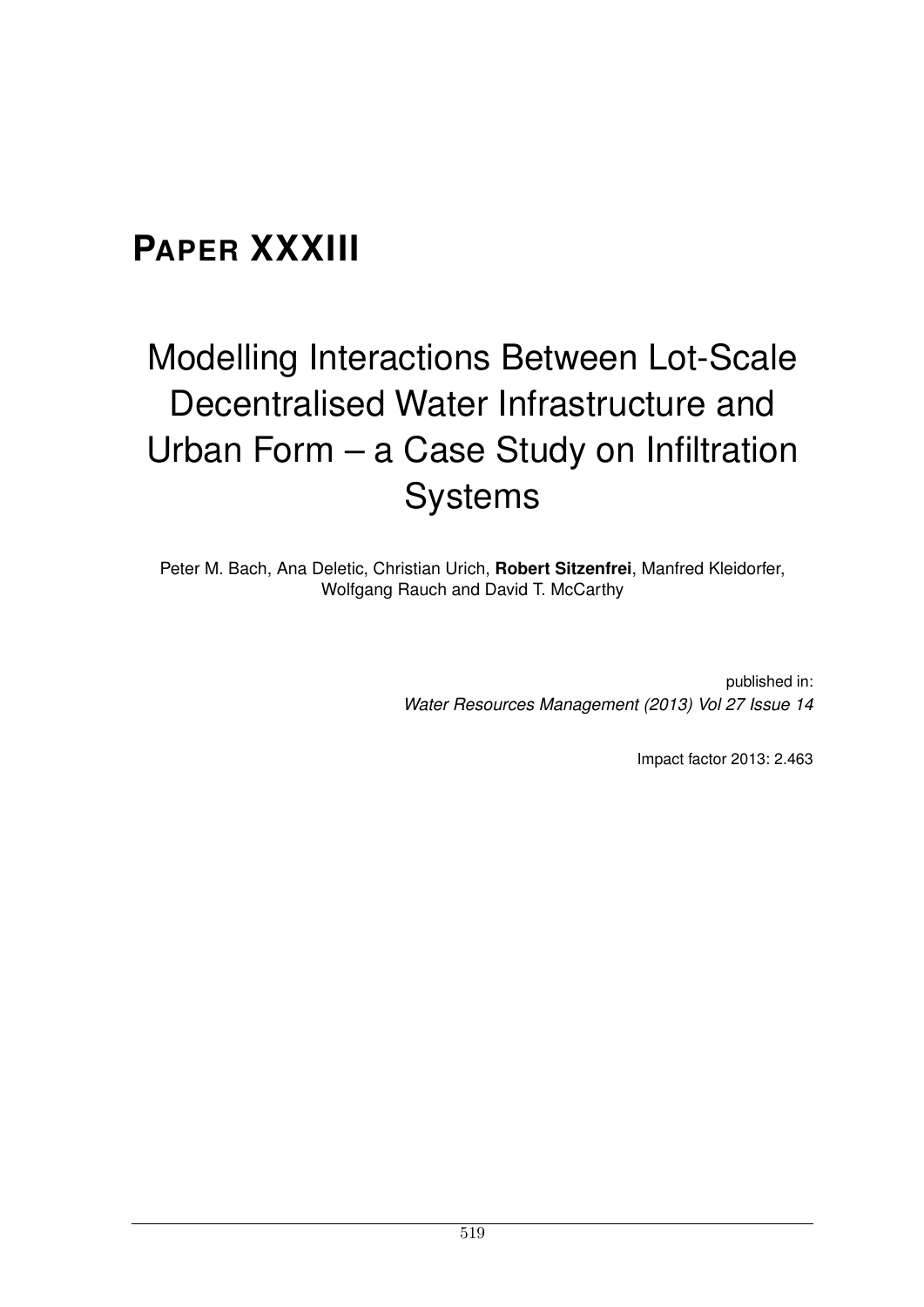## **PAPER XXXIV**

## Modelling Cities and Water Infrastructure Dynamics

Christian Urich, Peter M. Bach, **Robert Sitzenfrei**, Manfred Kleidorfer, David T. McCarthy, Ana Deletic and Wolfgang Rauch

> published in: *Engineering Sustainability (2013) Issue 166 Vol. 5, pages 301-308*

> > Impact factor 2013: 0.604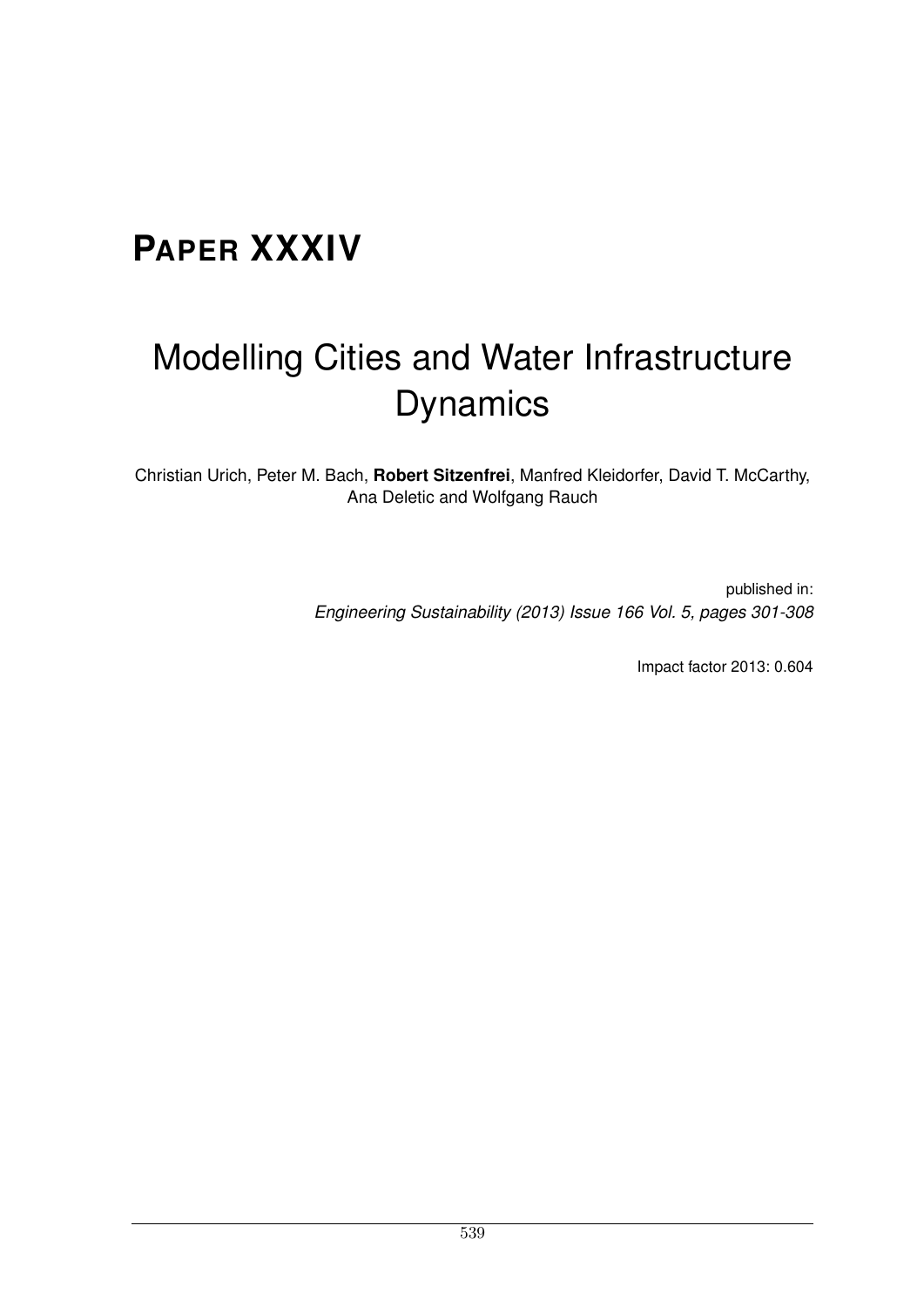## **PAPER XXXV**

# Klimawandel und Urbanisierung – wie soll die Wasserinfrastruktur angepasst werden?

Christian Urich, **Robert Sitzenfrei**, Manfred Kleidofer and Wolfgang Rauch

published in: *OWAV ¨ Osterreichische Wasser- und Abfallwirtschaft (2013), Vol.65, Issue 3-4, pp 82-88 ¨*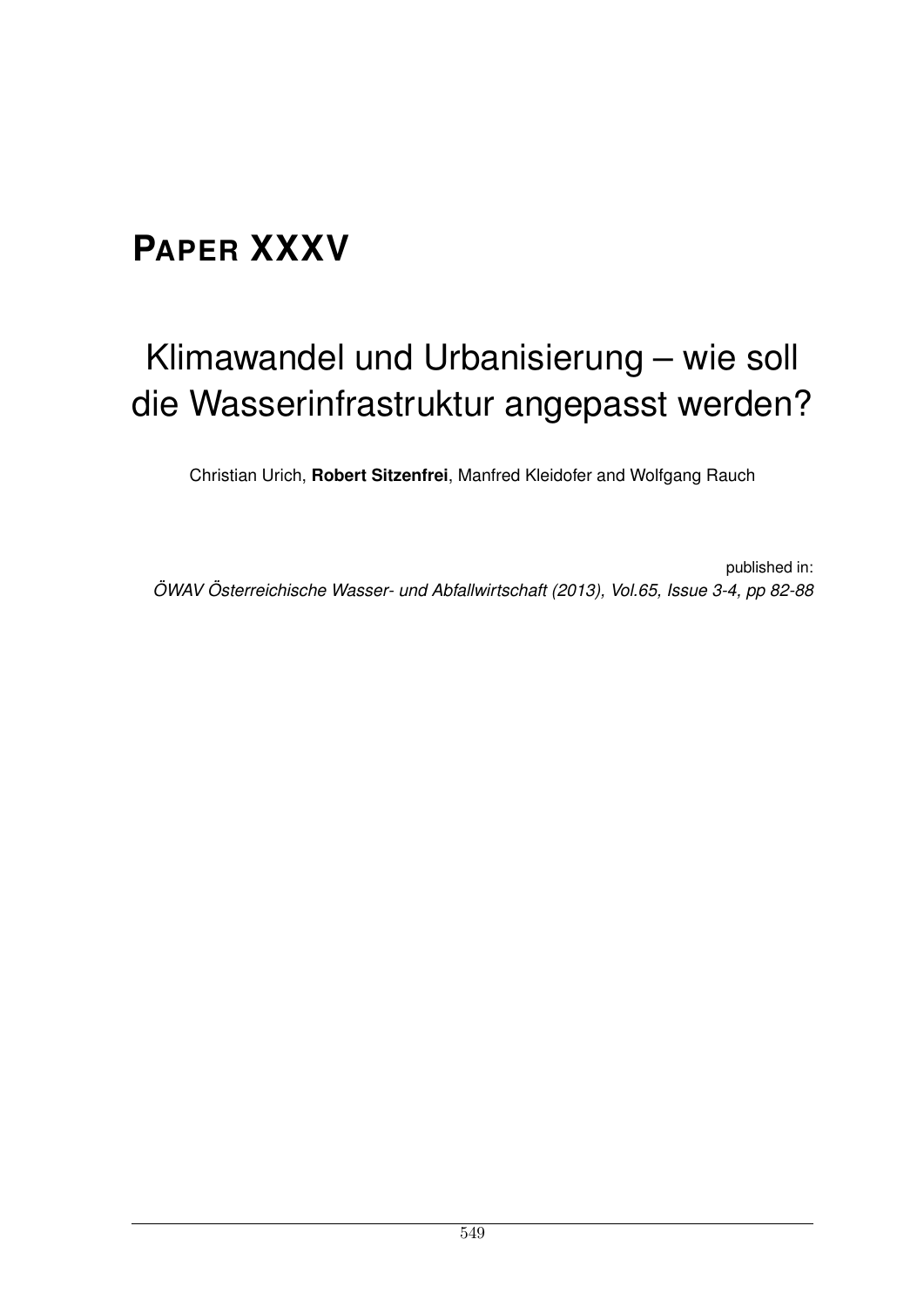### **PAPER XXXVI**

# Assessing the efficiency of different CSO positions based on network graph characteristics

**Robert Sitzenfrei**, Christian Urich, Michael Möderl and Wolfgang Rauch

published in: *Water Science and Technology (2013), Vol67(7), p1574-1580*

Impact factor 2013: 1.212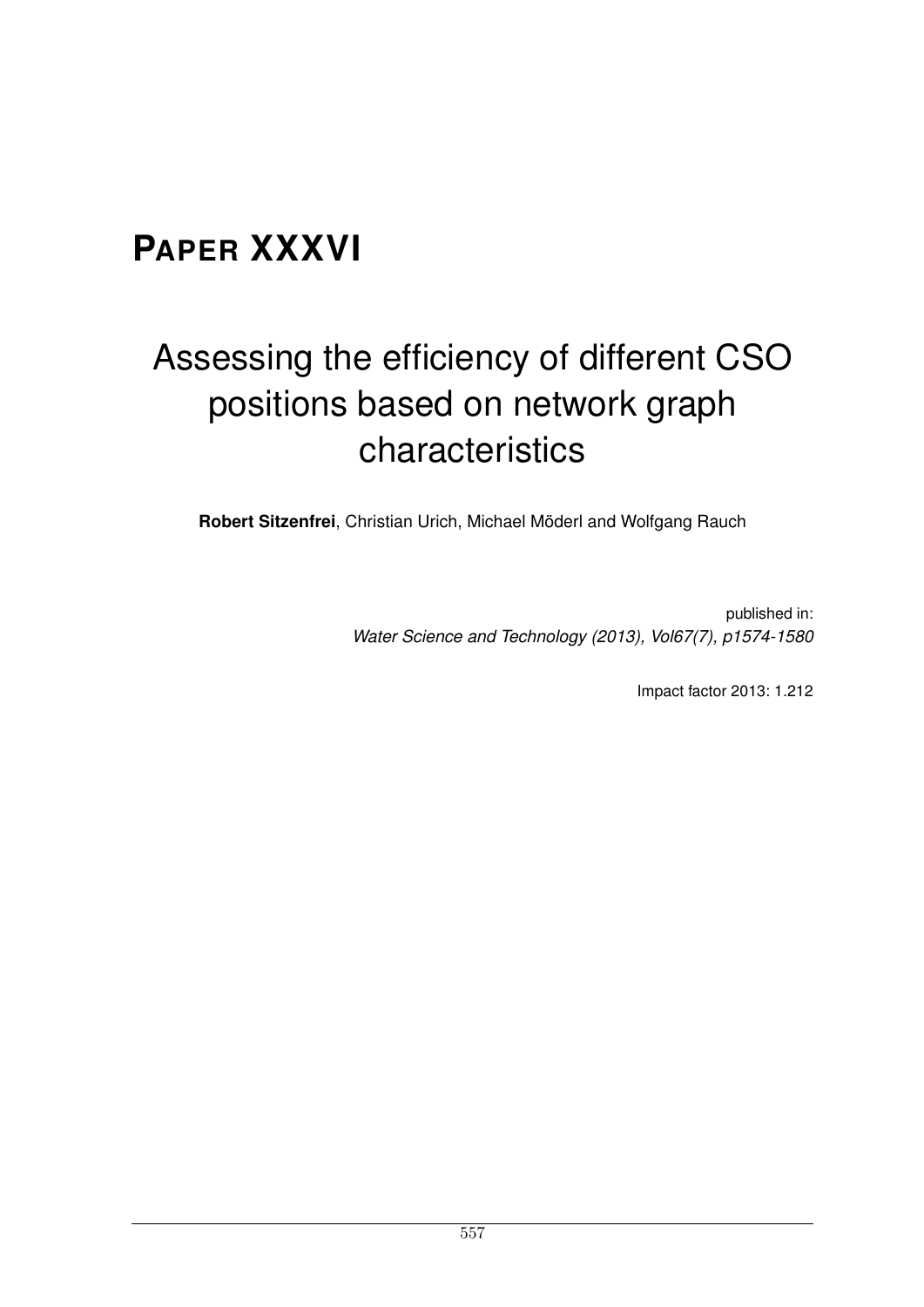### **PAPER XXXVII**

## Automatic Generation of Water Distribution Systems based on GIS-Data

Sitzenfrei Robert, Michael Möderl and Wolfgang Rauch

published in: *Environmental Modelling & Software, Vol. 47. p. 138-147*

Impact factor 2013: 4.538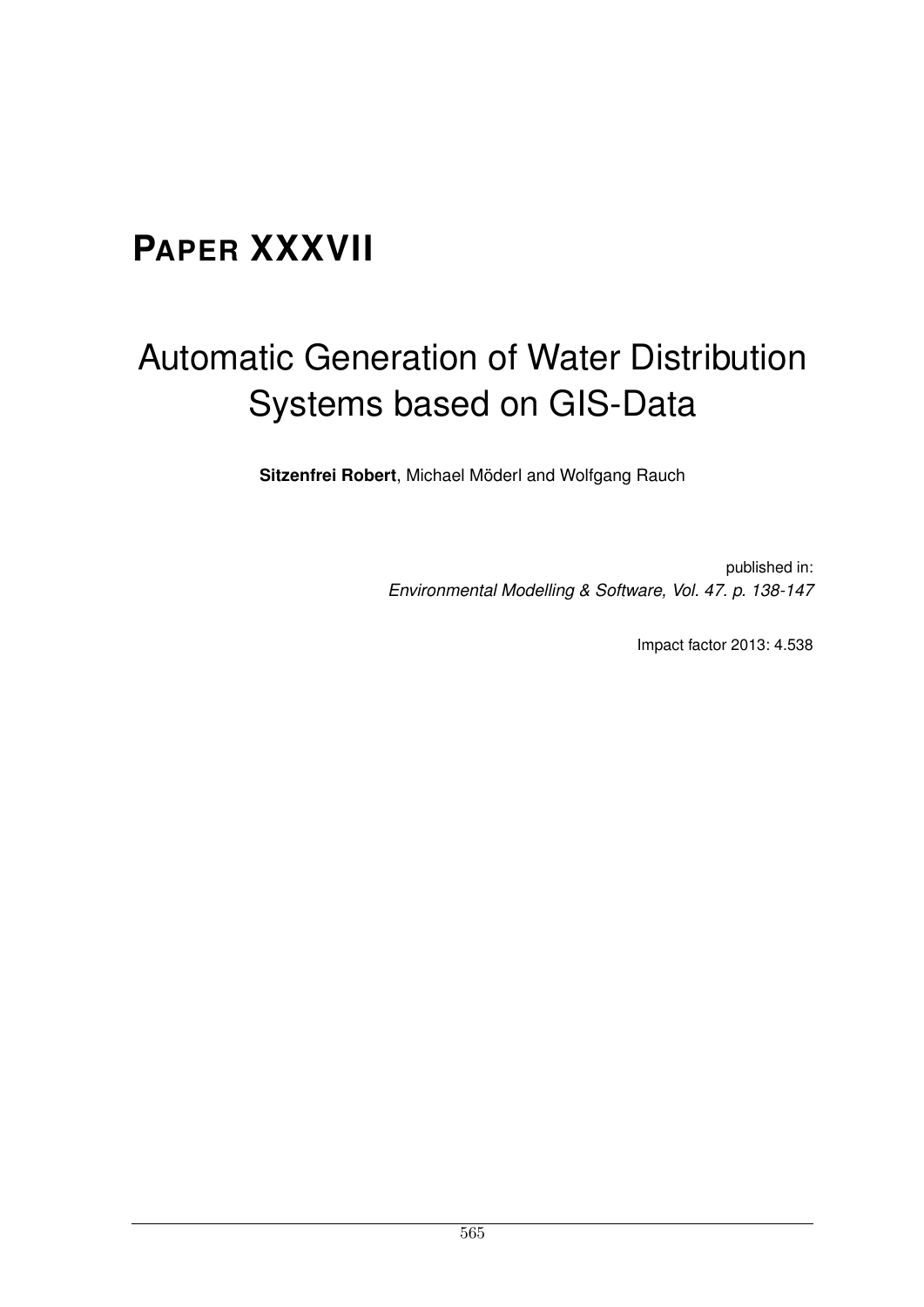## **PAPER XXXVIII**

## Asset management and sustainability: planning for the unknown future

Manfred Kleidorfer, Christian Urich, Günther Leonhardt, Robert Sitzenfrei, Wolfgang Rauch

> published in: *Water Asset Management International (2012) Volume 8 Issue 4, p.3-7*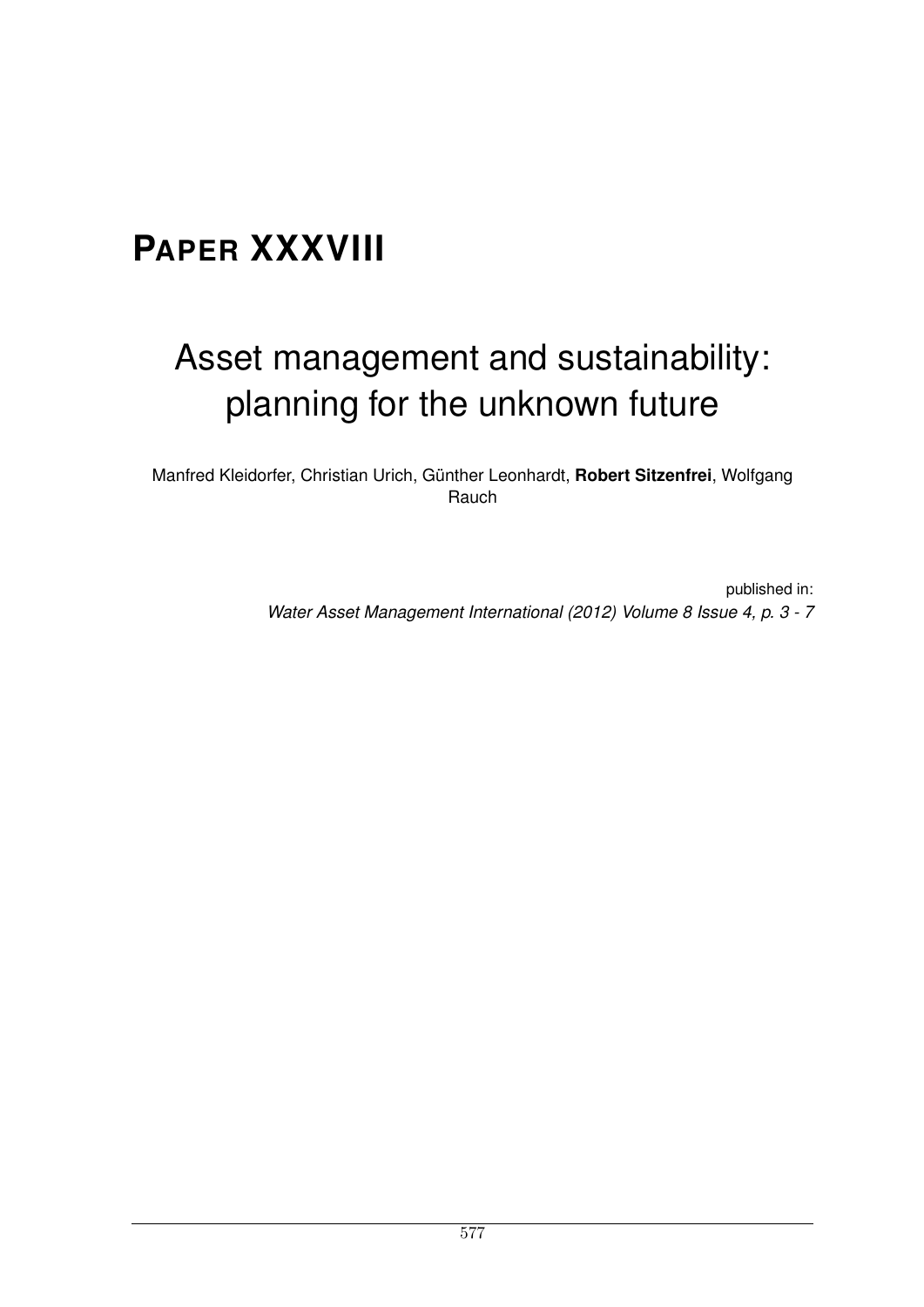### **PAPER XXXIX**

# Sicherheits- und Notfallplanung bei Kontamination der Wasserversorgungsanlage

Michael Möderl, Sitzenfrei Robert and Wolfgang Rauch

published in: *gwf – Wasser/Abwasser. 09/2012. pp.964-972*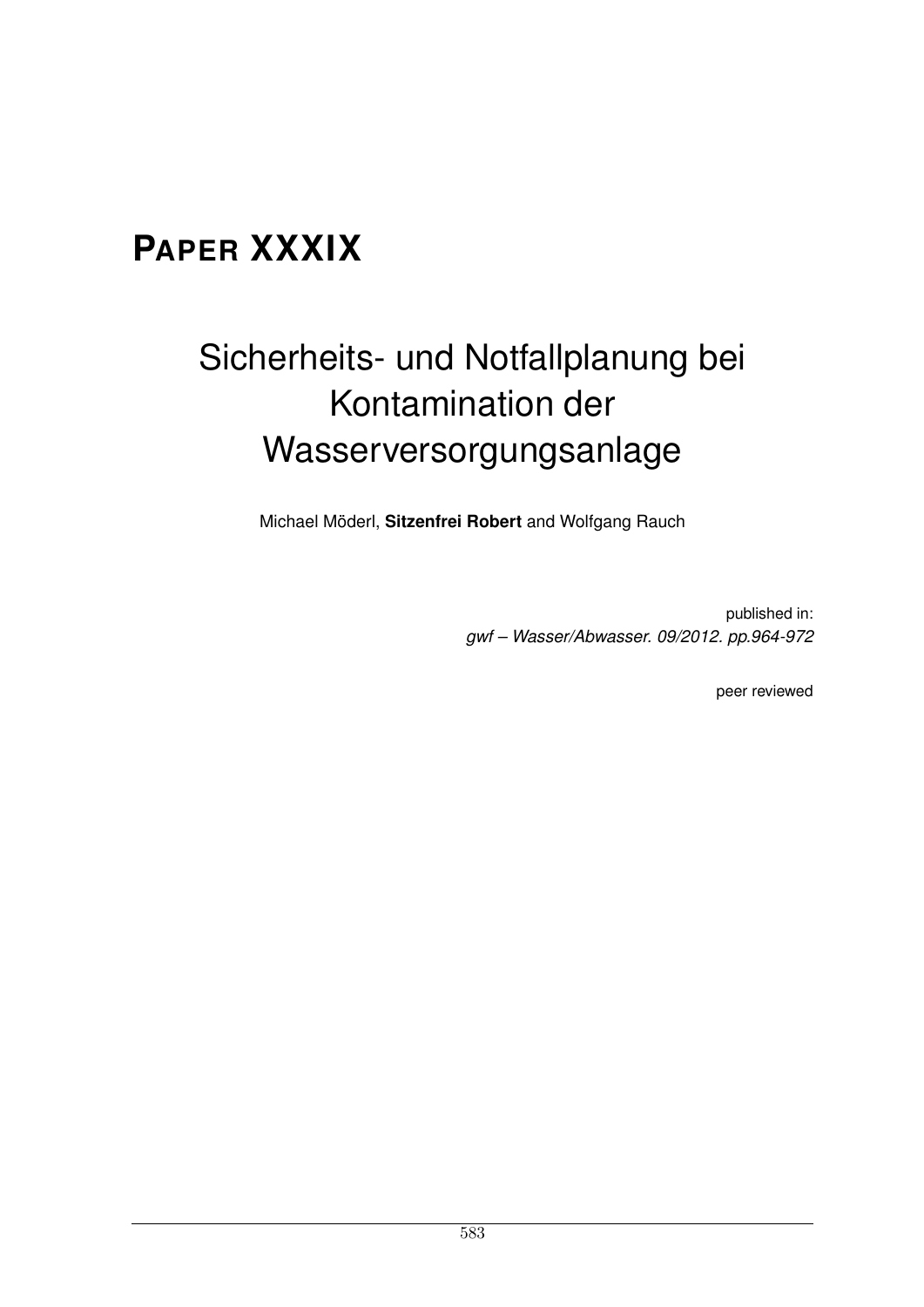## **PAPER XL**

# Örtliche Sensitivitätsanalyse zur Identifikation von effizienten Standorten für **Trinkwasserkraftwerke**

Michael Möderl, **Robert Sitzenfrei**, Hannes Jarosch and Wolfgang Rauch

published in: *OWAV ¨ Osterreichische Wasser- und Abfallwirtschaft (2012), Vol. 64, Issue 9-10 p479-484 ¨*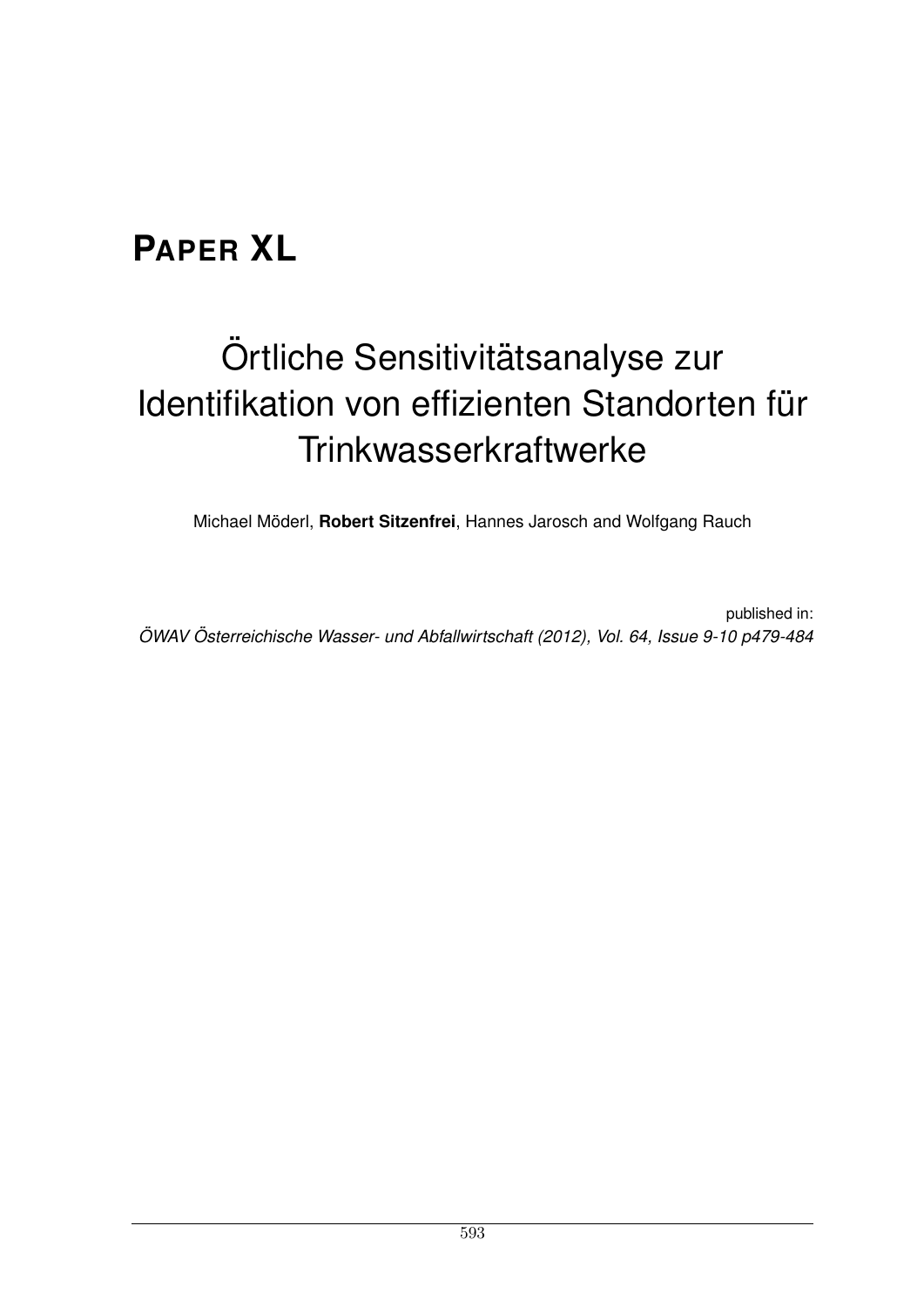### **PAPER XLI**

# Schwachstellenanalyse bei Mischwasseranlagen für eine sichere Bewirtschaftung

**Robert Sitzenfrei**, Michael Moderl, Erich Fritsch and Wolfgang Rauch ¨

published in: *OWAV ¨ Osterreichische Wasser- und Abfallwirtschaft - Mischwasserbewirtschaftung ¨ (2012), Vol. 64, Issue 3-4, p293-299*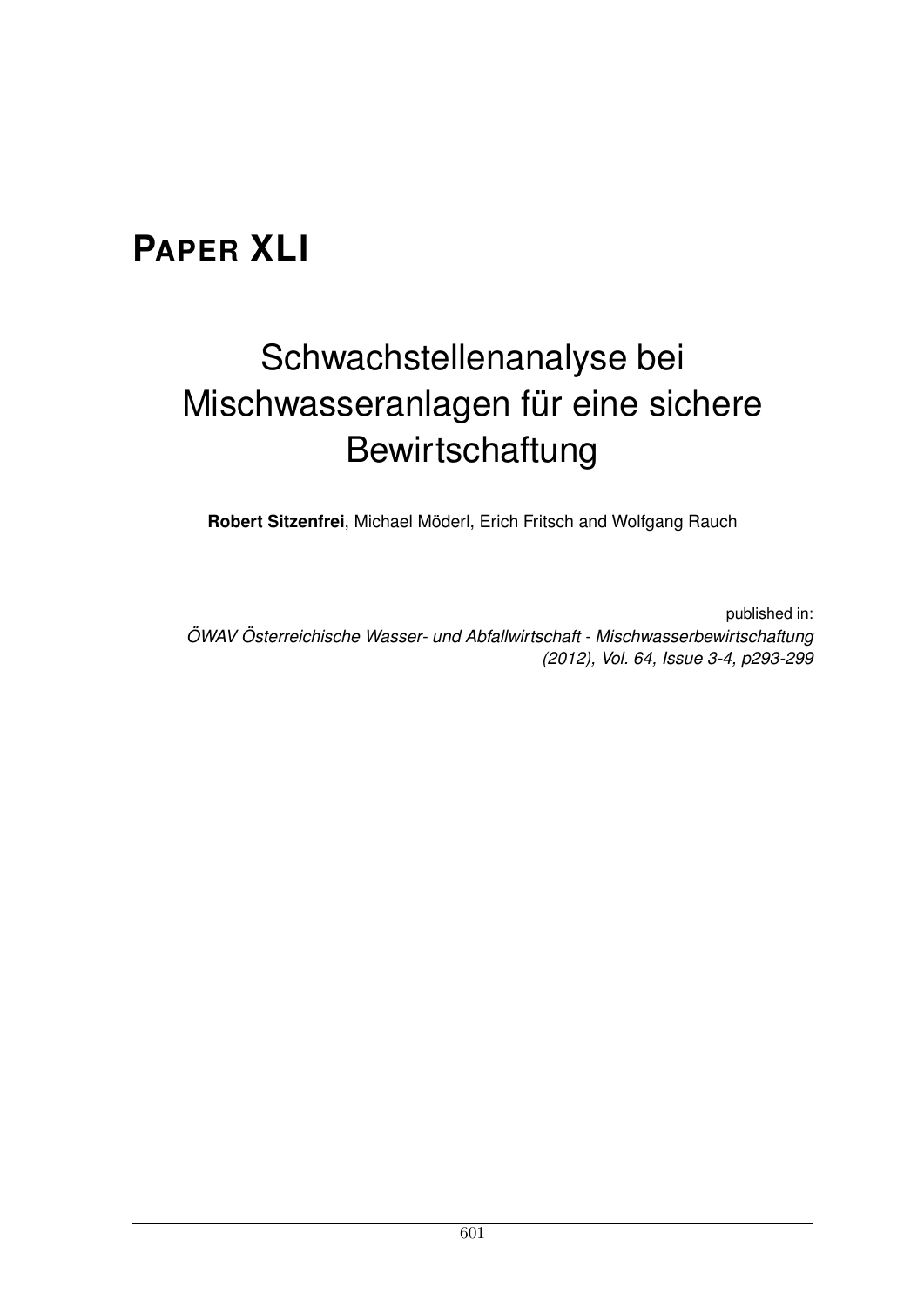### **PAPER XLII**

## GIS-based applications of sensitivity analysis for sewer models

Michael Mair, Robert Sitzenfrei, Manfred Kleidorfer, Michael Möderl and Wolfgang Rauch

published in: *Water Science and Technology (2012), Vol65(7), p1215-1222*

Impact factor 2012: 1.102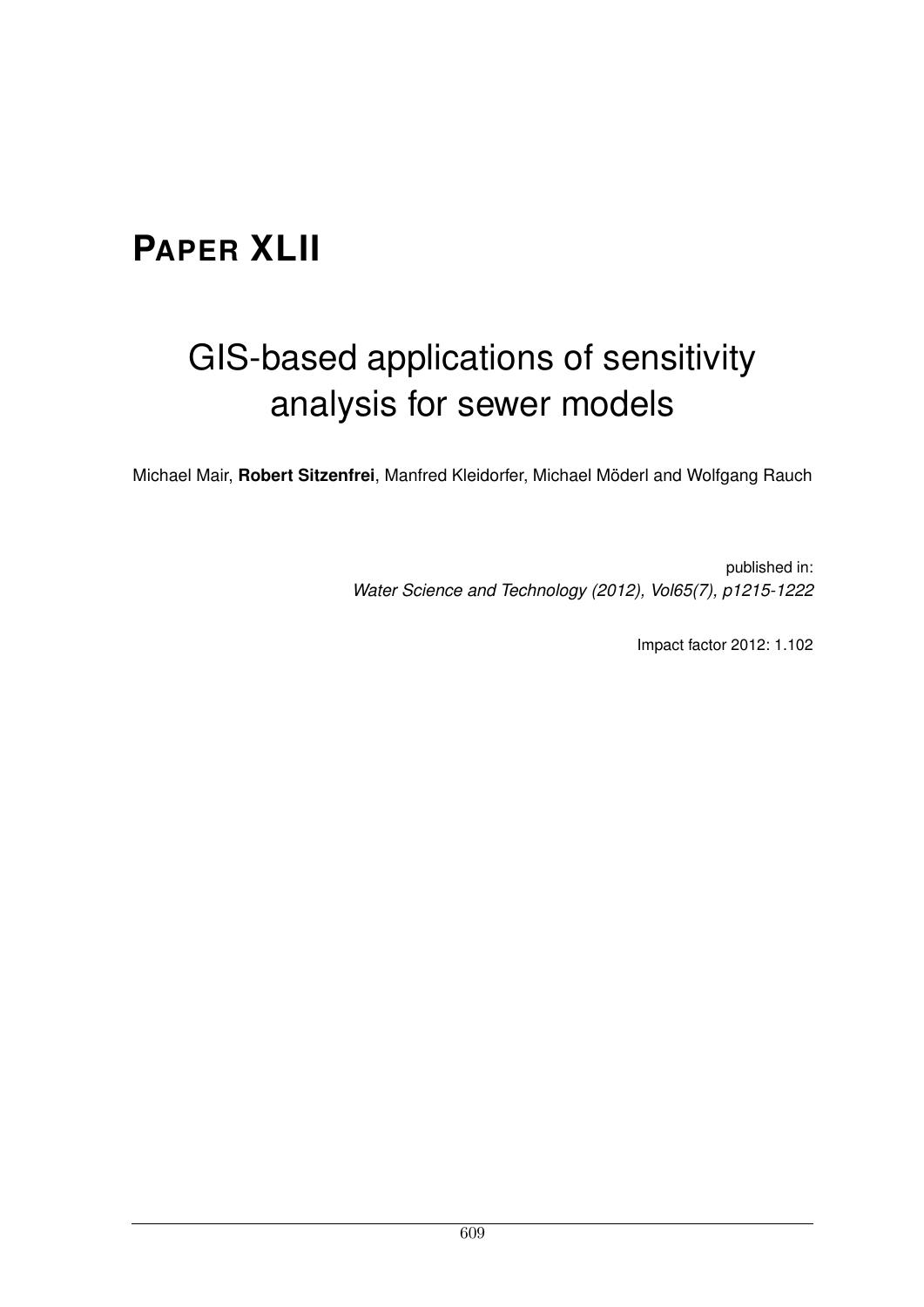### **PAPER XLIII**

## Cascade Vulnerability for Risk Analysis of Water Infrastructure

Robert Sitzenfrei, Michael Mair, Michael Möderl and Wolfgang Rauch

published in: *Water Science and Technology (2012), Vol64(9), p1885-1891*

Impact factor 2012: 1.102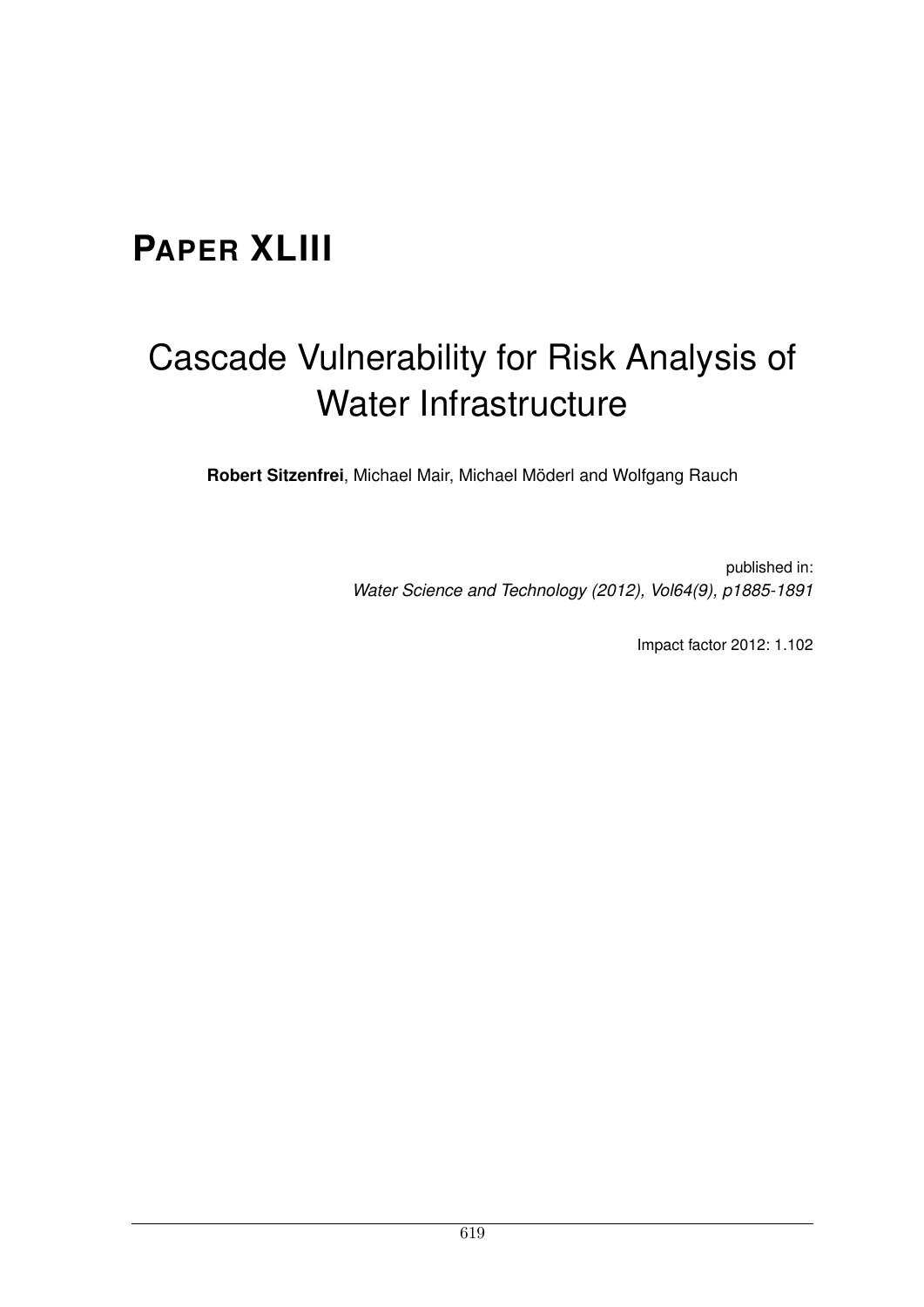### **PAPER XLIV**

## Kaskadenvulnerabilität kritischer Wasserinfrastruktur

Robert Sitzenfrei, Michael Mair, Heiko Kinzel, Michael Möderl and Wolfgang Rauch

published in: *DVGW energie/textbackslash wasser-praxis Spezial: LESAM 2011*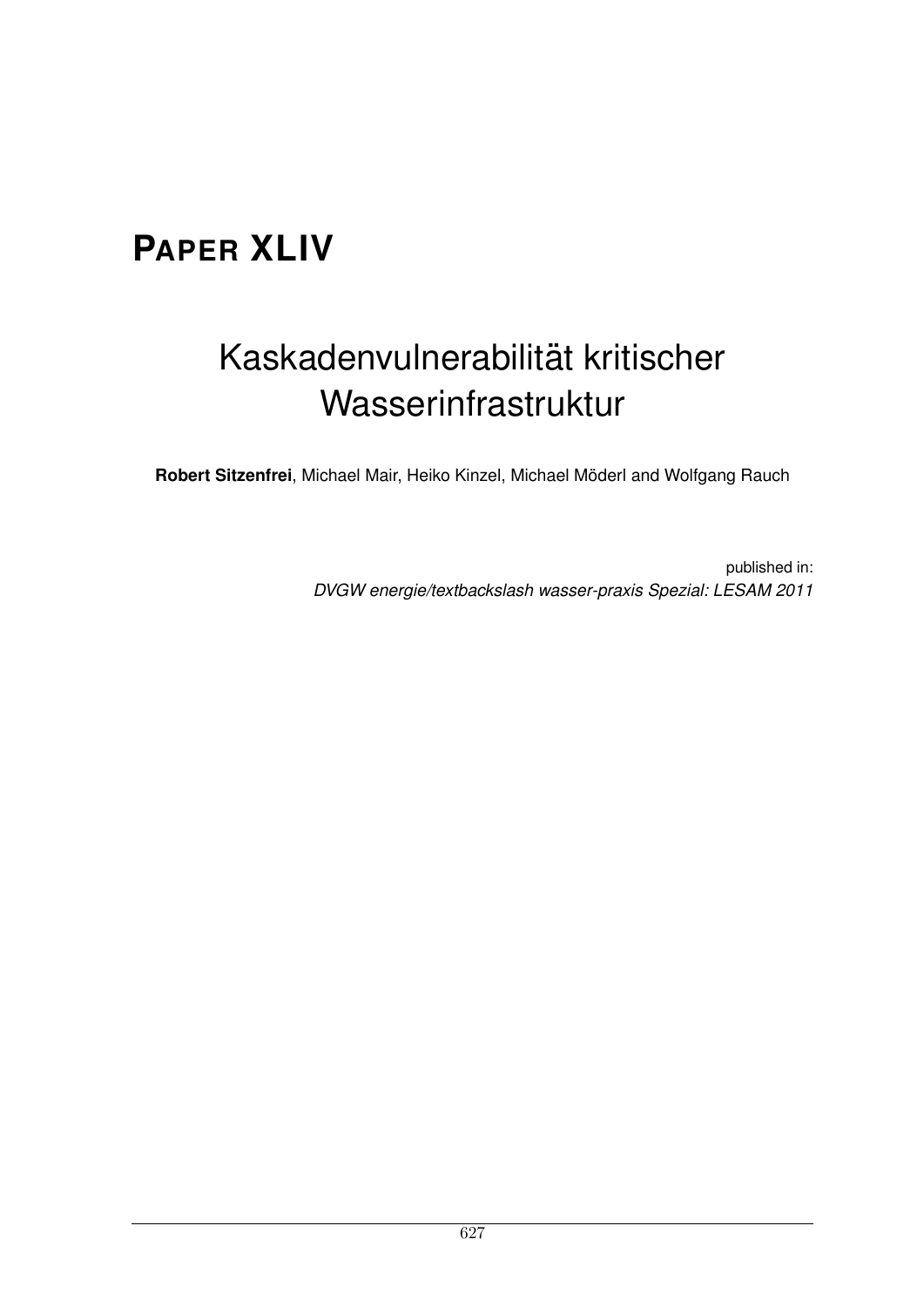### **PAPER XLV**

## Dynamik von Anpassungsstrategien der Wasserinfrastruktur

Manfred Kleidorfer, Christian Urich, Günter Leonhardt, Robert Sitzenfrei and Wolfgang Rauch

> published in: *DVGW energie/ wasser-praxis Spezial: LESAM 2011*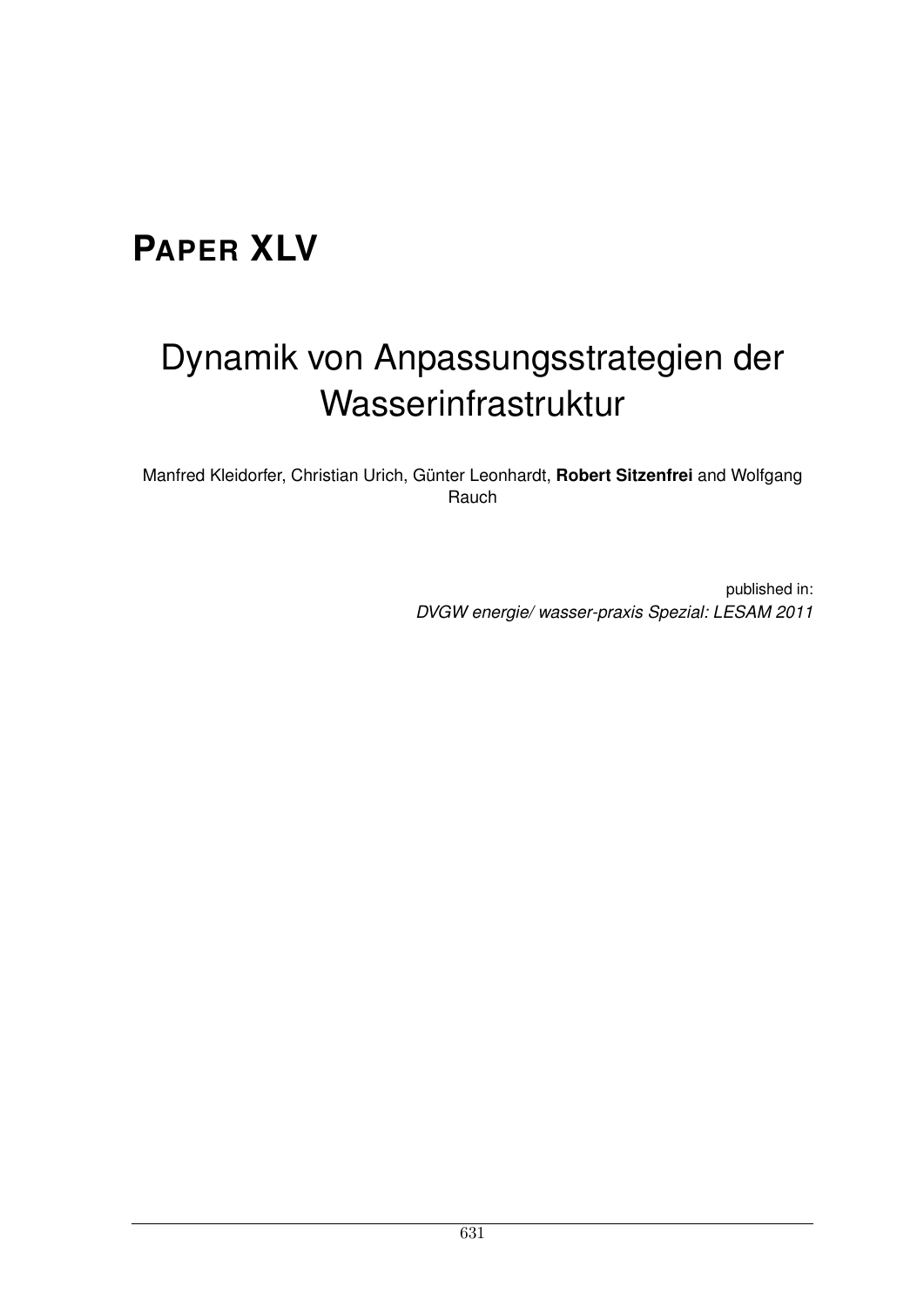## **PAPER XLVI**

# Scientific Computing in Urban Water Management

**Robert Sitzenfrei**, Manfred Kleidorfer, Michael Meister, Gregor Burger, Christian Urich, Michael Mair and Wolfgang Rauch

> published in: *springer book chapter of Computational Engineering*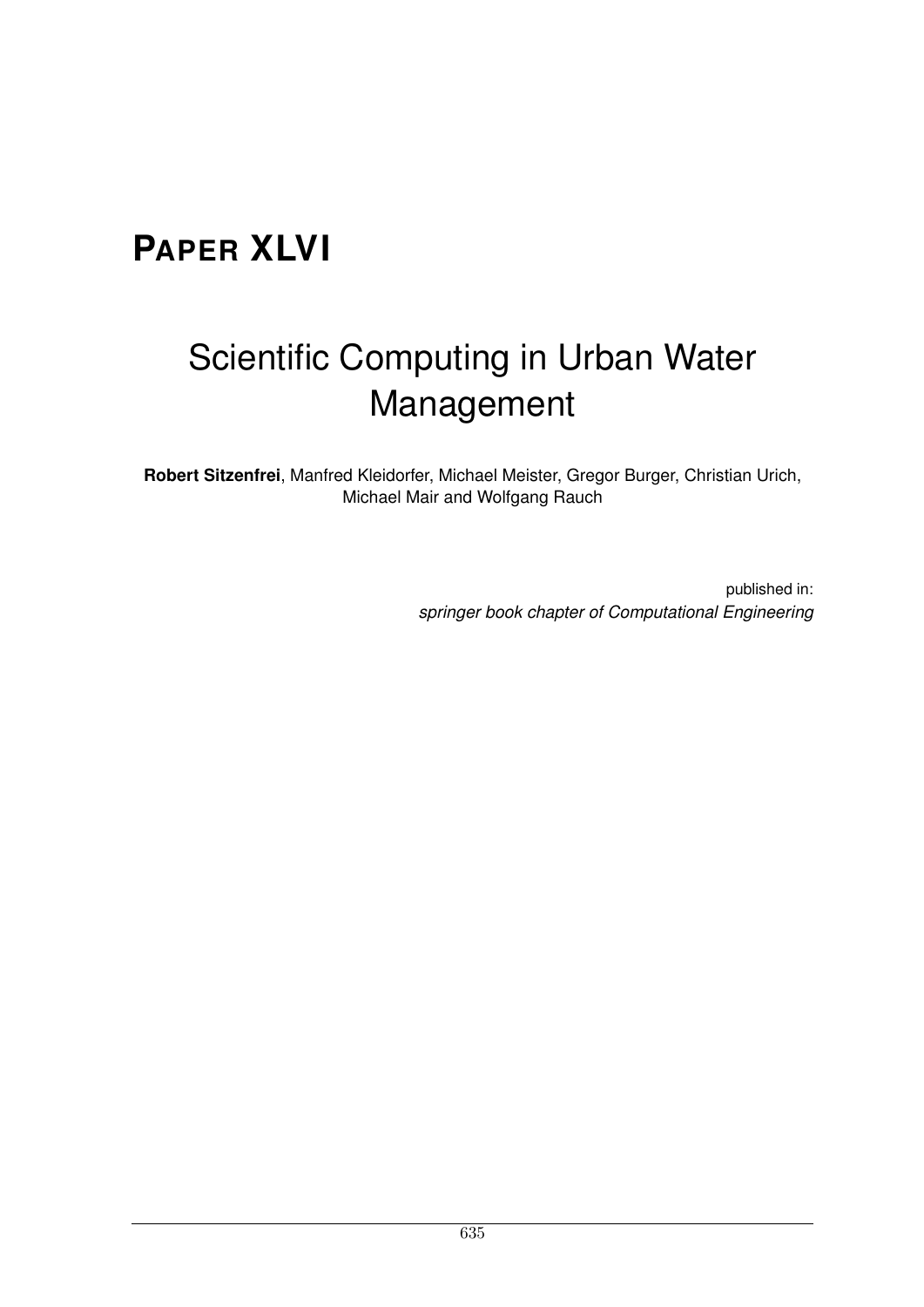### **PAPER XLVII**

## Auswirkungen von alpinen urbanen Einzugsgebieten auf den Hochwasserschutz

**Robert Sitzenfrei**, Manfred Kleidorfer, Gerald Arming and Wolfgang Rauch

published in: *Proceedings of Aqua Urbanica 2014*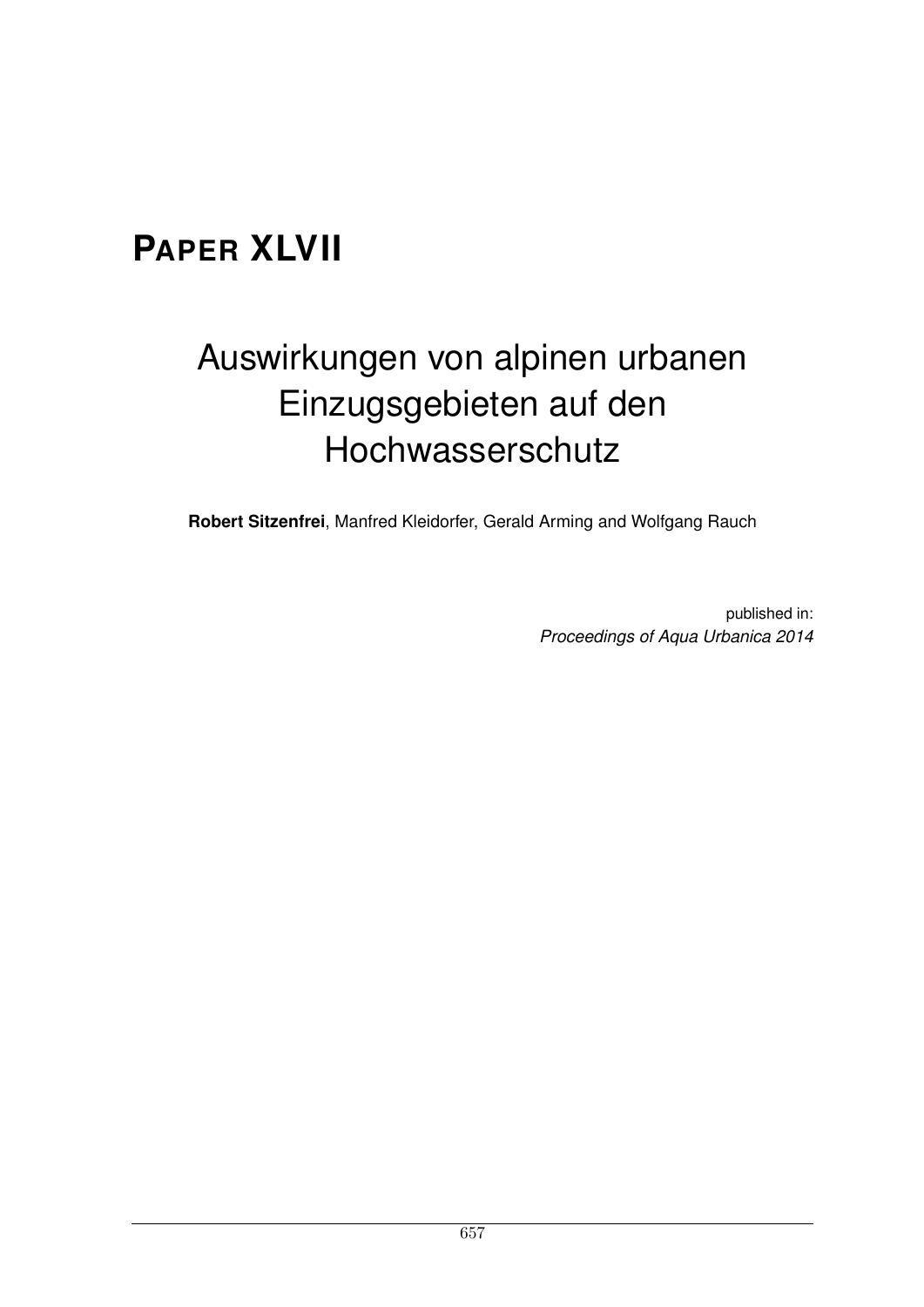### **PAPER XLVIII**

# Modeling Dynamic Expansion of Water Distribution Systems for New Urban Developments

**Sitzenfrei Robert**, Michael Moderl, Michael Mair and Wolfgang Rauch ¨

published in: *Proceedings of the World Environmental and Water Resources Congress 2012*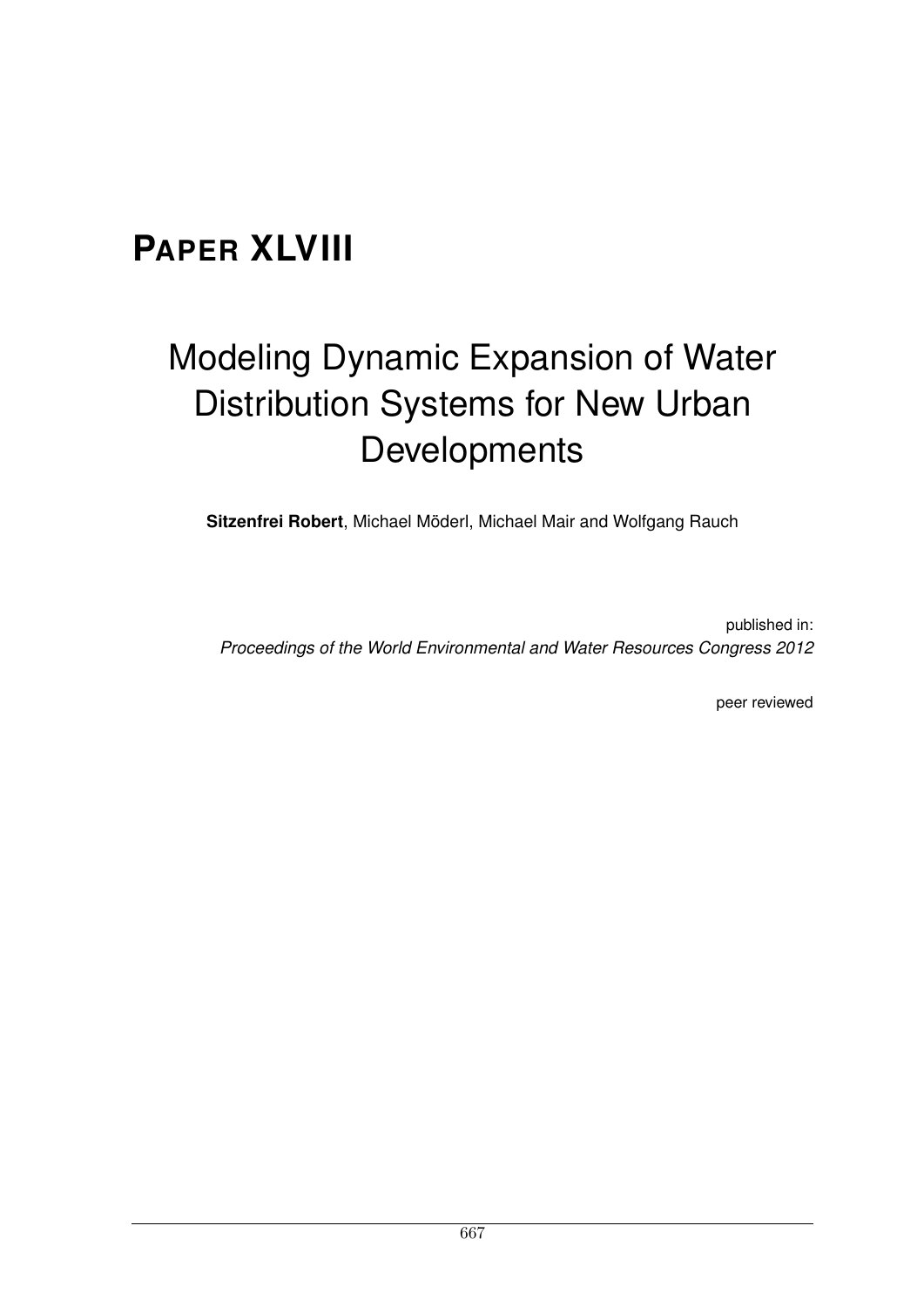### **PAPER XLIX**

# Geothermal Energy in a Central European Perspective – Challenges and **Opportunities**

Sitzenfrei Robert, Michael Möderl, Christian Hellbach, Ernst Fleischhacker and Wolfgang Rauch

> published in: *Proceedings of the World Environmental and Water Resources Congress 2011*